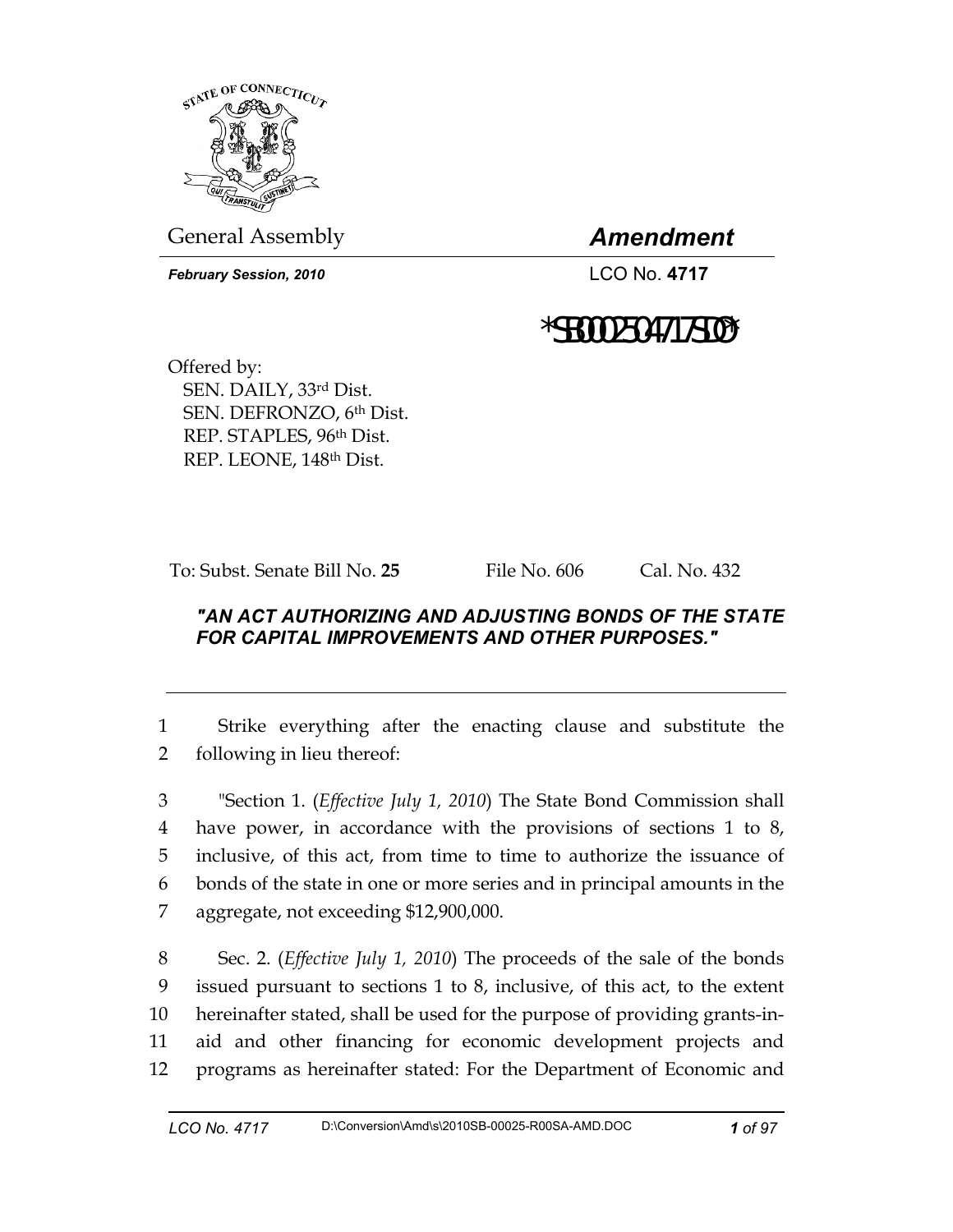13 Community Development or the Department of Environmental 14 Protection, as designated by the State Bond Commission:

15 (a) Grants-in-aid for economic development projects and programs 16 in the city of Hartford, not exceeding \$5,700,000, including, but not 17 limited to, grants (1) for the purchase of a building or necessary 18 alterations and renovation for the John E. Rogers African American 19 Cultural Center of Hartford; (2) to the Hartford Economic 20 Development Corporation for a North Hartford community revolving 21 loan fund; (3) for planning and design of streetscape improvements in 22 the North Hartford area and along the Main Street corridor; (4) for 23 facade improvements along Wethersfield Avenue; and (5) for the Park 24 Street streetscape project;

25 (b) Grants-in-aid for economic development projects and programs 26 in the city of Bridgeport, not exceeding \$7,200,000, including, but not 27 limited to, grants for (1) revitalization of the Hollow Neighborhood; (2) 28 a feasibility study for the Congress Street Plaza urban renewal area; (3) 29 planning and implementation of the Upper Reservoir Avenue Corridor 30 Revitalization Initiative Project; (4) the Black Rock Gateway project; (5) 31 the Madison Avenue Gateway Revitalization streetscape project; and 32 (6) the purchase of development rights at Veterans' Memorial Park.

33 Sec. 3. (*Effective July 1, 2010*) All provisions of section 3-20 of the 34 general statutes or the exercise of any right or power granted thereby 35 which are not inconsistent with the provisions of sections 1 to 8, 36 inclusive, of this act are hereby adopted and shall apply to all bonds 37 authorized by the State Bond Commission pursuant to sections 1 to 8, 38 inclusive, of this act, and temporary notes issued in anticipation of the 39 money to be derived from the sale of any such bonds so authorized 40 may be issued in accordance with said section 3-20 and from time to 41 time renewed. Such bonds shall mature at such time or times not 42 exceeding twenty years from their respective dates as may be provided 43 in or pursuant to the resolution or resolutions of the State Bond 44 Commission authorizing such bonds.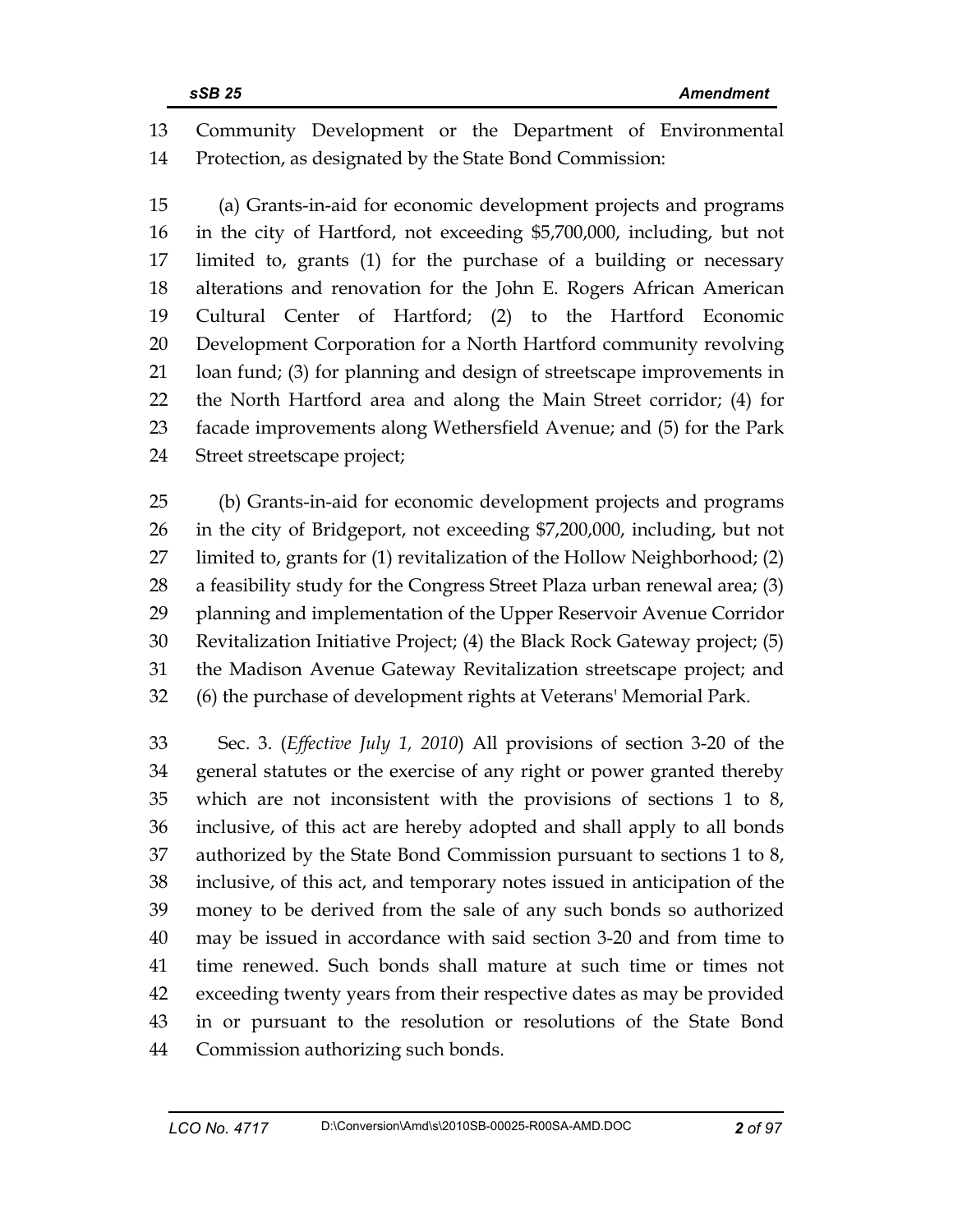45 Sec. 4. (*Effective July 1, 2010*) None of the bonds issued pursuant to 46 sections 1 to 8, inclusive, of this act shall be authorized except upon a 47 finding by the State Bond Commission that there has been filed with it 48 a request for such authorization, which is signed by the Secretary of 49 the Office of Policy and Management or by or on behalf of such state 50 officer, department or agency and stating such terms and conditions as 51 said commission, in its discretion, may require.

52 Sec. 5. (*Effective July 1, 2010*) For the purposes of sections 1 to 8, 53 inclusive, of this act, "state moneys" means the proceeds of the sale of 54 bonds authorized pursuant to said sections 1 to 8, inclusive, or of 55 temporary notes issued in anticipation of the moneys to be derived 56 from the sale of such bonds. Each request filed as provided in section 4 57 of this act for an authorization of bonds shall identify the project for 58 which the proceeds of the sale of such bonds are to be used and 59 expended and, in addition to any terms and conditions required 60 pursuant to said section 4, include the recommendation of the person 61 signing such request as to the extent to which federal, private or other 62 moneys then available or thereafter to be made available for costs in 63 connection with any such project should be added to the state moneys 64 available or becoming available under said sections 1 to 8, inclusive, 65 for such project. If the request includes a recommendation that some 66 amount of such federal, private or other moneys should be added to 67 such state moneys, then, if and to the extent directed by the State Bond 68 Commission at the time of authorization of such bonds, said amount of 69 such federal, private or other moneys then available or thereafter to be 70 made available for costs in connection with such project may be added 71 to any state moneys available or becoming available hereunder for 72 such project and be used for such project. Any other federal, private or 73 other moneys then available or thereafter to be made available for 74 costs in connection with such project upon receipt shall, in conformity 75 with applicable federal and state law, be used by the State Treasurer to 76 meet the principal of outstanding bonds issued pursuant to said 77 sections 1 to 8, inclusive, or to meet the principal of temporary notes 78 issued in anticipation of the money to be derived from the sale of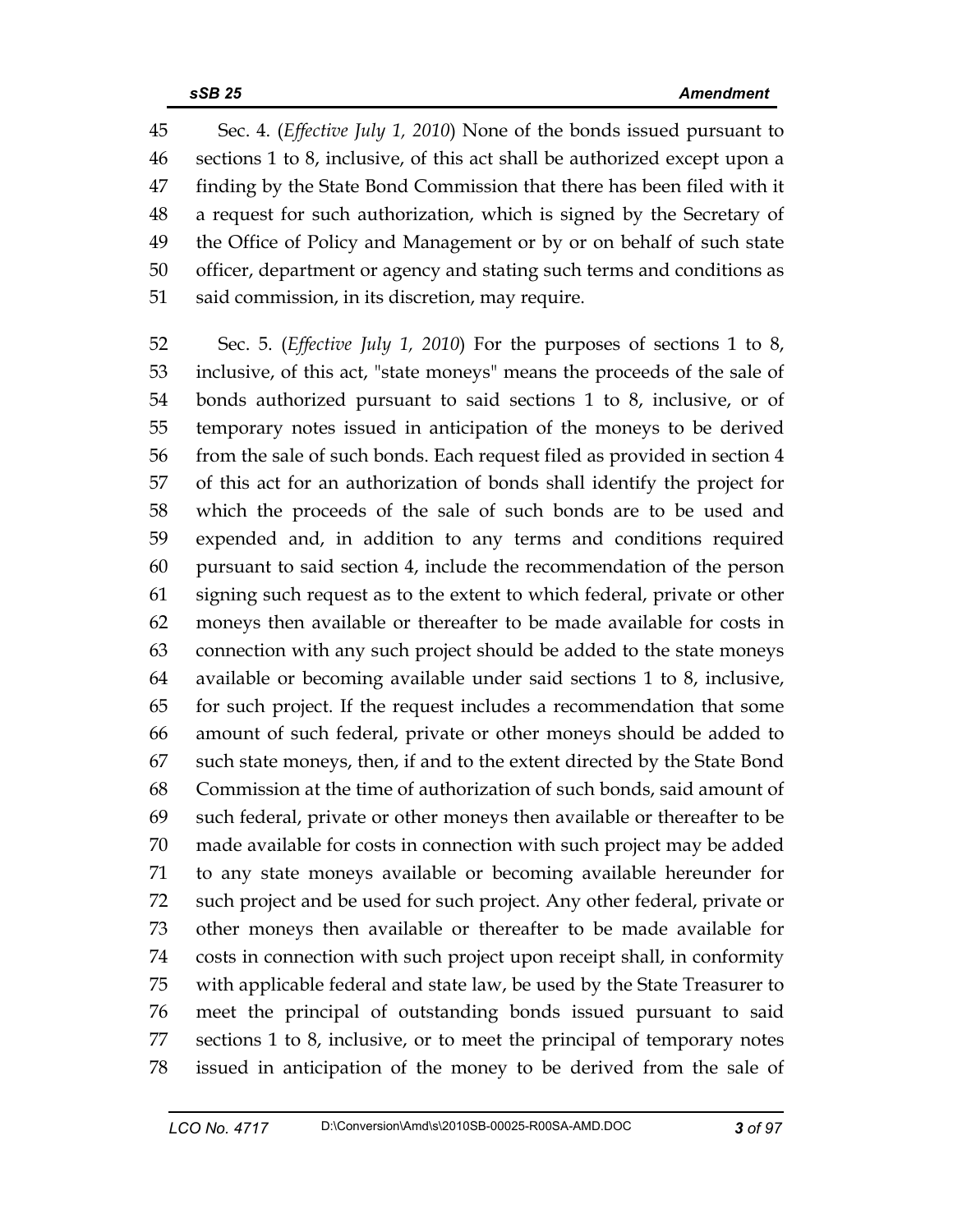79 bonds theretofore authorized pursuant to said sections 1 to 8, 80 inclusive, for the purpose of financing such costs, either by purchase or 81 redemption and cancellation of such bonds or notes or by payment 82 thereof at maturity. Whenever any of the federal, private or other 83 moneys so received with respect to such project are used to meet the 84 principal of such temporary notes or whenever the principal of any 85 such temporary notes is retired by application of revenue receipts of 86 the state, the amount of bonds theretofore authorized in anticipation of 87 which such temporary notes were issued, and the aggregate amount of 88 bonds which may be authorized pursuant to section 1 of this act shall 89 each be reduced by the amount of the principal so met or retired. 90 Pending use of the federal, private or other moneys so received to meet 91 the principal as directed in this section, the amount thereof may be 92 invested by the State Treasurer in bonds or obligations of, or 93 guaranteed by, the state or the United States or agencies or 94 instrumentalities of the United States, shall be deemed to be part of the 95 debt retirement funds of the state, and net earnings on such 96 investments shall be used in the same manner as the moneys so 97 invested.

98 Sec. 6. (*Effective July 1, 2010*) The bonds issued pursuant to sections 1 99 to 8, inclusive, of this act shall be general obligations of the state and 100 the full faith and credit of the state of Connecticut are pledged for the 101 payment of the principal of and interest on said bonds as the same 102 become due, and accordingly and as part of the contract of the state 103 with the holders of said bonds, appropriation of all amounts necessary 104 for punctual payment of such principal and interest is hereby made, 105 and the State Treasurer shall pay such principal and interest as the 106 same become due.

107 Sec. 7. (*Effective July 1, 2010*) In accordance with section 2 of this act, 108 the state, through the Department of Economic and Community 109 Development and the Department of Environmental Protection, may 110 provide grants-in-aid and other financings to or for the agencies for the 111 purposes and projects as described in said section 2. All financing shall 112 be made in accordance with the terms of a contract at such time or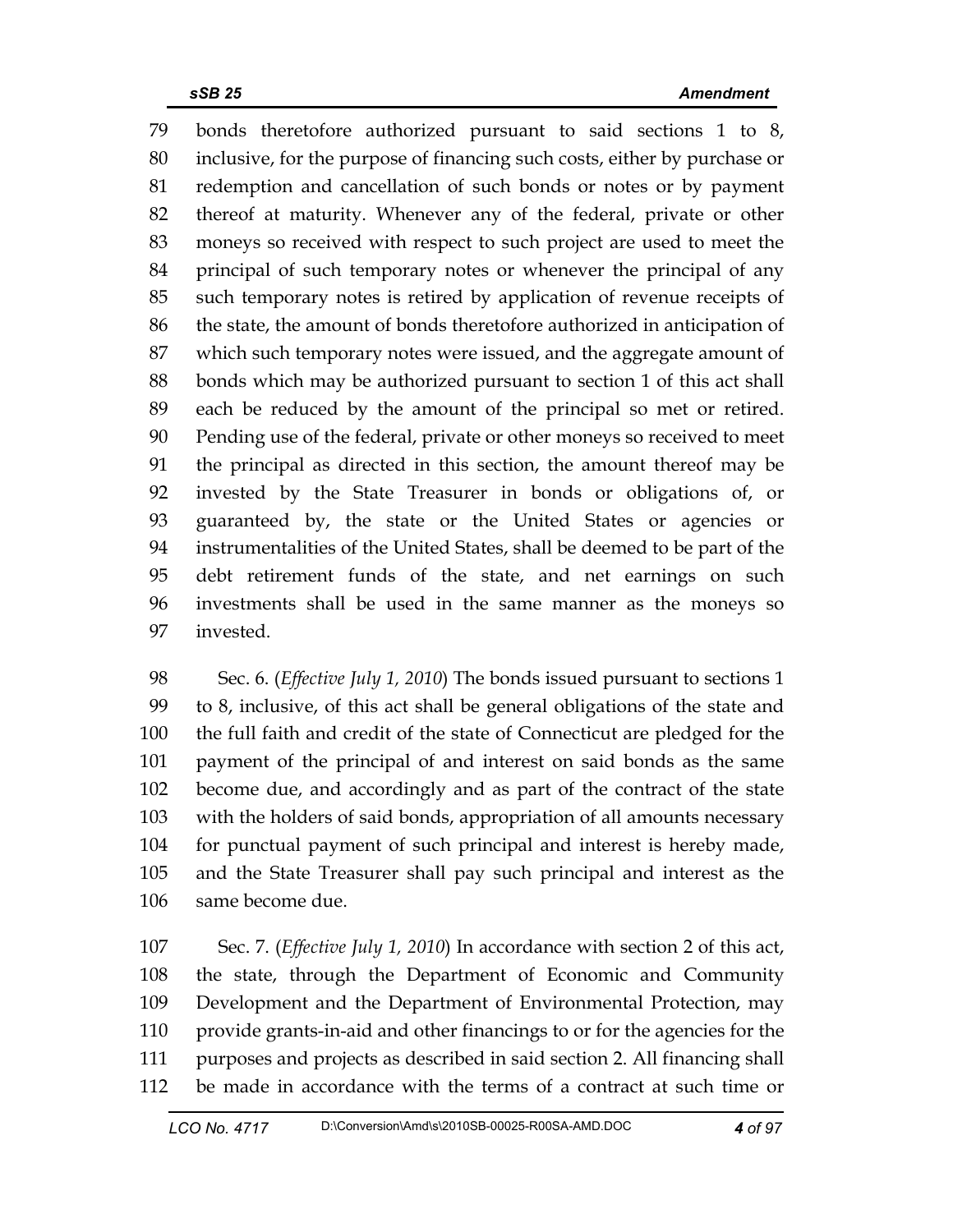113 times as shall be determined within authorization of funds by the State 114 Bond Commission.

115 Sec. 8. (*Effective July 1, 2010*) In the case of any grant-in-aid made 116 pursuant to section 2 of this act which is made to any entity that is not 117 a political subdivision of the state, the contract entered into pursuant 118 to section 7 of this act shall provide that if the premises for which such 119 grant-in-aid was made ceases, within ten years of the date of such 120 grant, to be used as a facility for which such grant was made, an 121 amount equal to the amount of such grant, minus ten per cent per year 122 for each full year which has elapsed since the date of such grant, shall 123 be repaid to the state and that a lien shall be placed on such land in 124 favor of the state to ensure that such amount will be repaid in the 125 event of such change in use provided if the premises for which such 126 grant-in-aid was made are owned by the state, a municipality or a 127 housing authority no lien need be placed.

128 Sec. 9. (*Effective July 1, 2010*) The State Bond Commission shall have 129 power, in accordance with the provisions of sections 1 to 8, inclusive, 130 of this act, from time to time to authorize the issuance of bonds of the 131 state in one or more series and in principal amounts in the aggregate, 132 not exceeding \$45,100,000.

133 Sec. 10. (*Effective July 1, 2010*) The proceeds of the sale of the bonds 134 issued pursuant to sections 9 to 16, inclusive, of this act, to the extent 135 hereinafter stated, shall be used for the purpose of providing grants-in-136 aid and other financing for infrastructure projects and programs as 137 hereinafter stated: For the Department of Economic and Community 138 Development, the Department of Environmental Protection, the 139 Department of Public Safety or the Department of Social Services, as 140 designated by the State Bond Commission:

141 (a) Grants-in-aid for infrastructure projects and programs in the city 142 of Hartford not exceeding \$10,600,000, including, but not limited to, 143 grants for (1) parking projects that will add to downtown parking 144 capacity; (2) the revitalization of Pope Park; (3) a public safety complex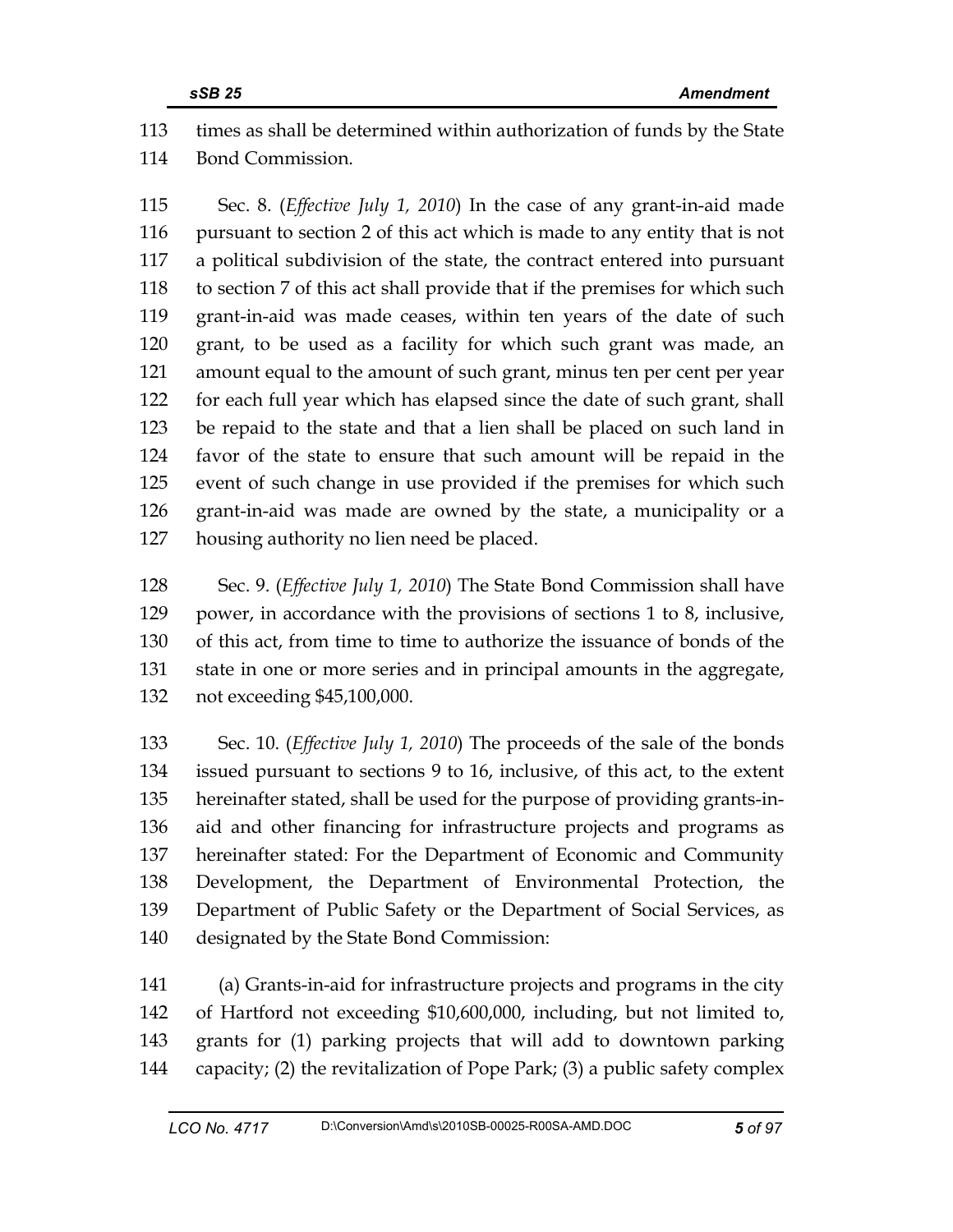145 and regional emergency management center; (4) improvements to the 146 flood control system; and (5) a bridge over the Park River;

147 (b) Grants-in-aid for infrastructure projects and programs in the city 148 of Bridgeport not exceeding \$27,700,000, including, but not limited to, 149 grants (1) for design and construction of a flood control project in the 150 northeast corner of the city; (2) for the design and construction of the 151 Congress Street Bridge; (3) for day care, a community room and a 152 playground at West End School; (4) for purchase and installation of a 153 public safety video surveillance system; (5) to the Fairfield County 154 Housing Partnership for land acquisition, design, development and 155 construction of an independent living facility; (6) for purchase of a 156 water taxi, construction of docks and construction of the Pleasure 157 Beach retractable pedestrian bridge; (7) to the Bridgeport Port 158 Authority for improvements to the Derecktor Shipyard, including 159 remediation, dredging, bulkheading and construction of Phase 2 of the 160 Derecktor Shipyard Economic Development Plan; (8) for repair and 161 improvements on State Road 59 between the North Avenue and 162 Capitol Avenue intersections, including median and sidewalk 163 renovations; (9) for the remediation of the waterfront, including any 164 predevelopment costs; (10) for the Island Brook flood control project; 165 (11) for improvements to the bus and transportation center; and (12) 166 for restoration, new construction or property acquisition for expansion 167 and improvement for Greater Bridgeport Transit;

168 (c) Grants-in-aid for infrastructure projects and programs in the city 169 of New Haven, not exceeding \$6,800,000, including, but not limited to, 170 grants (1) for improvements to the Morris Cove storm water drainage 171 system; (2) to homeowners in the Westville section of the city of New 172 Haven and homeowners in Woodbridge for structurally damaged 173 homes due to subsidence located in the immediate vicinity of the West 174 River; and (3) for renovations and improvements to Tweed New 175 Haven Airport.

176 Sec. 11. (*Effective July 1, 2010*) All provisions of section 3-20 of the 177 general statutes or the exercise of any right or power granted thereby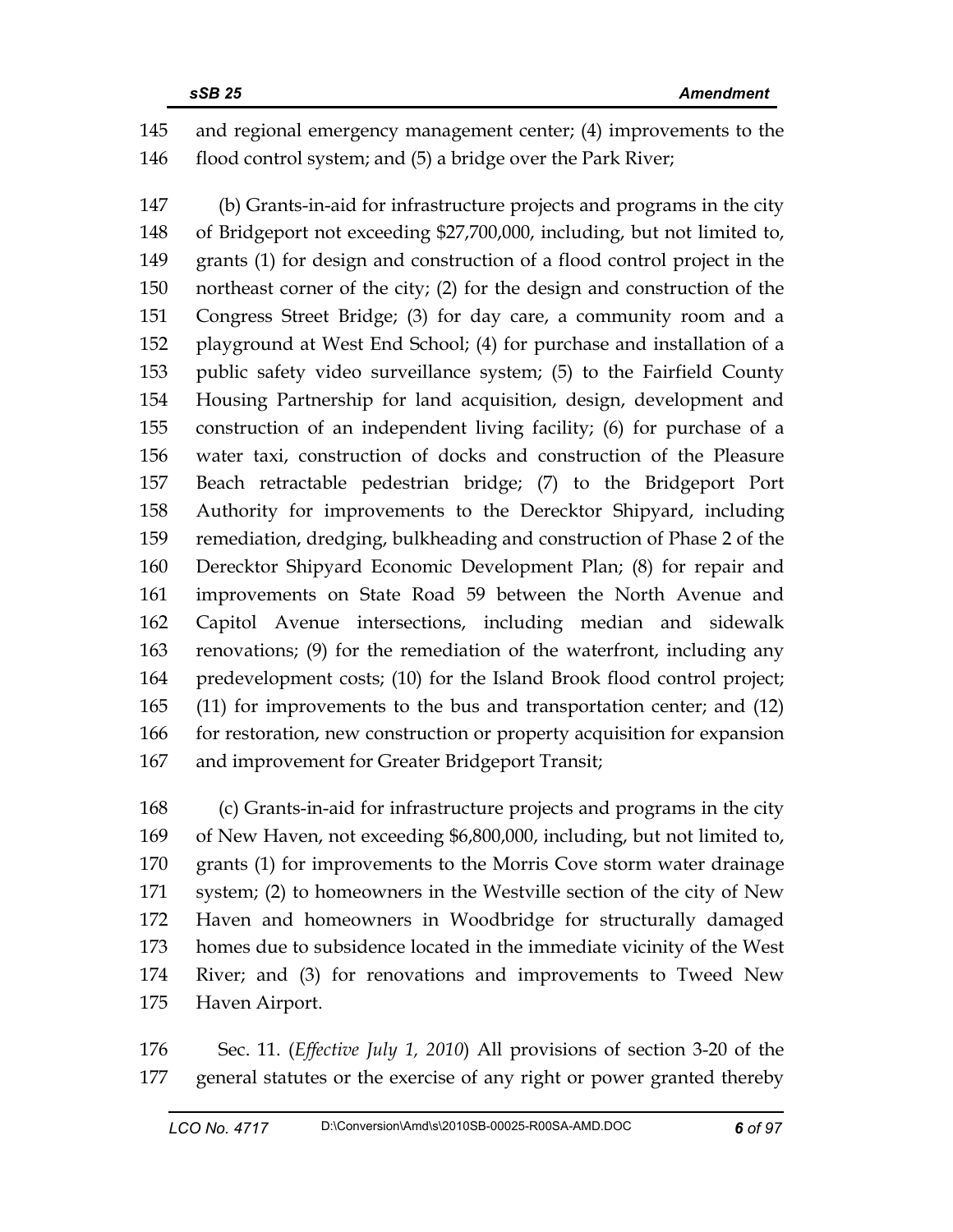178 which are not inconsistent with the provisions of sections 9 to 16, 179 inclusive, of this act are hereby adopted and shall apply to all bonds 180 authorized by the State Bond Commission pursuant to sections 9 to 16, 181 inclusive, of this act, and temporary notes issued in anticipation of the 182 money to be derived from the sale of any such bonds so authorized 183 may be issued in accordance with said section 3-20 and from time to 184 time renewed. Such bonds shall mature at such time or times not 185 exceeding twenty years from their respective dates as may be provided 186 in or pursuant to the resolution or resolutions of the State Bond 187 Commission authorizing such bonds.

188 Sec. 12. (*Effective July 1, 2010*) None of the bonds issued pursuant to 189 sections 9 to 16, inclusive, of this act shall be authorized except upon a 190 finding by the State Bond Commission that there has been filed with it 191 a request for such authorization, which is signed by the Secretary of 192 the Office of Policy and Management or by or on behalf of such state 193 officer, department or agency and stating such terms and conditions as 194 said commission, in its discretion, may require.

195 Sec. 13. (*Effective July 1, 2010*) For the purposes of sections 9 to 16, 196 inclusive, of this act, "state moneys" means the proceeds of the sale of 197 bonds authorized pursuant to said sections 9 to 16, inclusive, or of 198 temporary notes issued in anticipation of the moneys to be derived 199 from the sale of such bonds. Each request filed as provided in section 200 12 of this act for an authorization of bonds shall identify the project for 201 which the proceeds of the sale of such bonds are to be used and 202 expended and, in addition to any terms and conditions required 203 pursuant to said section 12, include the recommendation of the person 204 signing such request as to the extent to which federal, private or other 205 moneys then available or thereafter to be made available for costs in 206 connection with any such project should be added to the state moneys 207 available or becoming available under said sections 9 to 16, inclusive, 208 for such project. If the request includes a recommendation that some 209 amount of such federal, private or other moneys should be added to 210 such state moneys, then, if and to the extent directed by the State Bond 211 Commission at the time of authorization of such bonds, said amount of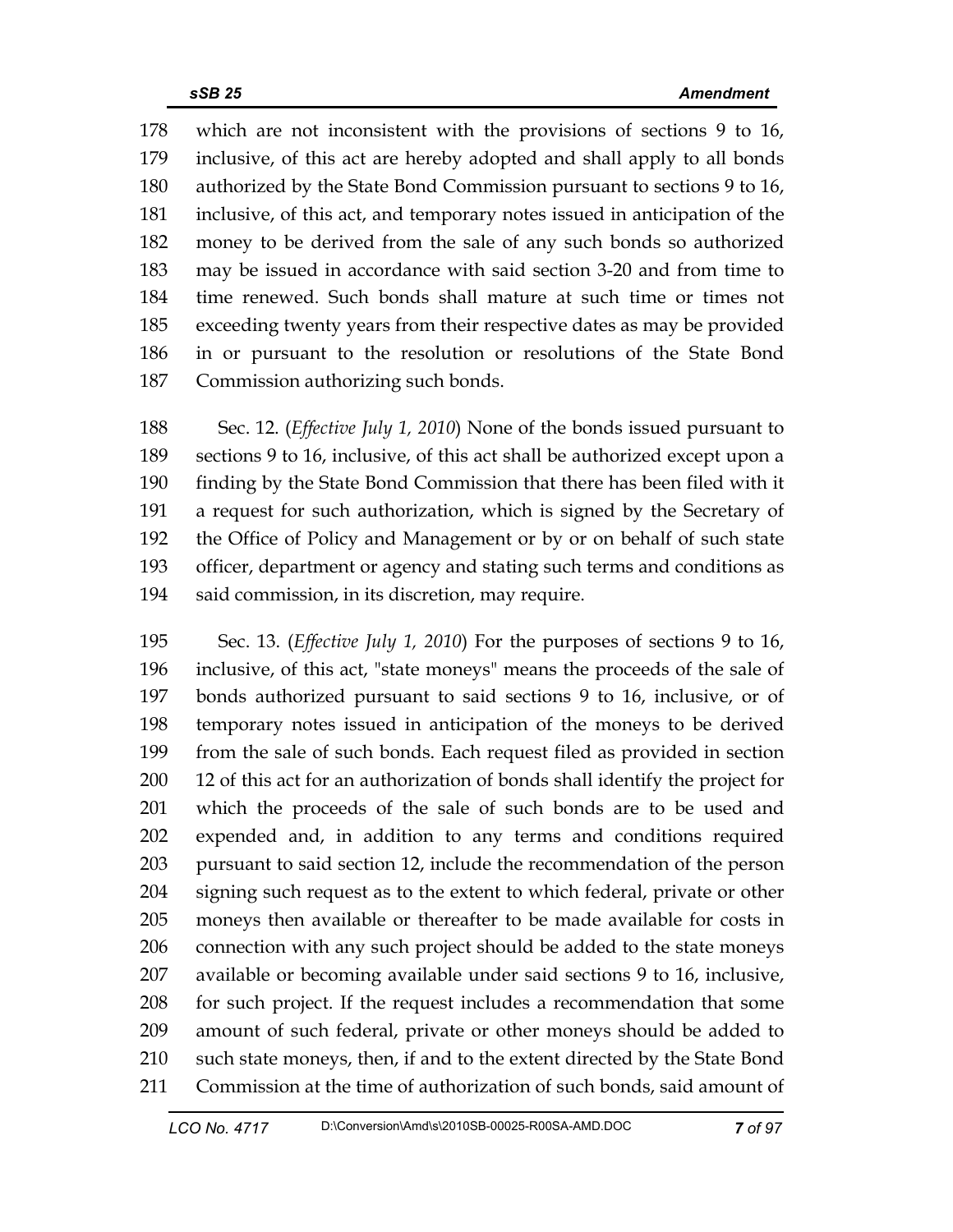212 such federal, private or other moneys then available or thereafter to be 213 made available for costs in connection with such project may be added 214 to any state moneys available or becoming available hereunder for 215 such project and be used for such project. Any other federal, private or 216 other moneys then available or thereafter to be made available for 217 costs in connection with such project upon receipt shall, in conformity 218 with applicable federal and state law, be used by the State Treasurer to 219 meet the principal of outstanding bonds issued pursuant to said 220 sections 9 to 16, inclusive, or to meet the principal of temporary notes 221 issued in anticipation of the money to be derived from the sale of 222 bonds theretofore authorized pursuant to said sections 9 to 16, 223 inclusive, for the purpose of financing such costs, either by purchase or 224 redemption and cancellation of such bonds or notes or by payment 225 thereof at maturity. Whenever any of the federal, private or other 226 moneys so received with respect to such project are used to meet the 227 principal of such temporary notes or whenever the principal of any 228 such temporary notes is retired by application of revenue receipts of 229 the state, the amount of bonds theretofore authorized in anticipation of 230 which such temporary notes were issued, and the aggregate amount of 231 bonds which may be authorized pursuant to section 9 of this act shall 232 each be reduced by the amount of the principal so met or retired. 233 Pending use of the federal, private or other moneys so received to meet 234 the principal as directed in this section, the amount thereof may be 235 invested by the State Treasurer in bonds or obligations of, or 236 guaranteed by, the state or the United States or agencies or 237 instrumentalities of the United States, shall be deemed to be part of the 238 debt retirement funds of the state, and net earnings on such 239 investments shall be used in the same manner as the moneys so 240 invested.

241 Sec. 14. (*Effective July 1, 2010*) The bonds issued pursuant to sections 242 9 to 16, inclusive, of this act shall be general obligations of the state and 243 the full faith and credit of the state of Connecticut are pledged for the 244 payment of the principal of and interest on said bonds as the same 245 become due, and accordingly and as part of the contract of the state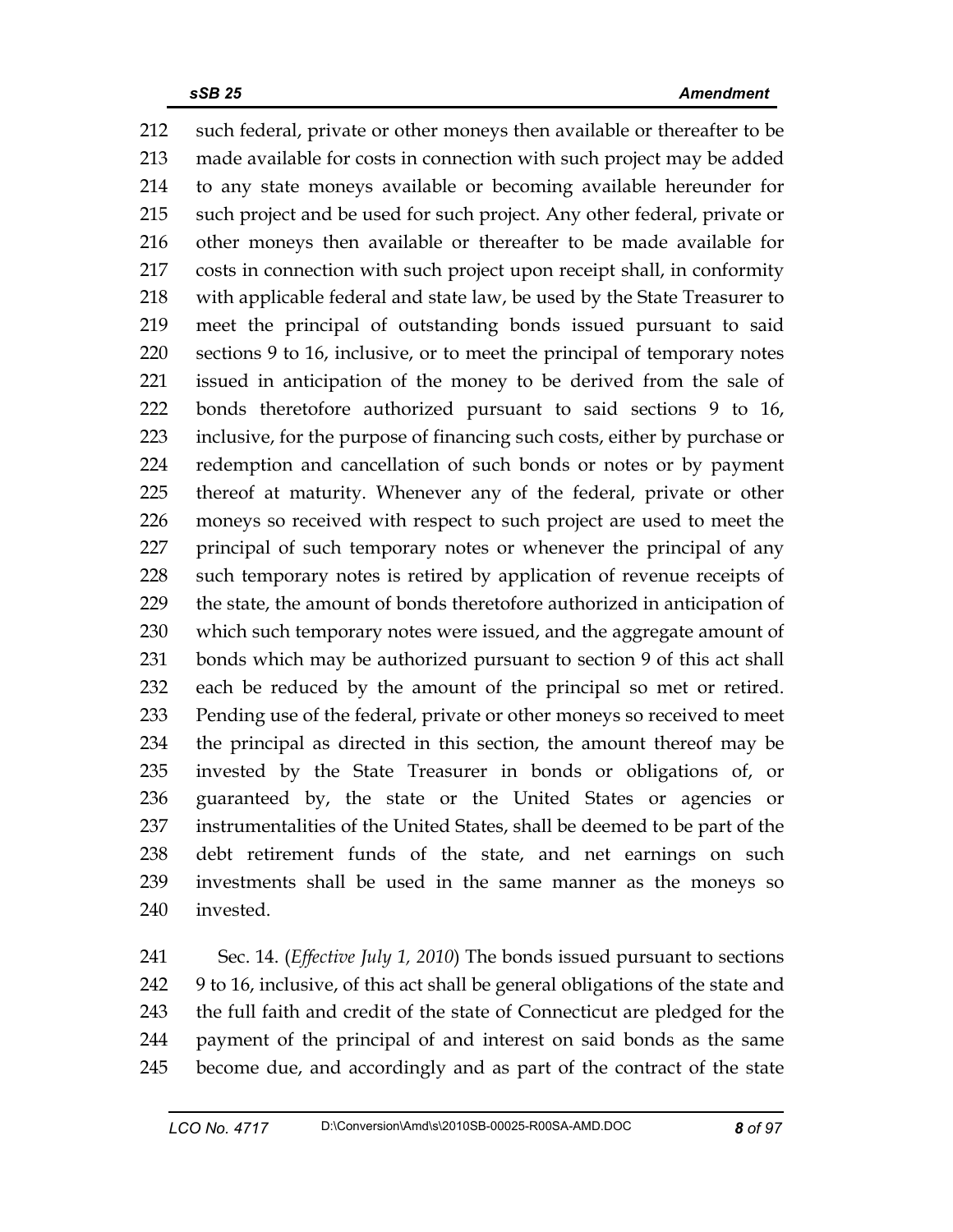246 with the holders of said bonds, appropriation of all amounts necessary 247 for punctual payment of such principal and interest is hereby made, 248 and the State Treasurer shall pay such principal and interest as the 249 same become due.

250 Sec. 15. (*Effective July 1, 2010*) In accordance with section 10 of this 251 act, the state, through the Department of Economic and Community 252 Development, the Department of Environmental Protection, the 253 Department of Public Safety and the Department of Social Services 254 may provide grants-in-aid and other financings to or for the agencies 255 for the purposes and projects as described in said section 10. All 256 financing shall be made in accordance with the terms of a contract at 257 such time or times as shall be determined within authorization of 258 funds by the State Bond Commission.

259 Sec. 16. (*Effective July 1, 2010*) Except for any grant made pursuant to 260 subdivision (2) of subsection (c) of section 10 of this act, in the case of 261 any grant-in-aid made pursuant to section 10 of this act which is made 262 to any entity that is not a political subdivision of the state, the contract 263 entered into pursuant to section 15 of this act shall provide that if the 264 premises for which such grant-in-aid was made ceases, within ten 265 years of the date of such grant, to be used as a facility for which such 266 grant was made, an amount equal to the amount of such grant, minus 267 ten per cent per year for each full year which has elapsed since the date 268 of such grant, shall be repaid to the state and that a lien shall be placed 269 on such land in favor of the state to ensure that such amount will be 270 repaid in the event of such change in use provided if the premises for 271 which such grant-in-aid was made are owned by the state, a 272 municipality or a housing authority no lien need be placed.

273 Sec. 17. (*Effective July 1, 2010*) The State Bond Commission shall have 274 power, in accordance with the provisions of sections 17 to 24, inclusive, 275 of this act, from time to time to authorize the issuance of bonds of the 276 state in one or more series and in principal amounts in the aggregate, 277 not exceeding \$600,000.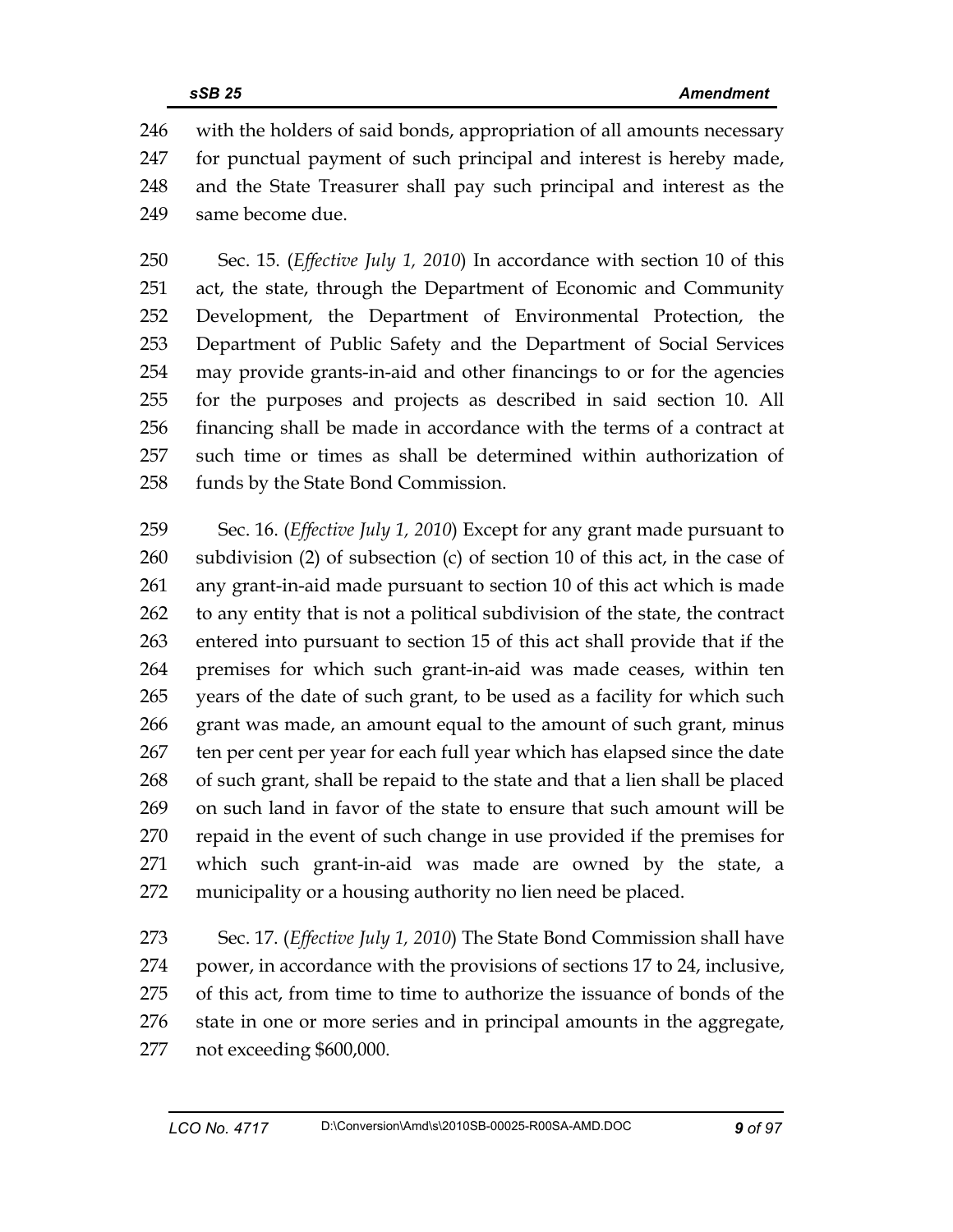278 Sec. 18. (*Effective July 1, 2010*) The proceeds of the sale of the bonds 279 issued pursuant to sections 17 to 24, inclusive, of this act, to the extent 280 hereinafter stated, shall be used for the purpose of providing grants-in-281 aid and other financing for culture, tourism or entertainment projects 282 and programs as hereinafter stated: For the Department of Economic 283 and Community Development, grants-in-aid for culture, tourism or 284 entertainment projects and programs in the city of Bridgeport, not 285 exceeding \$600,000, including, but not limited to, grants for (1) 286 improvements to Bluefish Stadium; and (2) improvements to the 287 Palace Theater.

288 Sec. 19. (*Effective July 1, 2010*) All provisions of section 3-20 of the 289 general statutes or the exercise of any right or power granted thereby 290 which are not inconsistent with the provisions of sections 17 to 24, 291 inclusive, of this act are hereby adopted and shall apply to all bonds 292 authorized by the State Bond Commission pursuant to sections 17 to 293 24, inclusive, of this act, and temporary notes issued in anticipation of 294 the money to be derived from the sale of any such bonds so authorized 295 may be issued in accordance with said section 3-20 and from time to 296 time renewed. Such bonds shall mature at such time or times not 297 exceeding twenty years from their respective dates as may be provided 298 in or pursuant to the resolution or resolutions of the State Bond 299 Commission authorizing such bonds.

300 Sec. 20. (*Effective July 1, 2010*) None of the bonds issued pursuant to 301 sections 17 to 24, inclusive, of this act shall be authorized except upon 302 a finding by the State Bond Commission that there has been filed with 303 it a request for such authorization, which is signed by the Secretary of 304 the Office of Policy and Management or by or on behalf of such state 305 officer, department or agency and stating such terms and conditions as 306 said commission, in its discretion, may require.

307 Sec. 21. (*Effective July 1, 2010*) For the purposes of sections 17 to 24, 308 inclusive, of this act, "state moneys" means the proceeds of the sale of 309 bonds authorized pursuant to said sections 17 to 24, inclusive, or of 310 temporary notes issued in anticipation of the moneys to be derived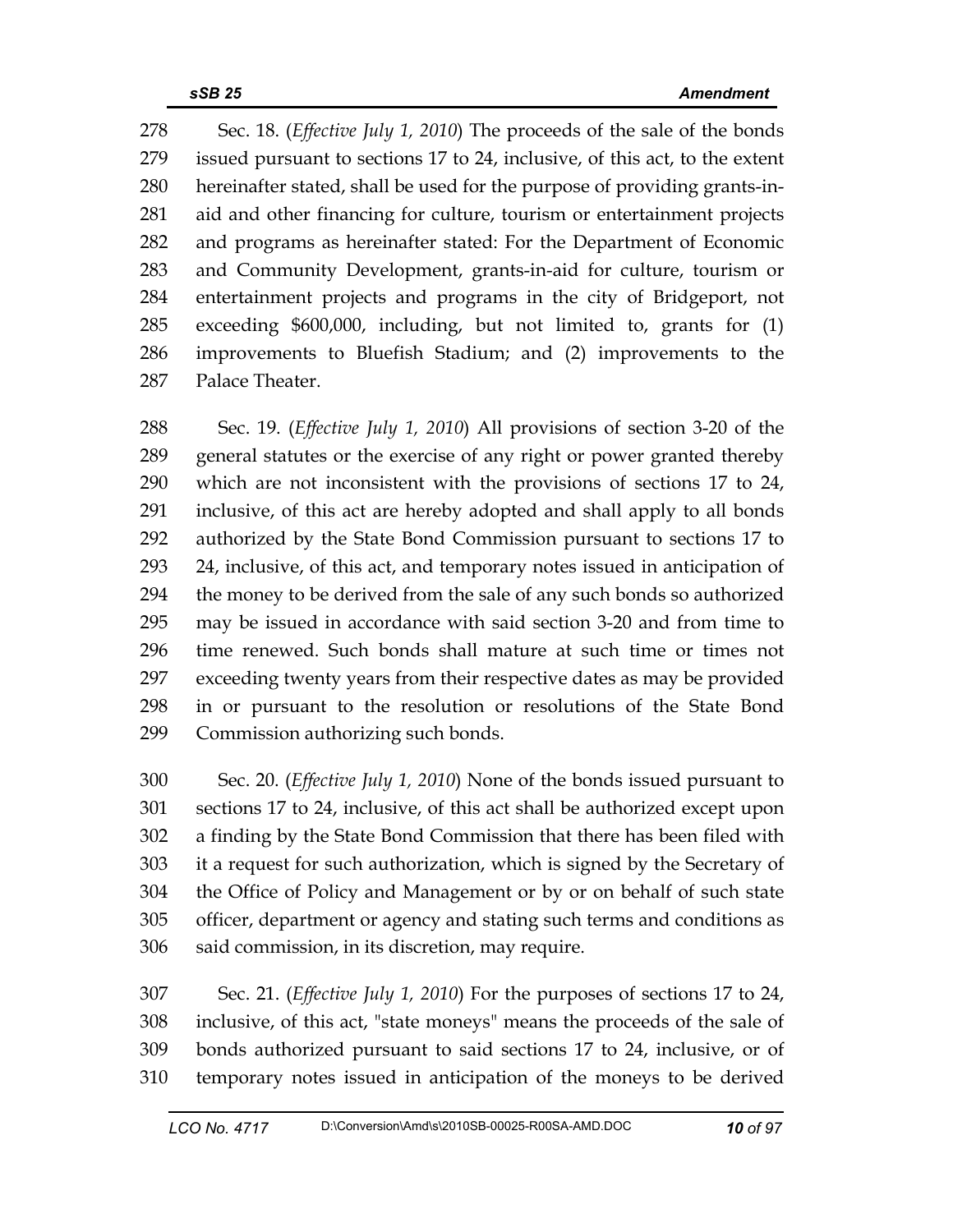311 from the sale of such bonds. Each request filed as provided in section 312 20 of this act for an authorization of bonds shall identify the project for 313 which the proceeds of the sale of such bonds are to be used and 314 expended and, in addition to any terms and conditions required 315 pursuant to said section 20, include the recommendation of the person 316 signing such request as to the extent to which federal, private or other 317 moneys then available or thereafter to be made available for costs in 318 connection with any such project should be added to the state moneys 319 available or becoming available under said sections 17 to 24, inclusive, 320 for such project. If the request includes a recommendation that some 321 amount of such federal, private or other moneys should be added to 322 such state moneys, then, if and to the extent directed by the State Bond 323 Commission at the time of authorization of such bonds, said amount of 324 such federal, private or other moneys then available or thereafter to be 325 made available for costs in connection with such project may be added 326 to any state moneys available or becoming available hereunder for 327 such project and be used for such project. Any other federal, private or 328 other moneys then available or thereafter to be made available for 329 costs in connection with such project upon receipt shall, in conformity 330 with applicable federal and state law, be used by the State Treasurer to 331 meet the principal of outstanding bonds issued pursuant to said 332 sections 17 to 24, inclusive, or to meet the principal of temporary notes 333 issued in anticipation of the money to be derived from the sale of 334 bonds theretofore authorized pursuant to said sections 17 to 24, 335 inclusive, for the purpose of financing such costs, either by purchase or 336 redemption and cancellation of such bonds or notes or by payment 337 thereof at maturity. Whenever any of the federal, private or other 338 moneys so received with respect to such project are used to meet the 339 principal of such temporary notes or whenever the principal of any 340 such temporary notes is retired by application of revenue receipts of 341 the state, the amount of bonds theretofore authorized in anticipation of 342 which such temporary notes were issued, and the aggregate amount of 343 bonds which may be authorized pursuant to section 17 of this act shall 344 each be reduced by the amount of the principal so met or retired. 345 Pending use of the federal, private or other moneys so received to meet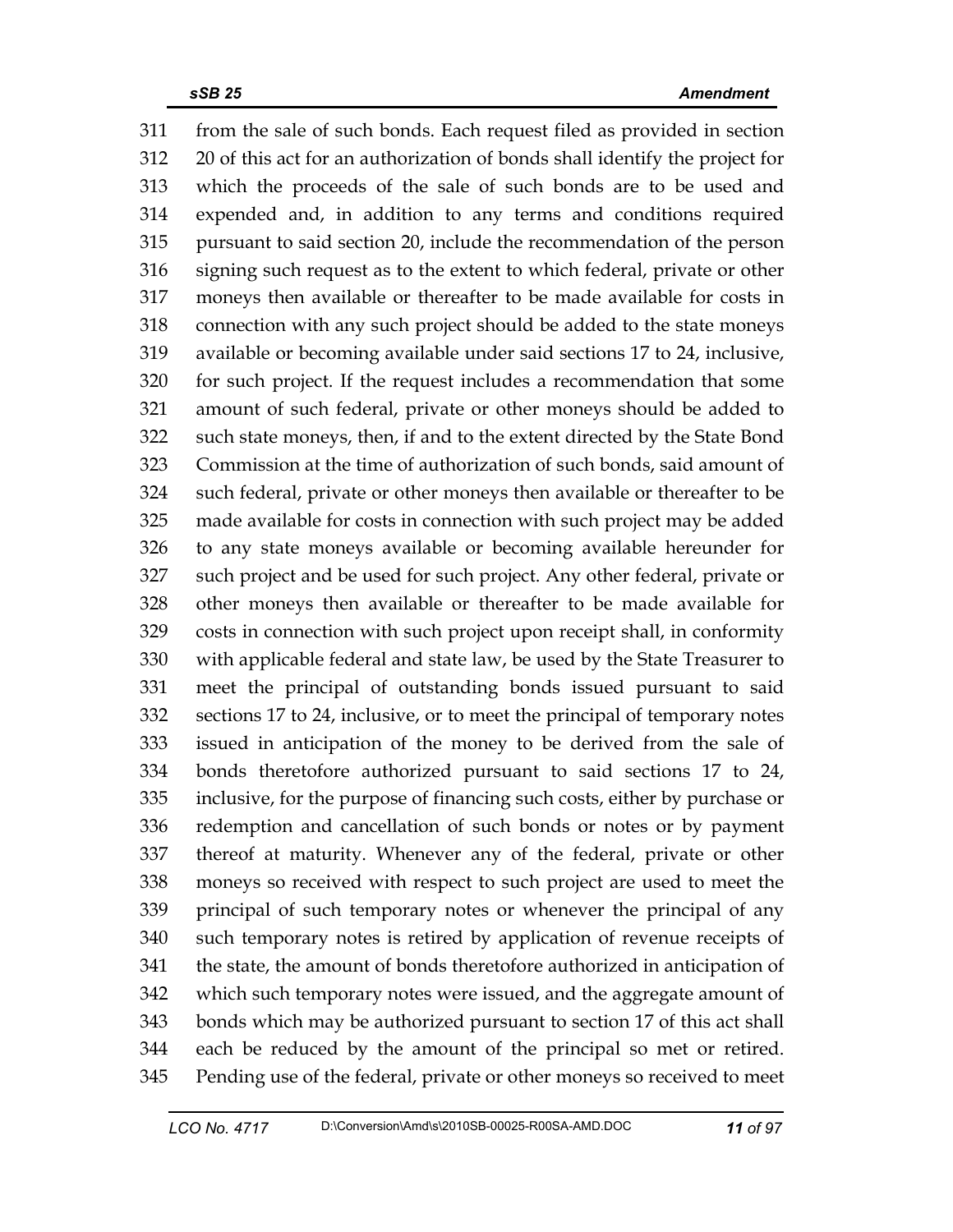346 the principal as directed in this section, the amount thereof may be 347 invested by the State Treasurer in bonds or obligations of, or 348 guaranteed by, the state or the United States or agencies or 349 instrumentalities of the United States, shall be deemed to be part of the 350 debt retirement funds of the state, and net earnings on such 351 investments shall be used in the same manner as the moneys so 352 invested.

353 Sec. 22. (*Effective July 1, 2010*) The bonds issued pursuant to sections 354 17 to 24, inclusive, of this act shall be general obligations of the state 355 and the full faith and credit of the state of Connecticut are pledged for 356 the payment of the principal of and interest on said bonds as the same 357 become due, and accordingly and as part of the contract of the state 358 with the holders of said bonds, appropriation of all amounts necessary 359 for punctual payment of such principal and interest is hereby made, 360 and the State Treasurer shall pay such principal and interest as the 361 same become due.

362 Sec. 23. (*Effective July 1, 2010*) In accordance with section 18 of this 363 act, the state, through the Department of Economic and Community 364 Development may provide grants-in-aid and other financings to or for 365 the agencies for the purposes and projects as described in said section 366 18. All financing shall be made in accordance with the terms of a 367 contract at such time or times as shall be determined within 368 authorization of funds by the State Bond Commission.

369 Sec. 24. (*Effective July 1, 2010*) In the case of any grant-in-aid made 370 pursuant to section 18 of this act which is made to any entity that is not 371 a political subdivision of the state, the contract entered into pursuant 372 to section 23 of this act shall provide that if the premises for which 373 such grant-in-aid was made ceases, within ten years of the date of such 374 grant, to be used as a facility for which such grant was made, an 375 amount equal to the amount of such grant, minus ten per cent per year 376 for each full year which has elapsed since the date of such grant, shall 377 be repaid to the state and that a lien shall be placed on such land in 378 favor of the state to ensure that such amount will be repaid in the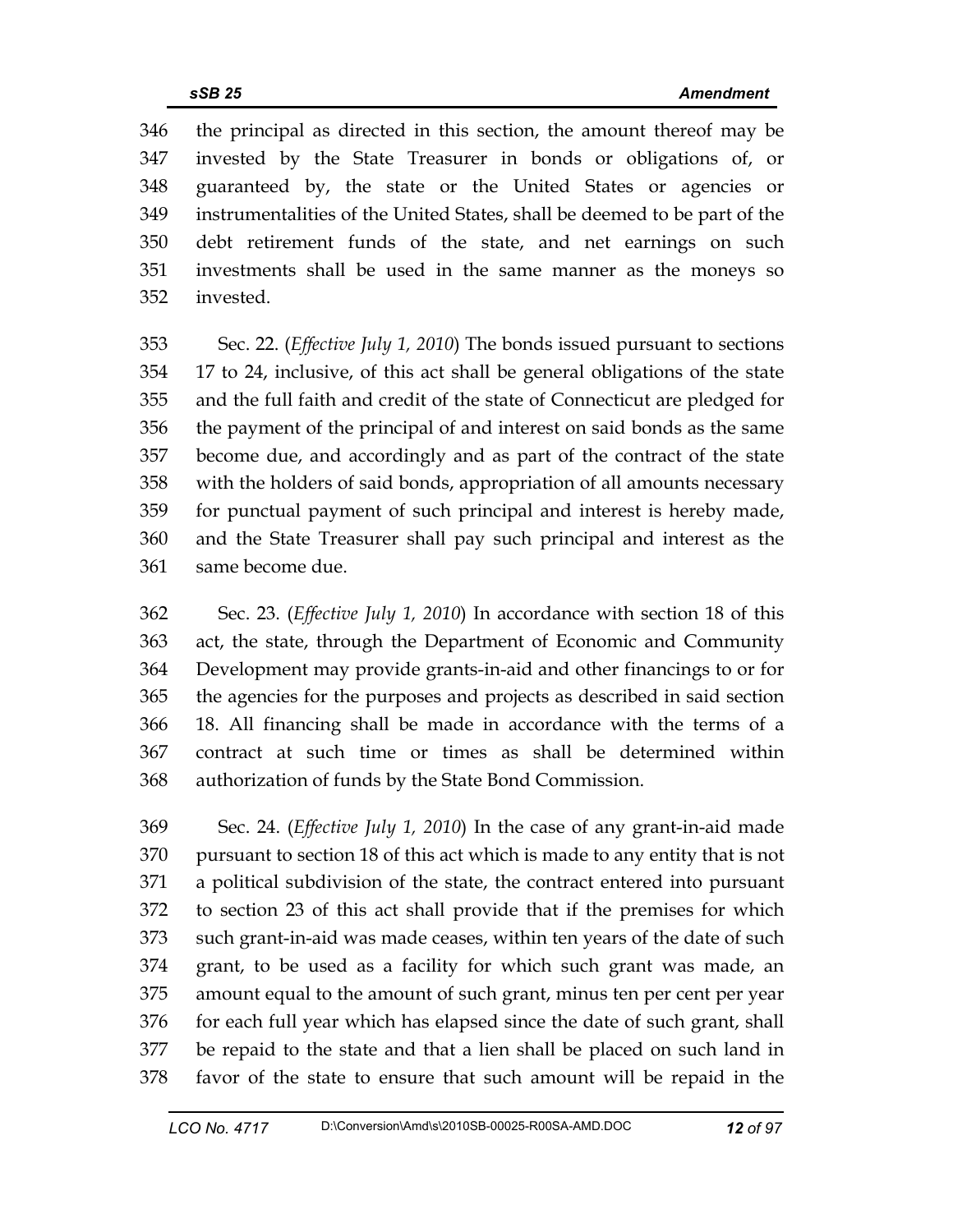379 event of such change in use provided if the premises for which such 380 grant-in-aid was made are owned by the state, a municipality or a 381 housing authority no lien need be placed.

382 Sec. 25. Subsection (d) of section 22a-483 of the 2010 supplement to 383 the general statutes is repealed and the following is substituted in lieu 384 thereof (*Effective July 1, 2010*):

385 (d) Notwithstanding the foregoing, nothing herein shall preclude 386 the State Bond Commission from authorizing the issuance of revenue 387 bonds, in principal amounts not exceeding in the aggregate **[**one billion 388 nine hundred thirteen million four hundred thousand**]** one billion nine 389 hundred fifty-three million four hundred thousand dollars, provided 390 **[**eighty million**]** one hundred twenty million dollars of said 391 authorization shall be effective July 1, 2010, that are not general 392 obligations of the state of Connecticut to which the full faith and credit 393 of the state of Connecticut are pledged for the payment of the principal 394 and interest. Such revenue bonds shall mature at such time or times 395 not exceeding thirty years from their respective dates as may be 396 provided in or pursuant to the resolution or resolutions of the State 397 Bond Commission authorizing such revenue bonds. The revenue 398 bonds, revenue state bond anticipation notes and revenue state grant 399 anticipation notes authorized to be issued under sections 22a-475 to 400 22a-483, inclusive, shall be special obligations of the state and shall not 401 be payable from nor charged upon any funds other than the revenues 402 or other receipts, funds or moneys pledged therefor as provided in 403 said sections 22a-475 to 22a-483, inclusive, including the repayment of 404 municipal loan obligations; nor shall the state or any political 405 subdivision thereof be subject to any liability thereon except to the 406 extent of such pledged revenues or the receipts, funds or moneys 407 pledged therefor as provided in said sections 22a-475 to 22a-483, 408 inclusive. The issuance of revenue bonds, revenue state bond 409 anticipation notes and revenue state grant anticipation notes under the 410 provisions of said sections 22a-475 to 22a-483, inclusive, shall not 411 directly or indirectly or contingently obligate the state or any political 412 subdivision thereof to levy or to pledge any form of taxation whatever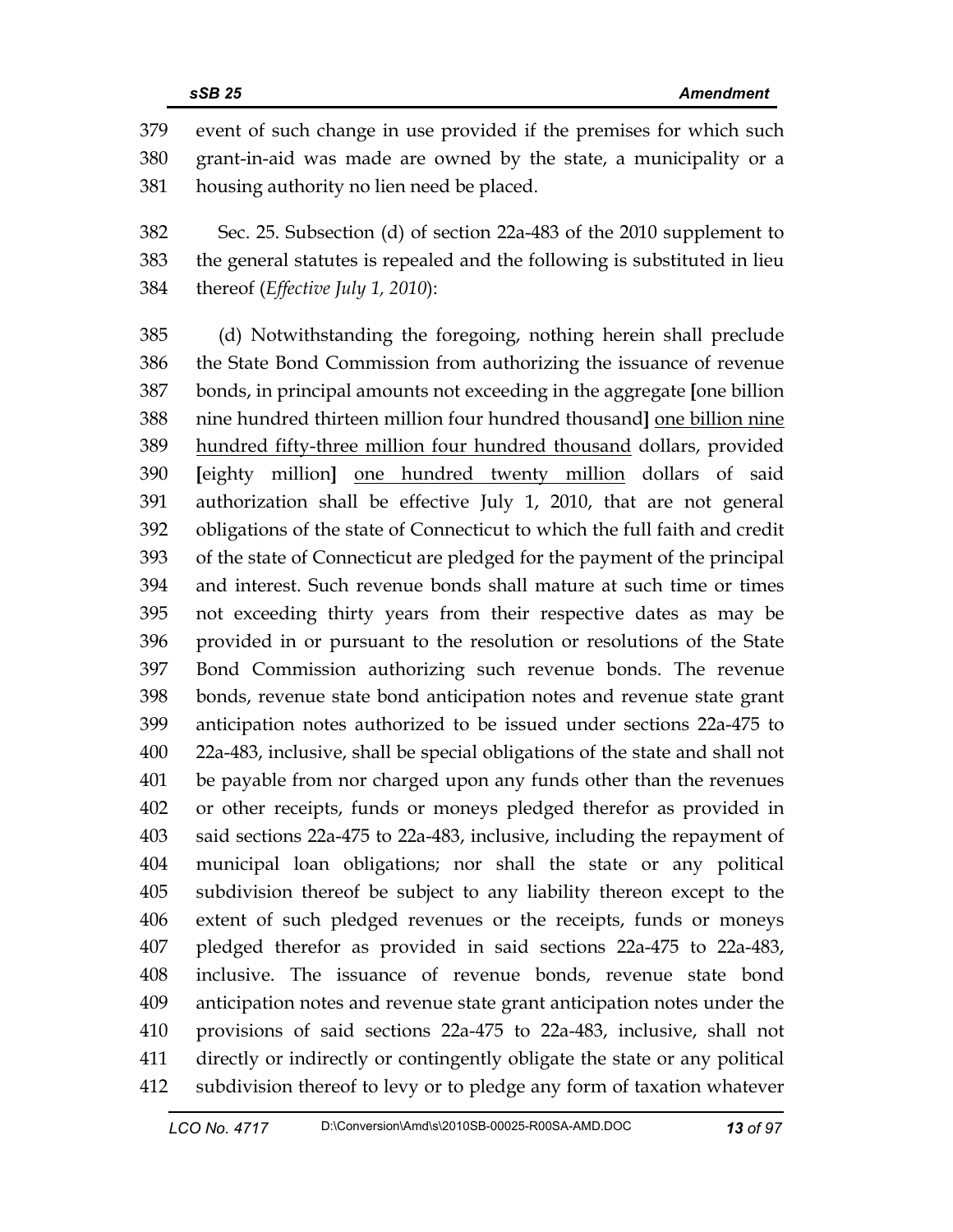413 therefor or to make any appropriation for their payment. The revenue 414 bonds, revenue state bond anticipation notes and revenue state grant 415 anticipation notes shall not constitute a charge, lien or encumbrance, 416 legal or equitable, upon any property of the state or of any political 417 subdivision thereof, except the property mortgaged or otherwise 418 encumbered under the provisions and for the purposes of said sections 419 22a-475 to 22a-483, inclusive. The substance of such limitation shall be 420 plainly stated on the face of each revenue bond, revenue state bond 421 anticipation note and revenue state grant anticipation note issued 422 pursuant to said sections 22a-475 to 22a-483, inclusive, shall not be 423 subject to any statutory limitation on the indebtedness of the state and 424 such revenue bonds, revenue state bond anticipation notes and 425 revenue state grant anticipation notes, when issued, shall not be 426 included in computing the aggregate indebtedness of the state in 427 respect to and to the extent of any such limitation. As part of the 428 contract of the state with the owners of such revenue bonds, revenue 429 state bond anticipation notes and revenue state grant anticipation 430 notes, all amounts necessary for the punctual payment of the debt 431 service requirements with respect to such revenue bonds, revenue 432 state bond anticipation notes and revenue state grant anticipation 433 notes shall be deemed appropriated, but only from the sources 434 pledged pursuant to said sections 22a-475 to 22a-483, inclusive. The 435 proceeds of such revenue bonds or notes may be deposited in the 436 Clean Water Fund for use in accordance with the permitted uses of 437 such fund. Any expense incurred in connection with the carrying out 438 of the provisions of this section, including the costs of issuance of 439 revenue bonds, revenue state bond anticipation notes and revenue 440 state grant anticipation notes may be paid from the accrued interest 441 and premiums or from any other proceeds of the sale of such revenue 442 bonds, revenue state bond anticipation notes or revenue state grant 443 anticipation notes and in the same manner as other obligations of the 444 state. All provisions of subsections (g), (k), (l), (s) and (u) of section 445 3-20 or the exercise of any right or power granted thereby which are 446 not inconsistent with the provisions of said sections 22a-475 to 22a-483, 447 inclusive, are hereby adopted and shall apply to all revenue bonds,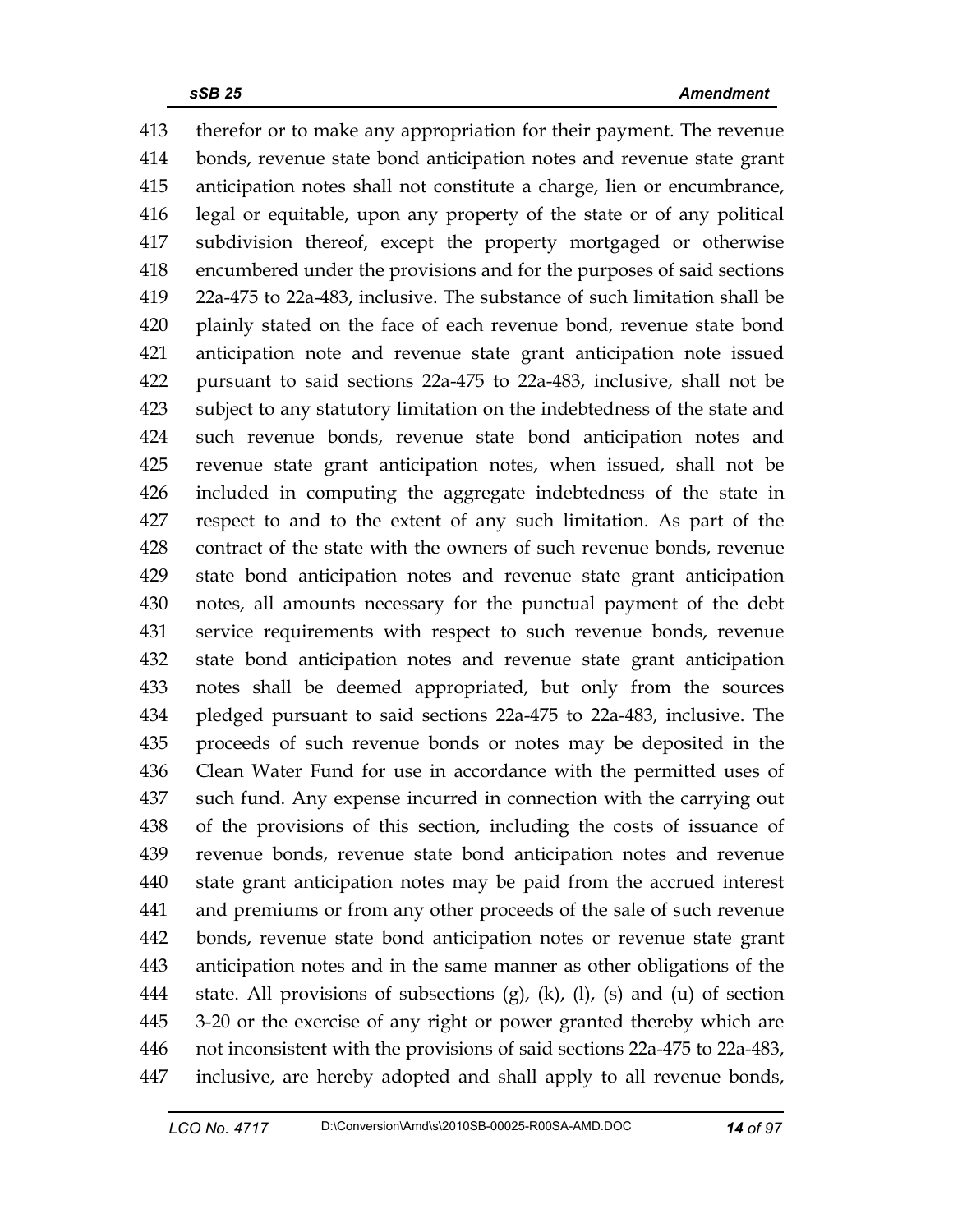448 state revenue bond anticipation notes and state revenue grant 449 anticipation notes authorized by the State Bond Commission pursuant 450 to said sections 22a-475 to 22a-483, inclusive. For the purposes of 451 subsection (o) of section 3-20, "bond act" shall be construed to include 452 said sections 22a-475 to 22a-483, inclusive.

453 Sec. 26. Subsections (a) and (b) of section 4-66c of the general 454 statutes are repealed and the following is substituted in lieu thereof 455 (*Effective July 1, 2010*):

456 (a) For the purposes of subsection (b) of this section, the State Bond 457 Commission shall have power, from time to time to authorize the 458 issuance of bonds of the state in one or more series and in principal 459 amounts not exceeding in the aggregate **[**one billion one hundred 460 seventy-two million four hundred eighty-seven thousand five hundred 461 forty-four**]** one billion one hundred fifty-nine million four hundred 462 eighty-seven thousand five hundred forty-four dollars. **[**,provided 463 twenty million dollars of said authorization shall be effective July 1, 464 2008.**]** All provisions of section 3-20, or the exercise of any right or 465 power granted thereby, which are not inconsistent with the provisions 466 of this section, are hereby adopted and shall apply to all bonds 467 authorized by the State Bond Commission pursuant to this section, and 468 temporary notes in anticipation of the money to be derived from the 469 sale of any such bonds so authorized may be issued in accordance with 470 said section 3-20 and from time to time renewed. Such bonds shall 471 mature at such time or times not exceeding twenty years from their 472 respective dates as may be provided in or pursuant to the resolution or 473 resolutions of the State Bond Commission authorizing such bonds. 474 None of said bonds shall be authorized except upon a finding by the 475 State Bond Commission that there has been filed with it a request for 476 such authorization, which is signed by or on behalf of the Secretary of 477 the Office of Policy and Management and states such terms and 478 conditions as said commission in its discretion may require. Said 479 bonds issued pursuant to this section shall be general obligations of the 480 state and the full faith and credit of the state of Connecticut are 481 pledged for the payment of the principal of and interest on said bonds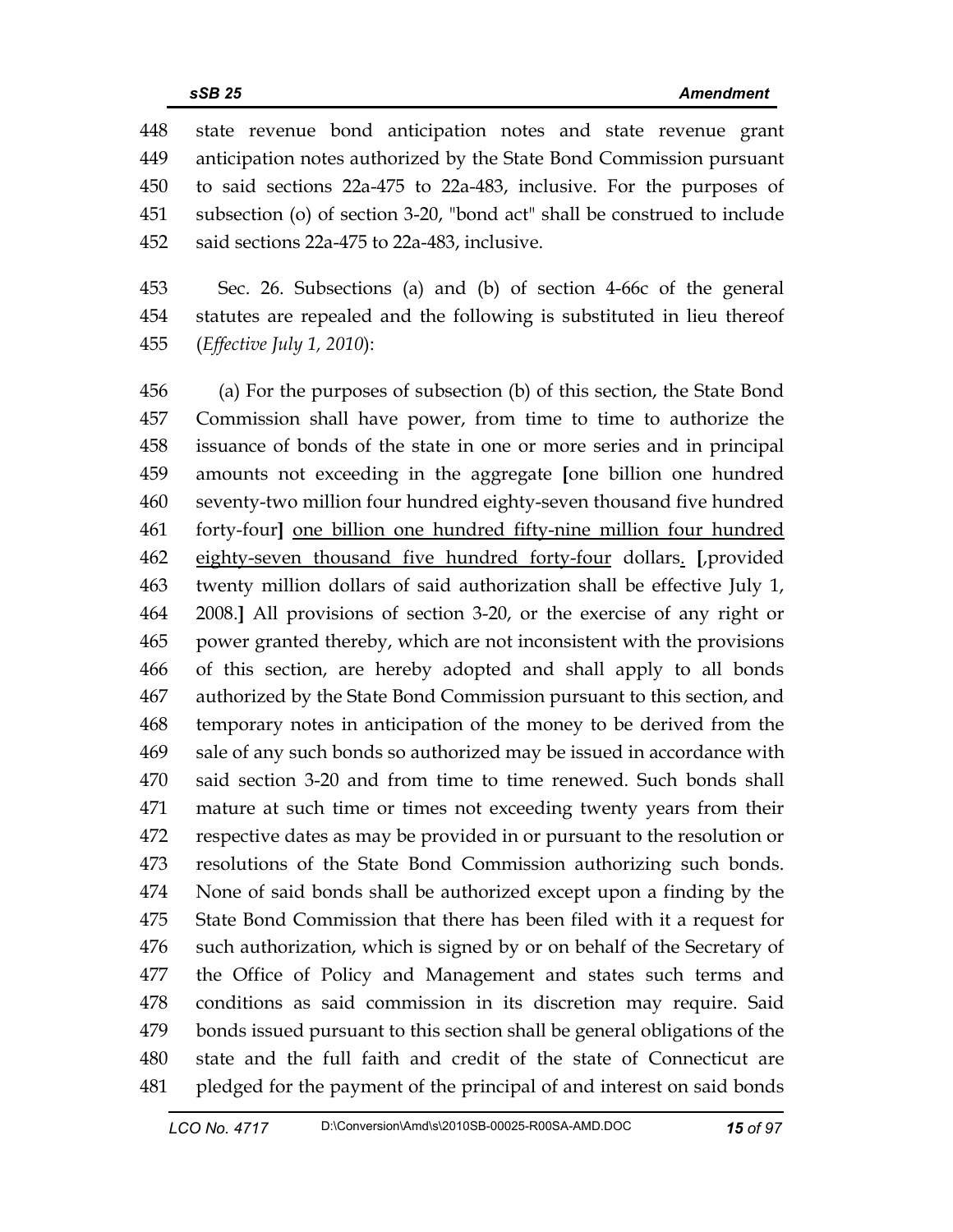482 as the same become due, and accordingly as part of the contract of the 483 state with the holders of said bonds, appropriation of all amounts 484 necessary for punctual payment of such principal and interest is 485 hereby made, and the Treasurer shall pay such principal and interest 486 as the same become due.

487 (b) (1) The proceeds of the sale of said bonds, to the extent 488 hereinafter stated, shall be used, subject to the provisions of 489 subsections (c) and (d) of this section, for the purpose of redirecting, 490 improving and expanding state activities which promote community 491 conservation and development and improve the quality of life for 492 urban residents of the state as hereinafter stated: (A) For the 493 Department of Economic and Community Development: Economic 494 and community development projects, including administrative costs 495 incurred by the Department of Economic and Community 496 Development, not exceeding sixty-seven million five hundred ninety-497 one thousand six hundred forty-two dollars, one million dollars of 498 which shall be used for a grant to the development center program and 499 the nonprofit business consortium deployment center approved 500 pursuant to section 32-411; (B) for the Department of Transportation: 501 Urban mass transit, not exceeding two million dollars; (C) for the 502 Department of Environmental Protection: Recreation development and 503 solid waste disposal projects, not exceeding one million nine hundred 504 ninety-five thousand nine hundred two dollars; (D) for the Department 505 of Social Services: Child day care projects, elderly centers, shelter 506 facilities for victims of domestic violence, emergency shelters and 507 related facilities for the homeless, multipurpose human resource 508 centers and food distribution facilities, not exceeding thirty-nine 509 million one hundred thousand dollars, provided four million dollars of 510 said authorization shall be effective July 1, 1994; (E) for the Department 511 of Economic and Community Development: Housing projects, not 512 exceeding three million dollars; (F) for the Office of Policy and 513 Management: (i) Grants-in-aid to municipalities for a pilot 514 demonstration program to leverage private contributions for 515 redevelopment of designated historic preservation areas, not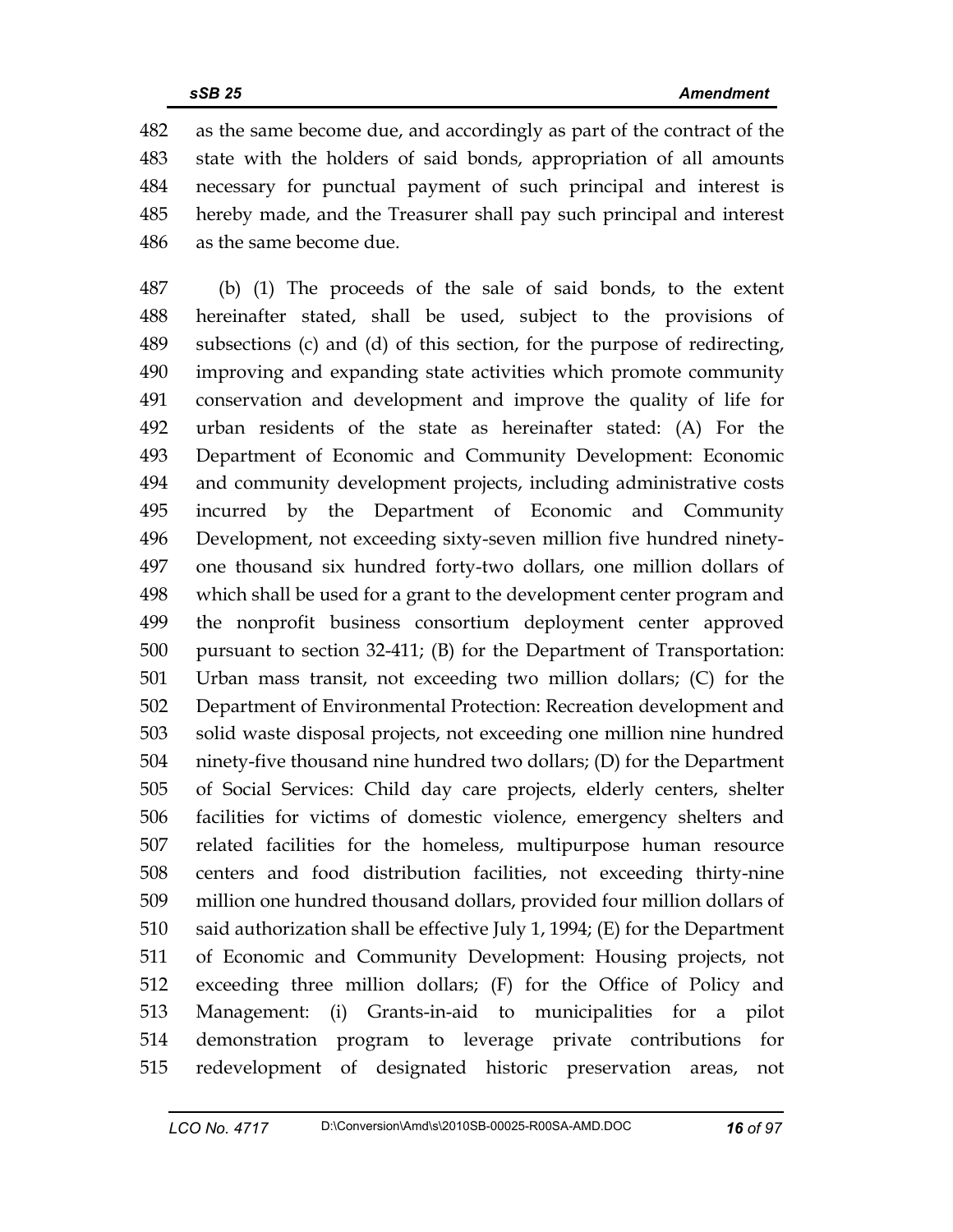516 exceeding one million dollars; (ii) grants-in-aid for urban development 517 projects including economic and community development, 518 transportation, environmental protection, public safety, children and 519 families and social services projects and programs, including, in the 520 case of economic and community development projects administered 521 on behalf of the Office of Policy and Management by the Department 522 of Economic and Community Development, administrative costs 523 incurred by the Department of Economic and Community 524 Development, not exceeding **[**one billion fifty-seven million eight 525 hundred thousand**]** one billion forty-four million eight hundred 526 thousand dollars. **[**, provided twenty million dollars of said 527 authorization shall be effective July 1, 2008.**]**

528 (2) (A) Five million dollars of the grants-in-aid authorized in 529 subparagraph (F)(ii) of subdivision (1) of this subsection may be made 530 available to private nonprofit organizations for the purposes described 531 in said subparagraph (F)(ii). (B) Twelve million dollars of the grants-in-532 aid authorized in subparagraph (F)(ii) of subdivision (1) of this 533 subsection may be made available for necessary renovations and 534 improvements of libraries. (C) Five million dollars of the grants-in-aid 535 authorized in subparagraph (F)(ii) of subdivision (1) of this subsection 536 shall be made available for small business gap financing. (D) Ten 537 million dollars of the grants-in-aid authorized in subparagraph (F)(ii) 538 of subdivision (1) of this subsection may be made available for regional 539 economic development revolving loan funds. (E) One million four 540 hundred thousand dollars of the grants-in-aid authorized in 541 subparagraph (F)(ii) of subdivision (1) of this subsection shall be made 542 available for rehabilitation and renovation of the Black Rock Library in 543 Bridgeport. (F) Two million five hundred thousand dollars of the 544 grants-in-aid authorized in subparagraph (F)(ii) of subdivision (1) of 545 this subsection shall be made available for site acquisition, renovation 546 and rehabilitation for the Institute for the Hispanic Family in Hartford. 547 (G) Three million dollars of the grants-in-aid authorized in 548 subparagraph (F)(ii) of subdivision (1) of this subsection shall be made 549 available for the acquisition of land and the development of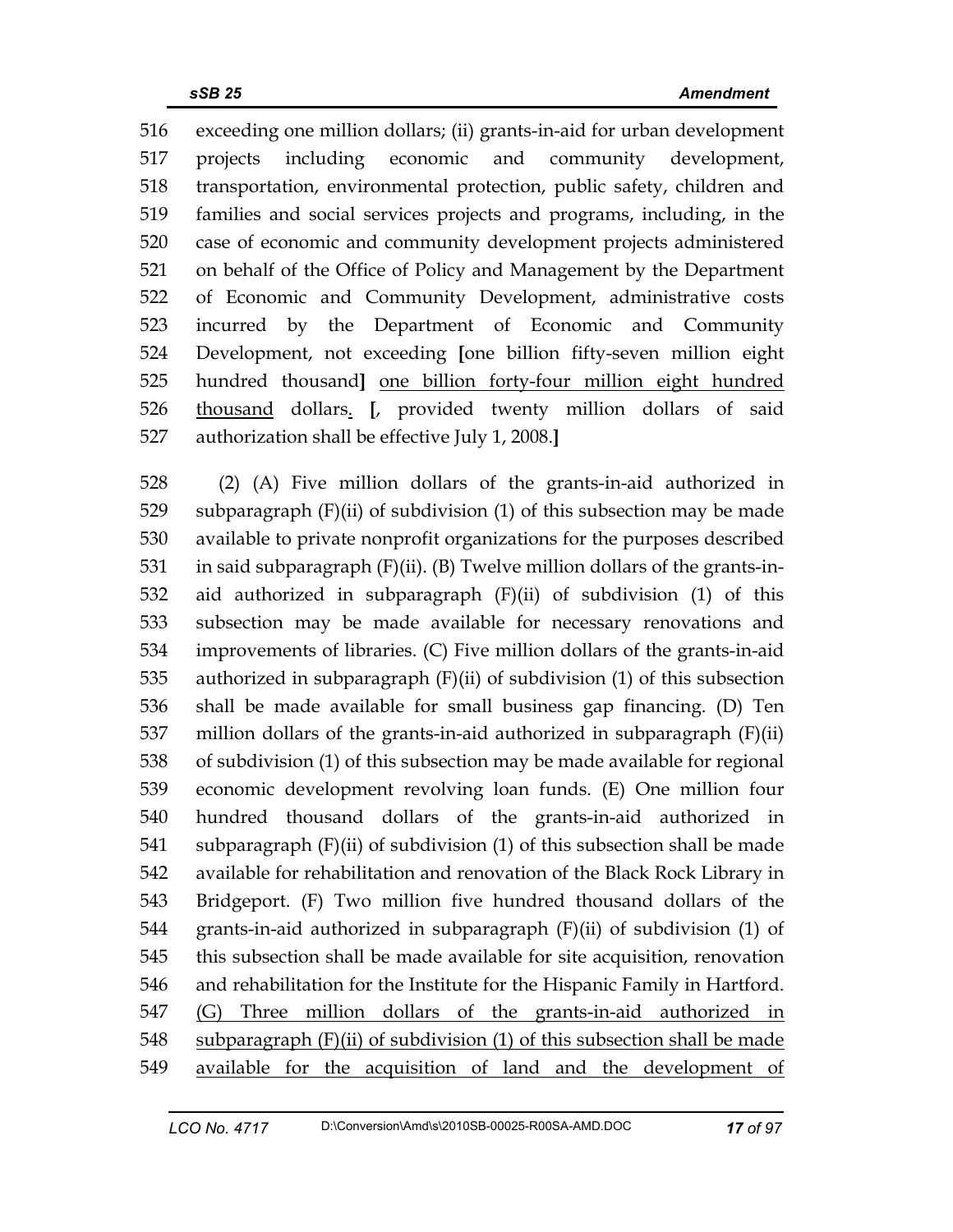|                | sSB 25<br><b>Amendment</b>                                                        |
|----------------|-----------------------------------------------------------------------------------|
| 550            | commercial or retail property in New Haven. (H) Seven hundred fifty               |
| 551            | thousand dollars of the grants-in-aid authorized in subparagraph                  |
| 552            | $(F)(ii)$ of subdivision (1) of this subsection shall be made available for       |
| 553            | repairs and replacement of the fishing pier at Cummings Park in                   |
| 554            | Stamford.                                                                         |
| 555            | Sec. 27. Subsection (a) of section 4a-10 of the general statutes is               |
| 556            | repealed and the following is substituted in lieu thereof (Effective July         |
| 557            | $1, 2010$ :                                                                       |
|                |                                                                                   |
| 558            | (a) For the purposes described in subsection (b) of this section, the             |
| 559            | State Bond Commission shall have the power, from time to time to                  |
| 560            | authorize the issuance of bonds of the state in one or more series and            |
| 561            | in principal amounts not exceeding in the aggregate [three hundred                |
| 562            | sixty-six million five hundred fifty thousand] three hundred sixty-four           |
| 563            | million two hundred thousand dollars. [, provided twenty-six million              |
| 564            | dollars of said authorization shall be effective July 1, 2008.]                   |
| 565            | Sec. 28. Subsection (a) of section 10a-91d of the general statutes is             |
| 566            | repealed and the following is substituted in lieu thereof ( <i>Effective July</i> |
| 567            | $1, 2010$ :                                                                       |
| 568            | (a) It is hereby determined and found to be in the best interest of               |
| 569            | this state and the system to establish CSUS 2020 as the efficient and             |
| 570            | cost-effective<br>course<br>achieve the<br>to<br>objective of<br>renewing,        |
| 571            | modernizing, enhancing, expanding, acquiring and maintaining the                  |
| 572            | infrastructure of the system, the particular project or projects, each            |
| 573            | being hereby approved as a project of CSUS 2020, and the presently                |
| 574            | estimated cost thereof being as follows:                                          |
| T1             | Phase I<br>Phase II<br>Phase III                                                  |
| T <sub>2</sub> | Fiscal Years Fiscal Years Fiscal Years                                            |
| T <sub>3</sub> | Ending<br>Ending<br>Ending                                                        |
| T4             | June $30$ ,<br>June 30,<br>June 30,                                               |
| T5             | 2009-2011<br>2012-2014<br>2015-2018                                               |
| T6             | <b>Central Connecticut State</b>                                                  |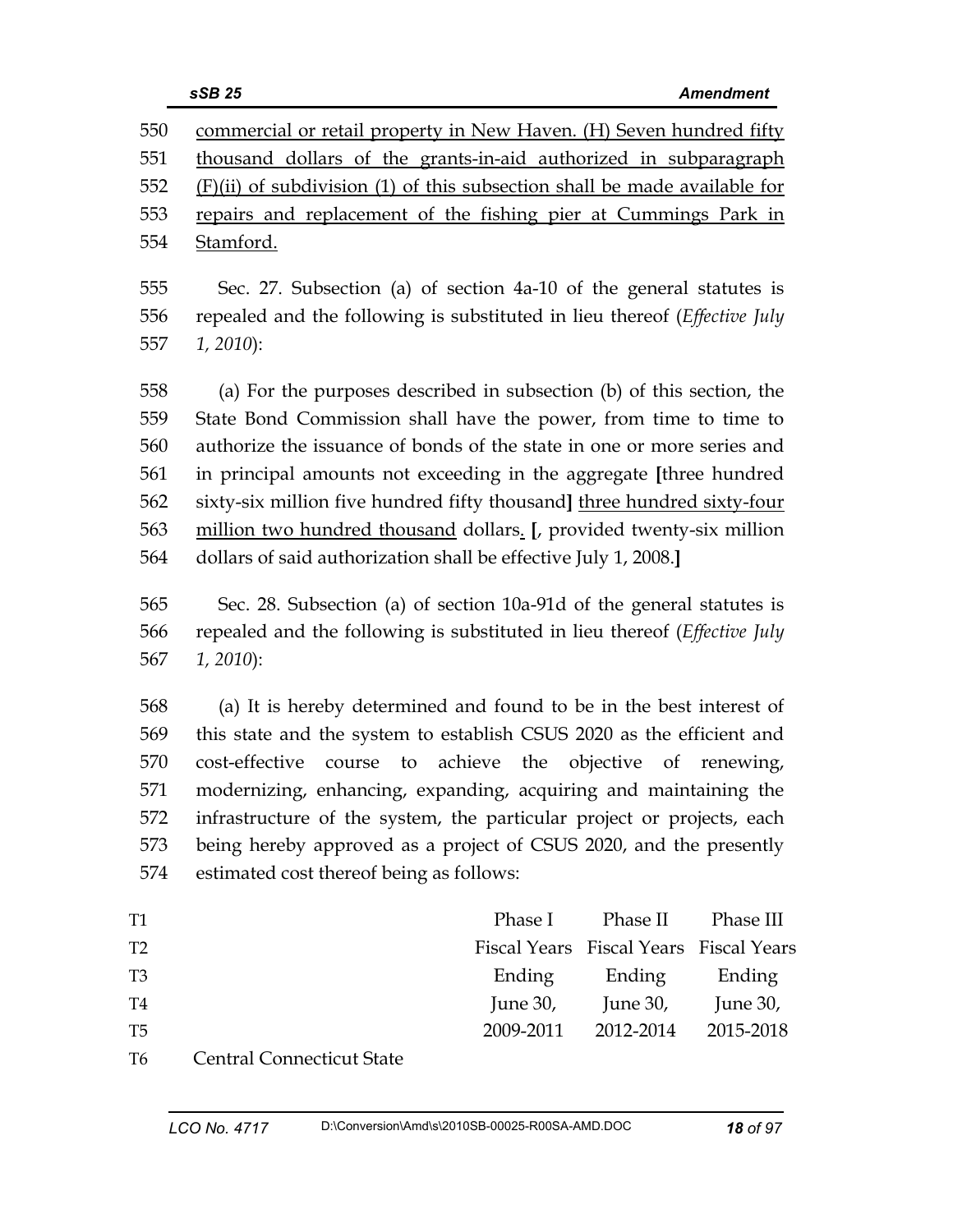|                                                       | sSB 25                                                                 |            |            | <b>Amendment</b> |
|-------------------------------------------------------|------------------------------------------------------------------------|------------|------------|------------------|
| T7                                                    | University                                                             |            |            |                  |
| T <sub>8</sub><br>T <sub>9</sub>                      | Code Compliance/<br>Infrastructure Improvements                        | 18,146,445 | 6,704,000  | 5,000,000        |
| T <sub>10</sub><br>T <sub>11</sub><br>T <sub>12</sub> | Renovate/Expand Willard<br>and DiLoreto Halls<br>(design/construction) |            | 57,737,000 |                  |
| T <sub>13</sub><br>T <sub>14</sub><br><b>T15</b>      | Renovate/Expand Willard and<br>DiLoreto Halls<br>(equipment)           |            |            | 3,348,000        |
| T <sub>16</sub>                                       | New Classroom Office Building                                          | 33,978,000 |            |                  |
| T <sub>17</sub><br><b>T18</b>                         | East Campus Infrastructure<br>Development                              | 13,244,000 |            |                  |
| T <sub>19</sub><br><b>T20</b>                         | <b>Burritt Library Expansion</b><br>(design/construction)              |            |            | 96,262,000       |
| T <sub>21</sub><br>T <sub>22</sub>                    | <b>Burritt Library Renovation</b><br>(design)                          |            |            | 11,387,000       |
| T <sub>23</sub><br>T <sub>24</sub>                    | New Maintenance/Salt Shed<br>Facility                                  | 2,503,000  |            |                  |
| T <sub>25</sub><br>T <sub>26</sub><br>T27             | <b>Eastern Connecticut State</b><br>University                         |            |            |                  |
| <b>T28</b><br>T <sub>29</sub>                         | Code Compliance/<br>Infrastructure Improvements                        | 8,255,113  | 5,825,000  | 5,000,000        |
| <b>T30</b><br><b>T31</b>                              | Fine Arts Instructional Center<br>(design)                             | 12,000,000 |            |                  |
| <b>T32</b><br>T <sub>33</sub>                         | Fine Arts Instructional Center<br>(construction)                       |            | 71,556,000 |                  |
| <b>T34</b><br><b>T35</b>                              | Fine Arts Instructional Center<br>(equipment)                          |            |            | 4,115,000        |
| T <sub>36</sub>                                       | Goddard Hall Renovation                                                |            |            |                  |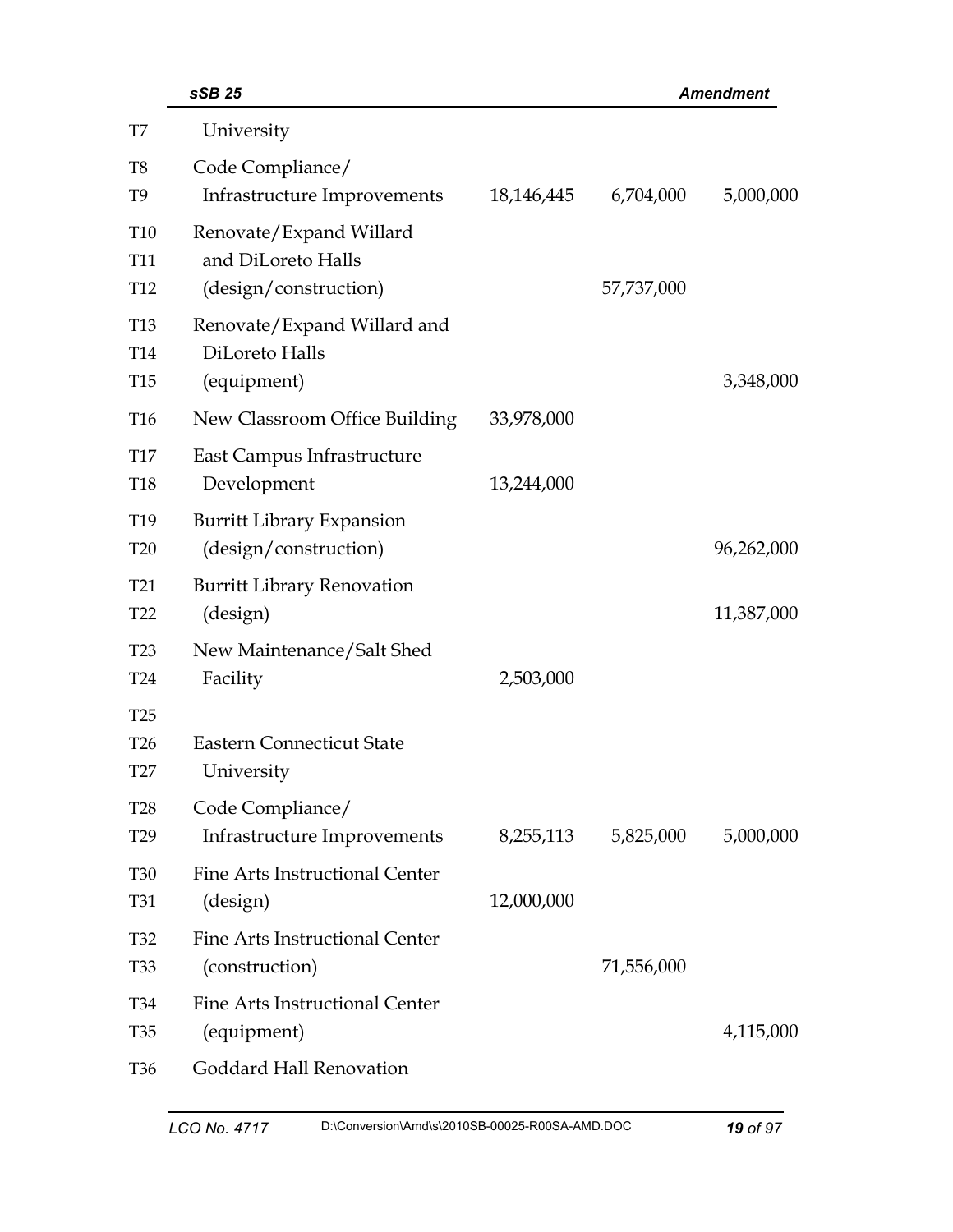|                                                                                       | sSB 25                                                                                                                                        |            |            | <b>Amendment</b> |
|---------------------------------------------------------------------------------------|-----------------------------------------------------------------------------------------------------------------------------------------------|------------|------------|------------------|
| <b>T37</b>                                                                            | (design/construction)                                                                                                                         |            | 19,239,000 |                  |
| <b>T38</b><br>T <sub>39</sub>                                                         | Goddard Hall Renovation<br>(equipment)                                                                                                        |            |            | 1,095,000        |
| <b>T40</b><br>T41                                                                     | Sports Center Addition and<br>Renovation (design)                                                                                             |            |            | 11,048,000       |
| T42                                                                                   | Outdoor Track - Phase II                                                                                                                      | 1,816,000  |            |                  |
| T43                                                                                   | <b>Athletic Support Building</b>                                                                                                              | 1,921,000  |            |                  |
| T44                                                                                   | New Warehouse                                                                                                                                 | 2,269,000  |            |                  |
| T45<br>T <sub>46</sub><br>T47<br>T48                                                  | <b>Southern Connecticut State</b><br>University<br>Code Compliance/                                                                           |            |            |                  |
| T <sub>49</sub>                                                                       | Infrastructure Improvements                                                                                                                   | 21,860,500 | 8,637,000  | 5,000,000        |
| <b>T50</b><br><b>T51</b><br><b>T52</b><br><b>T53</b><br><b>T54</b><br>T <sub>55</sub> | New Academic Laboratory<br>Building/Parking Garage<br>(construct garage,<br>design academic laboratory<br>building, demolish Seabury<br>Hall) | 20,426,000 |            |                  |
| T <sub>56</sub><br>T <sub>57</sub><br><b>T58</b><br>T <sub>59</sub>                   | New Academic Laboratory<br><b>Building/Parking Garage</b><br>(construct academic laboratory<br>building)                                      |            | 63,171,000 |                  |
| T60<br>T61                                                                            | <b>Health and Human Services</b><br><b>Building</b>                                                                                           |            |            | 60,412,000       |
| T <sub>62</sub><br>T <sub>63</sub>                                                    | Fine Arts Instructional Center                                                                                                                |            |            | 70,929,000       |
| <b>T64</b><br>T <sub>65</sub>                                                         | <b>Western Connecticut State</b><br>University                                                                                                |            |            |                  |
| T <sub>66</sub>                                                                       | Code Compliance/                                                                                                                              |            |            |                  |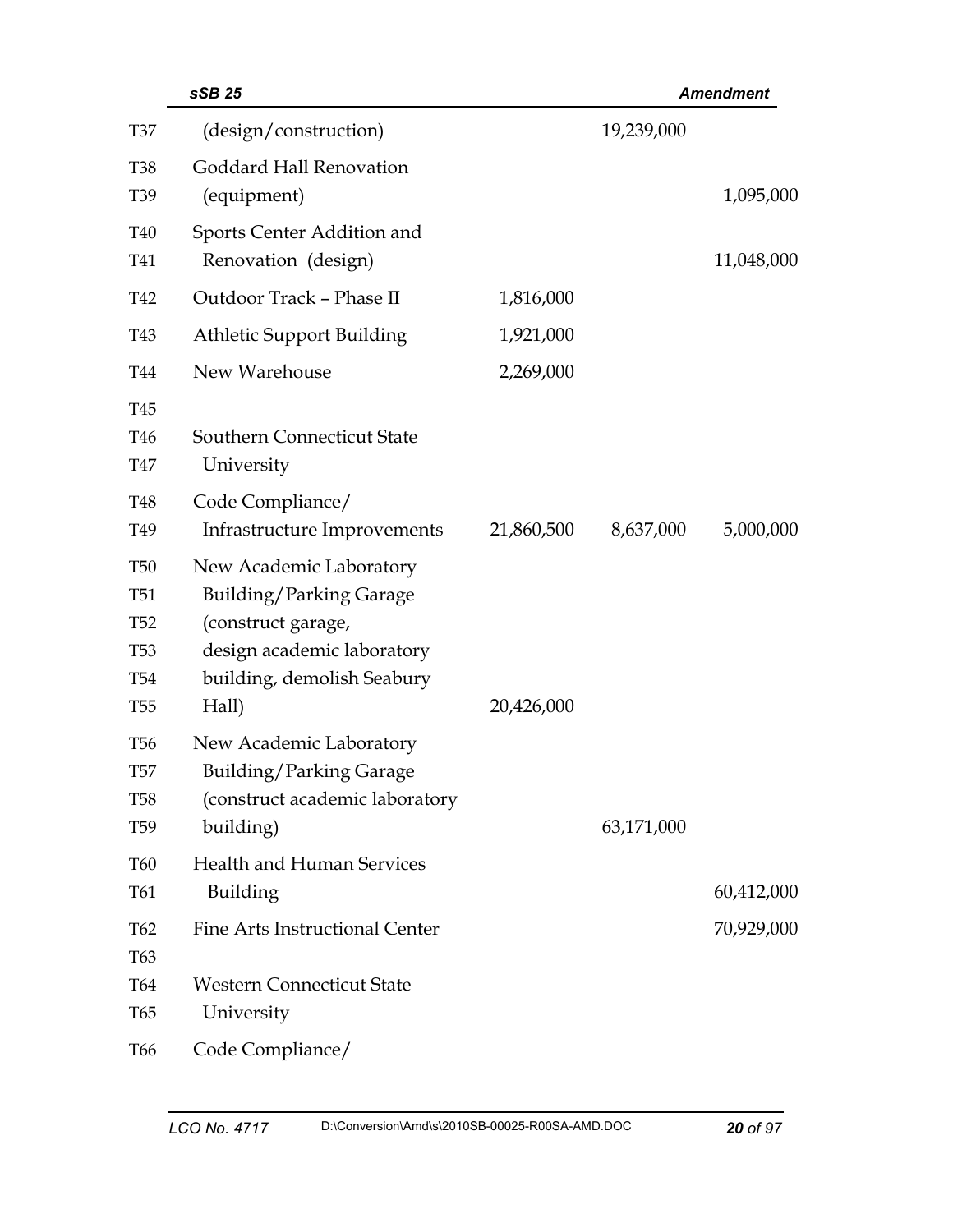|                                        | sSB 25                                                           |                                        |             | <b>Amendment</b> |
|----------------------------------------|------------------------------------------------------------------|----------------------------------------|-------------|------------------|
| T67                                    | Infrastructure Improvements                                      | 7,658,330                              | 4,323,000   | 7,212,000        |
| <b>T68</b><br>T <sub>69</sub>          | Fine Arts Instructional Center<br>(construction)                 | 80,605,000                             |             |                  |
| <b>T70</b><br>T71                      | Fine Arts Instructional Center<br>(equipment)                    |                                        | 4,666,000   |                  |
| T72<br><b>T73</b>                      | <b>Higgins Hall Renovations</b><br>(design)                      |                                        | 2,982,000   |                  |
| <b>T74</b><br>T75                      | <b>Higgins Hall Renovations</b><br>(construction/equipment)      |                                        |             | 31,594,000       |
| <b>T76</b><br><b>T77</b>               | <b>Berkshire Hall Renovations</b><br>(design)                    |                                        |             | 4,797,000        |
| <b>T78</b><br>T79                      | <b>University Police Department</b><br>Building (design)         | 500,000                                |             |                  |
| <b>T80</b><br><b>T81</b>               | University Police Department<br>Building (construction)          |                                        | 4,245,000   |                  |
| <b>T82</b><br><b>T83</b>               | Midtown Campus Mini-Chiller<br>Plant                             |                                        |             | 1,957,000        |
| <b>T84</b><br><b>T85</b><br><b>T86</b> | <b>State University System</b>                                   |                                        |             |                  |
| <b>T87</b><br><b>T88</b>               | New and Replacement<br>Equipment                                 | 26,895,000                             | 14,500,000  | 31,844,000       |
| T89<br><b>T90</b>                      | Alterations/Improvements:<br><b>Auxiliary Service Facilities</b> | 18,672,422                             | 15,000,000  | 20,000,000       |
| T91<br>T92                             | Telecommunications<br>Infrastructure Upgrade                     | [5,000,000]                            | 3,415,000   | 5,000,000        |
| <b>T93</b><br>T94<br>T <sub>95</sub>   | Land and Property Acquisition                                    | 10,000,000<br>[9,250,190]<br>4,250,190 | 3,000,000   | 4,000,000        |
| T <sub>96</sub><br><b>T97</b>          | Totals                                                           | 285,000,000                            | 285,000,000 | 380,000,000      |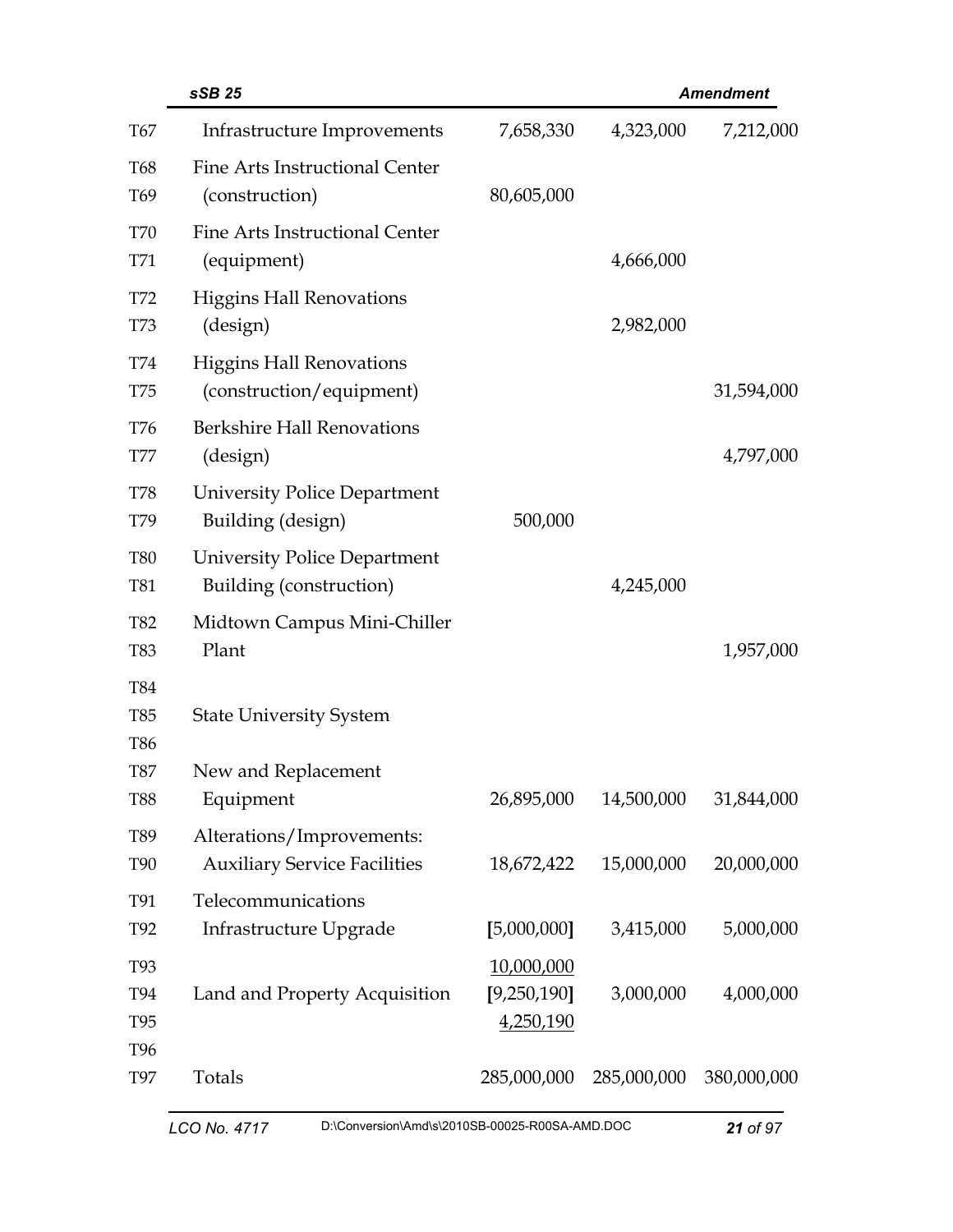575 Sec. 29. Subsection (a) of section 13b-236 of the 2010 supplement to 576 the general statutes is repealed and the following is substituted in lieu 577 thereof (*Effective July 1, 2010*):

578 (a) For the purposes described in subsection (b) of this section, the 579 State Bond Commission shall have the power, from time to time, to 580 authorize the issuance of bonds of the state in one or more series and 581 in principal amounts not exceeding in the aggregate **[**ten million**]** seven 582 million five hundred thousand dollars.

583 Sec. 30. Subsection (a) of section 16-245bb of the general statutes is 584 repealed and the following is substituted in lieu thereof (*Effective July*  585 *1, 2010*):

586 (a) For the purposes described in subsection (b) of this section, the 587 State Bond Commission shall have the power, from time to time, to 588 authorize the issuance of bonds of the state in one or more series and 589 in principal amounts not exceeding in the aggregate **[**fifty million**]** 590 eighteen million dollars.

591 Sec. 31. Subsection (a) of section 16a-38m of the general statutes is 592 repealed and the following is substituted in lieu thereof (*Effective July*  593 *1, 2010*):

594 (a) For the purposes described in subsection (b) of this section, the 595 State Bond Commission shall have the power, from time to time, to 596 authorize the issuance of bonds of the state in one or more series and 597 in principal amounts not exceeding in the aggregate **[**thirty million**]** 598 thirteen million dollars.

599 Sec. 32. Subsection (a) of section 16a-38o of the general statutes is 600 repealed and the following is substituted in lieu thereof (*Effective July*  601 *1, 2010*):

602 (a) For the purposes described in subsection (b) of this section, the 603 State Bond Commission shall have the power, from time to time, to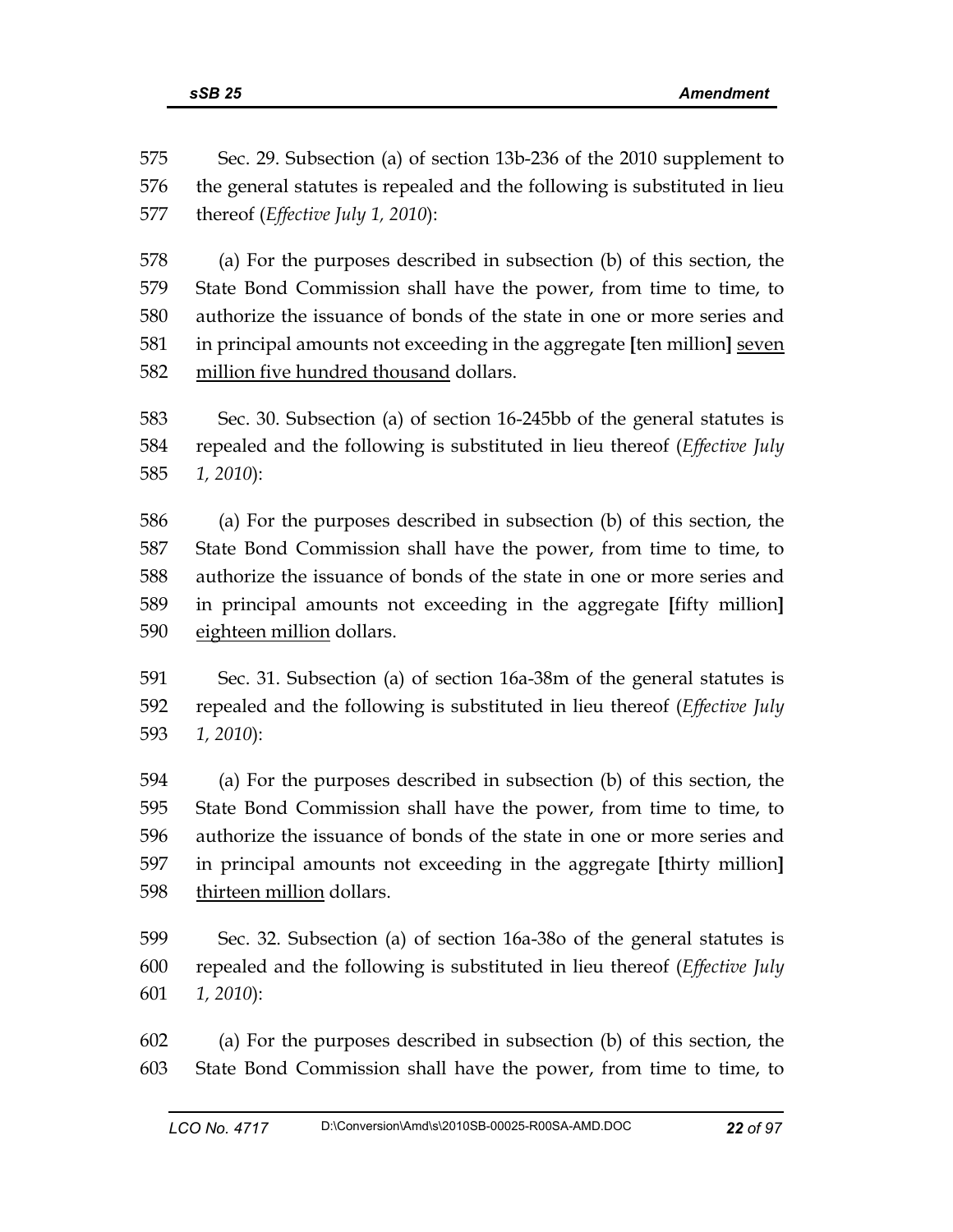604 authorize the issuance of bonds of the state in one or more series and 605 in principal amounts not exceeding in the aggregate **[**fifty million**]** 606 twenty million dollars.

607 Sec. 33. Subsection (a) of section 16a-38p of the general statutes is 608 repealed and the following is substituted in lieu thereof (*Effective July*  609 *1, 2010*):

610 (a) For the purposes described in subsection (b) of this section, the 611 State Bond Commission shall have the power, from time to time, to 612 authorize the issuance of bonds of the state in one or more series and 613 in principal amounts not exceeding in the aggregate **[**thirty million**]** ten 614 million dollars.

615 Sec. 34. Subsection (c) of section 17b-803 of the general statutes is 616 repealed and the following is substituted in lieu thereof (*Effective July*  617 *1, 2010*):

618 (c) For the purposes described in subdivisions (1), (2) and (3) of 619 subsection (a) of this section, the State Bond Commission shall have 620 the power, from time to time, to authorize the issuance of bonds of the 621 state in one or more series and in principal amounts not exceeding in 622 the aggregate **[**eight million one hundred thousand**]** seven million five 623 hundred eleven thousand two hundred eighty dollars.

624 Sec. 35. Subsection (a) of section 22a-483 of the 2010 supplement to 625 the general statutes is repealed and the following is substituted in lieu 626 thereof (*Effective July 1, 2010*):

627 (a) For the purposes of sections 22a-475 to 22a-483, inclusive, as 628 amended by this act, the State Bond Commission shall have the power, 629 from time to time to authorize the issuance of bonds of the state in one 630 or more series and in principal amounts, not exceeding in the 631 aggregate **[**one billion sixty-six million thirty thousand**]** one billion 632 forty-one million twenty-five thousand nine hundred seventy-six 633 dollars. **[**, provided forty million dollars of said authorization shall be 634 effective July 1, 2010.**]**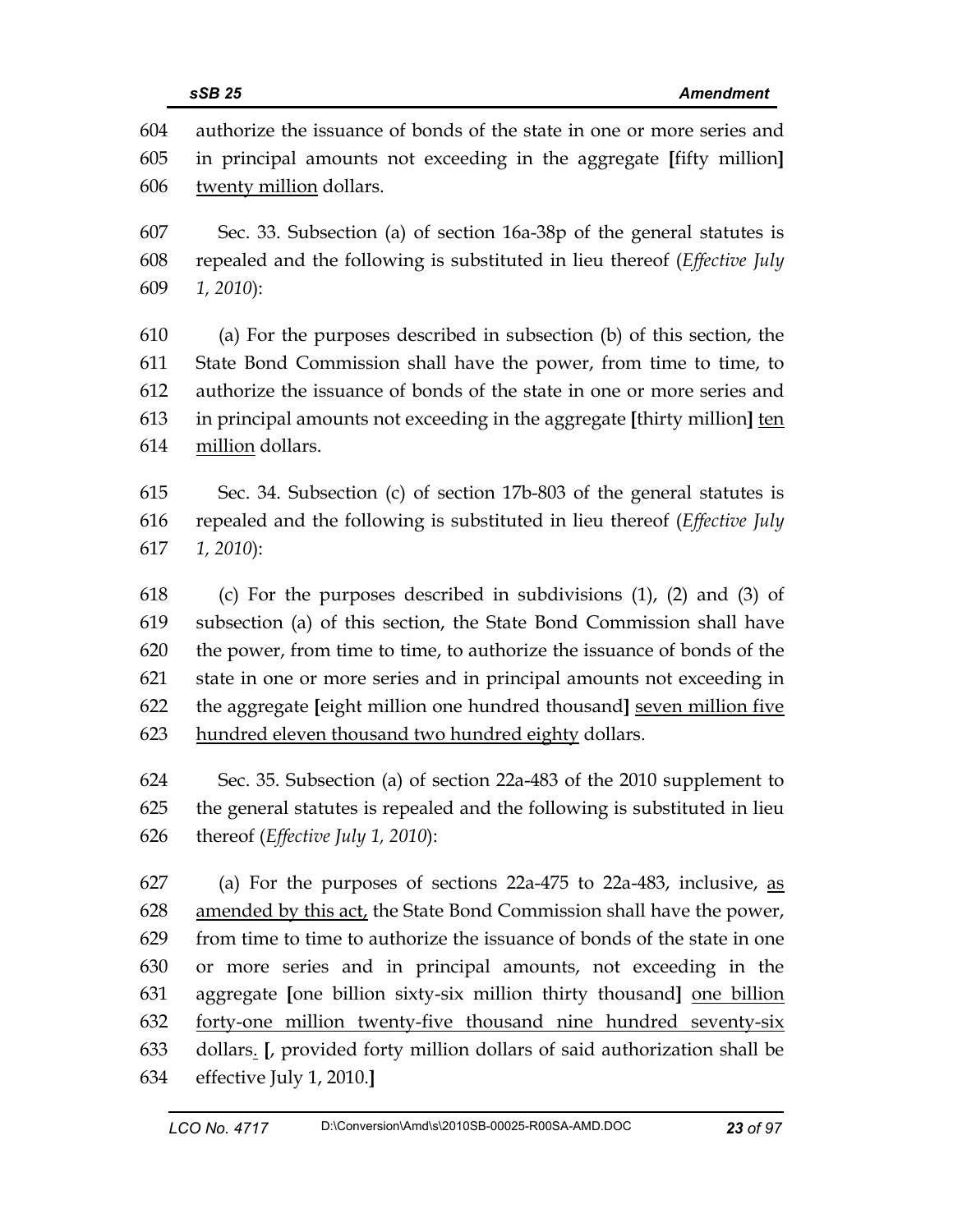635 Sec. 36. Subsection (a) of section 23-103 of the 2010 supplement to 636 the general statutes is repealed and the following is substituted in lieu 637 thereof (*Effective July 1, 2010*):

638 (a) For the purposes described in subsection (b) of this section, the 639 State Bond Commission shall have the power, from time to time, to 640 authorize the issuance of bonds of the state in one or more series and 641 in principal amounts not exceeding in the aggregate **[**six million 642 dollars for the fiscal year ending June 30, 2008, and six million**]** two 643 million dollars for the fiscal year ending June 30, 2009.

644 Sec. 37. Subdivision (2) of subsection (b) of section 32-616 of the 2010 645 supplement to the general statutes is repealed and the following is 646 substituted in lieu thereof (*Effective July 1, 2010*):

647 (2) For the riverfront infrastructure development and improvement 648 project, not exceeding **[**twenty-five million**]** nineteen million eight 649 hundred eighty thousand dollars provided no amount shall be issued 650 under this subdivision until the Commissioner of Economic and 651 Community Development certifies to the State Bond Commission that 652 it has received a commitment by agreement, contract or other legally 653 enforceable instrument with private investors or developers for a 654 minimum private investment equal to the amount of bonds at the time 655 such bonds are issued pursuant to this subdivision taken together with 656 any previous commitments; **[**and provided further, twelve million 657 dollars of said authorization shall be effective July 1, 1999, seven 658 million dollars of said authorization shall be effective July 1, 2001, and 659 three million dollars of said authorization shall be effective July 1, 660 2003;**]** 

661 Sec. 38. Subdivision (5) of subsection (b) of section 32-616 of the 2010 662 supplement to the general statutes is repealed and the following is 663 substituted in lieu thereof (*Effective July 1, 2010*):

664 (5) For parking projects, as defined in subparagraph (F) of 665 subdivision (2) of section 32-600, not exceeding **[**fifteen million**]** twelve 666 million dollars. **[**provided five million dollars of said authorization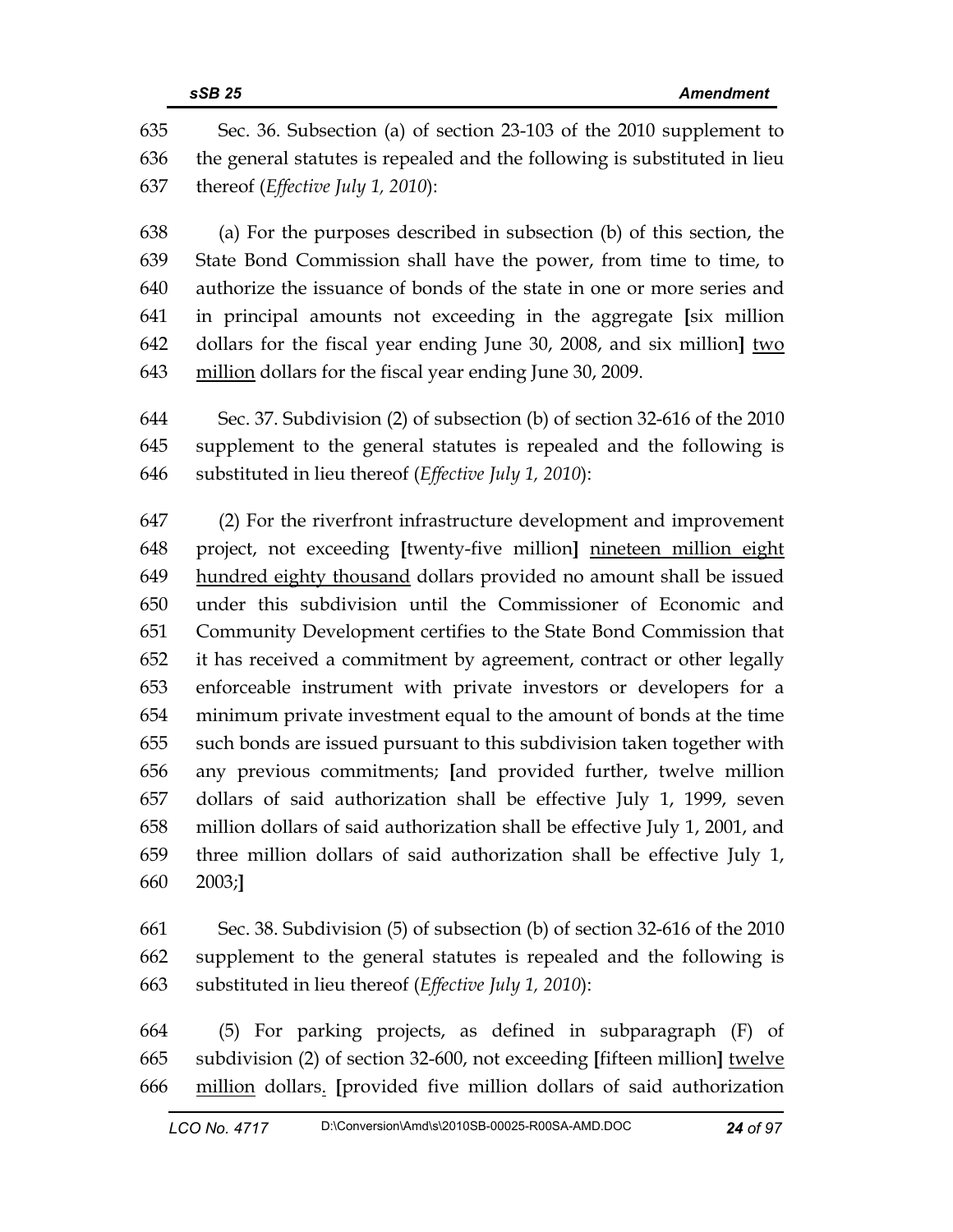667 shall be effective July 1, 1999, and five million dollars of said 668 authorization shall be effective July 1, 2000.**]** 

669 Sec. 39. Subsection (b) of section 32-235 of the 2010 supplement to 670 the general statutes is repealed and the following is substituted in lieu 671 thereof (*Effective July 1, 2010*):

672 (b) The proceeds of the sale of said bonds, to the extent of the 673 amount stated in subsection (a) of this section, shall be used by the 674 Department of Economic and Community Development for the 675 purposes of sections 32-220 to 32-234, inclusive, including economic 676 cluster-related programs and activities, and for the Connecticut job 677 training finance demonstration program pursuant to sections 32-23uu 678 and 32-23vv provided, (1) three million dollars shall be used by said 679 department solely for the purposes of section 32-23uu and not more 680 than five million two hundred fifty thousand dollars of the amount 681 stated in said subsection (a) may be used by said department for the 682 purposes of section 31-3u, (2) not less than one million dollars shall be 683 used for an educational technology grant to the deployment center 684 program and the nonprofit business consortium deployment center 685 approved pursuant to section 32-41*l*, (3) not less than two million 686 dollars shall be used by said department for the establishment of a 687 pilot program to make grants to businesses in designated areas of the 688 state for construction, renovation or improvement of small 689 manufacturing facilities provided such grants are matched by the 690 business, a municipality or another financing entity. The 691 Commissioner of Economic and Community Development shall 692 designate areas of the state where manufacturing is a substantial part 693 of the local economy and shall make grants under such pilot program 694 which are likely to produce a significant economic development 695 benefit for the designated area, (4) five million dollars may be used by 696 said department for the manufacturing competitiveness grants 697 program, (5) one million dollars shall be used by said department for 698 the purpose of a grant to the Connecticut Center for Advanced 699 Technology, for the purposes of section 32-237, (6) fifty million dollars 700 shall be used by said department for the purpose of grants to the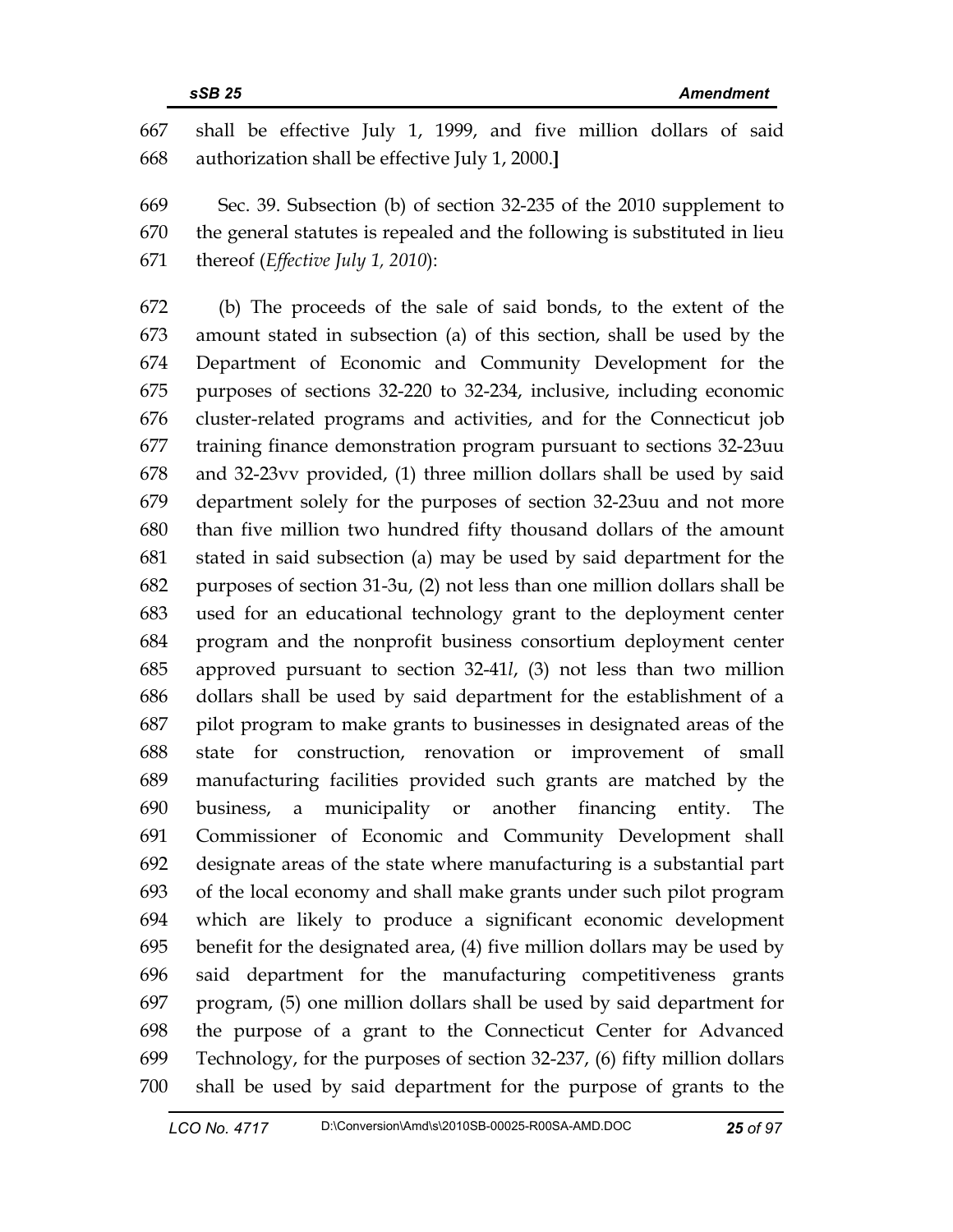701 United States Department of the Navy, the United States Department 702 of Defense or eligible applicants for projects related to the 703 enhancement of infrastructure for long-term, on-going naval 704 operations at the United States Naval Submarine Base-New London, 705 located in Groton, which will increase the military value of said base. 706 Such projects shall not be subject to the provisions of sections 4a-60 707 and 4a-60a, **[**and**]** (7) two million dollars shall be used by said 708 department for the purpose of a grant to the Connecticut Center for 709 Advanced Technology, Inc., for manufacturing initiatives, including 710 aerospace and defense, and (8) two million dollars shall be used by 711 said department for the purpose of a grant to companies adversely 712 impacted by the construction at the Quinnipiac Bridge, where such 713 grant may be used to offset the increase in costs of commercial 714 overland transportation of goods or materials brought to the port of 715 New Haven by ship or vessel.

716 Sec. 40. (*Effective July 1, 2010*) (a) The State Bond Commission shall 717 have power, in accordance with the provisions of this section, from 718 time to time to authorize the issuance of special tax obligation bonds of 719 the state in one or more series and in principal amounts in the 720 aggregate, not exceeding four million eight hundred twenty-five 721 thousand dollars.

722 (b) The proceeds of the sale of said bonds to the extent hereinafter 723 stated, shall be used for the purpose of payment of the transportation 724 costs, as defined in subdivision (6) of section 13b-75 of the general 725 statutes, with respect to the projects and uses hereinafter described, 726 which projects and uses are hereby found and determined to be in 727 furtherance of one or more of the authorized purposes for the issuance 728 of special tax obligation bonds set forth in section 13b-74 of the general 729 statutes. Any proceeds from the sale of said bonds shall be used by the 730 Department of Transportation for the environmental clean-up of 731 service plazas along Interstate 95, the Merritt and Wilbur Cross 732 Parkways, and Interstate 395.

733 (c) None of said bonds shall be authorized except upon a finding by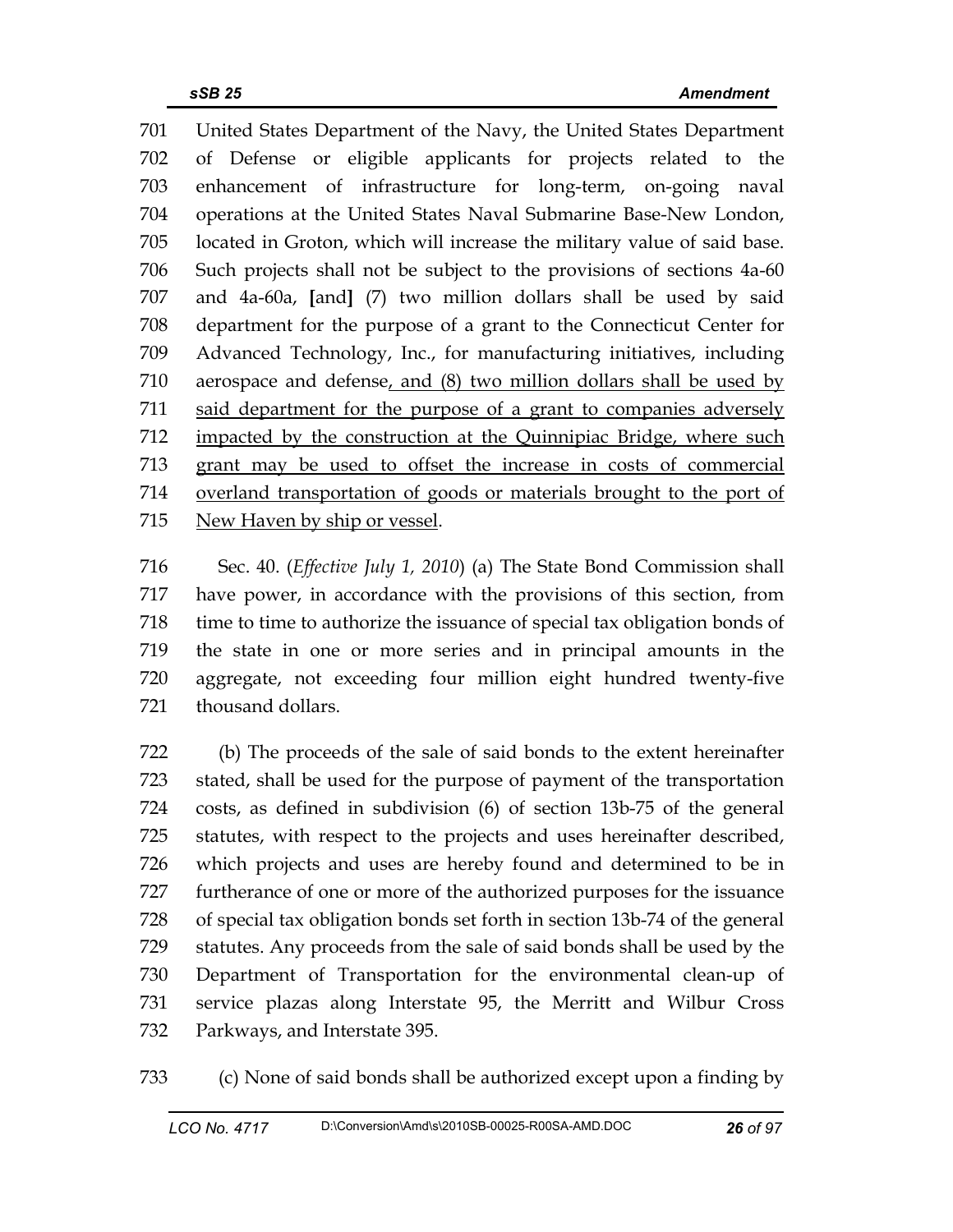734 the State Bond Commission that there has been filed with it (1) a 735 request for such authorization, which is signed by the Secretary of the 736 Office of Policy and Management or by or on behalf of such state 737 officer, department or agency and stating such terms and conditions as 738 said commission, in its discretion, may require, and (2) any capital 739 development impact statement and any human services facility 740 colocation statement required to be filed with the Secretary of the 741 Office of Policy and Management pursuant to section 4b-23 of the 742 general statutes, any advisory report regarding the state conservation 743 and development policies plan required pursuant to section 16a-31 of 744 the general statutes, and any statement regarding farm land required 745 pursuant to subsection (g) of section 3-20 of the general statutes and 746 section 22-6 of the general statutes, provided the State Bond 747 Commission may authorize said bonds without a finding that the 748 reports and statements required by this subdivision have been filed 749 with it if said commission authorizes the secretary of said commission 750 to accept such reports and statements on its behalf. No funds derived 751 from the sale of bonds authorized by said commission without a 752 finding that the reports and statements required by this subdivision 753 have been filed with it shall be allotted by the Governor for any project 754 until the reports and statements required by this subdivision, with 755 respect to such project, have been filed with the secretary of said 756 commission.

757 (d) For the purposes of this section, each request filed as provided in 758 this section for an authorization of bonds shall identify the project for 759 which the proceeds of the sale of such bonds are to be used and 760 expended and, in addition to any terms and conditions required 761 pursuant to this section, include the recommendation of the person 762 signing such request as to the extent to which federal, private or other 763 moneys then available or thereafter to be made available for costs in 764 connection with any such project should be added to the state moneys 765 available or becoming available from the proceeds of bonds and 766 temporary notes issued in anticipation of the receipt of the proceeds of 767 bonds. If the request includes a recommendation that some amount of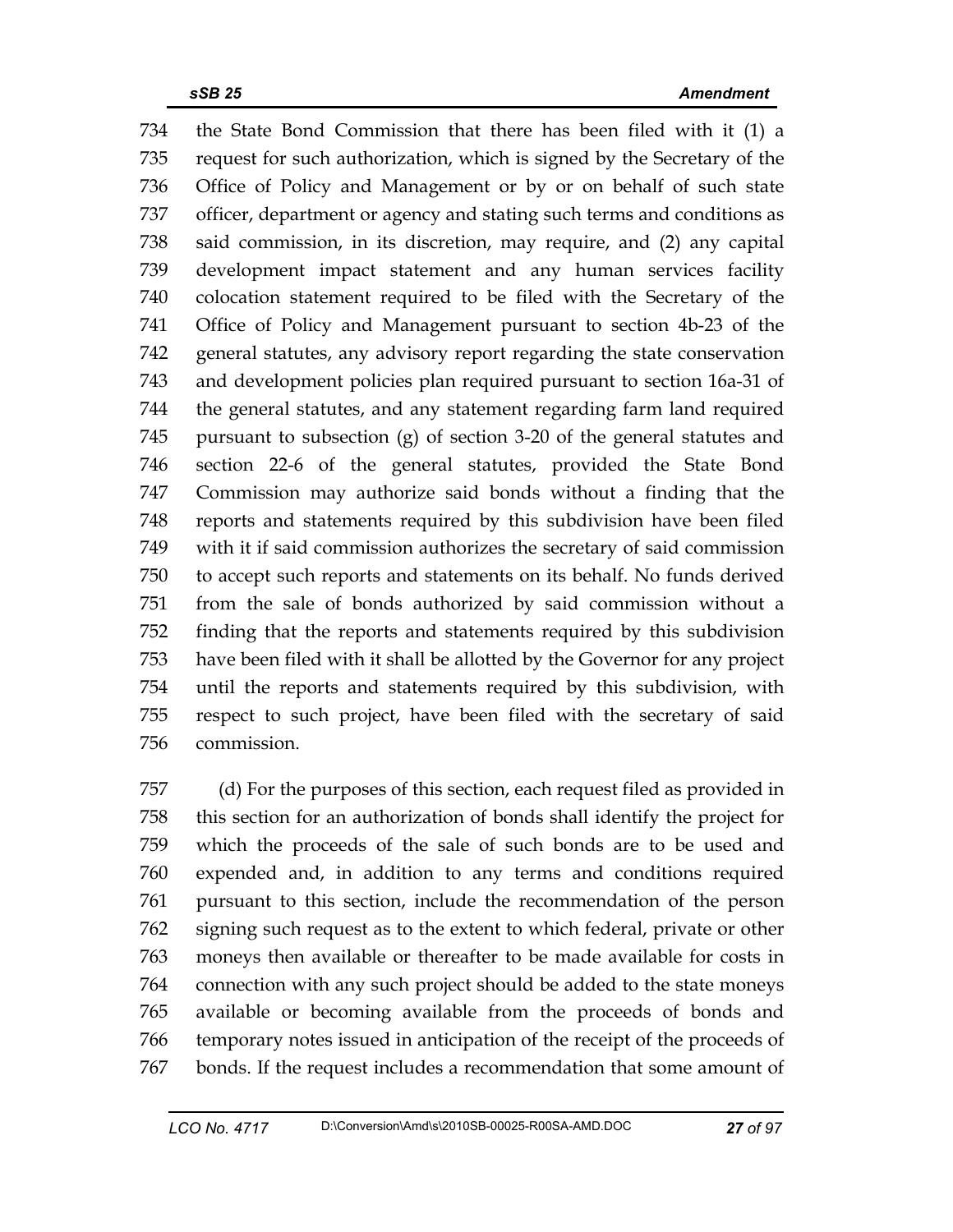768 such federal, private or other moneys should be added to such state 769 moneys, then, if and to the extent directed by the State Bond 770 Commission at the time of authorization of such bonds, said amount of 771 such federal, private or other moneys then available or thereafter to be 772 made available for costs in connection with such project shall be added 773 to such state moneys.

774 (e) Any balance of proceeds of the sale of said bonds authorized for 775 the projects or purposes of this section, in excess of the aggregate costs 776 of all the projects so authorized, shall be used in the manner set forth 777 in sections 13b-74 to 13b-77, inclusive, of the general statutes, and in 778 the proceedings of the State Bond Commission respecting the issuance 779 and sale of said bonds.

780 (f) Said bonds issued pursuant to this section shall be special 781 obligations of the state and shall not be payable from or charged upon 782 any funds other than revenues of the state pledged therefor in 783 subsection (b) of section 13b-61 of the general statutes and section 13b-784 69 of the general statutes, or such other receipts, funds or moneys as 785 may be pledged therefor. Said bonds shall not be payable from or 786 charged upon any funds other than such pledged revenues or such 787 other receipts, funds or moneys as may be pledged therefor, nor shall 788 the state or any political subdivision thereof be subject to any liability 789 thereon, except to the extent of such pledged revenues or such other 790 receipts, funds or moneys as may be pledged therefor. Said bonds shall 791 be issued under and in accordance with the provisions of sections 13b-792 74 to 13b-77, inclusive, of the general statutes.

793 Sec. 41. (NEW) (*Effective July 1, 2010*) (a) The State Bond Commission 794 shall have power, in accordance with the provisions of this section, 795 from time to time to authorize the issuance of special tax obligation 796 bonds of the state in one or more series and in principal amounts in the 797 aggregate, not exceeding two million five hundred thousand dollars.

798 (b) The proceeds of the sale of said bonds, to the extent hereinafter 799 stated, shall be used for the purpose of payment of the transportation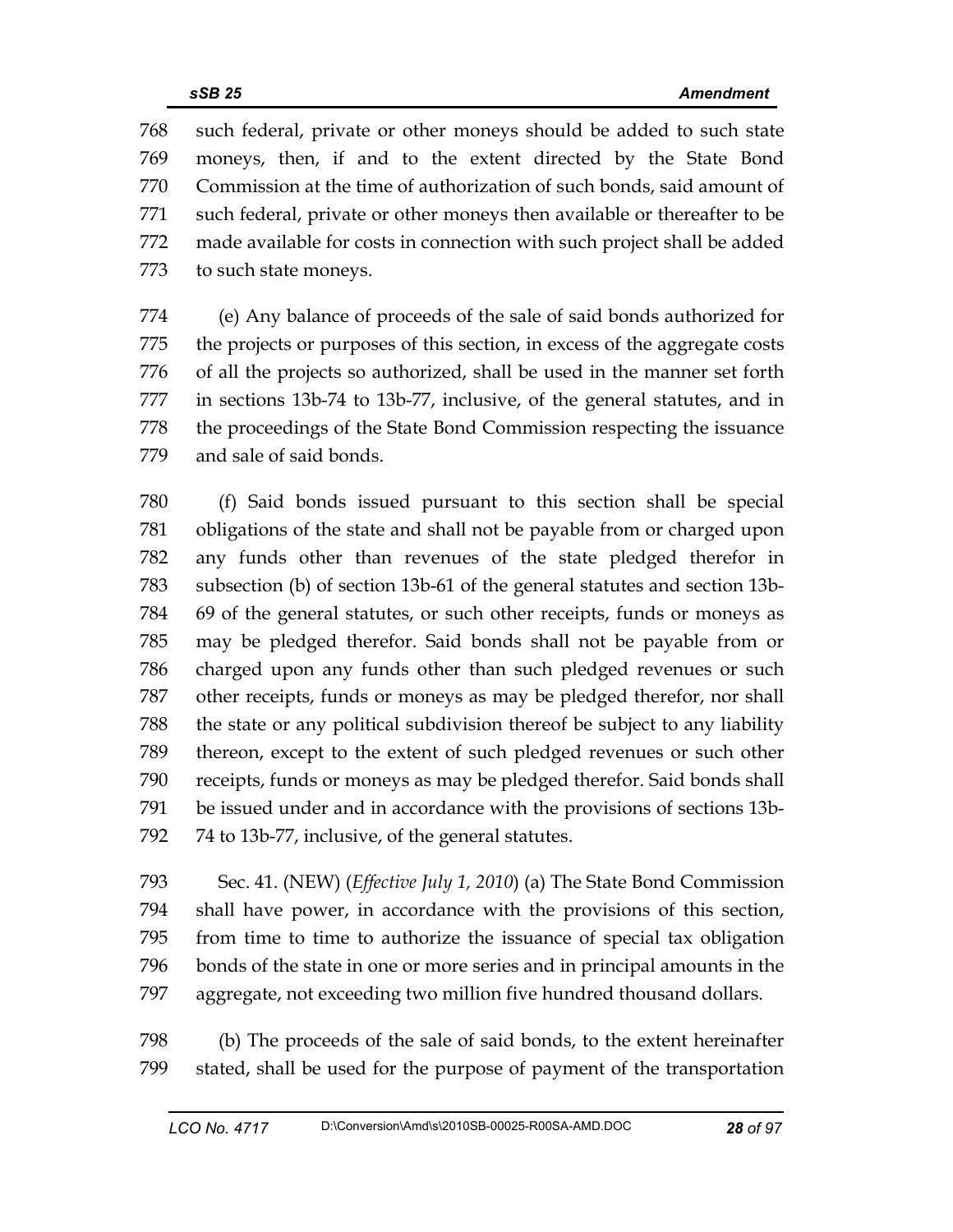800 costs, as defined in subdivision (6) of section 13b-75 of the general 801 statutes, with respect to the projects and uses hereinafter described, 802 which projects and uses are hereby found and determined to be in 803 furtherance of one or more of the authorized purposes for the issuance 804 of special tax obligation bonds set forth in section 13b-74 of the general 805 statutes. Any proceeds from the sale of said bonds shall be used by the 806 Department of Transportation for the purpose of establishing a Fix-it-807 First program to repair, upgrade or eliminate the state's railroad 808 crossings at grade.

809 (c) None of said bonds shall be authorized except upon a finding by 810 the State Bond Commission that there has been filed with it (1) a 811 request for such authorization, which is signed by the Secretary of the 812 Office of Policy and Management or by or on behalf of such state 813 officer, department or agency and stating such terms and conditions as 814 said commission, in its discretion, may require, and (2) any capital 815 development impact statement and any human services facility 816 colocation statement required to be filed with the Secretary of the 817 Office of Policy and Management pursuant to section 4b-23 of the 818 general statutes, any advisory report regarding the state conservation 819 and development policies plan required pursuant to section 16a-31 of 820 the general statutes, and any statement regarding farm land required 821 pursuant to subsection (g) of section 3-20 of the general statutes and 822 section 22-6 of the general statutes, provided the State Bond 823 Commission may authorize said bonds without a finding that the 824 reports and statements required by this subdivision have been filed 825 with it if said commission authorizes the secretary of said commission 826 to accept such reports and statements on its behalf. No funds derived 827 from the sale of bonds authorized by said commission, without a 828 finding that the reports and statements required by this subdivision 829 have been filed with it, shall be allotted by the Governor for any 830 project until the reports and statements required by this subdivision, 831 with respect to such project, have been filed with the secretary of said 832 commission.

833 (d) For the purposes of this section, each request filed as provided in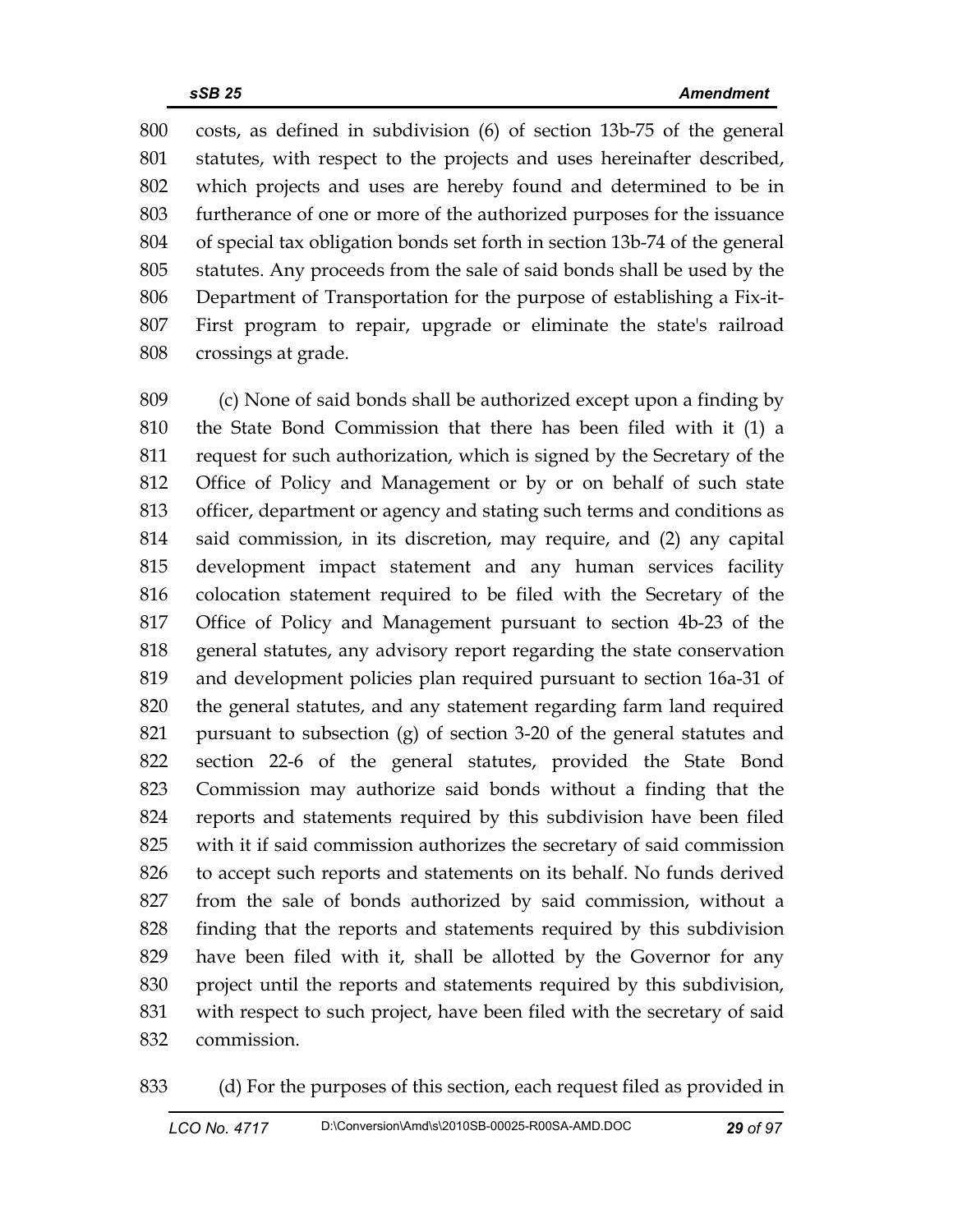834 this section for an authorization of bonds shall identify the project for 835 which the proceeds of the sale of such bonds are to be used and 836 expended and, in addition to any terms and conditions required 837 pursuant to this section, include the recommendation of the person 838 signing such request as to the extent to which federal, private or other 839 moneys then available or thereafter to be made available for costs in 840 connection with any such project should be added to the state moneys 841 available or becoming available from the proceeds of bonds and 842 temporary notes issued in anticipation of the receipt of the proceeds of 843 bonds. If the request includes a recommendation that some amount of 844 such federal, private or other moneys should be added to such state 845 moneys, then, if and to the extent directed by the State Bond 846 Commission at the time of authorization of such bonds, said amount of 847 such federal, private or other moneys then available or thereafter to be 848 made available for costs in connection with such project shall be added 849 to such state moneys.

850 (e) Any balance of proceeds of the sale of said bonds authorized for 851 the projects or purposes of this section, in excess of the aggregate costs 852 of all the projects so authorized, shall be used in the manner set forth 853 in sections 13b-74 to 13b-77, inclusive, of the general statutes and in the 854 proceedings of the State Bond Commission respecting the issuance and 855 sale of said bonds.

856 (f) Said bonds issued pursuant to this section shall be special 857 obligations of the state and shall not be payable from or charged upon 858 any funds other than revenues of the state pledged therefor in 859 subsection (b) of section 13b-61 of the general statutes and section 13b-860 69 of the general statutes, or such other receipts, funds or moneys as 861 may be pledged therefor. Said bonds shall not be payable from or 862 charged upon any funds other than such pledged revenues or such 863 other receipts, funds or moneys as may be pledged therefor, nor shall 864 the state or any political subdivision thereof be subject to any liability 865 thereon, except to the extent of such pledged revenues or such other 866 receipts, funds or moneys as may be pledged therefor. Said bonds shall 867 be issued under and in accordance with the provisions of sections 13b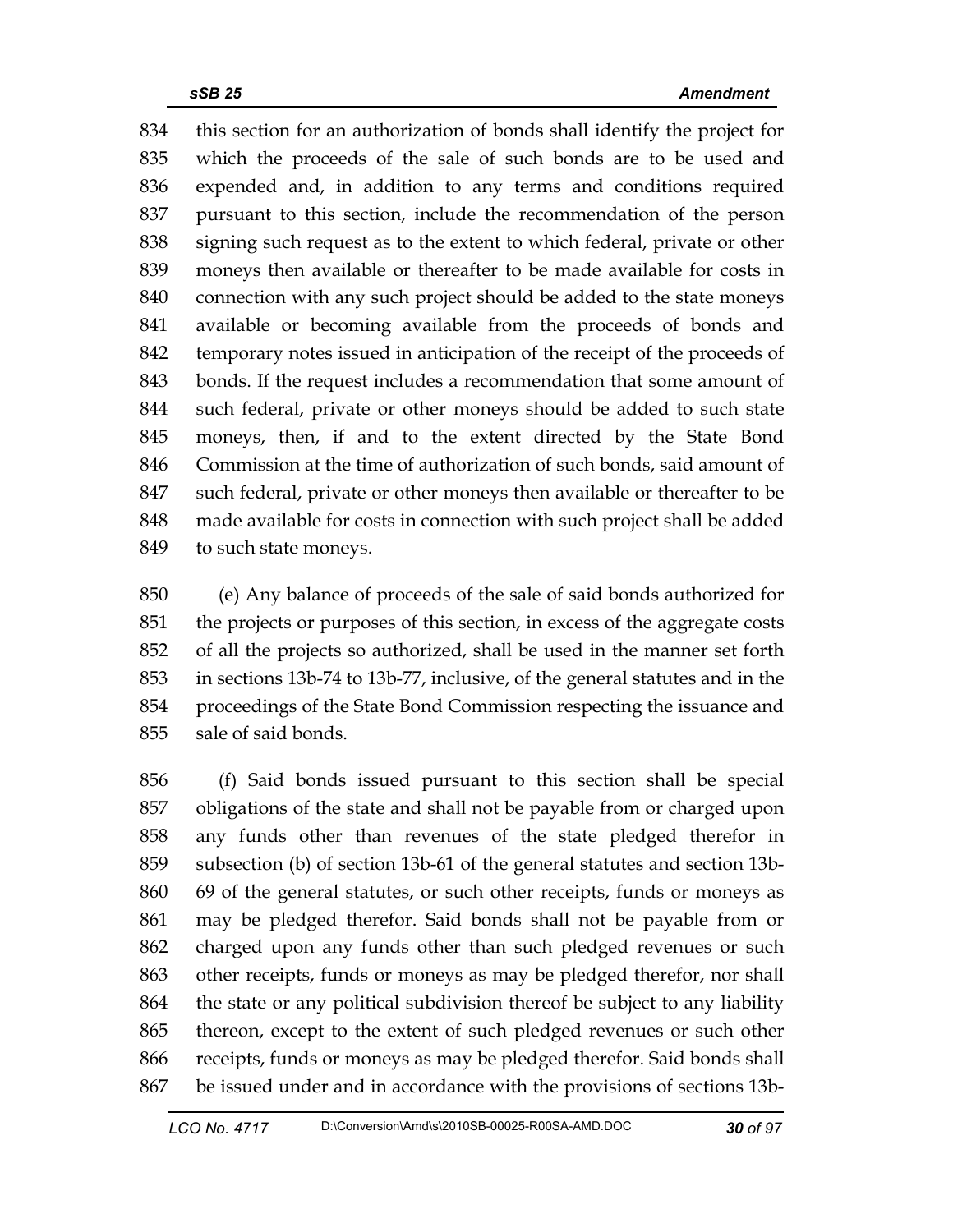868 74 to 13b-77, inclusive, of the general statutes.

869 Sec. 42. Section 22 of special act 89-52, as amended by section 272 of 870 special act 90-34, section 173 of special act 91-7 of the June special 871 session, section 119 of special act 93-2 of the June special session, 872 section 96 of special act 97-1 of the June 5 special session and section 46 873 of public act 99-242, is amended to read as follows (*Effective July 1,*  874 *2010*):

875 The State Bond Commission shall have power, in accordance with 876 the provisions of sections 22 to 27, inclusive, of special act 89-52, from 877 time to time to authorize the issuance of bonds of the state in one or 878 more series and in principal amounts in the aggregate, not exceeding 879 **[**forty-eight million eight hundred four thousand four hundred forty-880 eight**]** forty-eight million six hundred nineteen thousand four hundred 881 forty-eight dollars.

882 Sec. 43. Subdivision (8) of subsection (a) of section 23 of special act 883 89-52, as amended by section 6 of public act 90-179 and section 22 of 884 public act 96-181, is amended to read as follows (*Effective July 1, 2010*):

885 Grant-in-aid to the town and city of Meriden for the flood 886 management activity, not exceeding **[**two hundred**]** fifteen thousand 887 dollars.

888 Sec. 44. Section 22 of special act 90-34, as amended by section 217 of 889 special act 91-7 of the June special session, section 165 of special act 92- 890 3 of the May special session, section 143 of special act 93-2 of the June 891 special session, section 97 of public act 94-2 of the May special session, 892 section 54 of special act 95-20, section 24 of public act 96-181, section 893 109 of special act 97-1 of the June 5 special session and section 15 of 894 public act 00-167, is amended to read as follows (*Effective July 1, 2010*):

895 The State Bond Commission shall have power, in accordance with 896 the provisions of sections 22 to 27, inclusive, of special act 90-34, from 897 time to time to authorize the issuance of bonds of the state in one or 898 more series and in principal amounts in the aggregate, not exceeding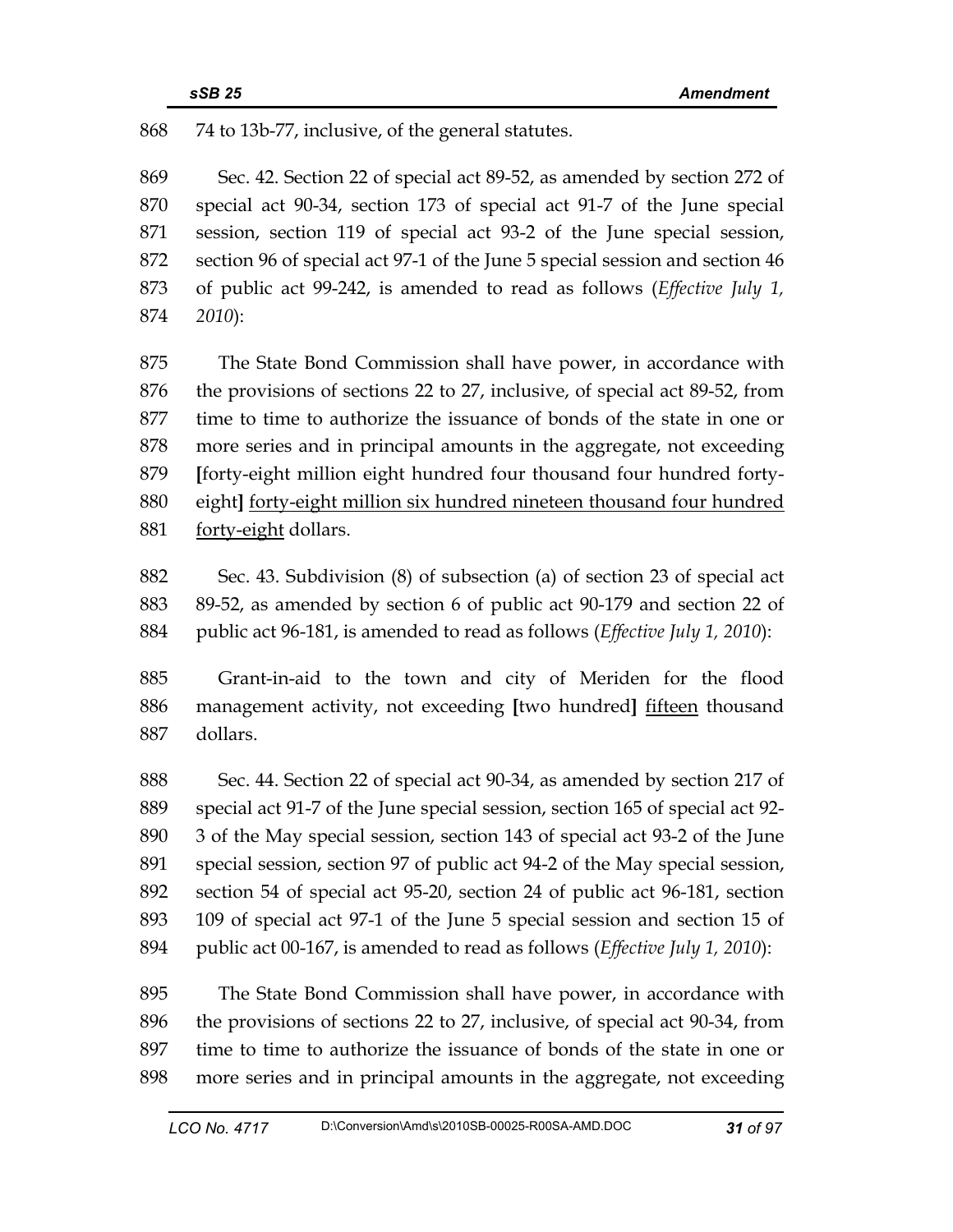## 899 **[**\$174,539,422**]** \$173,544,422.

900 Sec. 45. Subdivision (33) of subsection (d) of section 23 of special act 901 90-34 is amended to read as follows (*Effective July 1, 2010*):

902 Grant-in-aid to the town and city of Bridgeport for design and 903 construction of a flood control project in the northeast corner of said 904 town and city, not exceeding **[**\$1,150,000**]** \$155,000;

905 Sec. 46. Section 1 of special act 91-7 of the June special session, as 906 amended by section 173 of special act 92-3 of the May special session, 907 section 161 of special act 93-2 of the June special session, section 106 of 908 public act 94-2 of the May special session, section 60 of special act 95- 909 20, section 32 of public act 96-181, section 119 of special act 97-1 of the 910 June 5 special session, section 39 of special act 01-2 of the June special 911 session and section 111 of public act 07-7 of the June special session, is 912 amended to read as follows (*Effective July 1, 2010*):

913 The State Bond Commission shall have power, in accordance with 914 the provisions of sections 1 to 7, inclusive, of special act 91-7 of the 915 June special session, from time to time to authorize the issuance of 916 bonds of the state in one or more series and in principal amounts in the 917 aggregate, not exceeding **[**\$135,679,844**]** \$132,816,930.

918 Sec. 47. Subdivision (5) of subsection (d) of section 2 of special act 919 91-7 of the June special session is amended to read as follows (*Effective*  920 *July 1, 2010*):

921 Rooster River flood control project, completion of phase II in 922 Fairfield, not exceeding **[**\$3,000,000**]** \$137,086;

923 Sec. 48. Section 49 of special act 93-2 of the June special session, as 924 amended by section 165 of public act 94-2 of the May special session, 925 section 83 of special act 95-20, section 62 of public act 96-181, section 926 173 of special act 97-1 of the June 5 special session, section 38 of special 927 act 98-9, section 19 of public act 00-167, section 60 of special act 01-2 of 928 the June special session and section 31 of special act 04-2 of the May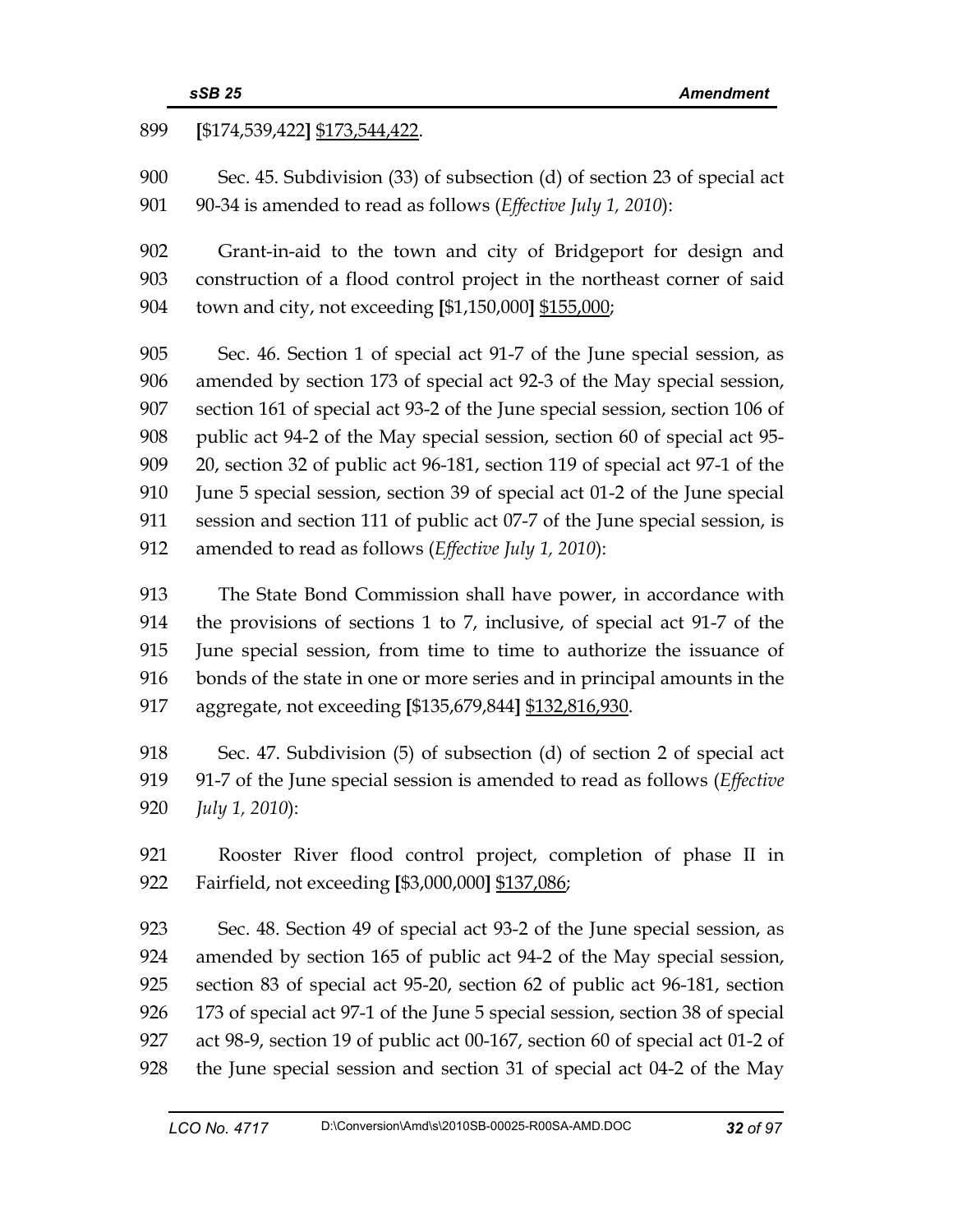929 special session, is amended to read as follows (*Effective July 1, 2010*):

930 The State Bond Commission shall have power, in accordance with 931 the provisions of sections 49 to 54, inclusive, of special act 93-2 of the 932 June special session, from time to time to authorize the issuance of 933 bonds of the state in one or more series and in principal amounts in the 934 aggregate, not exceeding **[**\$53,112,793**]** \$51,787,793.

935 Sec. 49. Subdivision (3) of subsection (b) of section 50 of special act 936 93-2 of the June special session, as amended by section 61 of special act 937 01-2 of the June special session, is amended to read as follows (*Effective*  938 *July 1, 2010*):

939 Grant-in-aid to the city of East Hartford for road and infrastructure 940 and improvements associated with the Rentschler Field project in East 941 Hartford, not exceeding **[**\$4,500,000**]** \$3,175,000.

942 Sec. 50. Section 1 of special act 95-20, as amended by section 70 of 943 public act 96-181, section 182 of special act 97-1 of the June 5 special 944 session, section 43 of special act 98-9, section 59 of public act 99-242, 945 section 23 of public act 00-167, section 64 of special act 01-2 of the June 946 special session, section 39 of special act 02-1 of the May 9 special 947 session, section 34 of special act 04-2 of the May special session and 948 section 74 of special act 05-1 of the June special session, is amended to 949 read as follows (*Effective July 1, 2010*):

950 The State Bond Commission shall have power, in accordance with 951 the provisions of sections 1 to 7, inclusive, of special act 95-20, from 952 time to time to authorize the issuance of bonds of the state in one or 953 more series and in principal amounts in the aggregate, not exceeding 954 **[**\$189,907,527**]** \$188,589,811.

955 Sec. 51. Subdivision (2) of subsection (d) of section 2 of special act 956 95-20, as amended by section 71 of public act 96-181, is amended to 957 read as follows (*Effective July 1, 2010*):

958 Emergency Services Facility, including canine training and vehicle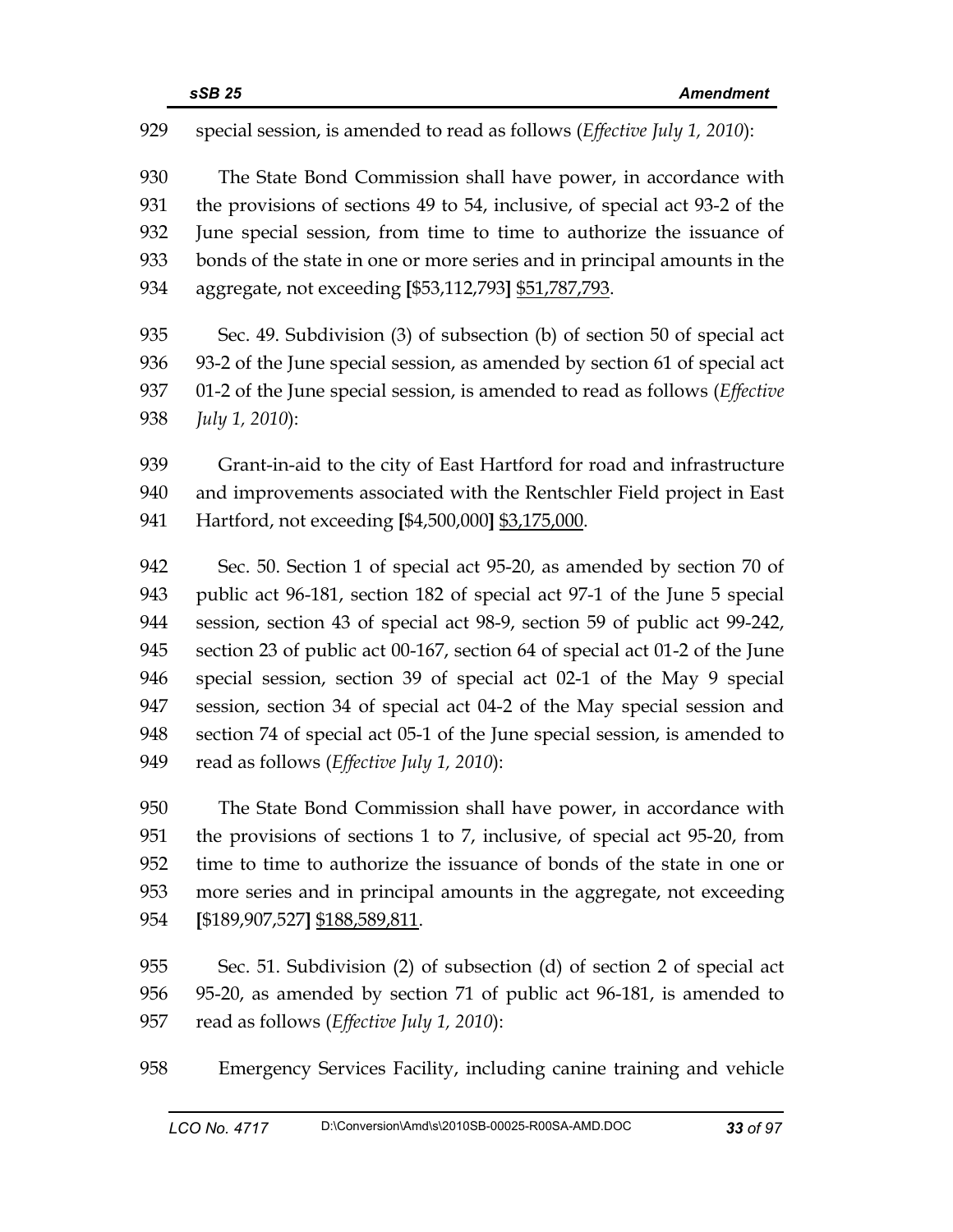959 impound area, not exceeding **[**\$1,780,000**]** \$652,150;

960 Sec. 52. Subdivision (2) of subsection (p) of section 2 of special act 961 95-20 is amended to read as follows (*Effective July 1, 2010*):

962 Alterations and improvements to facilities in accordance with the 963 requirements of the **[**American's**]** Americans with Disabilities Act, not 964 exceeding **[**\$1,300,000**]** \$1,110,134.

965 Sec. 53. Section 21 of special act 95-20, as amended by section 86 of 966 public act 96-181, section 198 of special act 97-1 of the June 5 special 967 session, section 46 of special act 98-9, section 63 of public act 99-242, 968 section 25 of public act 00-167, section 68 of special act 01-2 of the June 969 special session, section 43 of special act 02-1 of the May 9 special 970 session, section 42 of special act 04-2 of the May special session and 971 section 76 of special act 05-1 of the June special session, is amended to 972 read as follows (*Effective July 1, 2010*):

973 The State Bond Commission shall have power, in accordance with 974 the provisions of sections 21 to 27, inclusive, of special act 95-20, from 975 time to time to authorize the issuance of bonds of the state in one or 976 more series and in principal amounts in the aggregate, not exceeding 977 **[**\$197,444,987**]** \$196,585,633.

978 Sec. 54. Subsection (e) of section 22 of special act 95-20, as amended 979 by section 89 of public act 96-181, section 202 of special act 97-1 of the 980 June 5 special session, section 47 of special act 98-9 and section 66 of 981 public act 99-242, is amended to read as follows (*Effective July 1, 2010*):

982 For the Department of Motor Vehicles: Planning, design, land 983 **[**and/or**]** or building acquisition construction or improvements to 984 Department of Motor Vehicles facilities, not exceeding **[**\$1,407,506**]**  985 \$548,152.

986 Sec. 55. Section 32 of special act 95-20, as amended by section 96 of 987 public act 96-181, section 208 of special act 97-1 of the June 5 special 988 session, section 49 of special act 98-9 and section 29 of public act 00-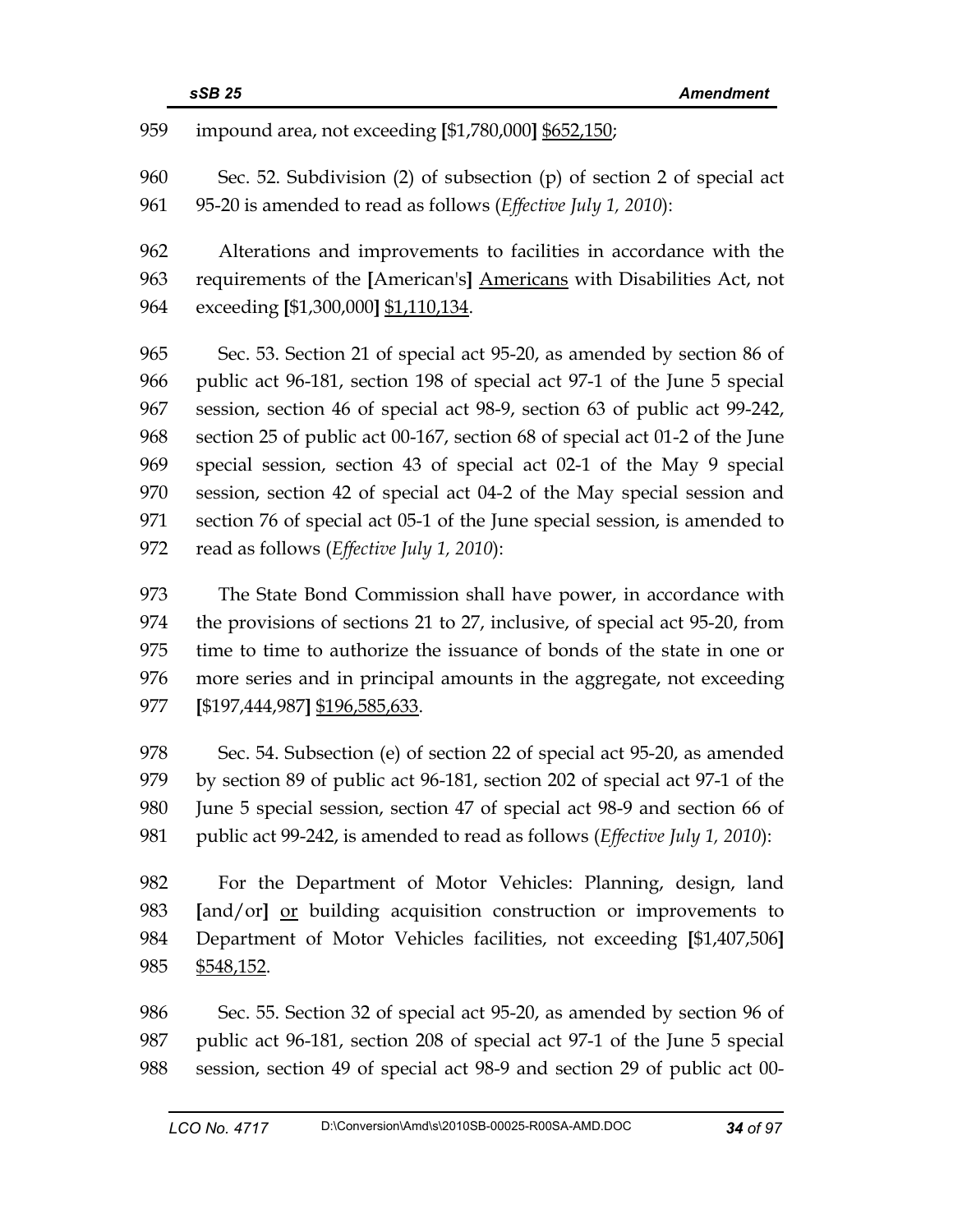| 989  | 167, is amended to read as follows (Effective July 1, 2010):                       |
|------|------------------------------------------------------------------------------------|
| 990  | The State Bond Commission shall have power, in accordance with                     |
| 991  | the provisions of sections 32 to 37, inclusive, of special act 95-20, from         |
| 992  | time to time to authorize the issuance of bonds of the state in one or             |
| 993  | more series and in principal amounts in the aggregate, not exceeding               |
| 994  | [\$25,900,000] \$25,054,927.                                                       |
| 995  | Sec. 56. Subdivision (1) of subsection (a) of section 33 of special act            |
| 996  | 95-20 is amended to read as follows ( <i>Effective July 1</i> , 2010):             |
| 997  | Grants-in-aid to municipalities for the purpose of providing potable               |
| 998  | water, not exceeding [\$3,000,000] \$2,727,274;                                    |
| 999  | Sec. 57. Section 1 of public act 96-181, as amended by section 212 of              |
| 1000 | special act 97-1 of the June 5 special session, section 69 of public act 99-       |
| 1001 | 242, section 52 of special act 04-2 of the May special session and section         |
| 1002 | 79 of special act 05-1 of the June special session, is amended to read as          |
| 1003 | follows (Effective July 1, 2010):                                                  |
| 1004 | The State Bond Commission shall have power, in accordance with                     |
| 1005 | the provisions of sections 1 to 7, inclusive, of public act 96-181, from           |
| 1006 | time to time to authorize the issuance of bonds of the state in one or             |
| 1007 | more series and in principal amounts in the aggregate, not exceeding               |
| 1008 | [\$27,739,460] <u>\$25,789,277</u> .                                               |
| 1009 | Sec. 58. Subdivision (3) of subsection (b) of section 2 of public act 96-          |
| 1010 | 181, as amended by section 214 of special act 97-1 of the June 5 special           |
| 1011 | session, is amended to read as follows (Effective July 1, 2010):                   |
| 1012 | Island Brook Flood Control project in Bridgeport, not exceeding                    |
| 1013 | $[$4,597,583]$ $$2,647,400$ .                                                      |
| 1014 | Sec. 59. Subsection (a) of section 3 of public act 96-250, as amended              |
| 1015 | by section 15 of public act 04-1 of the May special session, section 13 of         |
| 1016 | public act 05-5 of the June special session and section 53 of public act           |
| 1017 | 07-7 of the June special session, is amended to read as follows ( <i>Effective</i> |
| 1018 | July 1, 2010):                                                                     |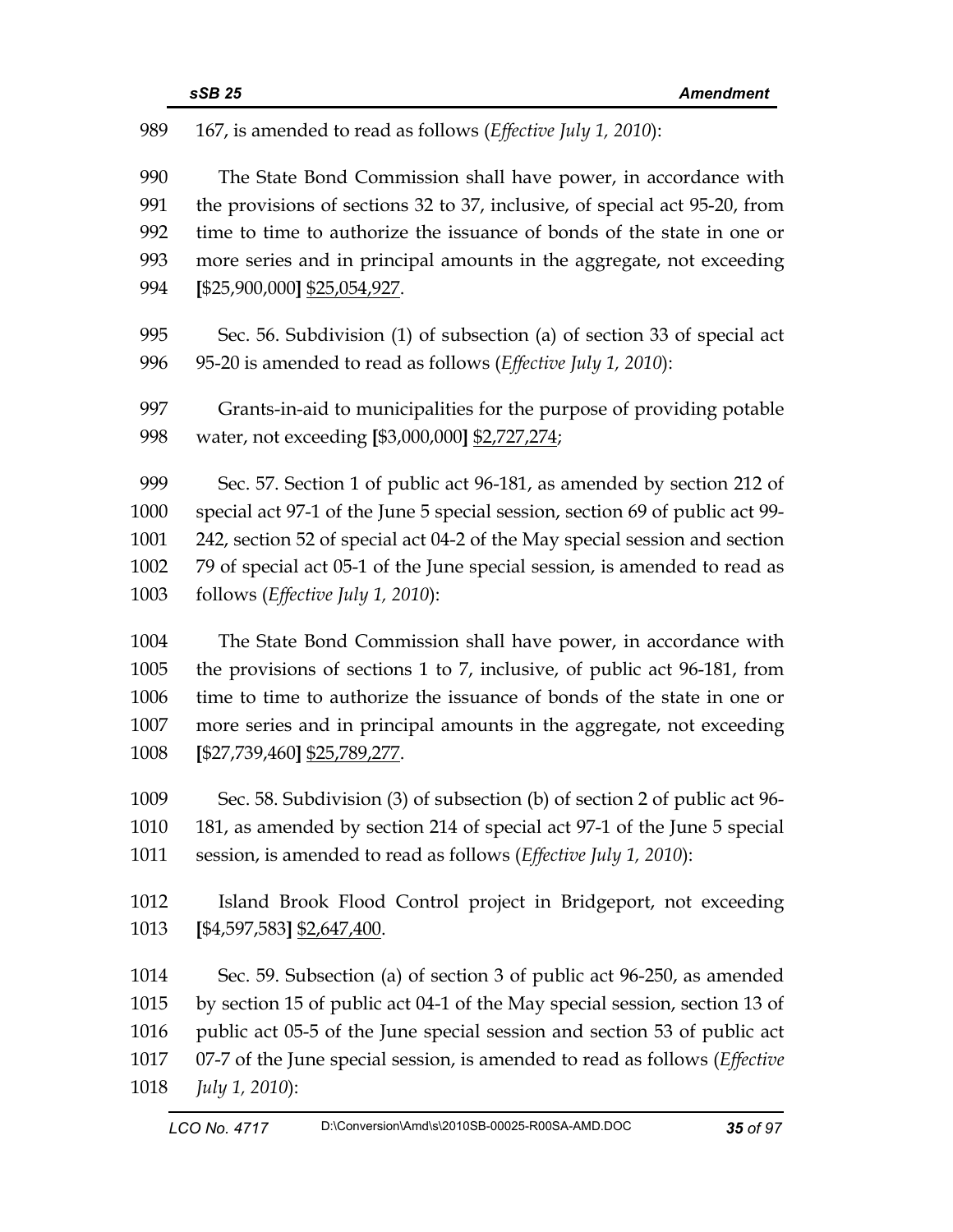| 1019 | (a) For the purposes described in subsection (b) of this section, the                               |
|------|-----------------------------------------------------------------------------------------------------|
| 1020 | State Bond Commission shall have the power, from time to time to                                    |
| 1021 | authorize the issuance of bonds of the state in one or more series and in                           |
| 1022 | principal amounts not exceeding in the aggregate [six million] five                                 |
| 1023 | million dollars. [, provided one million dollars of said authorization shall                        |
| 1024 | be effective July 1, 2008.]                                                                         |
|      |                                                                                                     |
| 1025 | Sec. 60. Section 1 of special act 97-1 of the June 5 special session, as                            |
| 1026 | amended by section 55 of special act 98-9, section 72 of public act 99-                             |
| 1027 | 242, section 32 of public act 00-167, section 74 of special act 01-2 of the                         |
| 1028 | June special session, section 45 of special act 02-1 of the May 9 special                           |
| 1029 | session and section 54 of special act 04-2 of the May special session, is                           |
| 1030 | amended to read as follows (Effective July 1, 2010):                                                |
| 1031 | The State Bond Commission shall have power, in accordance with                                      |
| 1032 | the provisions of sections 1 to 7, inclusive, of special act 97-1 of the                            |
| 1033 | June 5 special session, from time to time to authorize the issuance of                              |
| 1034 | bonds of the state in one or more series and in principal amounts in the                            |
| 1035 | aggregate, not exceeding [\$185,885,581] \$185,880,711.                                             |
|      |                                                                                                     |
| 1036 | Sec. 61. Subdivision (3) of subsection (f) of section 2 of special act 97-                          |
| 1037 | 1 of the June 5 special session, as amended by section 81 of special act                            |
| 1038 | 05-1 of the June special session, is amended to read as follows ( <i>Effective</i>                  |
| 1039 | July 1, 2010):                                                                                      |
| 1040 | Alterations, renovations and improvements to buildings and                                          |
| 1041 | grounds at the Camp Rell Military Complex, including Stones Ranch                                   |
| 1042 | Military Reservation and the East Haven Rifle Range, including                                      |
| 1043 | utilities, mechanical systems, energy conservation, infrastructure,                                 |
| 1044 | environmental compliance, Americans with Disabilities<br>Act                                        |
| 1045 | compliance and new construction, not exceeding [\$6,500,000]                                        |
| 1046 | \$6,495,130.                                                                                        |
|      |                                                                                                     |
| 1047 | Sec. 62. Section 12 of special act 97-1 of the June 5 special session, as                           |
| 1010 | $\frac{1}{2}$ of properties (2 of exercise est 08.0 explication $\frac{70}{2}$ of exercise est 01.2 |

1048 amended by section 63 of special act 98-9, section 79 of special act 01-2 1049 of the June special session, section 48 of special act 02-1 of the May 9 1050 special session and section 60 of special act 04-2 of the May special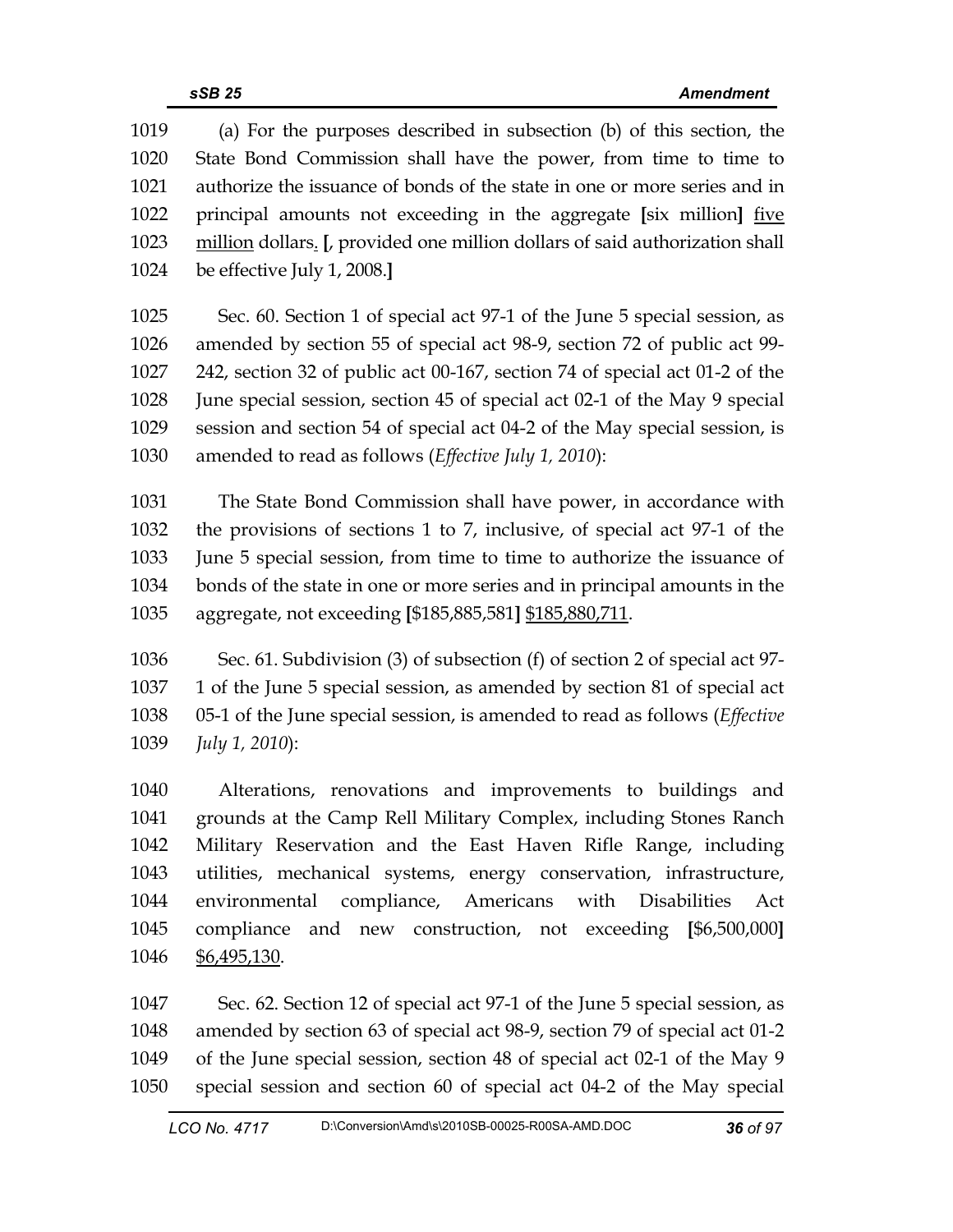| 1051                 | session, is amended to read as follows (Effective July 1, 2010):                                                                                                                                                       |
|----------------------|------------------------------------------------------------------------------------------------------------------------------------------------------------------------------------------------------------------------|
| 1052<br>1053<br>1054 | The State Bond Commission shall have power, in accordance with<br>the provisions of sections 12 to 19, inclusive, of special act 97-1 of the<br>June 5 special session, from time to time to authorize the issuance of |
|                      |                                                                                                                                                                                                                        |
| 1055                 | bonds of the state in one or more series and in principal amounts in the                                                                                                                                               |
| 1056                 | aggregate, not exceeding [\$43,927,497] \$42,927,497.                                                                                                                                                                  |
| 1057                 | Sec. 63. Subdivision (2) of subsection (c) of section 13 of special act                                                                                                                                                |
| 1058                 | 97-1 of the June 5 special session is repealed. ( <i>Effective July 1, 2010</i> )                                                                                                                                      |
| 1059                 | Sec. 64. Section 31 of special act 97-1 of the June 5 special session, as                                                                                                                                              |
| 1060                 | amended by section 68 of special act 04-2 of the May special session, is                                                                                                                                               |
| 1061                 | amended to read as follows ( <i>Effective July 1</i> , 2010):                                                                                                                                                          |
| 1062                 | The State Bond Commission shall have power, in accordance with                                                                                                                                                         |
| 1063                 | the provisions of sections 30 to 36, inclusive, of special act 97-1 of the                                                                                                                                             |
| 1064                 | June 5 special session, from time to time to authorize the issuance of                                                                                                                                                 |
| 1065                 | bonds of the state in one or more series and in principal amounts in the                                                                                                                                               |
| 1066                 | aggregate, not exceeding [\$39,436,000] \$36,867,620.                                                                                                                                                                  |
| 1067                 | Sec. 65. Subdivision (1) of subsection (b) of section 32 of special act                                                                                                                                                |
| 1068                 | 97-1 of the June 5 special session is amended to read as follows                                                                                                                                                       |
| 1069                 | ( <i>Effective July 1, 2010</i> ):                                                                                                                                                                                     |
| 1070                 | Grants-in-aid to state agencies, regional planning agencies and                                                                                                                                                        |
| 1071                 | municipalities for water pollution control projects, not exceeding                                                                                                                                                     |
| 1072                 | [\$4,000,000] \$3,431,620;                                                                                                                                                                                             |
| 1073                 | Sec. 66. Subdivision (2) of subsection (b) of section 32 of special act                                                                                                                                                |
| 1074                 | 97-1 of the June 5 special session is repealed. ( <i>Effective July 1, 2010</i> )                                                                                                                                      |
| 1075                 | Sec. 67. Section 1 of public act 99-242, as amended by section 42 of                                                                                                                                                   |
| 1076                 | public act 00-167, section 54 of special act 02-1 of the May 9 special                                                                                                                                                 |
| 1077                 | session and section 75 of special act 04-2 of the May special session, is                                                                                                                                              |
| 1078                 | amended to read as follows (Effective July 1, 2010):                                                                                                                                                                   |
| 1079                 | The State Bond Commission shall have power, in accordance with                                                                                                                                                         |
|                      | D:\Conversion\Amd\s\2010SB-00025-R00SA-AMD.DOC<br>$37$ of 97<br>$1 \cap \cap$ No. 4717                                                                                                                                 |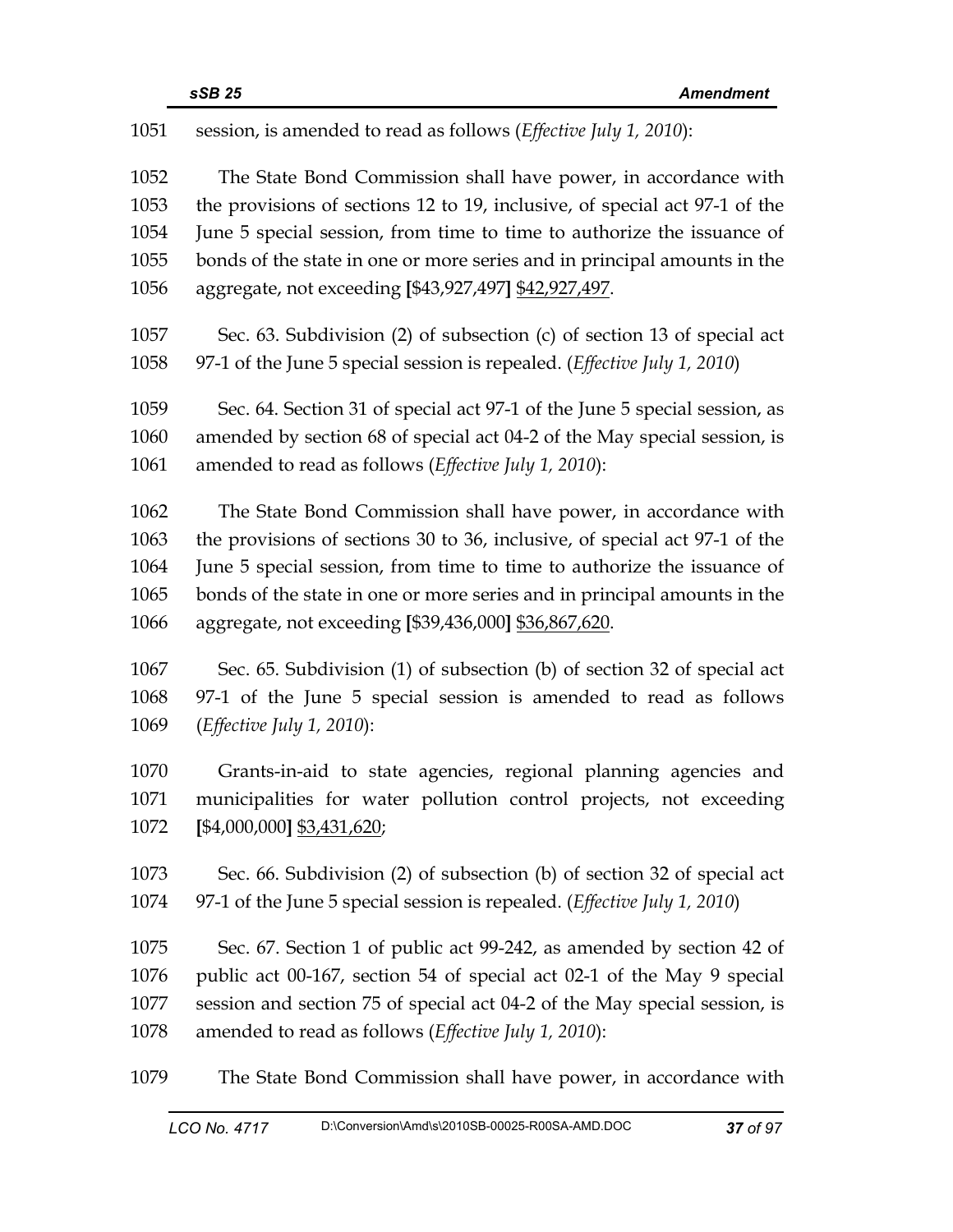| 1080<br>1081 | the provisions of sections 1 to 7, inclusive, of public act 99-242, from<br>time to time to authorize the issuance of bonds of the state in one or |
|--------------|----------------------------------------------------------------------------------------------------------------------------------------------------|
| 1082         | more series and in principal amounts in the aggregate, not exceeding                                                                               |
| 1083         | [\$295,471,379] \$291,959,989.                                                                                                                     |
| 1084         | Sec. 68. Subdivision (3) of subsection (h) of section 2 of public act 99-                                                                          |
| 1085         | 242, as amended by section 117 of public act 07-7 of the June special                                                                              |
| 1086         | session, is amended to read as follows (Effective July 1, 2010):                                                                                   |
| 1087         | Design and installation of sprinkler systems, including related fire                                                                               |
| 1088         | safety improvements, in direct patient care buildings, not exceeding                                                                               |
| 1089         | [\$4,000,000] \$488,610.                                                                                                                           |
| 1090         | Sec. 69. Section 12 of public act 99-242, as amended by section 59 of                                                                              |
| 1091         | special act 02-1 of the May 9 special session, is amended to read as                                                                               |
| 1092         | follows (Effective July 1, 2010):                                                                                                                  |
| 1093         | The State Bond Commission shall have power, in accordance with                                                                                     |
| 1094         | the provisions of sections 12 to 19, inclusive, of public act 99-242, from                                                                         |
| 1095         | time to time to authorize the issuance of bonds of the state in one or                                                                             |
| 1096         | more series and in principal amounts in the aggregate, not exceeding                                                                               |
| 1097         | [\$88,185,000] \$82,436,747.                                                                                                                       |
| 1098         | Sec. 70. Subdivision (3) of subsection (b) of section 13 of public act                                                                             |
| 1099         | 99-242 is amended to read as follows (Effective July 1, 2010):                                                                                     |
| 1100         | Grants-in-aid for the Lakes Restoration Program, not exceeding                                                                                     |
| 1101         | [\$500,000] \$259,400;                                                                                                                             |
| 1102         | Sec. 71. Subdivision (4) of subsection (b) of section 13 of public act                                                                             |
| 1103         | 99-242 is amended to read as follows ( <i>Effective July 1</i> , 2010):                                                                            |
| 1104         | Grants-in-aid for identification, investigation, containment, removal                                                                              |
| 1105         | or mitigation of contaminated industrial sites in urban areas, not                                                                                 |
| 1106         | exceeding [\$5,000,000] \$3,600,000;                                                                                                               |
| 1107         | Sec. 72. Subdivision (5) of subsection (b) of section 13 of public act                                                                             |
| 1108         | 99-242, as amended by section 46 of public act 00-167, section 89 of                                                                               |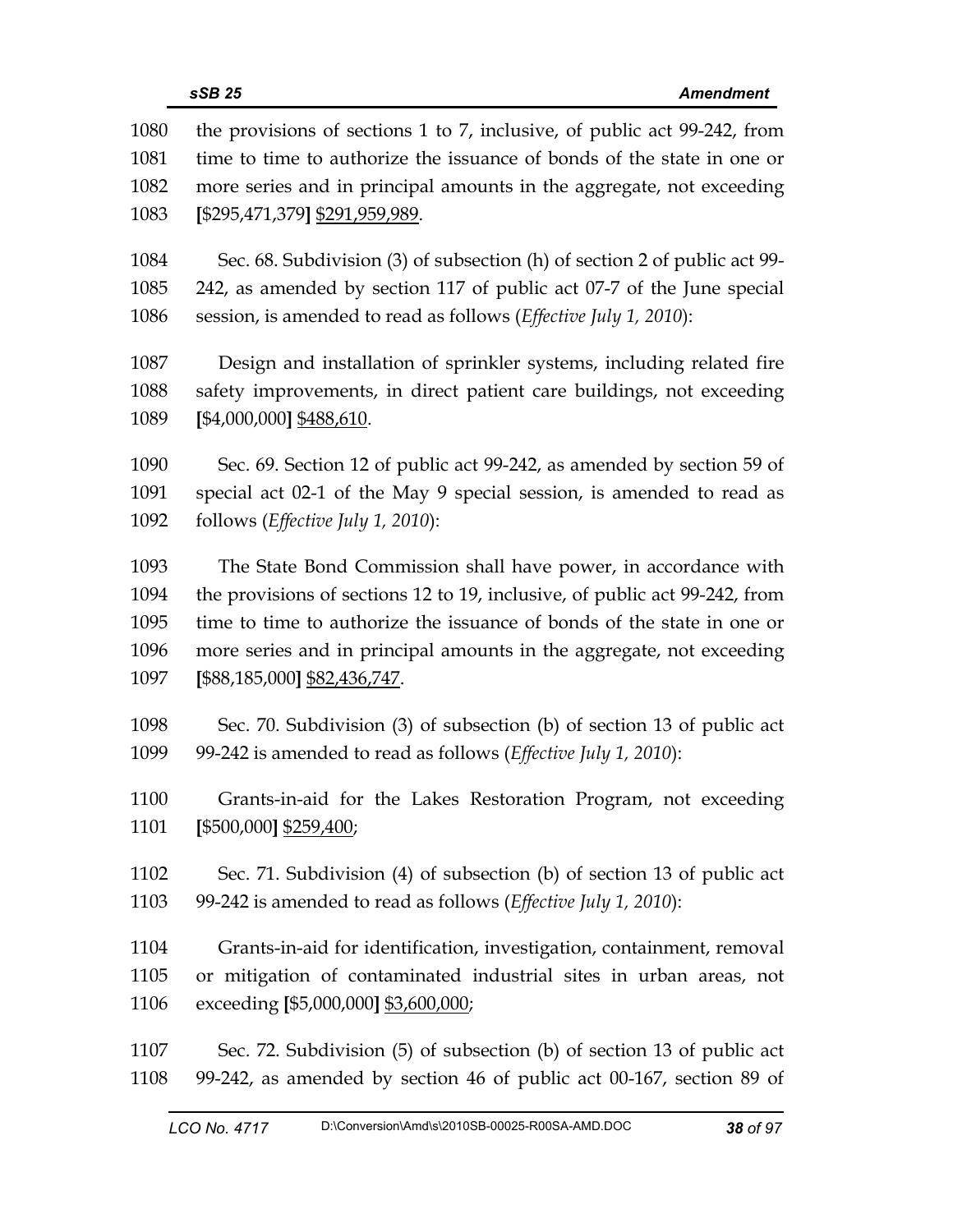| 1109 | special act 01-2 of the June special session, section 60 of special act 02-1 |
|------|------------------------------------------------------------------------------|
| 1110 | of the May 9 special session and section 118 of public act 07-7 of the       |
| 1111 | June special session, is amended to read as follows (Effective July 1,       |
| 1112 | 2010):                                                                       |
| 1113 | Grants-in-aid to municipalities for improvements to incinerators             |
| 1114 | and landfills, including, but not limited to, bulky waste landfills, not     |
| 1115 | exceeding [\$8,426,830] \$6,900,000, provided up to \$439,025 shall be       |
| 1116 | made available to the town of Plymouth.                                      |
| 1117 | Sec. 73. Subdivision (2) of subsection (d) of section 13 of public act       |
| 1118 | 99-242, as amended by section 90 of special act 01-2 of the June special     |
| 1119 | session, is repealed. ( <i>Effective July 1</i> , 2010)                      |
| 1120 | Sec. 74. Subsection (e) of section 13 of public act 99-242 is amended        |
| 1121 | to read as follows ( <i>Effective July 1</i> , 2010):                        |
| 1122 | For the Department of Mental Health and Addiction Services:                  |
| 1123 | Grants-in-aid to private, nonprofit organizations for alterations and        |
| 1124 | improvements to various facilities, not exceeding [\$750,000] \$742,347.     |
| 1125 | Sec. 75. Section 20 of public act 99-242, as amended by section 47 of        |
| 1126 | public act 00-167, section 61 of special act 02-1 of the May 9 special       |
| 1127 | session, section 83 of special act 04-2 of the May special session and       |
| 1128 | section 119 of public act 07-7 of the June special session, is amended to    |
| 1129 | read as follows (Effective July 1, 2010):                                    |
| 1130 | The State Bond Commission shall have power, in accordance with               |
| 1131 | the provisions of sections 20 to 26, inclusive, of public act 99-242, from   |
| 1132 | time to time, to authorize the issuance of bonds of the state in one or      |
| 1133 | more series and in principal amounts in the aggregate, not exceeding         |
| 1134 | $[$218,596,029]$ $$217,577,538$ .                                            |
| 1135 | Sec. 76. Subdivision (1) of subsection (c) of section 21 of public act       |
| 1136 | 99-242 is repealed. ( <i>Effective July 1</i> , 2010)                        |
| 1137 | Sec. 77. Subsection (1) of section 21 of public act 99-242 is amended        |

1138 to read as follows (*Effective July 1, 2010*):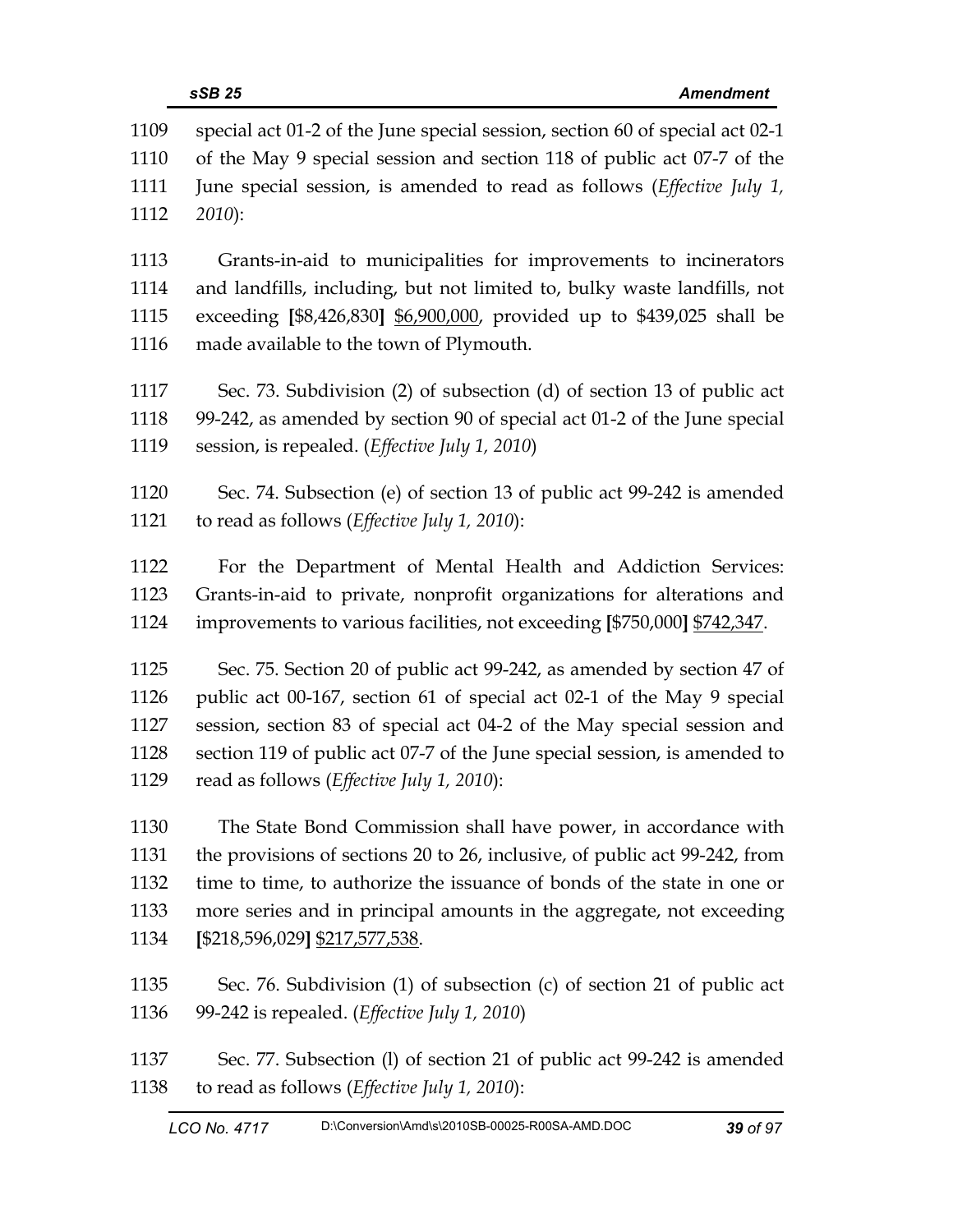| 1139 | For the Department of Correction: Renovations and improvements             |  |
|------|----------------------------------------------------------------------------|--|
| 1140 | to existing state-owned buildings for inmate housing, programming          |  |
| 1141 | and staff training space and additional inmate capacity, including         |  |
| 1142 | support facilities and off-site improvements, not exceeding                |  |
| 1143 | $[$10,000,000]$ \$9,981,509.                                               |  |
|      |                                                                            |  |
| 1144 | Sec. 78. Section 31 of public act 99-242, as amended by section 50 of      |  |
| 1145 | public act 00-167 and section 87 of special act 04-2 of the May special    |  |
| 1146 | session, is amended to read as follows (Effective July 1, 2010):           |  |
| 1147 | The State Bond Commission shall have power, in accordance with             |  |
| 1148 | the provisions of sections 31 to 38, inclusive, of public act 99-242, from |  |
| 1149 | time to time to authorize the issuance of bonds of the state in one or     |  |
| 1150 | more series and in principal amounts in the aggregate, not exceeding       |  |
| 1151 | [\$156,071,000 provided \$132,071,000 of said authorization shall be       |  |
| 1152 | effective July 1, 2004, and \$20,000,000 of said authorization shall be    |  |
| 1153 | effective July 1, 2001 and \$4,000,000 of said authorization shall be      |  |
| 1154 | effective July 1, 2004] \$154,571,000.                                     |  |
| 1155 |                                                                            |  |
| 1156 | Sec. 79. Subdivision (4) of subsection (b) of section 32 of public act     |  |
|      | 99-242 is repealed. ( <i>Effective July 1, 2010</i> )                      |  |
| 1157 | Sec. 80. Subdivision (6) of subsection (b) of section 32 of public act     |  |
| 1158 | 99-242 is amended to read as follows (Effective July 1, 2010):             |  |
|      |                                                                            |  |
| 1159 | Grants-in-aid for identification, investigation, containment, removal      |  |
| 1160 | or mitigation of contaminated industrial sites in urban areas, not         |  |
| 1161 | exceeding [\$5,000,000] \$4,000,000;                                       |  |
| 1162 | Sec. 81. Section 1 of public act 00-167, as amended by section 68 of       |  |
| 1163 | special act 02-1 of the May 9 special session and section 89 of special    |  |
| 1164 | act 04-2 of the May special session, is amended to read as follows         |  |
| 1165 | ( <i>Effective July 1, 2010</i> ):                                         |  |
|      |                                                                            |  |
| 1166 | The State Bond Commission shall have power, in accordance with             |  |
| 1167 | the provisions of sections 1 to 7, inclusive, of public act 00-167, from   |  |
| 1168 | time to time to authorize the issuance of bonds of the state in one or     |  |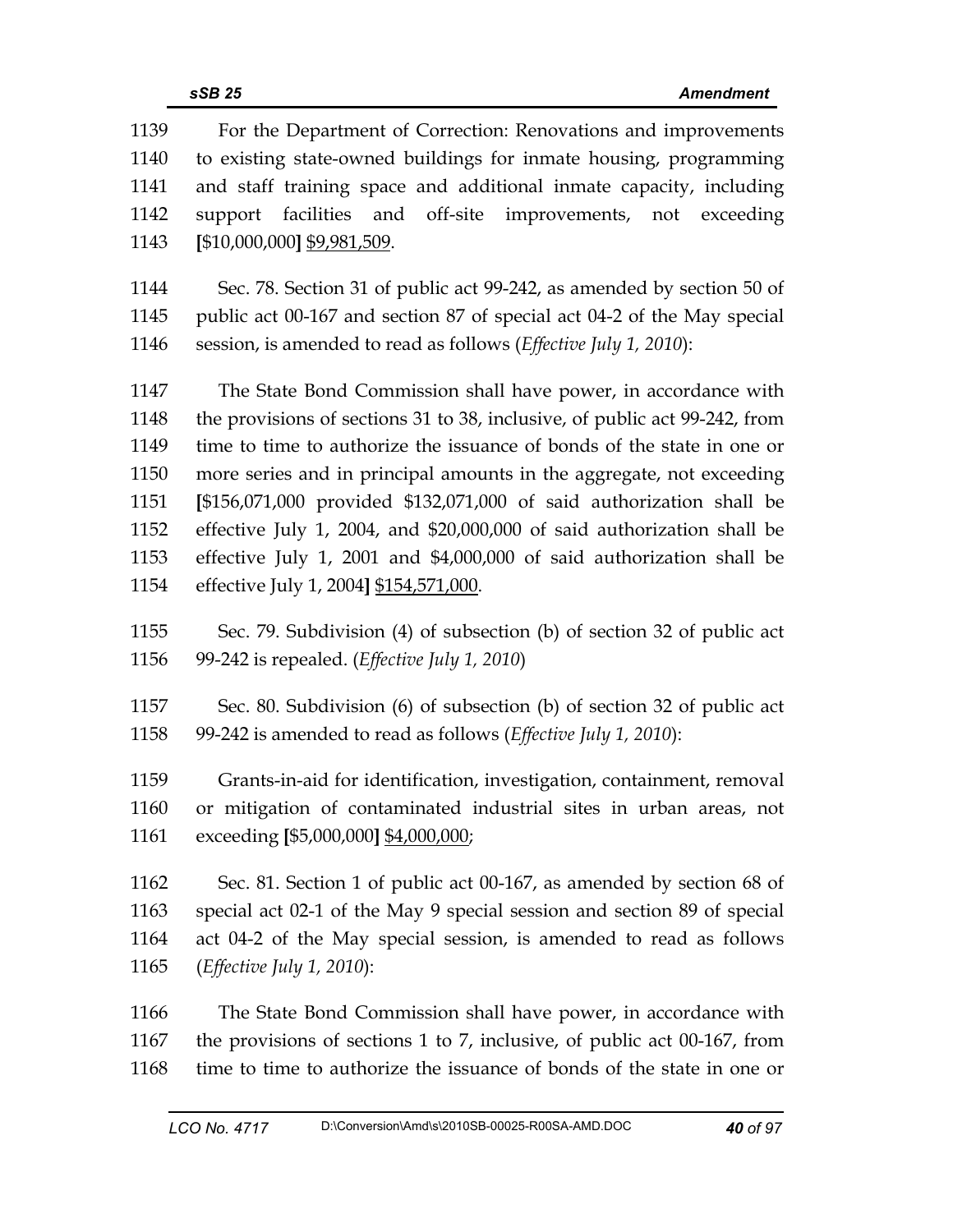| 1169 | more series and in principal amounts in the aggregate, not exceeding      |
|------|---------------------------------------------------------------------------|
| 1170 | [\$73,938,360] \$72,444,556.                                              |
| 1171 | Sec. 82. Subsection (e) of section 2 of public act 00-167, as amended     |
| 1172 | by section 71 of special act 02-1 of the May 9 special session, is        |
| 1173 | amended to read as follows (Effective July 1, 2010):                      |
| 1174 | For the Department of Correction: Renovations and improvements            |
| 1175 | to existing state-owned buildings for inmate housing, programming         |
| 1176 | and staff training space and additional inmate capacity, including        |
| 1177 | support facilities and off-site improvements, not exceeding               |
| 1178 | [\$15,000,000] \$13,506,196.                                              |
| 1179 | Sec. 83. Section 1 of special act 01-2 of the June special session, as    |
| 1180 | amended by section 5 of special act 01-1 of the November 15 special       |
| 1181 | session, section 74 of special act 02-1 of the May 9 special session,     |
| 1182 | section 94 of special act 04-2 of the May special session and section 123 |
| 1183 | of public act 07-7 of the June special session, is amended to read as     |
| 1184 | follows (Effective July 1, 2010):                                         |
| 1185 | The State Bond Commission shall have nower in accordance with             |

1185 The State Bond Commission shall have power, in accordance with 1186 the provisions of sections 1 to 7, inclusive, of special act 01-2 of the 1187 June special session, from time to time to authorize the issuance of 1188 bonds of the state in one or more series and in principal amounts in the 1189 aggregate, not exceeding **[**\$484,130,595**]** \$479,604,195.

1190 Sec. 84. Subdivision (1) of subsection (b) of section 2 of special act 1191 01-2 of the June special session, as amended by section 6 of special act 1192 01-1 of the November 15 special session and section 75 of special act 1193 02-1 of the May 9 special session, is amended to read as follows 1194 (*Effective July 1, 2010*):

1195 Infrastructure repairs and improvements, including fire, safety and 1196 compliance with the Americans with Disabilities Act and the 1197 Occupational Safety and Health Act, including renovations or 1198 expansions of state-owned buildings, and improvements to state-1199 owned buildings and grounds including energy conservation and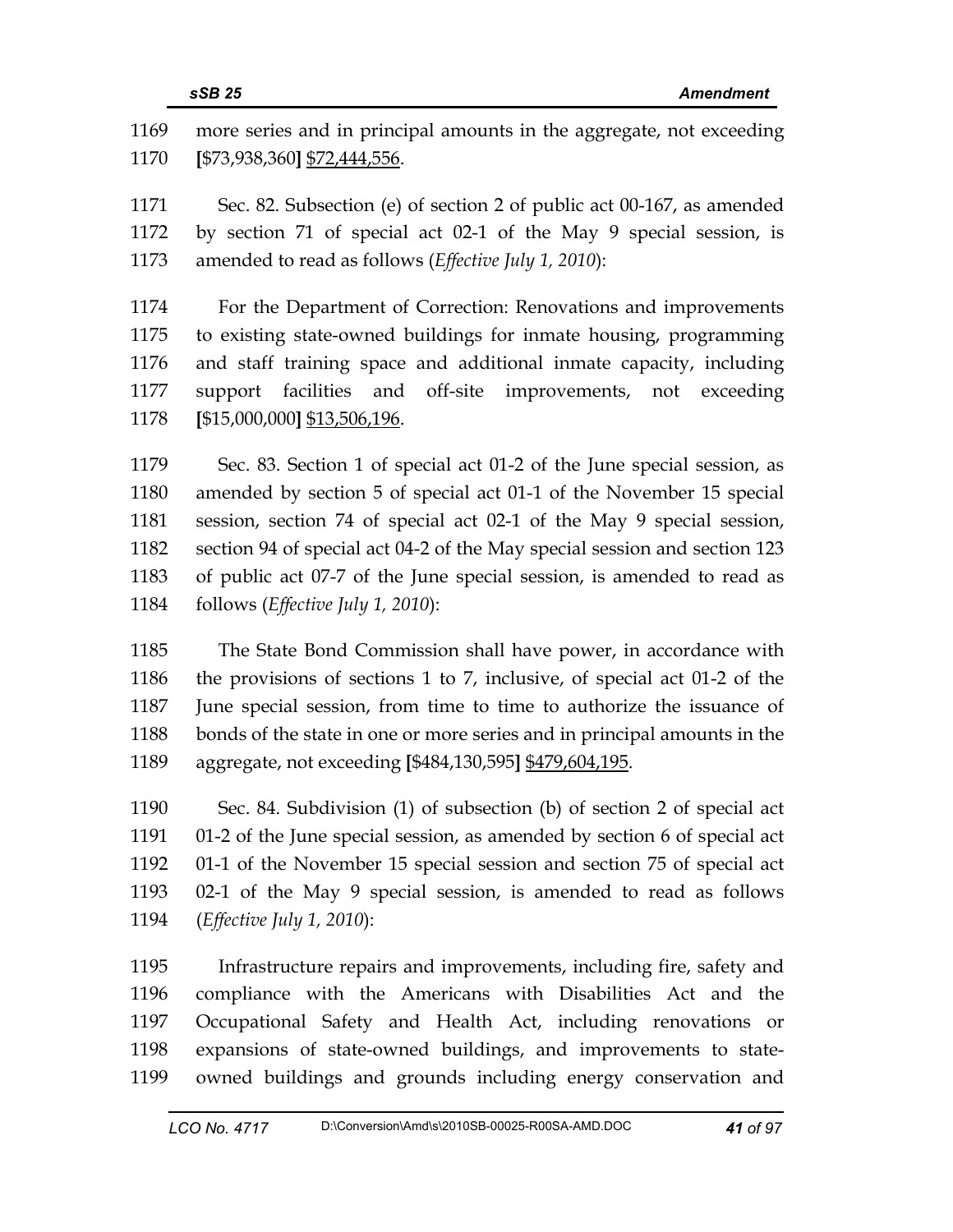1200 preservation of unoccupied buildings, and for development of state 1201 office facilities, or for additional parking, not exceeding **[**\$12,000,000**]** 1202 \$11,965,007, provided, notwithstanding the provisions of section 4b-1 1203 of the general statutes, not more than \$200,000 shall be used to conduct 1204 a study of the facilities of the Regional Fire Schools.

1205 Sec. 85. Subsection (k) of section 2 of special act 01-2 of the June 1206 special session, as amended by section 99 of special act 04-2 of the May 1207 special session, is amended to read as follows (*Effective July 1, 2010*):

1208 For the Department of Correction: Renovations and Improvements 1209 to existing state-owned buildings for inmate housing, programming 1210 and staff training space and additional inmate capacity, including 1211 support facilities, off-site improvements, technology improvements, 1212 **[and/or]** <u>or</u> for the acquisition of land and other costs associated with 1213 the development of a community justice center, not exceeding 1214 **[**\$50,000,000**]** \$45,508,593.

1215 Sec. 86. Section 8 of special act 01-2 of the June special session, as 1216 amended by section 87 of special act 02-1 of the May 9 special session 1217 and section 100 of special act 04-2 of the May special session, is 1218 amended to read as follows (*Effective July 1, 2010*):

1219 The State Bond Commission shall have power, in accordance with 1220 the provisions of sections 8 to 15, inclusive, of special act 01-2 of the 1221 June special session, from time to time to authorize the issuance of 1222 bonds of the state in one or more series and in principal amounts in the 1223 aggregate, not exceeding **[**\$134,650,000**]** \$126,166,947.

1224 Sec. 87. Subdivision (1) of subsection (b) of section 9 of special act 1225 01-2 of the June special session, as amended by section 88 of special act 1226 02-1 of the May 9 special session, section 101 of special act 04-2 of the 1227 May special session and section 97 of special act 05-1 of the June 1228 special session, is amended to read as follows (*Effective July 1, 2010*):

1229 Grants-in-aid or loans to municipalities for acquisition of land for 1230 public parks, recreational and water quality improvements, water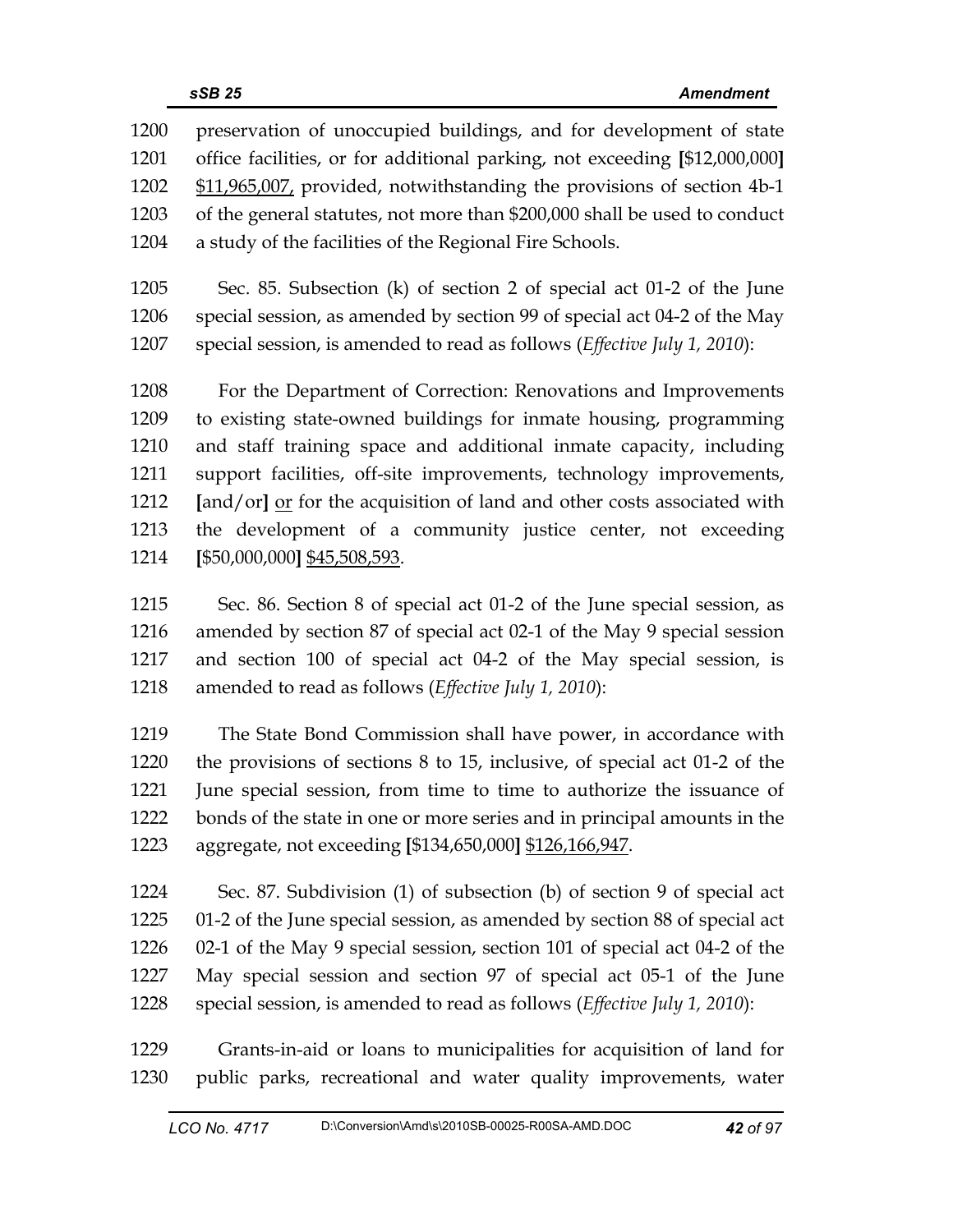1231 mains, and water pollution control facilities, including sewer projects, 1232 not exceeding **[**\$20,000,000**]** \$19,997,523, provided (A) not more than 1233 \$5,000,000 of said amount **[**shall**]** may be used to abate pollution from 1234 combined sewer and stormwater runoff overflows to the Connecticut 1235 River, (B) not more than \$2,000,000 of said amount **[**shall**]** may be used 1236 for environmental remediation at a school in Southington, including 1237 any expenses incurred after July 1, 2000, (C) not more than \$1,500,000 1238 of said amount **[**shall**]** may be used for environmental remediation at a 1239 school in Hamden, including any expenses incurred after July 1, 2000, 1240 (D) not more than \$500,000 of said amount **[**shall**]** may be used to 1241 provide potable water for a school in Vernon, (E) not more than 1242 \$750,000 of said amount **[**shall**]** may be used for asbestos clean-up and 1243 removal in schools located in Brookfield, including any expenses 1244 incurred after July 1, 2002, (F) not more than \$1,700,000 of said amount 1245 **[**shall**]** may be used for pollution remediation for the location of 1246 temporary classrooms at Veteran's Field in New London, (G) not more 1247 than \$500,000 of said amount **[**shall**]** may be used for cleanup and 1248 preservation of an estuary located in Cove Island, (H) not more than 1249 \$137,000 of said amount **[**shall**]** may be made available to the town of 1250 Montville for the connection of a water line to Mohegan Elementary 1251 School, and (I) not more than \$750,000 of said amount **[**shall**]** may be 1252 made available to the town of Plainville for asbestos removal in a 1253 school auditorium.

1254 Sec. 88. Subdivision (3) of subsection (b) of section 9 of special act 1255 01-2 of the June special session is repealed. (*Effective July 1, 2010*)

1256 Sec. 89. Subdivision (3) of subsection (d) of section 9 of special act 1257 01-2 of the June special session is amended to read as follows (*Effective*  1258 *July 1, 2010*):

1259 Grants-in-aid to municipalities and nonprofit organizations that are 1260 exempt under Section 501(c)(3) of the Internal Revenue Code, for 1261 cultural and entertainment-related economic development projects, 1262 including museums, not exceeding **[**\$5,000,000**]** \$4,050,000.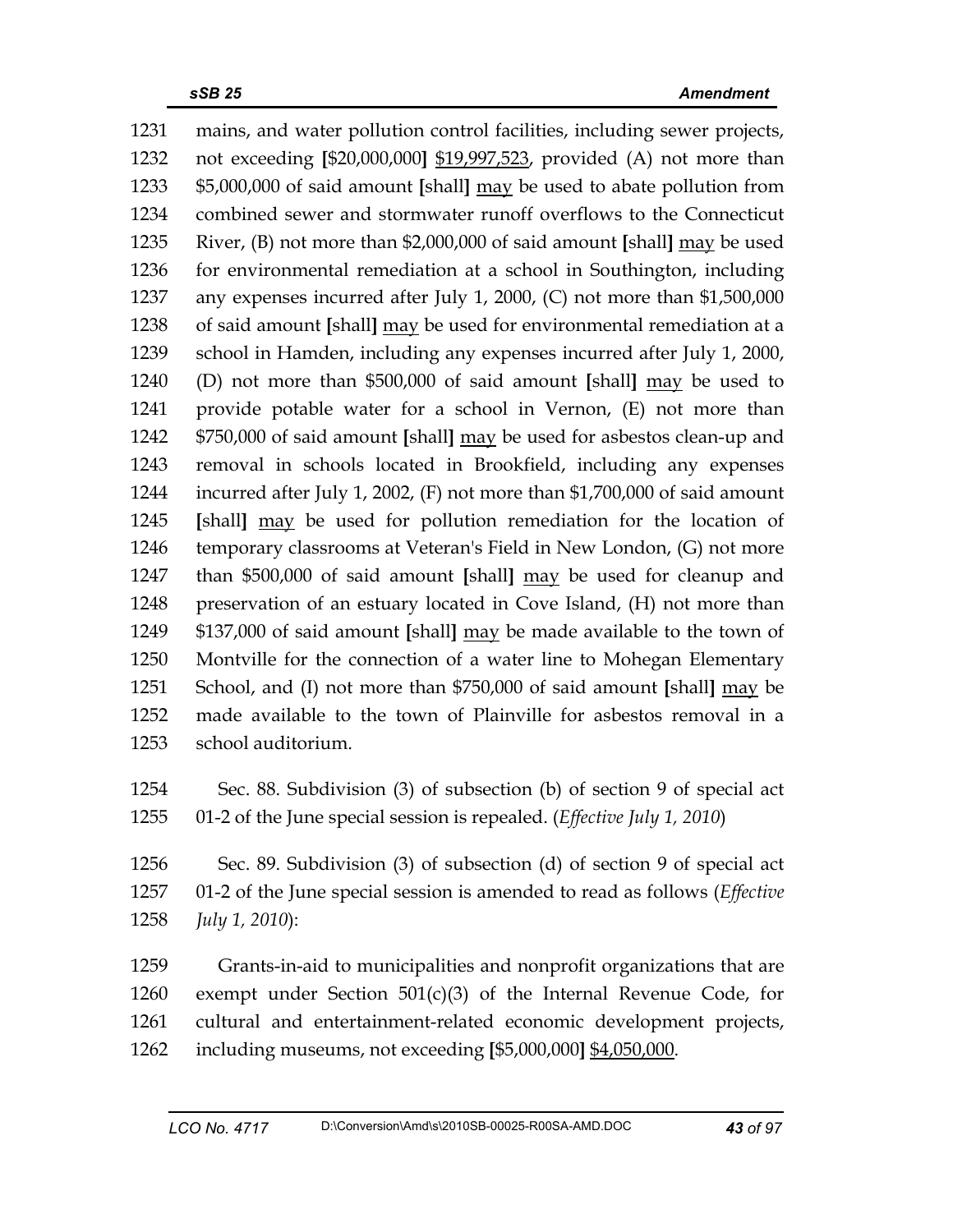| 1263 | Sec. 90. Subdivision (7) of subsection (d) of section 9 of special act          |
|------|---------------------------------------------------------------------------------|
| 1264 | 01-2 of the June special session is repealed. ( <i>Effective July 1, 2010</i> ) |
| 1265 | Sec. 91. Subsection (f) of section 9 of special act 01-2 of the June            |
| 1266 | special session is amended to read as follows (Effective July 1, 2010):         |
| 1267 | For the Department of Public Health: Grants-in-aid to community                 |
| 1268 | health centers, primary care organizations, and municipalities for              |
| 1269 | school based health clinics, for renovations, improvements, expansion           |
| 1270 | of facilities, and for the purchase and installation of dental equipment,       |
| 1271 | including the purchase of mobile dental health clinics, not exceeding           |
| 1272 | [\$2,500,000] \$2,219,424.                                                      |
| 1273 | Sec. 92. Section 16 of special act 01-2 of the June special session, as         |
| 1274 | amended by section 91 of special act 02-1 of the May 9 special session,         |
| 1275 | section 103 of special act 04-2 of the May special session and section          |
| 1276 | 126 of public act 07-7 of the June special session, is amended to read as       |
| 1277 | follows ( <i>Effective July 1, 2010</i> ):                                      |
| 1278 | The State Bond Commission shall have power, in accordance with                  |
| 1279 | the provisions of sections 16 to 22, inclusive, of special act 01-2 of the      |
| 1280 | June special session, from time to time to authorize the issuance of            |
| 1281 | bonds of the state in one or more series and in principal amounts in the        |
| 1282 | aggregate, not exceeding [\$158,074,100] \$157,787,112.                         |
| 1283 | Sec. 93. Subdivision (1) of subsection (a) of section 17 of special act         |
| 1284 | 01-2 of the June special session, as amended by section 92 of special act       |
| 1285 | 02-1 of the May 9 special session, is amended to read as follows                |
| 1286 | ( <i>Effective July 1, 2010</i> ):                                              |
| 1287 | Infrastructure repairs and improvements, including fire, safety and             |
| 1288 | compliance with the Americans with Disabilities Act and the                     |
| 1289 | Occupational Safety and Health Act, including renovations or                    |
| 1290 | expansions of state-owned buildings, and improvements to state-                 |
| 1291 | owned buildings and grounds including energy conservation and                   |

1292 preservation of unoccupied buildings, and for development of state 1293 office facilities, or for additional parking, not exceeding **[**\$8,000,000**]**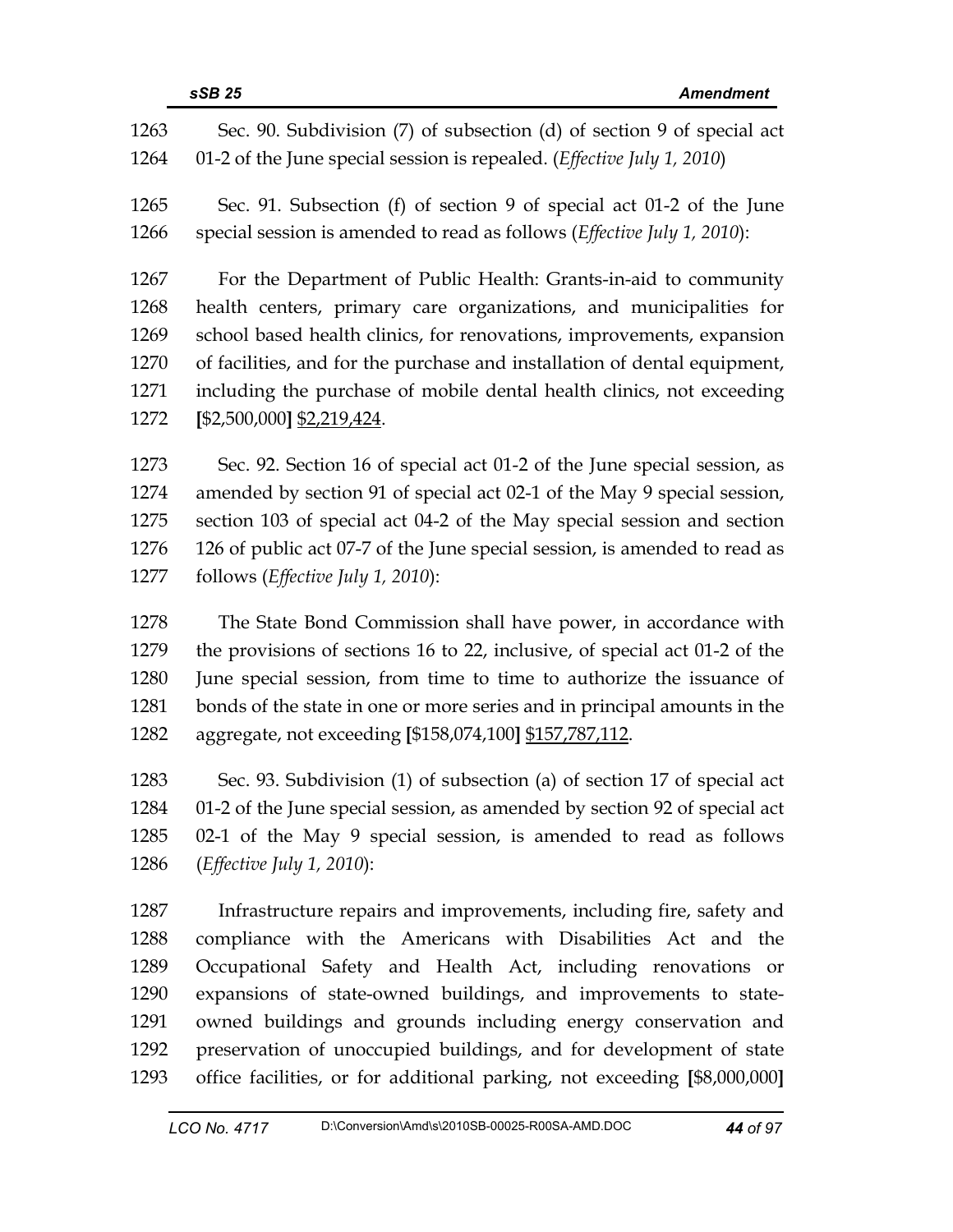1294 \$7,716,740.

| 1295 | Sec. 94. Subdivision (1) of subsection (d) of section 17 of special act           |  |
|------|-----------------------------------------------------------------------------------|--|
| 1296 | 01-2 of the June special session is amended to read as follows ( <i>Effective</i> |  |
| 1297 | July 1, 2010):                                                                    |  |
| 1298 | safety and environmental improvements, including<br>Fire,                         |  |
| 1299 | improvements in compliance with current codes, site improvements,                 |  |
| 1300 | repair and replacement of roofs, and other exterior and interior                  |  |
| 1301 | building renovations, not exceeding [\$1,000,000] \$996,272;                      |  |
| 1302 | Sec. 95. Section 27 of special act 01-2 of the June special session, as           |  |
| 1303 | amended by section 102 of special act 02-1 of the May 9 special session,          |  |
| 1304 | is amended to read as follows (Effective July 1, 2010):                           |  |
| 1305 | The State Bond Commission shall have power, in accordance with                    |  |
| 1306 | the provisions of sections 27 to 34, inclusive, of special act 01-2 of the        |  |
| 1307 | June special session, from time to time to authorize the issuance of              |  |
| 1308 | bonds of the state in one or more series and in principal amounts in the          |  |
| 1309 | aggregate, not exceeding [\$71,650,000] \$66,400,000.                             |  |
| 1310 | Sec. 96. Subdivision (1) of subsection (b) of section 28 of special act           |  |
| 1311 | 01-2 of the June special session, as amended by section 103 of special            |  |
| 1312 | act 02-1 of the May 9 special session, is amended to read as follows              |  |
| 1313 | (Effective July 1, 2010):                                                         |  |
| 1314 | Grants-in-aid or loans to municipalities for acquisition of land, for             |  |
| 1315 | public parks, recreational and water quality improvements, water                  |  |
| 1316 | mains, and water pollution control facilities, including sewer projects,          |  |
| 1317 | not exceeding [\$6,000,000] \$5,000,000, provided not more than                   |  |
| 1318 | \$5,000,000 of said amount shall be used to abate pollution from                  |  |
| 1319 | combined sewer and storm water runoff overflows to the Connecticut                |  |
| 1320 | River;                                                                            |  |

1321 Sec. 97. Subdivision (3) of subsection (b) of section 28 of special act 1322 01-2 of the June special session is repealed. (*Effective July 1, 2010*)

1323 Sec. 98. Subsection (e) of section 28 of special act 01-2 of the June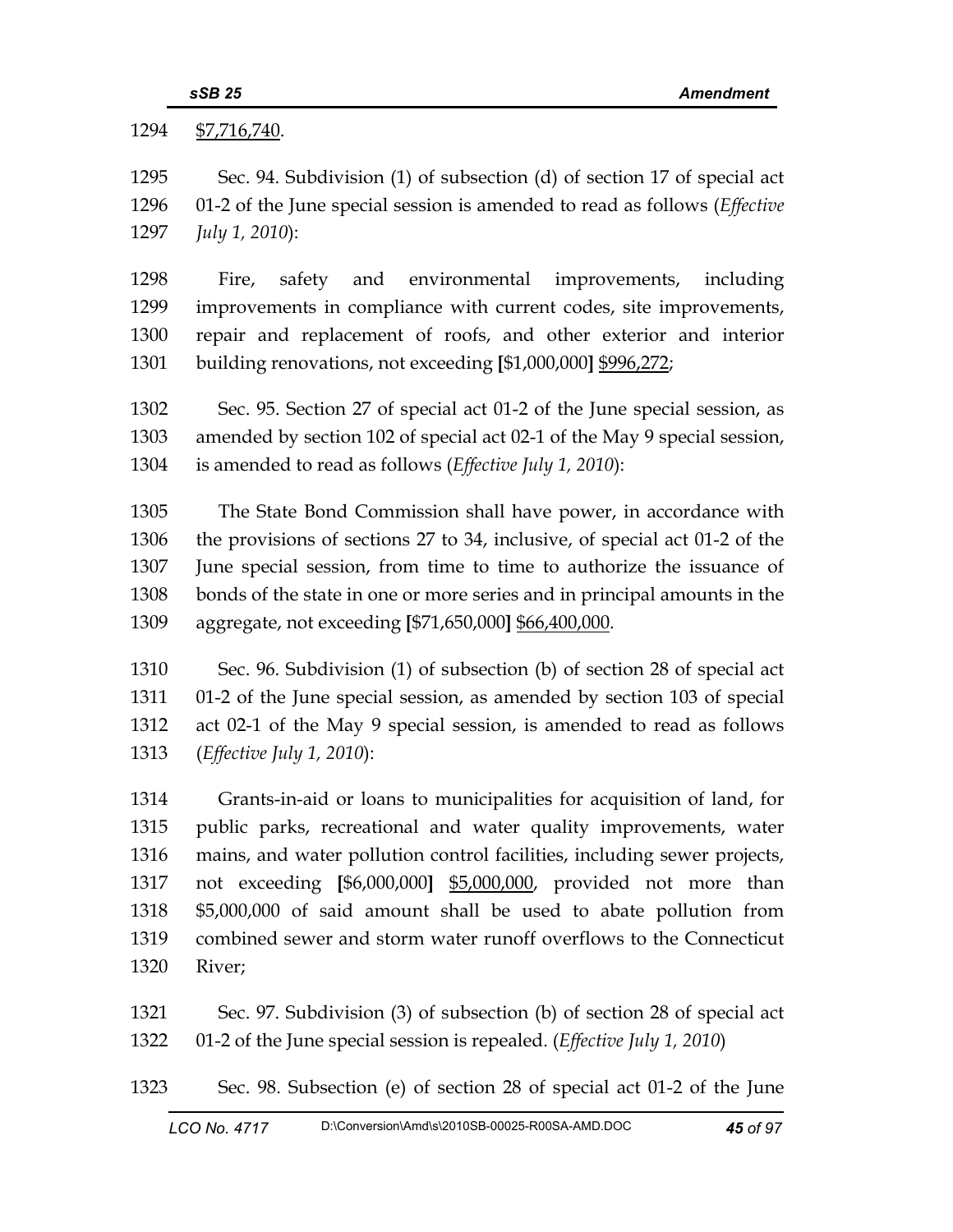| 1324<br>1325<br>1326 | special session, as amended by section 105 of special act 02-1 of the<br>May 9 special session, is amended to read as follows ( <i>Effective July 1</i> ,<br>$2010$ : |  |
|----------------------|-----------------------------------------------------------------------------------------------------------------------------------------------------------------------|--|
| 1327                 | Connecticut Innovations, Incorporated: Financial aid for<br>For                                                                                                       |  |
| 1328                 | biotechnology and other high technology laboratories, facilities and                                                                                                  |  |
| 1329                 | equipment, not exceeding [\$5,000,000] \$2,000,000.                                                                                                                   |  |
| 1330                 | Sec. 99. Subsection (k) of section 28 of special act 01-2 of the June                                                                                                 |  |
| 1331                 | special session is repealed. (Effective July 1, 2010)                                                                                                                 |  |
| 1332                 | Sec. 100. Section 8 of special act 02-1 of the May 9 special session, as                                                                                              |  |
| 1333                 | amended by section 128 of public act 07-7 of the June special session, is                                                                                             |  |
| 1334                 | amended to read as follows (Effective July 1, 2010):                                                                                                                  |  |
| 1335                 | The State Bond Commission shall have power, in accordance with                                                                                                        |  |
| 1336                 | the provisions of sections $8$ to 15, inclusive, of special act 02-1 of the                                                                                           |  |
| 1337                 | May 9 special session, from time to time to authorize the issuance of                                                                                                 |  |
| 1338                 | bonds of the state in one or more series and in principal amounts in the                                                                                              |  |
| 1339                 | aggregate, not exceeding [\$28,550,000] \$18,550,000.                                                                                                                 |  |
| 1340                 | Sec. 101. Subsection (b) of section 9 of special act 02-1 of the May 9                                                                                                |  |
| 1341                 | special session is repealed. (Effective July 1, 2010)                                                                                                                 |  |
| 1342                 | Sec. 102. Section 16 of special act 02-1 of the May 9 special session, as                                                                                             |  |
| 1343                 | amended by section 108 of special act 04-2 of the May special session                                                                                                 |  |
| 1344                 | and section 86 of special act 05-1 of the June special session, is                                                                                                    |  |
| 1345                 | amended to read as follows (Effective July 1, 2010):                                                                                                                  |  |
| 1346                 | The State Bond Commission shall have power, in accordance with                                                                                                        |  |
| 1347                 | the provisions of sections 16 to 22, inclusive, of special act 02-1 of the                                                                                            |  |
| 1348                 | May 9 special session, from time to time to authorize the issuance of                                                                                                 |  |
| 1349                 | bonds of the state in one or more series and in principal amounts in the                                                                                              |  |
| 1350                 | aggregate, not exceeding [\$204,603,000] \$144,864,375.                                                                                                               |  |
| 1351                 | Sec. 103. Subdivision (1) of subsection (c) of section 17 of special act                                                                                              |  |
| 1352                 | 02-1 of the May 9 special session is amended to read as follows                                                                                                       |  |
| 1353                 | ( <i>Effective July 1, 2010</i> ):                                                                                                                                    |  |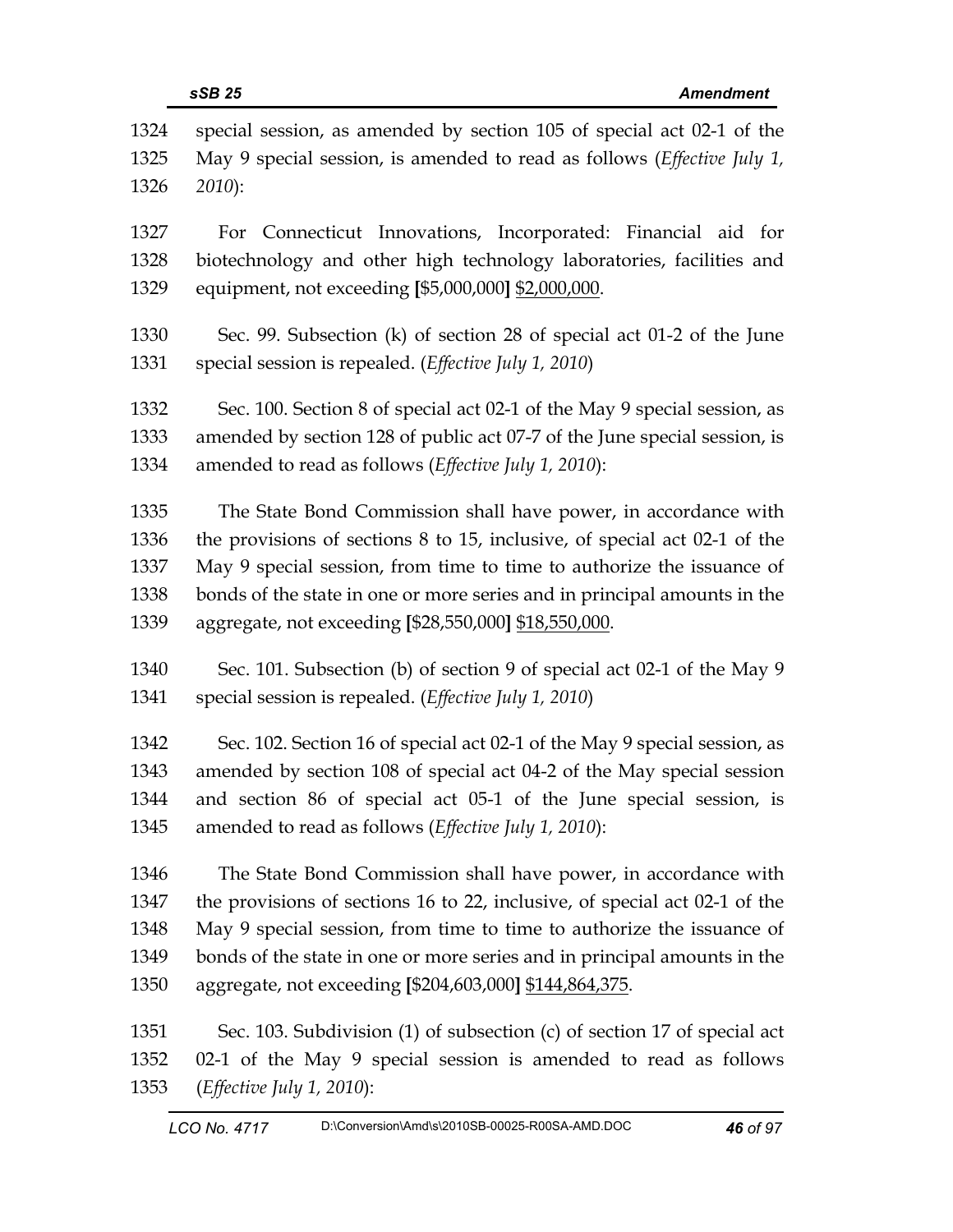1354 Infrastructure repairs and improvements, including fire, safety and 1355 compliance with the Americans with Disabilities Act and the 1356 Occupational Safety and Health Act, renovations or expansions of 1357 state-owned building, improvements to state-owned buildings and 1358 grounds, energy conservation, preservation of unoccupied buildings 1359 and for development of state office facilities, and or for additional 1360 parking, not exceeding **[**\$2,000,000**]** \$1,689,375;

1361 Sec. 104. Section 23 of special act 02-1 of the May 9 special session, as 1362 amended by section 121 of special act 04-2 of the May special session, 1363 is amended to read as follows (*Effective July 1, 2010*):

1364 The State Bond Commission shall have power, in accordance with 1365 the provisions of sections 23 to 30, inclusive, of special act 02-1 of the 1366 May 9 special session, from time to time to authorize the issuance of 1367 bonds of the state in one or more series and in principal amounts in the 1368 aggregate, not exceeding **[**\$8,000,000**]** \$7,000,000.

1369 Sec. 105. Subsection (a) of section 24 of special act 02-1 of the May 9 1370 special session, as amended by section 122 of special act 04-2 of the 1371 May special session, is repealed. (*Effective July 1, 2010*)

1372 Sec. 106. Section 1 of special act 04-2 of the May special session, as 1373 amended by section 91 of special act 05-1 of the June special session 1374 and section 130 of public act 07-7 of the June special session, is 1375 amended to read as follows (*Effective July 1, 2010*):

1376 The State Bond Commission shall have power, in accordance with 1377 the provisions of sections 1 to 7, inclusive, of special act 04-2 of the 1378 May special session, from time to time to authorize the issuance of 1379 bonds of the state in one or more series and in principal amounts in the 1380 aggregate, not exceeding **[**\$238,036,871**]** \$233,881,385.

1381 Sec. 107. Subdivision (3) of subsection (b) of section 2 of special act 1382 04-2 of the May special session is amended to read as follows (*Effective*  1383 *July 1, 2010*):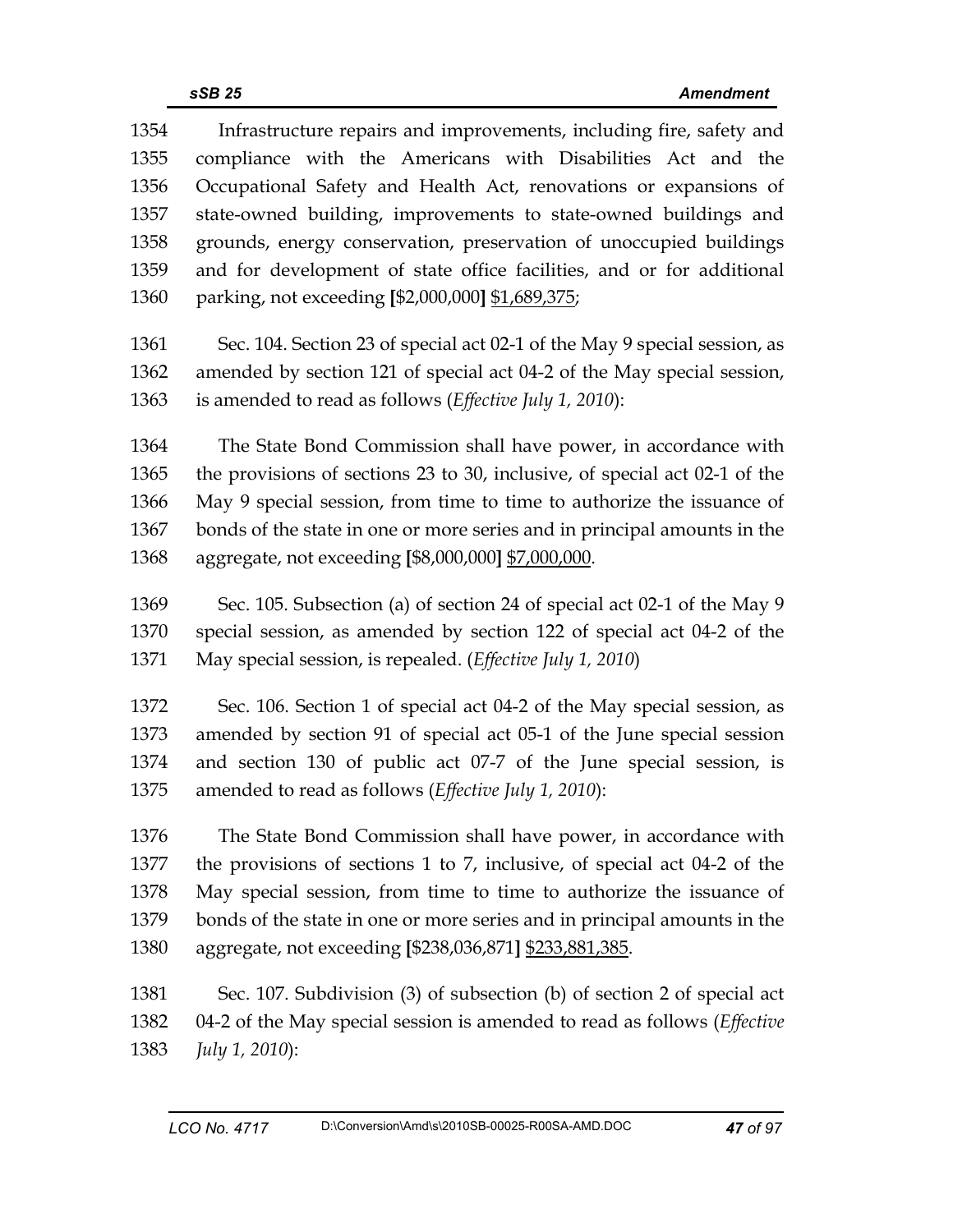| ٧ |  |
|---|--|
|   |  |

1384 Alterations and improvements to buildings and grounds in 1385 accordance with current codes, not exceeding **[**\$201,500**]** \$110,200. 1386 Sec. 108. Subdivision (2) of subsection (d) of section 2 of special act 1387 04-2 of the May special session is amended to read as follows (*Effective*  1388 *July 1, 2010*): 1389 Infrastructure repairs and improvements, including fire, safety and 1390 compliance with the Americans with Disabilities Act, improvements to 1391 state-owned buildings and grounds, including energy conservation 1392 and off-site improvements, and preservation of unoccupied buildings 1393 and grounds, including office development, acquisition and 1394 renovations for additional parking, not exceeding **[**\$4,000,000**]** 1395 \$3,740,136; 1396 Sec. 109. Subdivision (1) of subsection (e) of section 2 of special act 1397 04-2 of the May special session is amended to read as follows (*Effective*  1398 *July 1, 2010*): 1399 Alterations, renovations and improvements including equipment 1400 for urban search and rescue, not exceeding **[**\$2,400,000**]** \$1,200,000. 1401 Sec. 110. Subdivision (2) of subsection (e) of section 2 of special act 1402 04-2 of the May special session is amended to read as follows (*Effective*  1403 *July 1, 2010*): 1404 Addition to the forensic laboratory in Meriden, not exceeding 1405 **[**\$7,850,000**]** \$7,573,680. 1406 Sec. 111. Subdivision (2) of subsection (h) of section 2 of special act 1407 04-2 of the May special session, as amended by section 132 of public 1408 act 07-7 of the June special session, is amended to read as follows 1409 (*Effective July 1, 2010*): 1410 Purchase of amplification systems and equipment to test 1411 effectiveness of hearing aids and the amplification system, not 1412 exceeding **[**\$896,607**]** \$870,547.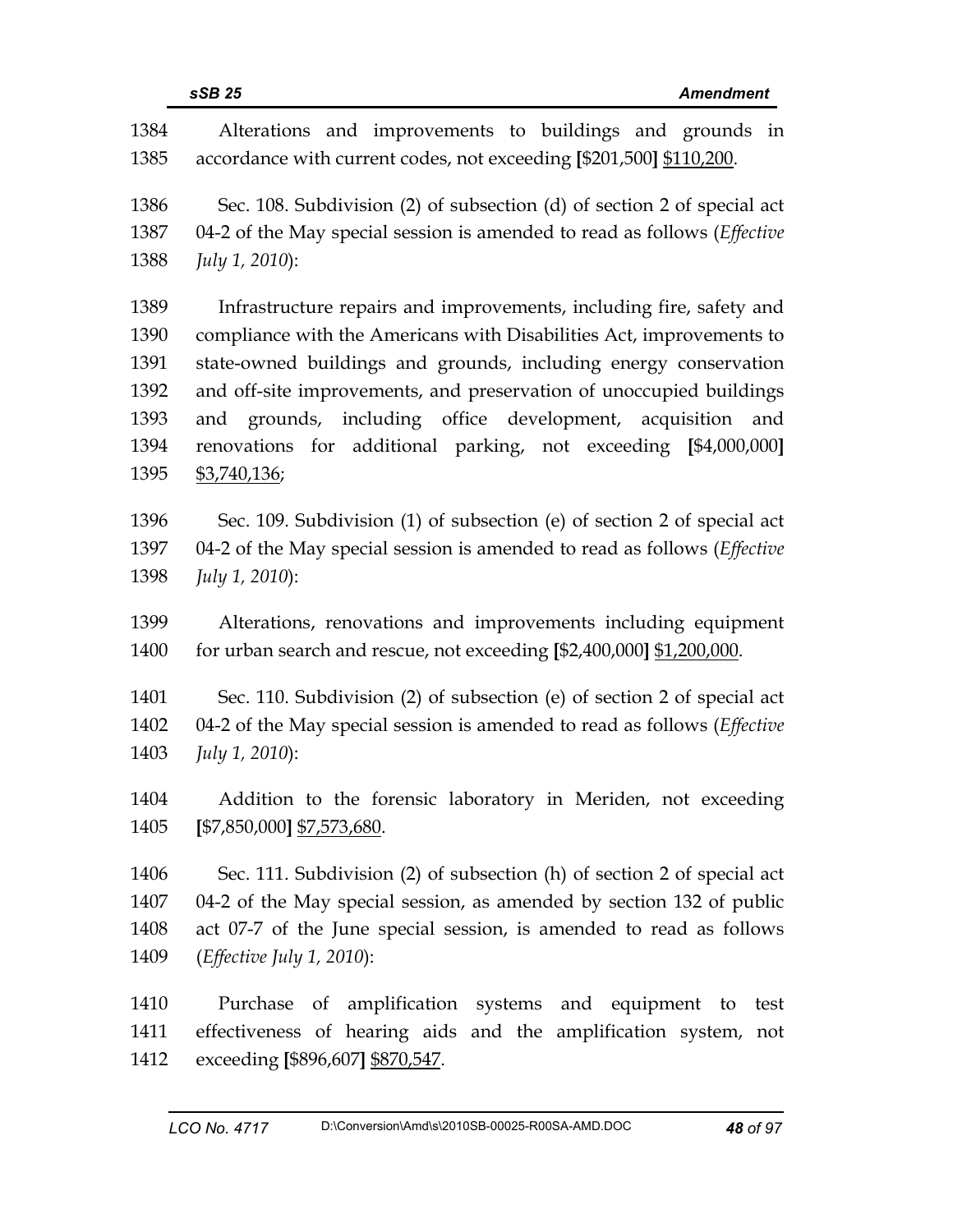| 1413 | Sec. 112. Subsection (o) of section 2 of special act 04-2 of the May             |  |
|------|----------------------------------------------------------------------------------|--|
| 1414 | special session is amended to read as follows (Effective July 1, 2010):          |  |
| 1415 | For the Connecticut Commission on Arts, Tourism, Culture, History                |  |
| 1416 | and Film: Renovations and restoration at state-owned historic                    |  |
| 1417 | museums, not exceeding [\$3,000,000] \$698,058.                                  |  |
| 1418 | Sec. 113. Section 8 of special act 04-2 of the May special session is            |  |
| 1419 | amended to read as follows (Effective July 1, 2010):                             |  |
| 1420 | The State Bond Commission shall have power, in accordance with                   |  |
| 1421 | the provisions of sections 8 to 11, inclusive, of [this act] special act 04-2    |  |
| 1422 | of the May special session, from time to time to authorize the issuance          |  |
| 1423 | of bonds of the state in one or more series and in principal amounts in          |  |
| 1424 | the aggregate, not exceeding [\$20,500,000] \$15,000,000.                        |  |
| 1425 | Sec. 114. Subsection (b) of section 9 of special act 04-2 of the May             |  |
| 1426 | special session is repealed. (Effective July 1, 2010)                            |  |
| 1427 | Sec. 115. Subsection (c) of section 9 of special act 04-2 of the May             |  |
| 1428 | special session is repealed. (Effective July 1, 2010)                            |  |
| 1429 | Sec. 116. Section 12 of special act 04-2 of the May special session, as          |  |
| 1430 | amended by section 140 of public act 07-7 of the June special session, is        |  |
| 1431 | amended to read as follows (Effective July 1, 2010):                             |  |
| 1432 | The State Bond Commission shall have power, in accordance with                   |  |
| 1433 | the provisions of sections 12 to 19, inclusive, of special act 04-2 of the       |  |
| 1434 | May special session, from time to time to authorize the issuance of              |  |
| 1435 | bonds of the state in one or more series and in principal amounts in the         |  |
| 1436 | aggregate, not exceeding [\$41,599,533] \$33,347,057.                            |  |
| 1437 | Sec. 117. Subdivision (1) of subsection (a) of section 13 of special act         |  |
| 1438 | 04-2 of the May special session is repealed. ( <i>Effective July 1, 2010</i> )   |  |
| 1439 | Sec. 118. Subdivision (2) of subsection (a) of section 13 of special act         |  |
| 1440 | 04-2 of the May special session is amended to read as follows ( <i>Effective</i> |  |
| 1441 | <i>July 1, 2010</i> ):                                                           |  |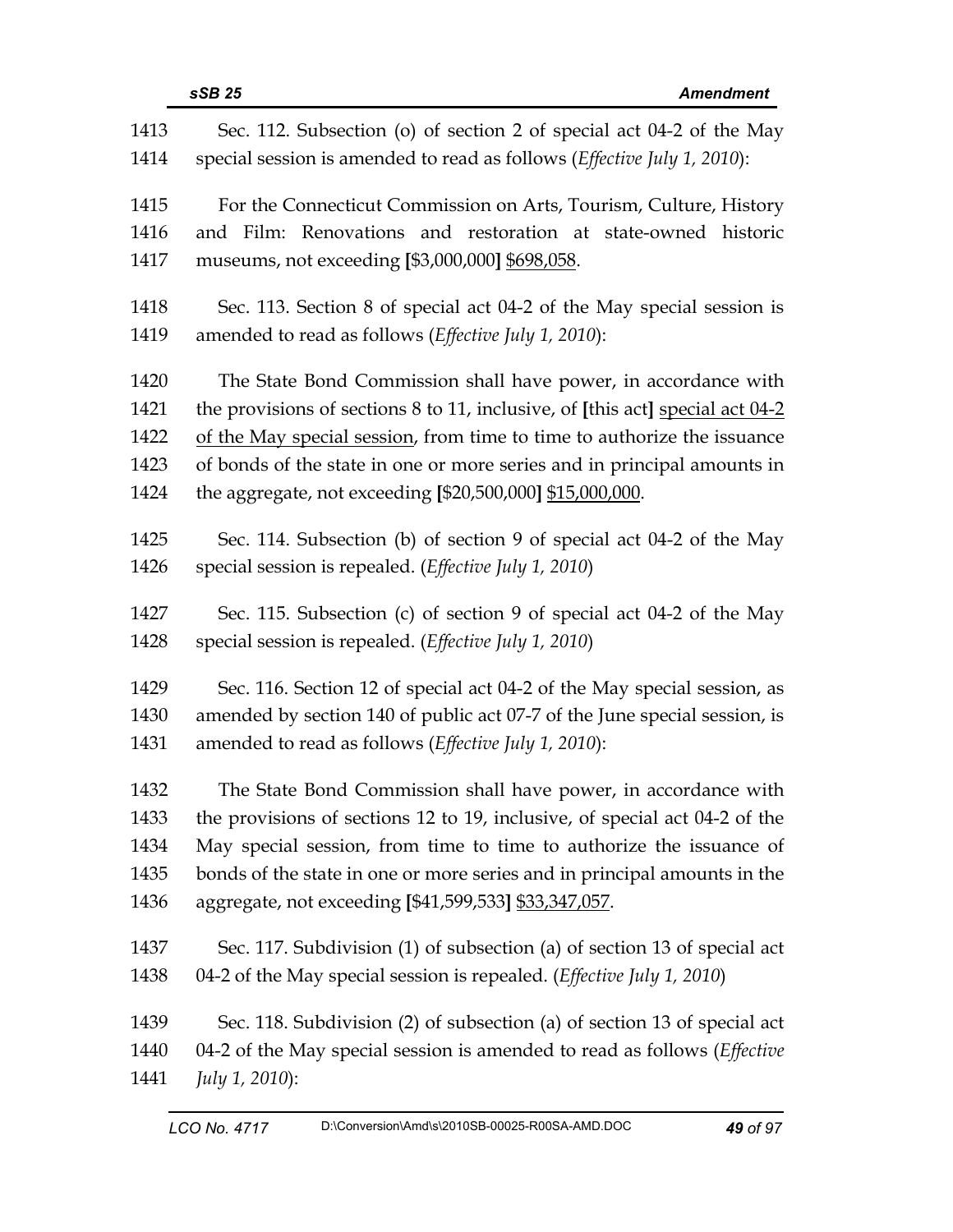| 1442 | Grants-in-aid for restoration and preservation of historic structures            |
|------|----------------------------------------------------------------------------------|
| 1443 | and landmarks, not exceeding [\$600,000] \$363,000, provided not more            |
| 1444 | than \$50,000 shall be made available to the Hebron Historical Society           |
| 1445 | for restoration of Old Hebron Town Hall.                                         |
|      |                                                                                  |
| 1446 | Sec. 119. Subdivision (1) of subsection (h) of section 13 of special act         |
| 1447 | 04-2 of the May special session is amended to read as follows ( <i>Effective</i> |
| 1448 | July 1, 2010):                                                                   |
| 1449 | Grants-in-aid to municipalities and nonprofit organizations that are             |
| 1450 | exempt under Section $501(c)(3)$ of the Internal Revenue Code for                |
| 1451 | cultural and entertainment-related economic development projects,                |
| 1452 | including museums, not exceeding [\$8,500,000] \$3,500,000, provided             |
| 1453 | not more than \$3,000,000 shall be made available for a parking facility         |
| 1454 | for the Goodspeed Opera House in East Haddam, not more than                      |
| 1455 | \$2,000,000 shall be made available for renovation of the Palace Theater         |
| 1456 | in Stamford and not more than \$1,000,000 shall be made available for            |
| 1457 | renovation of the Lyman Allen Museum in New London;                              |
| 1458 | Sec. 120. Subsection (i) of section 13 of special act 04-2 of the May            |
| 1459 | special session is amended to read as follows (Effective July 1, 2010):          |
|      |                                                                                  |
| 1460 | For the Department of Mental Health and Addiction Services:                      |
| 1461 | Grants-in-aid to private, nonprofit organizations that are exempt                |
| 1462 | under Section $501(c)(3)$ of the Internal Revenue Code for community-            |
| 1463 | based residential and outpatient facilities for purchases, repairs,              |
| 1464 | alterations and improvements, not exceeding [\$5,000,000] \$2,984,524,           |
| 1465 | provided not more than \$1,300,000 shall be made available for the               |

- 1466 renovations to the Alliance Treatment Center in New Britain.
- 1467 Sec. 121. Section 1 of special act 05-1 of the June special session, as 1468 amended by section 152 of public act 07-7 of the June special session, is 1469 amended to read as follows (*Effective July 1, 2010*):
- 1470 The State Bond Commission shall have power, in accordance with 1471 the provisions of sections 1 to 7, inclusive, of special act 05-1 of the 1472 June special session, from time to time to authorize the issuance of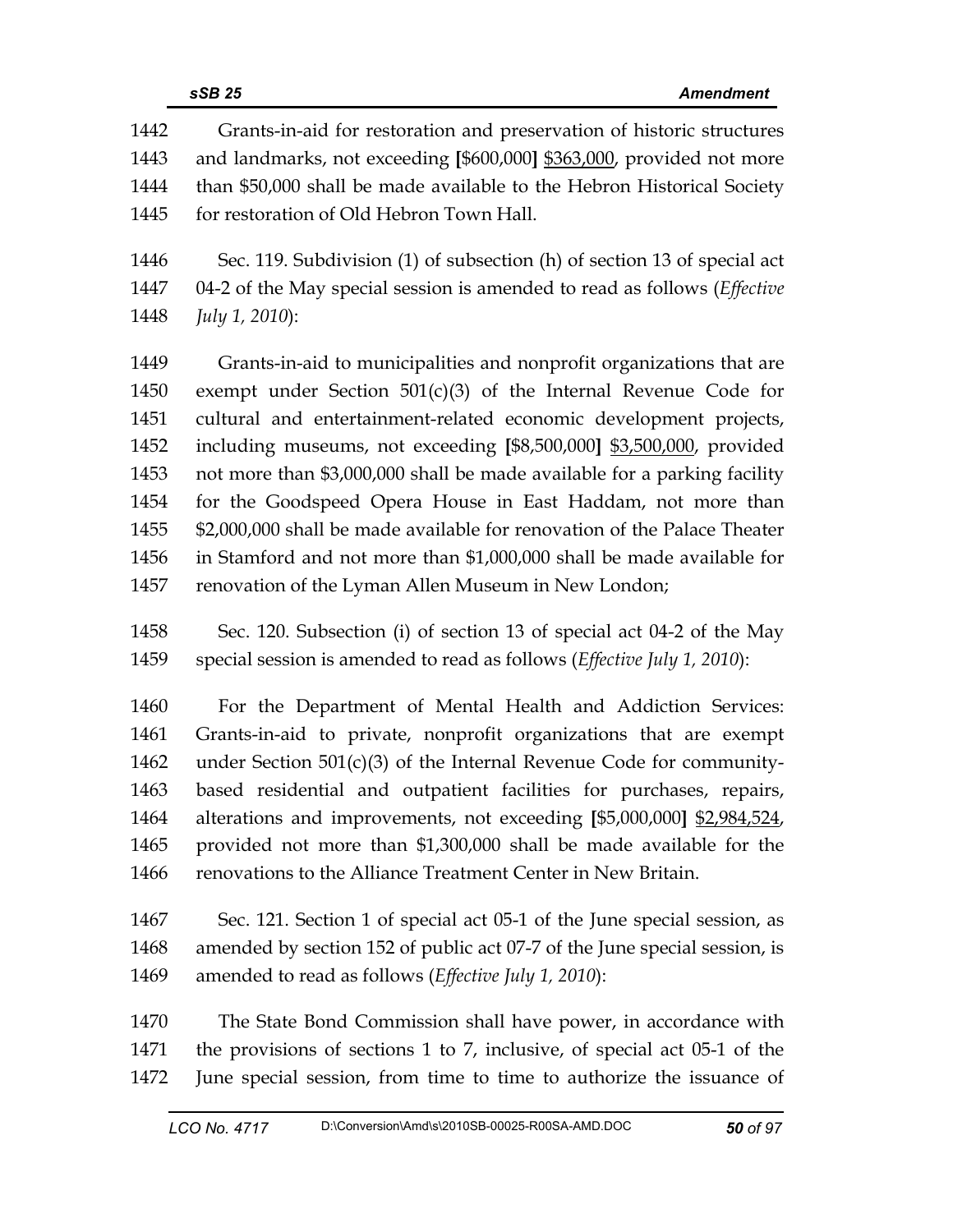|      | sSB 25<br><b>Amendment</b>                                                        |
|------|-----------------------------------------------------------------------------------|
| 1473 | bonds of the state in one or more series and in principal amounts in the          |
| 1474 | aggregate, not exceeding [\$202,822,361] \$182,191,115.                           |
| 1475 | Sec. 122. Subdivision (2) of subsection (d) of section 2 of special act           |
| 1476 | 05-1 of the June special session is amended to read as follows ( <i>Effective</i> |
| 1477 | July 1, 2010):                                                                    |
| 1478 | Alterations and improvements to buildings and grounds in                          |
| 1479 | accordance with current codes, not exceeding [\$1,000,000] \$985,702.             |
| 1480 | Sec. 123. Subdivision (3) of subsection (i) of section 2 of special act           |
| 1481 | 05-1 of the June special session is amended to read as follows ( <i>Effective</i> |
| 1482 | July 1, 2010):                                                                    |
| 1483 | Alterations and improvements to buildings and grounds, including                  |
| 1484 | utilities, mechanical systems and energy conservation, not exceeding              |
| 1485 | [\$500,000] \$100,000.                                                            |
| 1486 | Sec. 124. Subdivision (2) of subsection (j) of section 2 of special act           |
| 1487 | 05-1 of the June special session is amended to read as follows ( <i>Effective</i> |
| 1488 | July 1, 2010):                                                                    |
| 1489 | Alterations, renovations and new construction at state parks and                  |
| 1490 | other recreation facilities, including Americans with Disabilities Act            |
| 1491 | improvements, not exceeding [\$15,000,000, provided \$2,500,000 shall             |
| 1492 | be made available for Silver Sands State Park in Milford] \$2,437,310;            |
| 1493 | Sec. 125. Subdivision (1) of subsection (k) of section 2 of special act           |
| 1494 | 05-1 of the June special session is repealed. ( <i>Effective July 1, 2010</i> )   |
| 1495 | Sec. 126. Subdivision (2) of subsection (m) of section 2 of special act           |
| 1496 | 05-1 of the June special session is amended to read as follows (Effective         |
| 1497 | July 1, 2010):                                                                    |
| 1498 | Alterations and improvements to buildings and grounds, including                  |
| 1499 | new and replacement equipment, tools and supplies necessary to                    |
| 1500 | update curricula, vehicles and technology upgrades at all Connecticut             |
| 1501 | Technical High Schools, not exceeding [\$8,000,000] \$7,993,243.                  |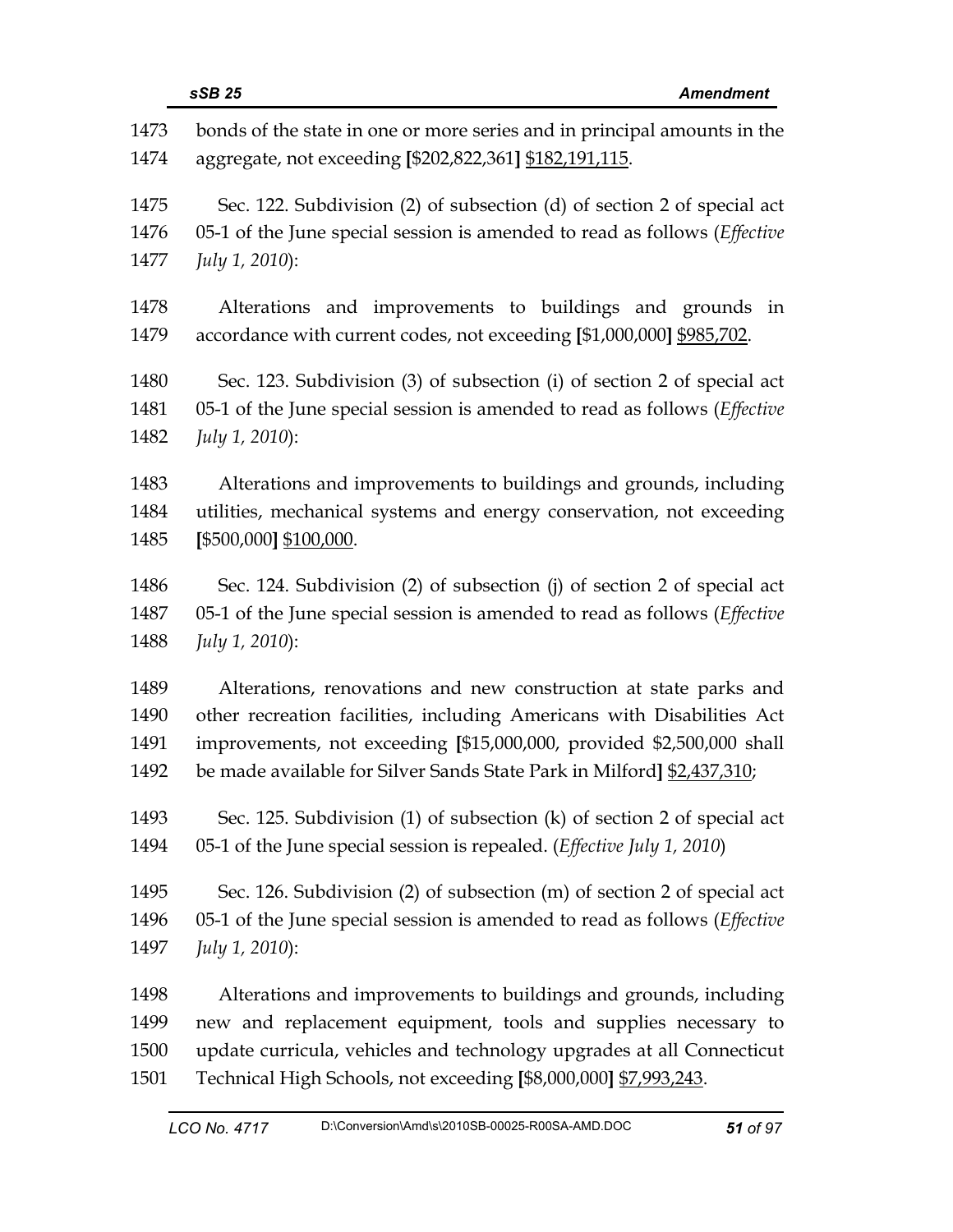|              | sSB 25<br><b>Amendment</b>                                                                                                                   |
|--------------|----------------------------------------------------------------------------------------------------------------------------------------------|
| 1502<br>1503 | Sec. 127. Subparagraph (B) of subdivision (2) of subsection (o) of<br>section 2 of special act 05-1 of the June special session is repealed. |
| 1504         | ( <i>Effective July 1, 2010</i> )                                                                                                            |
| 1505         | Sec. 128. Subdivision (2) of subsection (r) of section 2 of special act                                                                      |
| 1506<br>1507 | 05-1 of the June special session is amended to read as follows ( <i>Effective</i><br>July 1, 2010):                                          |
| 1508<br>1509 | At Riverview Hospital: Buildings 7 and 8 roof replacement, not<br>exceeding [\$2,500,000] \$217,500;                                         |
| 1510         | Sec. 129. Subdivision (1) of subsection (s) of section 2 of special act                                                                      |
| 1511         | 05-1 of the June special session is amended to read as follows ( <i>Effective</i>                                                            |
| 1512         | July 1, 2010):                                                                                                                               |
| 1513         | Alterations, renovations and improvements to buildings and                                                                                   |
| 1514         | grounds at state-owned and maintained facilities, not exceeding                                                                              |
| 1515         | $[$5,000,000]$ \$4,535,000;                                                                                                                  |
| 1516         | Sec. 130. Subdivision (2) of subsection (s) of section 2 of special act                                                                      |
| 1517         | 05-1 of the June special session is repealed. ( <i>Effective July 1</i> , 2010)                                                              |
| 1518         | Sec. 131. Section 12 of special act 05-1 of the June special session, as                                                                     |
| 1519         | amended by section 169 of public act 07-7 of the June special session, is                                                                    |
| 1520         | amended to read as follows (Effective July 1, 2010):                                                                                         |
| 1521         | The State Bond Commission shall have power, in accordance with                                                                               |
| 1522         | the provisions of sections 12 to 19, inclusive, of special act 05-1 of the                                                                   |
| 1523         | June special session, from time to time to authorize the issuance of                                                                         |
| 1524         | bonds of the state in one or more series and in principal amounts in the                                                                     |
| 1525         | aggregate, not exceeding [\$123,122,500] \$96,338,374.                                                                                       |
| 1526         | Sec. 132. Subdivision (1) of subsection (b) of section 13 of special act                                                                     |
| 1527         | 05-1 of the June special session is repealed. ( <i>Effective July 1, 2010</i> )                                                              |
| 1528         | Sec. 133. Subdivision (4) of subsection (c) of section 13 of special act                                                                     |
| 1529         | 05-1 of the June special session, as amended by section 170 of public act                                                                    |
| 1530         | 07-7 of the June special session, is repealed. (Effective July 1, 2010)                                                                      |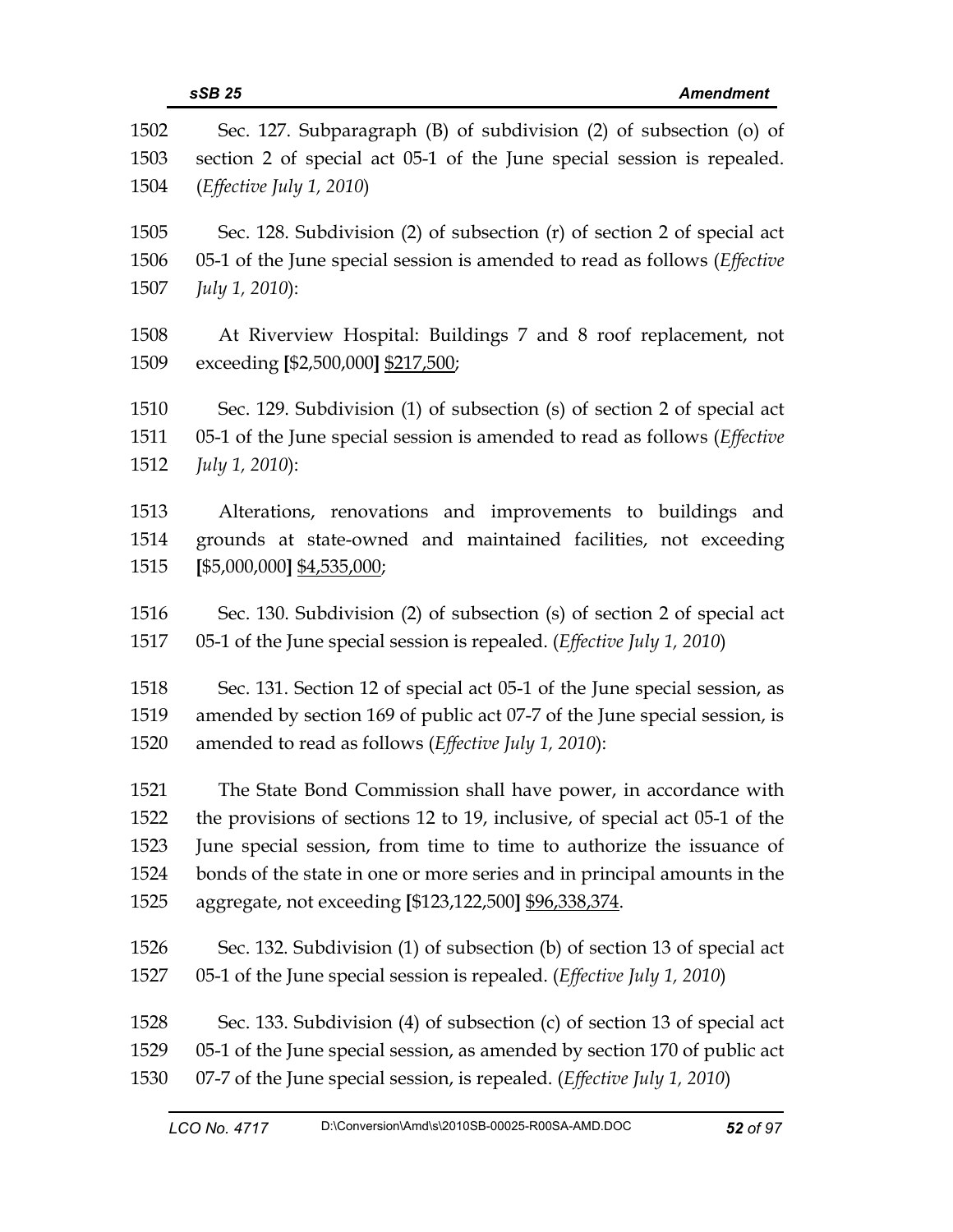|      | sSB 25<br><b>Amendment</b>                                                          |
|------|-------------------------------------------------------------------------------------|
| 1531 | Sec. 134. Subdivision (3) of subsection (d) of section 13 of special act            |
| 1532 | 05-1 of the June special session is repealed. ( <i>Effective July 1, 2010</i> )     |
| 1533 | Sec. 135. Subdivision (4) of subsection (d) of section 13 of special act            |
| 1534 | 05-1 of the June special session is amended to read as follows ( <i>Effective</i>   |
| 1535 | July 1, 2010):                                                                      |
| 1536 | Grants-in-aid or loans to municipalities for acquisition of land for                |
| 1537 | public parks, recreational and water quality improvements, water                    |
| 1538 | mains and water pollution control facilities, including sewer projects,             |
| 1539 | not exceeding [\$2,000,000] \$1,045,000, provided (A) \$100,000 shall be            |
| 1540 | made available for improvements and renovations to Sage Park                        |
| 1541 | Football Field and Complex in Berlin, and (B) \$150,000 shall be made               |
| 1542 | available to Groton Parks Foundation, Inc., for Copp Park;                          |
| 1543 | Sec. 136. Subdivision (11) of subsection (d) of section 13 of special               |
| 1544 | act 05-1 of the June special session is repealed. ( <i>Effective July 1</i> , 2010) |
| 1545 | Sec. 137. Subdivision (22) of subsection (d) of section 13 of special               |
| 1546 | act 05-1 of the June special session is repealed. ( <i>Effective July 1</i> , 2010) |
| 1547 | Sec. 138. Subdivision (23) of subsection (d) of section 13 of special               |
| 1548 | act 05-1 of the June special session is repealed. (Effective July 1, 2010)          |
| 1549 | Sec. 139. Subdivision (1) of subsection (e) of section 13 of special act            |
| 1550 | 05-1 of the June special session, as amended by section 175 of public act           |
| 1551 | 07-7 of the June special session, is amended to read as follows (Effective          |
| 1552 | July 1, 2010):                                                                      |
| 1553 | Funding for a capital grant pool to provide grants-in-aid to cultural               |
| 1554 | organizations, not exceeding [\$500,000] \$10,000;                                  |
| 1555 | Sec. 140. Subdivision (2) of subsection (e) of section 13 of special act            |
| 1556 | 05-1 of the June special session, as amended by section 175 of public act           |
| 1557 | 07-7 of the June special session, is repealed. ( <i>Effective July 1</i> , 2010)    |
| 1558 | Sec. 141. Subdivision (4) of subsection (e) of section 13 of special act            |
| 1559 | 05-1 of the June special session, as amended by section 175 of public act           |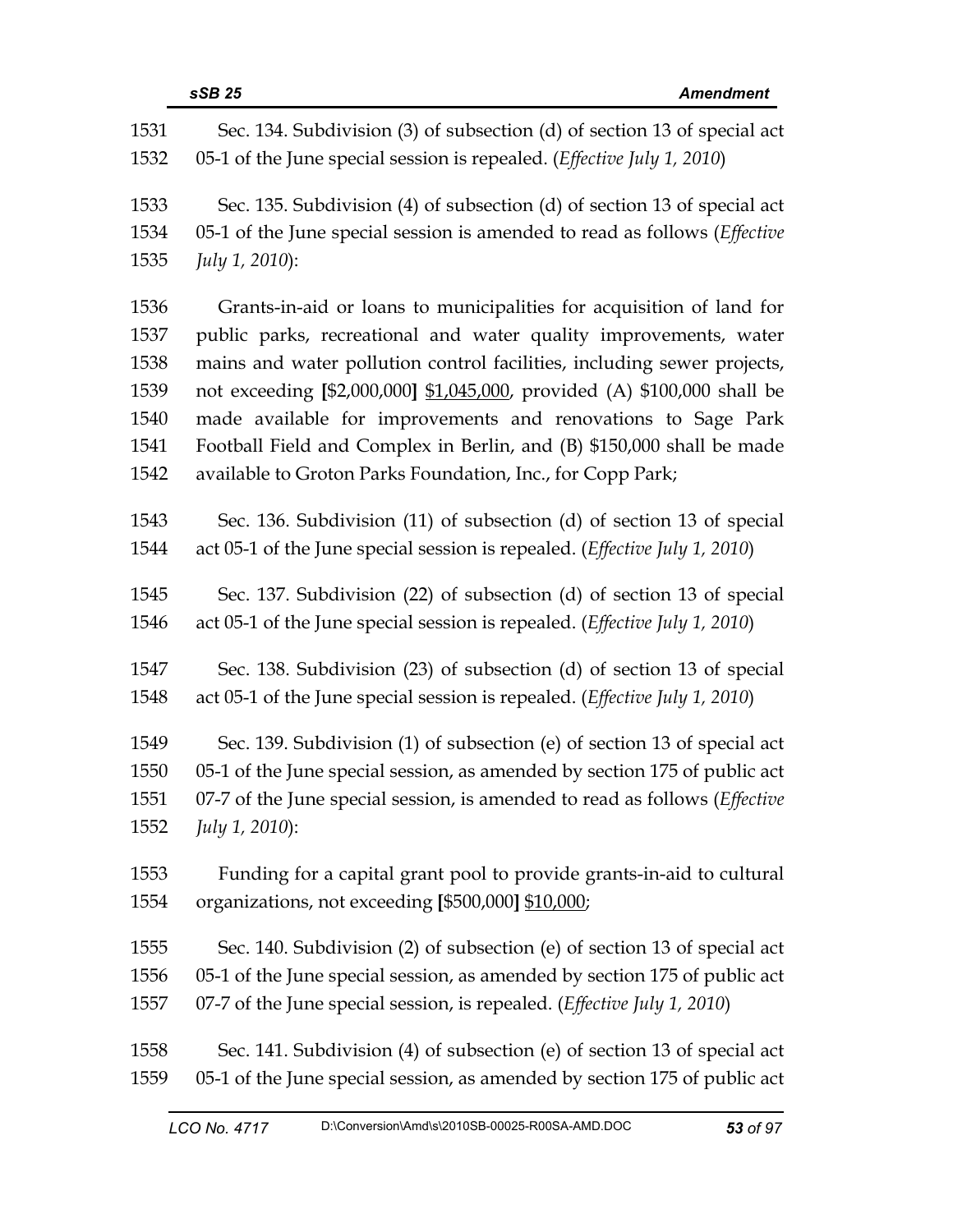| 1560 | 07-7 of the June special session, is repealed. ( <i>Effective July 1</i> , 2010)  |
|------|-----------------------------------------------------------------------------------|
| 1561 | Sec. 142. Subdivision (1) of subsection (f) of section 13 of special act          |
| 1562 | 05-1 of the June special session is amended to read as follows ( <i>Effective</i> |
| 1563 | July 1, 2010):                                                                    |
| 1564 | Grants-in-aid to private, nonprofit organizations for alterations and             |
| 1565 | improvements to nonresidential facilities, not exceeding [\$2,000,000]            |
| 1566 | \$1,684,374;                                                                      |
| 1567 | Sec. 143. Subdivision (2) of subsection (f) of section 13 of special act          |
| 1568 | 05-1 of the June special session is amended to read as follows (Effective         |
| 1569 | July 1, 2010):                                                                    |
| 1570 | Grant-in-aid to Easter Seals, for purchase of a building in Norwich               |
| 1571 | for adult clients, not exceeding [\$2,600,000] \$1,400,000.                       |
| 1572 | Sec. 144. Subdivision (3) of subsection (i) of section 13 of special act          |
| 1573 | 05-1 of the June special session, as amended by section 177 of public act         |
| 1574 | 07-7 of the June special session, is amended to read as follows (Effective        |
| 1575 | July 1, 2010):                                                                    |
| 1576 | Grants-in-aid to private, nonprofit organizations, including the Boys             |
| 1577 | and Girls Clubs of America, YMCAs, YWCAs and community centers,                   |
| 1578 | for construction and renovation of community youth centers for                    |
| 1579 | neighborhood recreation or education purposes, not exceeding                      |
| 1580 | [\$5,000,000] \$3,700,000, provided (A) up to \$1,000,000 shall be made           |
| 1581 | available to the Bridgeport Police Athletic League for the construction           |
| 1582 | and renovation of a new gym and youth center, and (B) up to \$750,000             |
| 1583 | shall be made available to the city of Bridgeport for the Burroughs               |
| 1584 | Community Center.                                                                 |
| 1585 | Sec. 145. Subdivision (1) of subsection (j) of section 13 of special act          |
| 1586 | 05-1 of the June special session is repealed. ( <i>Effective July 1, 2010</i> )   |
| 1587 | Sec. 146. Subdivision (2) of subsection (j) of section 13 of special act          |
| 1588 | 05-1 of the June special session, as amended by section 179 of public act         |
| 1589 | 07-7 of the June special session, is amended to read as follows (Effective        |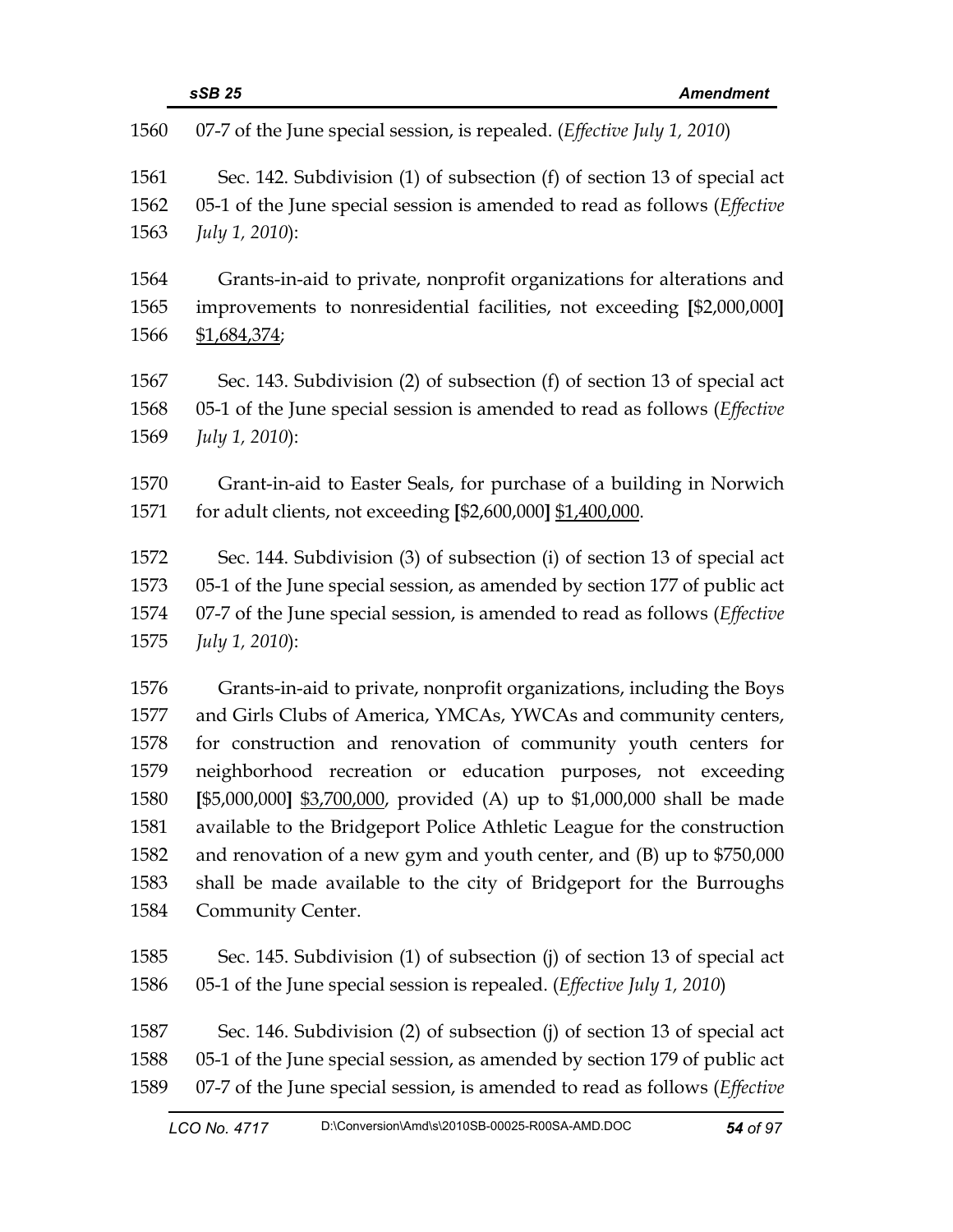1590 *July 1, 2010*):

| 1591 | Grants-in-aid to municipalities and organizations that are exempt                  |
|------|------------------------------------------------------------------------------------|
| 1592 | from taxation under Section $501(c)(3)$ of the Internal Revenue Code, for          |
| 1593 | cultural and entertainment-related economic development projects,                  |
| 1594 | including projects at museums, not exceeding [\$6,000,000] \$4,000,000,            |
| 1595 | provided (A) \$1,000,000 shall be made available for the Bridgeport                |
| 1596 | Downtown Cabaret, (B) \$250,000 shall be made available for capital                |
| 1597 | improvements to the Augustus Curtis Cultural Center in Meriden, and                |
| 1598 | (C) \$625,000 shall be made available to the town of Norwalk for the               |
| 1599 | Norwalk Maritime Museum;                                                           |
| 1600 | Sec. 147. Subdivision (4) of subsection (j) of section 13 of special act           |
| 1601 | 05-1 of the June special session, as amended by section 179 of public act          |
| 1602 | 07-7 of the June special session, is amended to read as follows ( <i>Effective</i> |
| 1603 | July 1, 2010):                                                                     |
| 1604 | Grant-in-aid to the town of Southington, for redevelopment of                      |
| 1605 | drive-in theater property, not exceeding [\$215,000] \$200,000.                    |
| 1606 | Sec. 148. Subdivision (7) of subsection (j) of section 13 of special act           |
| 1607 | 05-1 of the June special session, as amended by section 179 of public act          |
| 1608 | 07-7 of the June special session, is repealed. (Effective July 1, 2010)            |
| 1609 | Sec. 149. Subdivision (13) of subsection (j) of section 13 of special act          |
| 1610 | 05-1 of the June special session, as amended by section 179 of public act          |
| 1611 | 07-7 of the June special session, is amended to read as follows (Effective         |
| 1612 | July 1, 2010):                                                                     |
| 1613 | Grant-in-aid to the town of Stratford, for the Barnum Avenue                       |
| 1614 | streetscape project, not exceeding [\$500,000] \$350,000;                          |
| 1615 | Sec. 150. Subdivision (17) of subsection (j) of section 13 of special act          |
| 1616 | 05-1 of the June special session, as amended by section 179 of public act          |
| 1617 | 07-7 of the June special session, is repealed. (Effective July 1, 2010)            |
| 1618 | Sec. 151. Subdivision (22) of subsection (j) of section 13 of special act          |
| 1619 | 05-1 of the June special session, as amended by section 179 of public act          |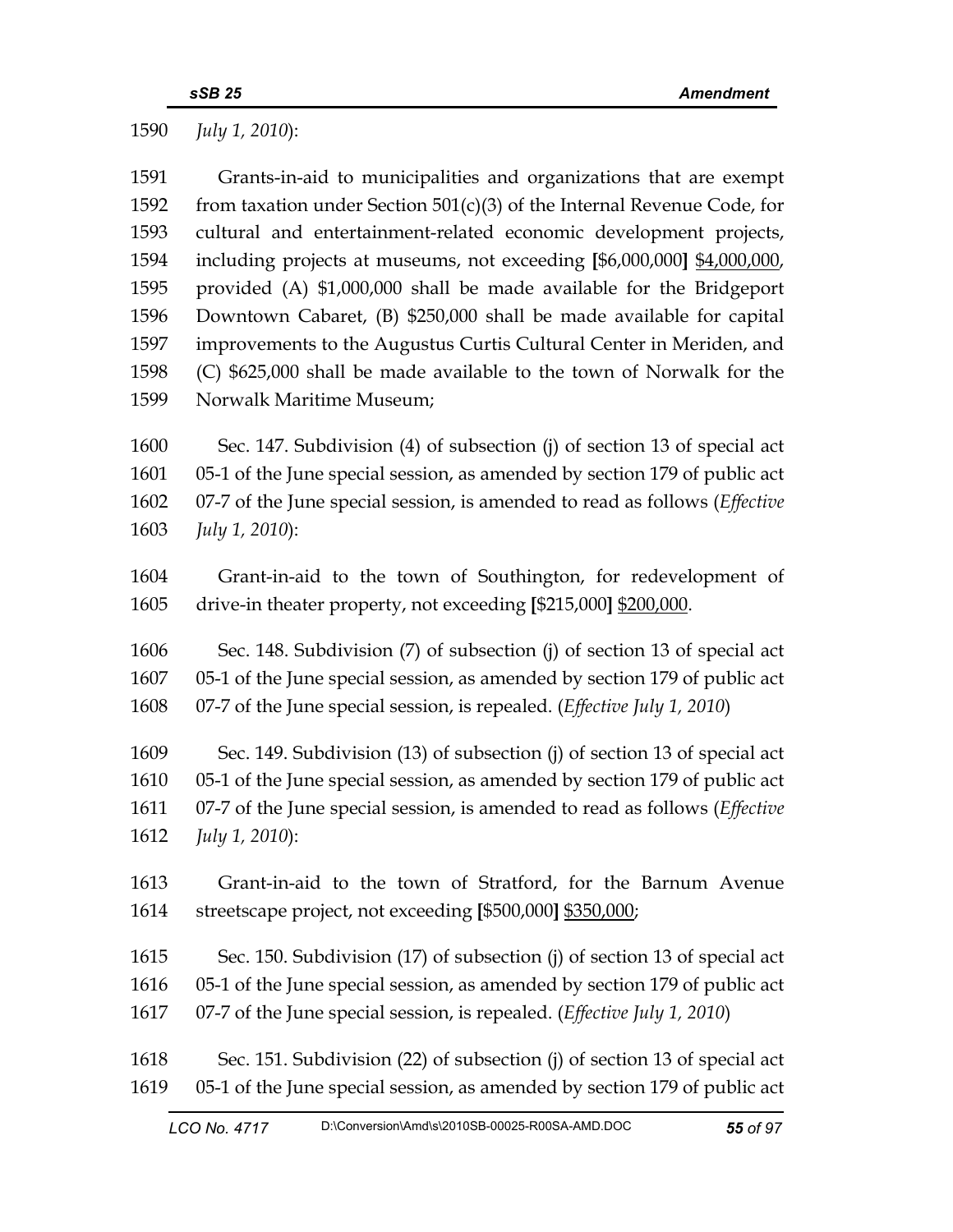| 1620                 | 07-7 of the June special session, is repealed. ( <i>Effective July 1</i> , 2010)                                                                                                                                                             |
|----------------------|----------------------------------------------------------------------------------------------------------------------------------------------------------------------------------------------------------------------------------------------|
| 1621<br>1622<br>1623 | Sec. 152. Subdivision (24) of subsection (j) of section 13 of special act<br>05-1 of the June special session, as amended by section 179 of public act<br>07-7 of the June special session, is amended to read as follows ( <i>Effective</i> |
| 1624                 | July 1, 2010):                                                                                                                                                                                                                               |
| 1625<br>1626         | Grant-in-aid to the town of Bloomfield for a facade improvement<br>program, not exceeding [\$500,000] \$250,000.                                                                                                                             |
| 1627<br>1628         | Sec. 153. Subdivision (2) of subsection (m) of section 13 of special act<br>05-1 of the June special session is repealed. (Effective July 1, 2010)                                                                                           |
| 1629<br>1630         | Sec. 154. Subdivision (3) of subsection (m) of section 13 of special act<br>05-1 of the June special session is repealed. (Effective July 1, 2010)                                                                                           |
| 1631<br>1632<br>1633 | Sec. 155. Subdivision (5) of subsection (m) of section 13 of special act<br>05-1 of the June special session is amended to read as follows ( <i>Effective</i><br>July 1, 2010):                                                              |
| 1634<br>1635         | Grant-in-aid to the New Britain YWCA for improvements, not<br>exceeding [\$100,000] \$50,000.                                                                                                                                                |
| 1636<br>1637<br>1638 | Sec. 156. Subdivision (7) of subsection (m) of section 13 of special act<br>05-1 of the June special session, as amended by section 180 of public act<br>07-7 of the June special session, is repealed. ( <i>Effective July 1</i> , 2010)    |
| 1639                 | Sec. 157. Subdivision (9) of subsection (m) of section 13 of special act                                                                                                                                                                     |
| 1640<br>1641         | 05-1 of the June special session is amended to read as follows (Effective<br>July 1, 2010):                                                                                                                                                  |
| 1642                 | Grant-in-aid to Connecticut Hospice, Incorporated, and the John D.                                                                                                                                                                           |
| 1643                 | Thompson Hospice Institute for Education, Training and Research,                                                                                                                                                                             |
| 1644                 | Incorporated, for acquisition and renovation of a hospice facility in                                                                                                                                                                        |
| 1645                 | Branford, not exceeding [\$1,250,000] \$1,000,000.                                                                                                                                                                                           |
| 1646                 | Sec. 158. Subdivision (10) of subsection (m) of section 13 of special                                                                                                                                                                        |
| 1647                 | act 05-1 of the June special session, as amended by section 181 of public                                                                                                                                                                    |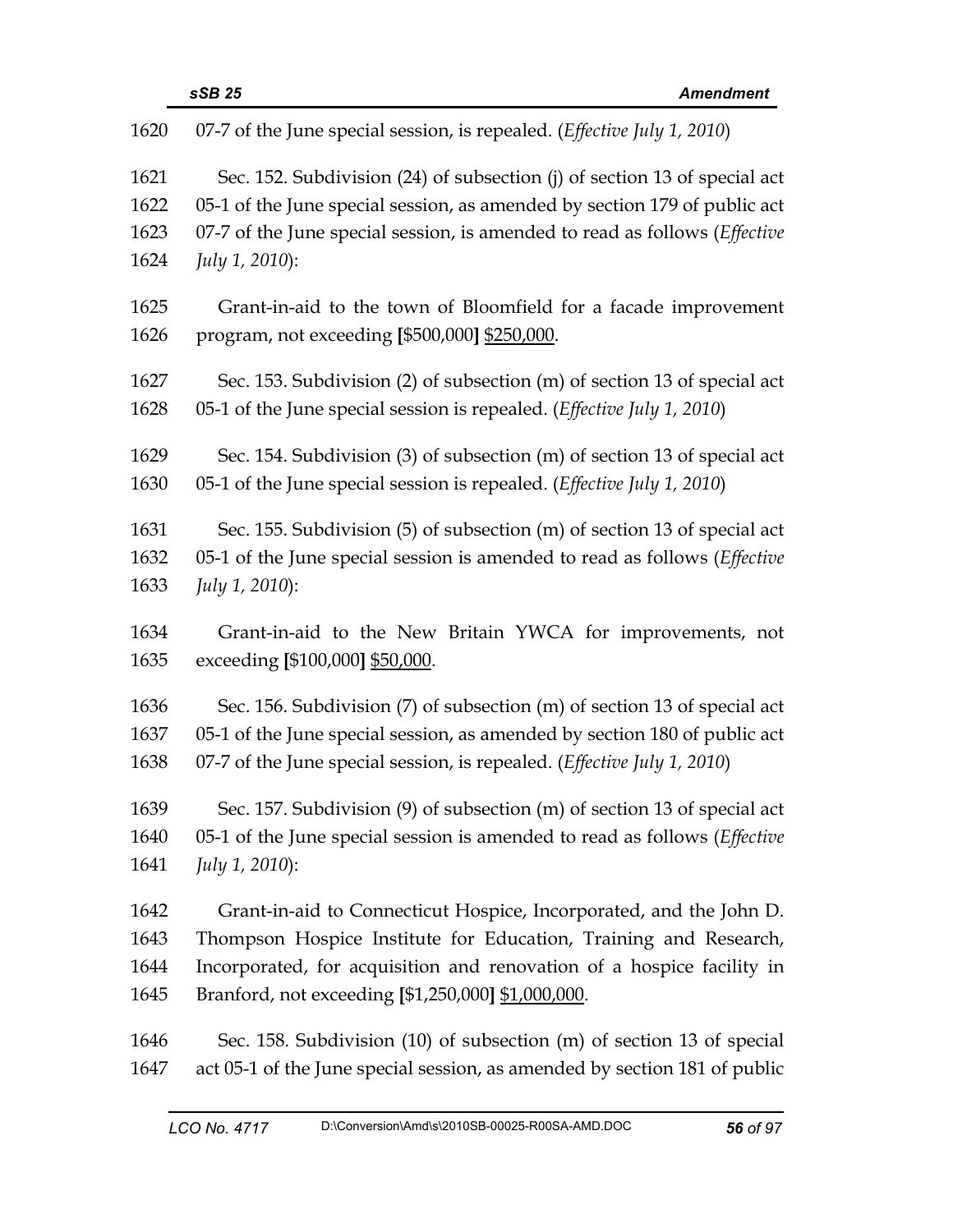| 1648 | act 07-7 of the June special session, is amended to read as follows        |
|------|----------------------------------------------------------------------------|
| 1649 | (Effective July 1, 2010):                                                  |
| 1650 | Grant-in-aid to Martin House for the expansion of the facility, not        |
| 1651 | exceeding [\$700,000] \$500,000.                                           |
| 1652 | Sec. 159. Subdivision (12) of subsection (m) of section 13 of special      |
| 1653 | act 05-1 of the June special session is amended to read as follows         |
| 1654 | (Effective July 1, 2010):                                                  |
| 1655 | Grant-in-aid to the 4-H Center at Auer Farm in Bloomfield, for             |
| 1656 | building improvements, including classrooms and facilities for animals     |
| 1657 | and handicap accessibility, not exceeding [\$1,200,000] \$1,000,000;       |
| 1658 | Sec. 160. Subdivision (14) of subsection (m) of section 13 of special      |
| 1659 | act 05-1 of the June special session is repealed. (Effective July 1, 2010) |
| 1660 | Sec. 161. Subdivision (17) of subsection (m) of section 13 of special      |
| 1661 | act 05-1 of the June special session is repealed. (Effective July 1, 2010) |
| 1662 | Sec. 162. Subdivision (1) of subsection (n) of section 13 of special act   |
| 1663 | 05-1 of the June special session, as amended by section 187 of public act  |
| 1664 | 07-7 of the June special session, is amended to read as follows (Effective |
| 1665 | July 1, 2010):                                                             |
| 1666 | Grants-in-aid to municipalities for development of a computer-             |
| 1667 | assisted mass appraisal system in accordance with section 12-62f of the    |
| 1668 | general statutes, not exceeding [\$748,500] \$369,500;                     |
| 1669 | Sec. 163. Section 20 of special act 05-1 of the June special session, as   |
| 1670 | amended by section 189 of public act 07-7 of the June special session, is  |
| 1671 | amended to read as follows ( <i>Effective July 1</i> , 2010):              |
| 1672 | The State Bond Commission shall have power, in accordance with             |
| 1673 | the provisions of sections 20 to 26, inclusive, of special act 05-1 of the |
| 1674 | June special session, from time to time to authorize the issuance of       |
| 1675 | bonds of the state in one or more series and in principal amounts in the   |
| 1676 | aggregate, not exceeding [\$177,381,115] \$170,963,560.                    |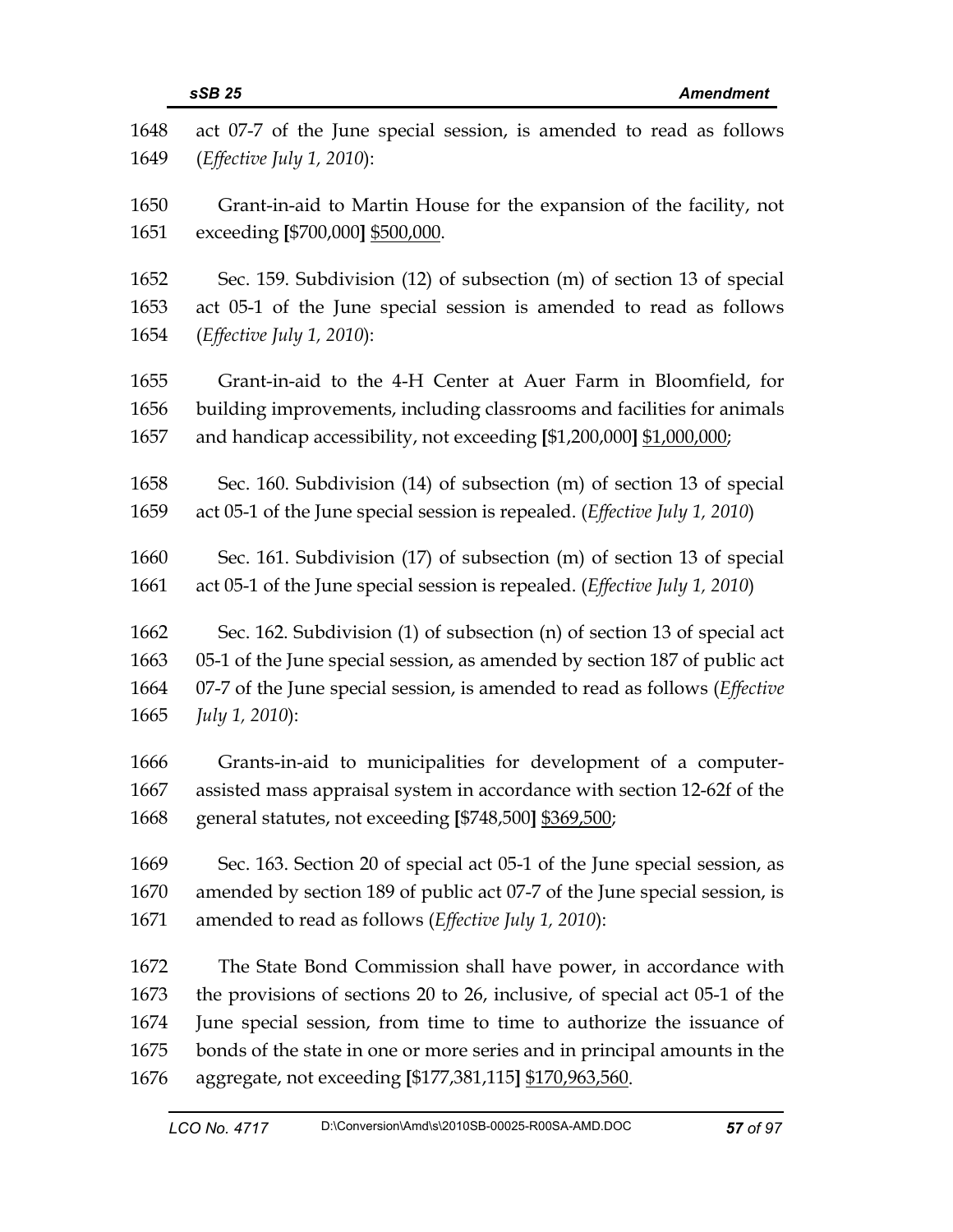|      | sSB 25<br><b>Amendment</b>                                                        |
|------|-----------------------------------------------------------------------------------|
| 1677 | Sec. 164. Subdivision (2) of subsection (d) of section 21 of special act          |
| 1678 | 05-1 of the June special session is amended to read as follows ( <i>Effective</i> |
| 1679 | July 1, 2010):                                                                    |
| 1680 | Infrastructure repairs and improvements, including fire, safety and               |
| 1681 | compliance with the Americans with Disabilities Act, improvements to              |
| 1682 | state-owned buildings and grounds, including energy conservation                  |
| 1683 | and off-site improvements, and preservation of unoccupied buildings               |
| 1684 | and grounds, including office development, acquisition, renovations               |
| 1685 | for additional parking and security improvements, not exceeding                   |
| 1686 | [\$7,500,000] \$7,332,445.                                                        |
| 1687 | Sec. 165. Subdivision (1) of subsection (g) of section 21 of special act          |
| 1688 | 05-1 of the June special session is repealed. (Effective July 1, 2010)            |
| 1689 | Sec. 166. Subdivision $(5)$ of subsection $(g)$ of section 21 of special act      |
| 1690 | 05-1 of the June special session is repealed. (Effective July 1, 2010)            |
| 1691 | Sec. 167. Subdivision (1) of subsection (h) of section 21 of special act          |
| 1692 | 05-1 of the June special session is amended to read as follows (Effective         |
| 1693 | July 1, 2010):                                                                    |
| 1694 | Renovations and restoration at state-owned historic museums, not                  |
| 1695 | exceeding [\$1,750,000] \$1,000,000;                                              |
| 1696 | Sec. 168. Section 31 of special act 05-1 of the June special session, as          |
| 1697 | amended by section 202 of public act 07-7 of the June special session, is         |
| 1698 | amended to read as follows ( <i>Effective July 1</i> , 2010):                     |
| 1699 | The State Bond Commission shall have power, in accordance with                    |
| 1700 | the provisions of sections 31 to 38, inclusive, of special act 05-1 of the        |
| 1701 | June special session, from time to time to authorize the issuance of              |
| 1702 | bonds of the state in one or more series and in principal amounts in the          |
| 1703 | aggregate, not exceeding [\$175,315,500] \$152,544,930.                           |

1704 Sec. 169. Subsection (a) of section 32 of special act 05-1 of the June 1705 special session, as amended by section 203 of public act 07-7 of the June 1706 special session, is repealed. (*Effective July 1, 2010*)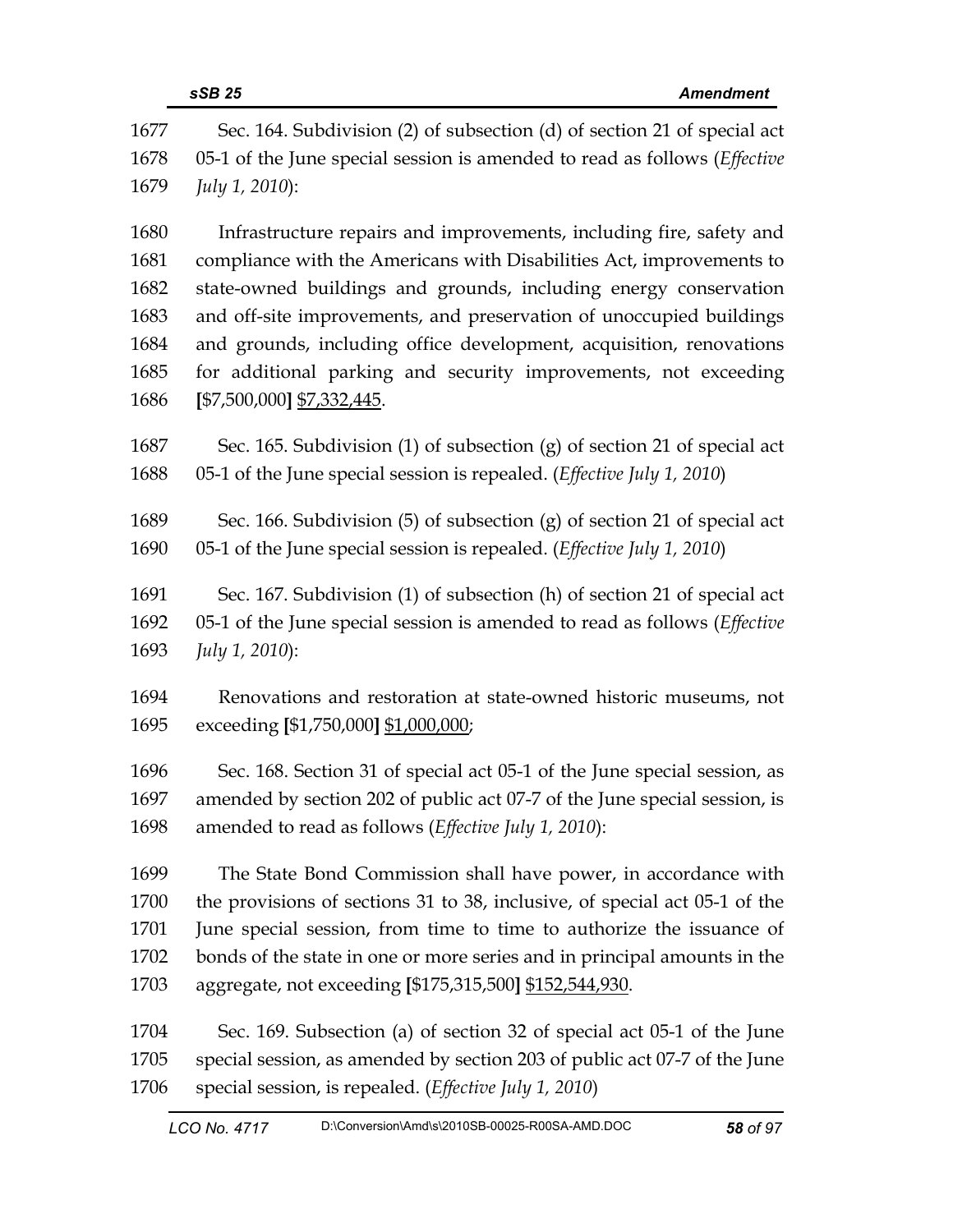| 1707 | Sec. 170. Subdivision (1) of subsection (b) of section 32 of special act            |
|------|-------------------------------------------------------------------------------------|
| 1708 | 05-1 of the June special session is repealed. ( <i>Effective July 1, 2010</i> )     |
| 1709 | Sec. 171. Subdivision (4) of subsection (b) of section 32 of special act            |
| 1710 | 05-1 of the June special session is repealed. ( <i>Effective July 1, 2010</i> )     |
| 1711 | Sec. 172. Subdivision (5) of subsection (b) of section 32 of special act            |
| 1712 | 05-1 of the June special session is repealed. ( <i>Effective July 1, 2010</i> )     |
| 1713 | Sec. 173. Subdivision (4) of subsection (d) of section 32 of special act            |
| 1714 | 05-1 of the June special session is repealed. (Effective July 1, 2010)              |
| 1715 | Sec. 174. Subdivision (8) of subsection (d) of section 32 of special act            |
| 1716 | 05-1 of the June special session is repealed. ( <i>Effective July 1, 2010</i> )     |
| 1717 | Sec. 175. Subdivision (9) of subsection (d) of section 32 of special act            |
| 1718 | 05-1 of the June special session is repealed. ( <i>Effective July 1, 2010</i> )     |
| 1719 | Sec. 176. Subdivision (11) of subsection (d) of section 32 of special               |
| 1720 | act 05-1 of the June special session is repealed. (Effective July 1, 2010)          |
| 1721 | Sec. 177. Subdivision (16) of subsection (d) of section 32 of special               |
| 1722 | act 05-1 of the June special session is repealed. (Effective July 1, 2010)          |
| 1723 | Sec. 178. Subdivision (17) of subsection (d) of section 32 of special               |
| 1724 | act 05-1 of the June special session is repealed. (Effective July 1, 2010)          |
| 1725 | Sec. 179. Subdivision (19) of subsection (d) of section 32 of special               |
| 1726 | act 05-1 of the June special session is amended to read as follows                  |
| 1727 | ( <i>Effective July 1, 2010</i> ):                                                  |
| 1728 | Grant-in-aid to the city of Stamford, for the Holly Pond Tidal                      |
| 1729 | Restoration project, not exceeding [\$750,000] \$500,000;                           |
| 1730 | Sec. 180. Subdivision (20) of subsection (d) of section 32 of special               |
| 1731 | act 05-1 of the June special session is repealed. ( <i>Effective July 1</i> , 2010) |
| 1732 | Sec. 181. Subdivision (27) of subsection (d) of section 32 of special               |
| 1733 | act 05-1 of the June special session is repealed. (Effective July 1, 2010)          |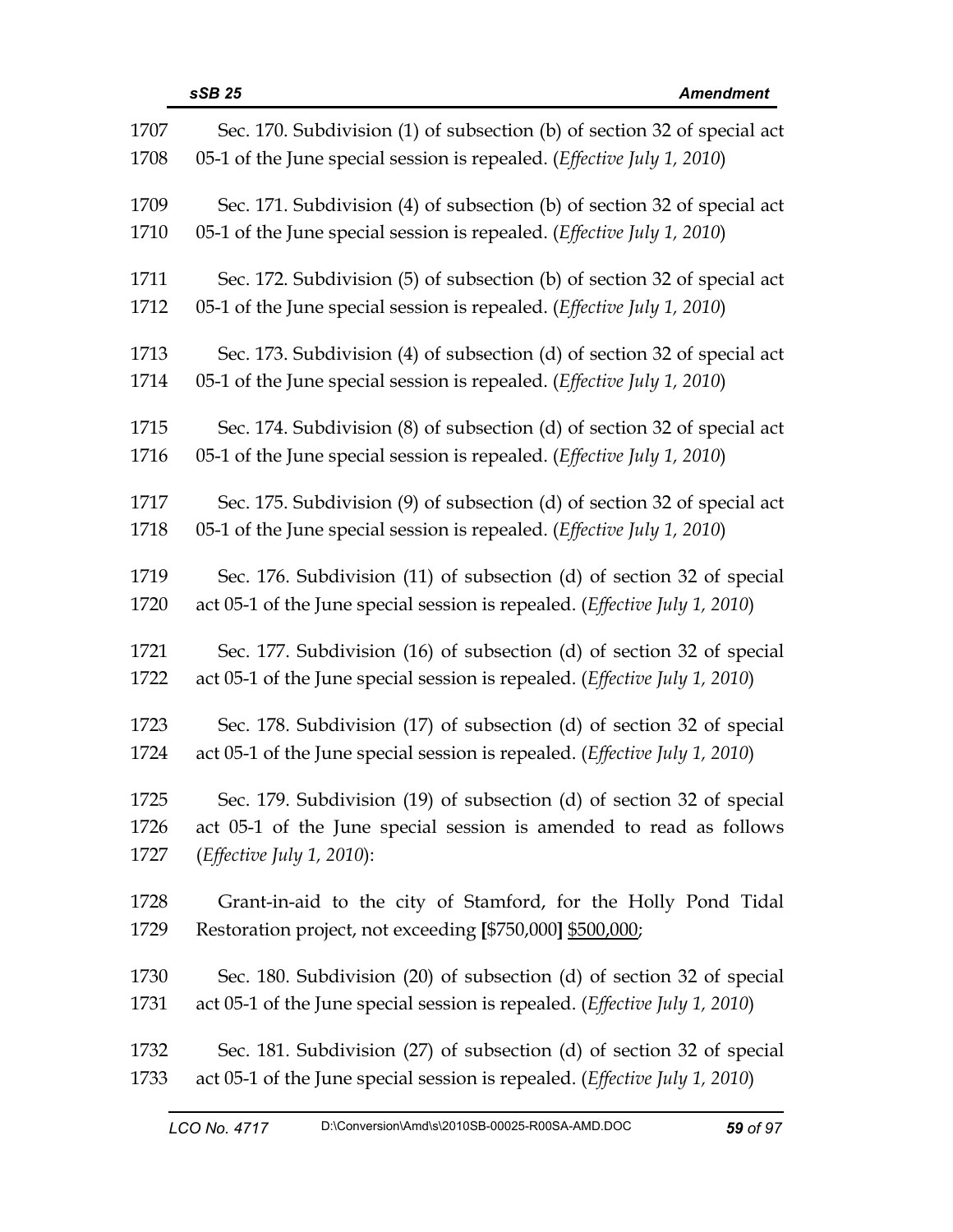| 1734 | Sec. 182. Subdivision (28) of subsection (d) of section 32 of special               |
|------|-------------------------------------------------------------------------------------|
| 1735 | act 05-1 of the June special session is repealed. ( <i>Effective July 1, 2010</i> ) |
| 1736 | Sec. 183. Subdivision (29) of subsection (d) of section 32 of special               |
| 1737 | act 05-1 of the June special session is repealed. ( <i>Effective July 1</i> , 2010) |
| 1738 | Sec. 184. Subdivision (31) of subsection (d) of section 32 of special               |
| 1739 | act 05-1 of the June special session is repealed. ( <i>Effective July 1, 2010</i> ) |
| 1740 | Sec. 185. Subdivision (34) of subsection (d) of section 32 of special               |
| 1741 | act 05-1 of the June special session is repealed. (Effective July 1, 2010)          |
| 1742 | Sec. 186. Subdivision (35) of subsection (d) of section 32 of special               |
| 1743 | act 05-1 of the June special session is repealed. (Effective July 1, 2010)          |
| 1744 | Sec. 187. Subdivision (38) of subsection (d) of section 32 of special               |
| 1745 | act 05-1 of the June special session is repealed. (Effective July 1, 2010)          |
| 1746 | Sec. 188. Subdivision (39) of subsection (d) of section 32 of special               |
| 1747 | act 05-1 of the June special session is amended to read as follows                  |
| 1748 | ( <i>Effective July 1, 2010</i> ):                                                  |
| 1749 | Grant-in-aid to the town of Bristol for rehabilitation and renovation               |
| 1750 | of Rockwell Park, not exceeding [\$4,000,000] \$3,000,000;                          |
| 1751 | Sec. 189. Subdivision (40) of subsection (d) of section 32 of special               |
| 1752 | act 05-1 of the June special session is repealed. ( <i>Effective July 1</i> , 2010) |
| 1753 | Sec. 190. Subdivision (2) of subsection (e) of section 32 of special act            |
| 1754 | 05-1 of the June special session is repealed. ( <i>Effective July 1, 2010</i> )     |
| 1755 | Sec. 191. Subdivision $(1)$ of subsection $(g)$ of section 32 of special act        |
| 1756 | 05-1 of the June special session is repealed. ( <i>Effective July 1, 2010</i> )     |
| 1757 | Sec. 192. Subdivision (1) of subsection (i) of section 32 of special act            |
| 1758 | 05-1 of the June special session is amended to read as follows ( <i>Effective</i>   |
| 1759 | <i>July 1, 2010</i> ):                                                              |
| 1760 | Grants-in-aid<br>for<br>construction,<br>alterations,<br>repairs<br>and             |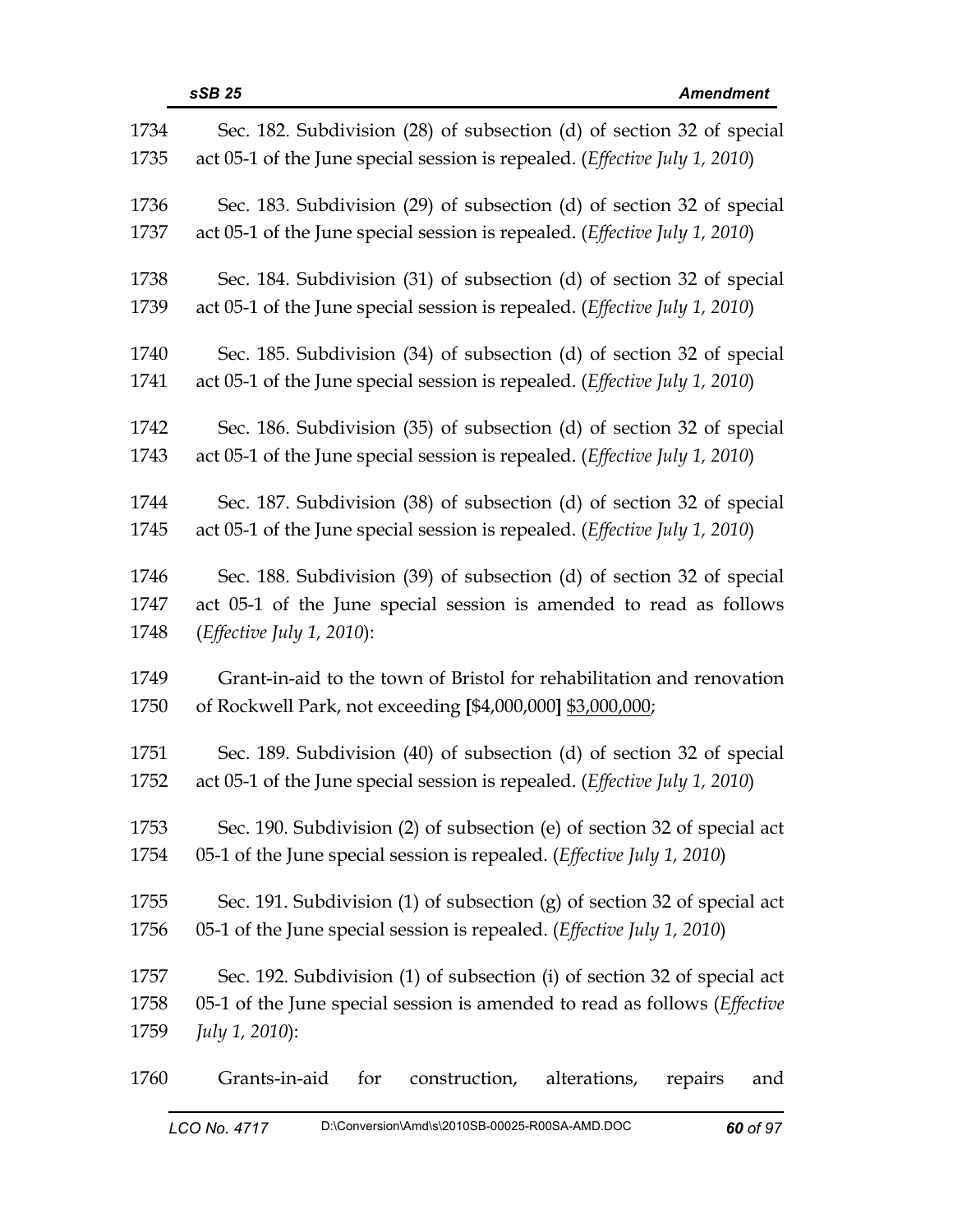1761 improvements to residential facilities, group homes, shelters and 1762 permanent family residences, not exceeding **[**\$2,500,000**]** \$1,500,000; 1763 Sec. 193. Subdivision (3) of subsection (i) of section 32 of special act 1764 05-1 of the June special session, as amended by section 210 of public act 1765 07-7 of the June special session, is amended to read as follows (*Effective*  1766 *July 1, 2010*): 1767 Grants-in-aid to private, nonprofit organizations, including the Boys 1768 and Girls Clubs of America, YMCAs, YWCAs and community centers 1769 for construction and renovation of community youth centers for 1770 neighborhood recreation or education purposes, not exceeding 1771 **[**\$6,317,070**]** \$4,702,000, provided (A) up to \$439,020 **[**shall**]** may be 1772 made available to the Windham-Tolland 4-H Camp in Pomfret Center, 1773 (B) up to \$2,450,000 **[**shall**]** may be made available to the Cardinal 1774 Shehan Center in Bridgeport for renovations to a youth center, (C) up 1775 to \$878,050 **[**shall**]** may be made available to the Regional YMCA of 1776 Western Connecticut in Brookfield for capital improvements, including 1777 an indoor pool, (D) up to \$150,000 **[**shall**]** may be made available to the 1778 Milford/Orange YMCA for a new addition and Americans with 1779 Disabilities Act compliance projects, (E) up to \$1,000,000 **[**shall**]** may be 1780 made available to the Connecticut Alliance of Boys and Girls Clubs to 1781 develop and construct a new facility in Milford, (F) up to \$250,000 1782 **[**shall**]** may be made available to the Boys and Girls Village, Inc. for 1783 acquisition or rehabilitation of program facilities in Bridgeport, (G) up 1784 to \$150,000 **[**shall**]** may be made available to the Ralphola Taylor 1785 Community Center YMCA in Bridgeport, (H) up to \$1,000,000 **[**shall**]** 1786 may be made available to the Soundview Family YMCA in Branford 1787 for construction of a swimming pool complex, and (I) up to \$1,500,000 1788 **[**shall**]** may be made available for construction of a new YMCA on 1789 Albany Avenue in Hartford.

1790 Sec. 194. Subdivision (1) of subsection (j) of section 32 of special act 1791 05-1 of the June special session, as amended by section 211 of public act 1792 07-7 of the June special session, section 62 of public act 09-2 of the 1793 September special session and section 34 of public act 09-6 of the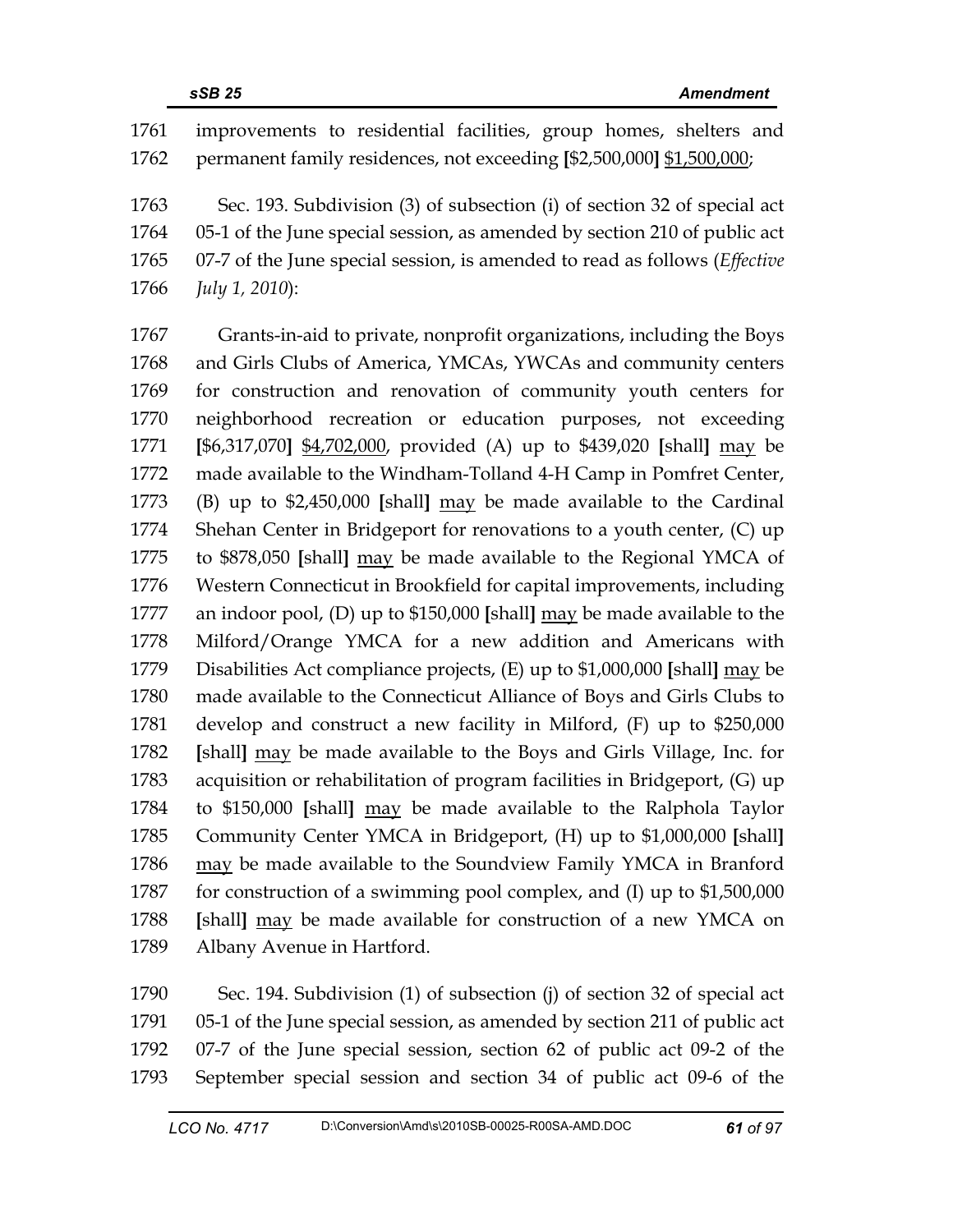1794 September special session, is repealed. (*Effective July 1, 2010*)

1795 Sec. 195. Subdivision (3) of subsection (j) of section 32 of special act 1796 05-1 of the June special session, as amended by section 211 of public act 1797 07-7 of the June special session, section 62 of public act 09-2 of the 1798 September special session and section 34 of public act 09-6 of the 1799 September special session, is repealed. (*Effective July 1, 2010*)

1800 Sec. 196. Subdivision (5) of subsection (j) of section 32 of special act 1801 05-1 of the June special session, as amended by section 211 of public act 1802 07-7 of the June special session, section 62 of public act 09-2 of the 1803 September special session and section 34 of public act 09-6 of the 1804 September special session, is amended to read as follows (*Effective July*  1805 *1, 2010*):

1806 Grant-in-aid to the city of Norwich, for the harbor district project, 1807 not exceeding **[**\$1,250,000**]** \$1,000,000.

1808 Sec. 197. Subdivision (9) of subsection (j) of section 32 of special act 1809 05-1 of the June special session, as amended by section 211 of public act 1810 07-7 of the June special session, section 62 of public act 09-2 of the 1811 September special session and section 34 of public act 09-6 of the 1812 September special session, is amended to read as follows (*Effective July*  1813 *1, 2010*):

1814 Grant-in-aid to the University of New Haven, for establishment and 1815 construction of the Henry Lee Institute, not exceeding **[**\$2,000,000**]** 1816 \$1,500,000;

1817 Sec. 198. Subdivision (11) of subsection (j) of section 32 of special act 1818 05-1 of the June special session, as amended by section 211 of public act 1819 07-7 of the June special session, section 62 of public act 09-2 of the 1820 September special session and section 34 of public act 09-6 of the 1821 September special session, is repealed. (*Effective July 1, 2010*)

1822 Sec. 199. Subdivision (13) of subsection (j) of section 32 of special act 1823 05-1 of the June special session, as amended by section 211 of public act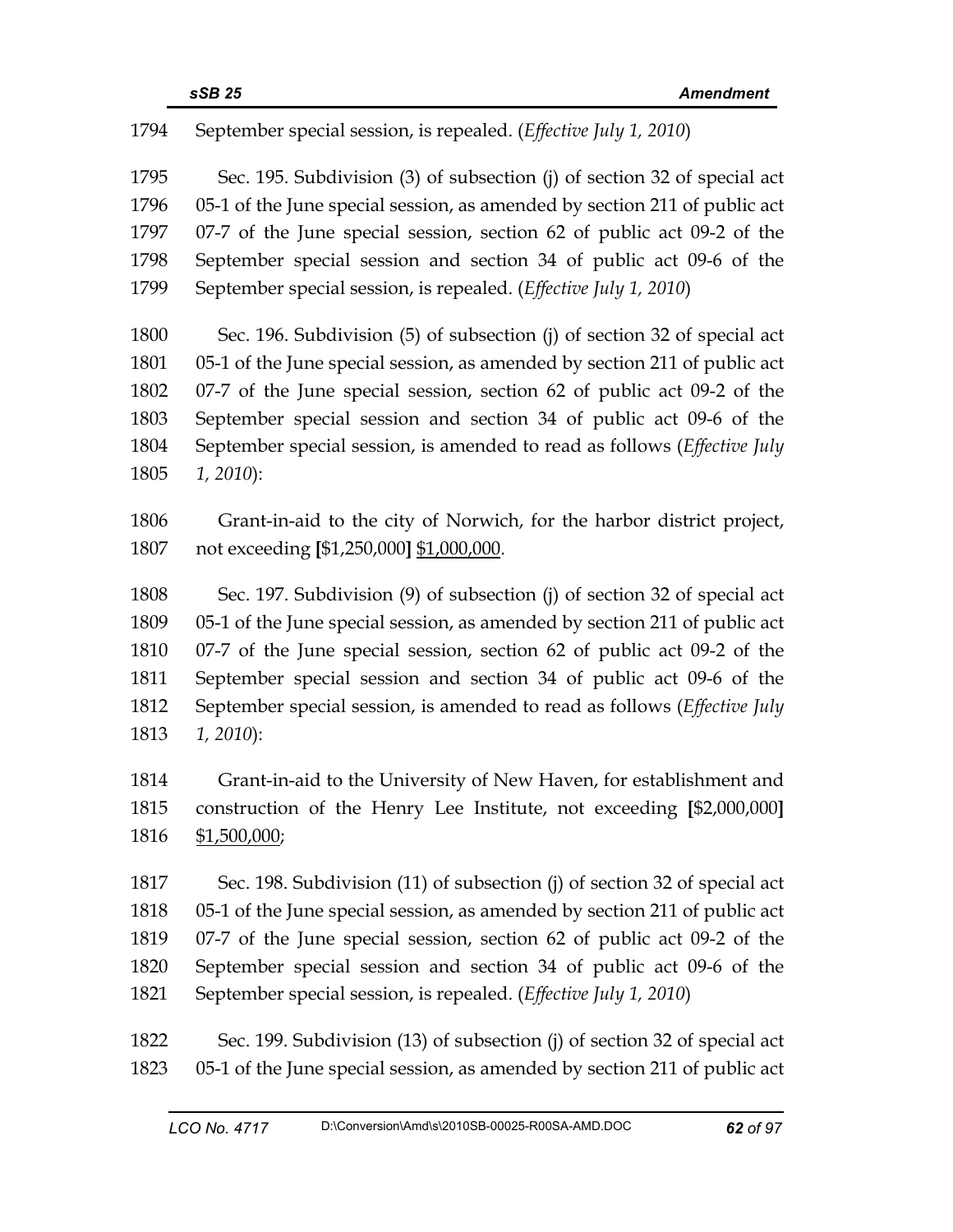| 1824 | 07-7 of the June special session, section 62 of public act 09-2 of the          |
|------|---------------------------------------------------------------------------------|
| 1825 | September special session and section 34 of public act 09-6 of the              |
| 1826 | September special session, is repealed. (Effective July 1, 2010)                |
| 1827 | Sec. 200. Subdivision (19) of subsection (j) of section 32 of special act       |
| 1828 | 05-1 of the June special session, as amended by section 211 of public act       |
| 1829 | 07-7 of the June special session, section 62 of public act 09-2 of the          |
| 1830 | September special session and section 34 of public act 09-6 of the              |
| 1831 | September special session, is repealed. (Effective July 1, 2010)                |
| 1832 | Sec. 201. Subdivision (21) of subsection (j) of section 32 of special act       |
| 1833 | 05-1 of the June special session, as amended by section 211 of public act       |
| 1834 | 07-7 of the June special session, section 62 of public act 09-2 of the          |
| 1835 | September special session and section 34 of public act 09-6 of the              |
| 1836 | September special session, is repealed. (Effective July 1, 2010)                |
| 1837 | Sec. 202. Subdivision (2) of subsection (k) of section 32 of special act        |
| 1838 | 05-1 of the June special session is repealed. ( <i>Effective July 1, 2010</i> ) |
| 1839 | Sec. 203. Subdivision (1) of subsection (m) of section 32 of special act        |
| 1840 | 05-1 of the June special session is amended to read as follows (Effective       |
| 1841 | July 1, 2010):                                                                  |
| 1842 | Grants-in-aid for neighborhood facilities, child day care projects,             |
| 1843 | elderly centers, multipurpose human resource centers, shelter facilities        |
| 1844 | for victims of domestic violence and food distribution centers, not             |
| 1845 | exceeding [\$4,500,000] \$4,400,000;                                            |
| 1846 | Sec. 204. Subdivision (4) of subsection (m) of section 32 of special act        |
| 1847 | 05-1 of the June special session is amended to read as follows (Effective       |
| 1848 | <i>July 1, 2010</i> ):                                                          |
| 1849 | Grant-in-aid to the town of Stratford, for planning and construction            |
| 1850 | of the South End Community Center, not exceeding [\$1,000,000]                  |
| 1851 | <u>\$750,000;</u>                                                               |
| 1852 | Sec. 205. Subdivision (6) of subsection (m) of section 32 of special act        |
| 1853 | 05-1 of the June special session is repealed. (Effective July 1, 2010)          |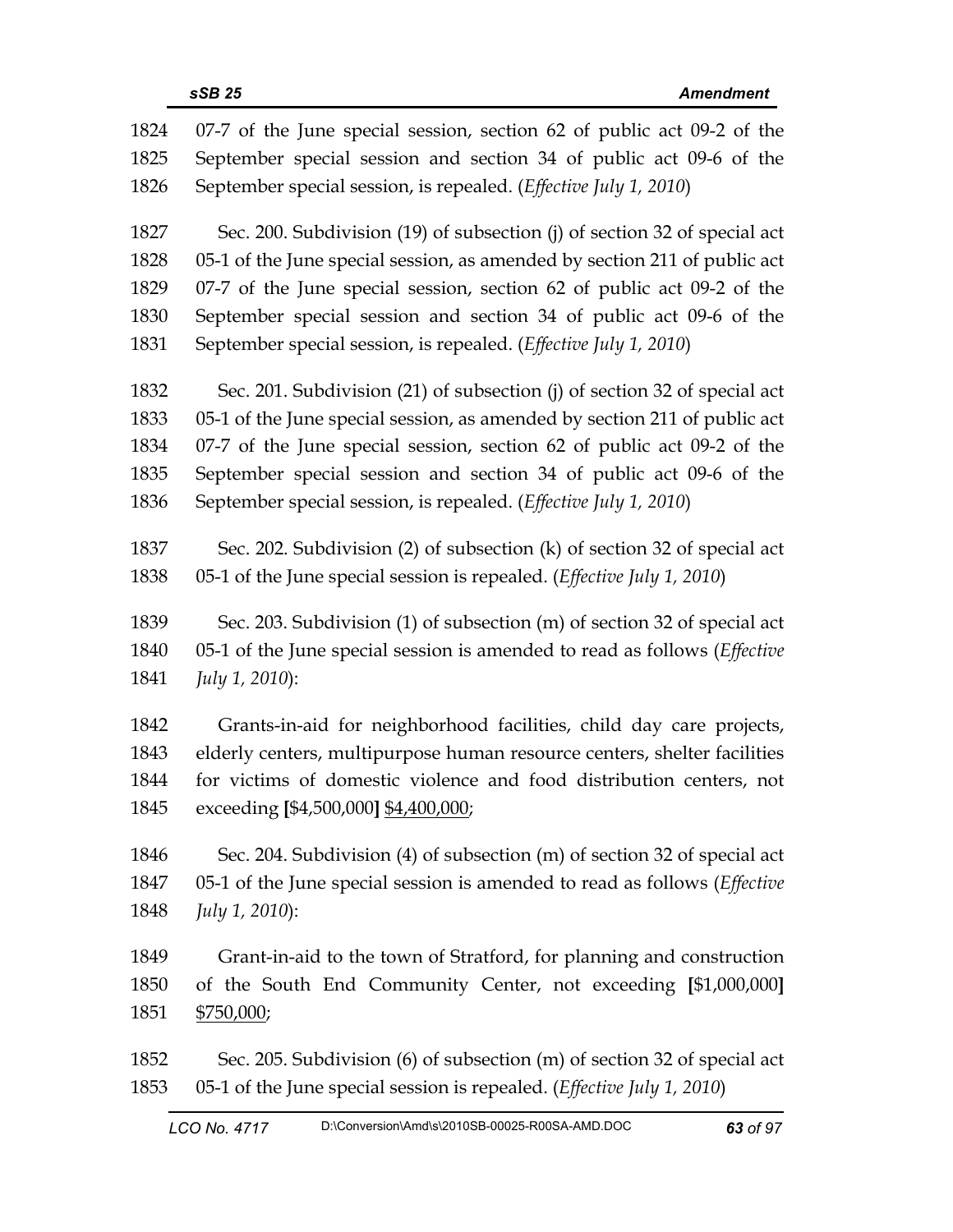|      | sSB 25<br><b>Amendment</b>                                                          |
|------|-------------------------------------------------------------------------------------|
| 1854 | Sec. 206. Subdivision (7) of subsection (m) of section 32 of special act            |
| 1855 | 05-1 of the June special session is amended to read as follows ( <i>Effective</i>   |
| 1856 | July 1, 2010):                                                                      |
| 1857 | Grant-in-aid to Connecticut Hospice, Incorporated, and the John D.                  |
| 1858 | Thompson Hospice Institute for Education, Training and Research,                    |
| 1859 | Incorporated, for acquisition and renovation of a hospice facility in               |
| 1860 | Branford, not exceeding [\$1,250,000] \$1,000,000;                                  |
| 1861 | Sec. 207. Subdivision (10) of subsection (m) of section 32 of special               |
| 1862 | act 05-1 of the June special session is repealed. (Effective July 1, 2010)          |
| 1863 | Sec. 208. Subdivision (11) of subsection (m) of section 32 of special               |
| 1864 | act 05-1 of the June special session is repealed. ( <i>Effective July 1</i> , 2010) |
| 1865 | Sec. 209. Subdivision (14) of subsection (m) of section 32 of special               |
| 1866 | act 05-1 of the June special session is repealed. ( <i>Effective July 1</i> , 2010) |
| 1867 | Sec. 210. Section 6 of public act 05-2 of the October 25 special                    |
| 1868 | session, as amended by section 2 of public act 07-242, is amended to                |
| 1869 | read as follows ( <i>Effective July 1</i> , 2010):                                  |
| 1870 | The State Bond Commission shall have the power, from time to                        |
| 1871 | time, to authorize the issuance of bonds of the state in one or more                |
| 1872 | series and in principal amounts not exceeding in the aggregate [five                |
| 1873 | million] two million dollars [per year] for the fiscal year ending June             |
| 1874 | 30, 2008, five million dollars for the fiscal year ending June 30, 2011,            |
| 1875 | and five million dollars annually thereafter. The proceeds of the sale of           |
| 1876 | said bonds shall be deposited in the Energy Conservation Loan Fund                  |
| 1877 | established under section 16a-40a of the general statutes for the                   |

1874 30, 2008, five million dollars for the fiscal year ending June 30, 2011, 1875 and five million dollars annually thereafter. The proceeds of the sale of 1876 said bonds shall be deposited in the Energy Conservation Loan Fund 1877 established under section 16a-40a of the general statutes for the 1878 purposes of making and guaranteeing loans and deferred loans as 1879 provided in section 5 of public act 05-2 of the October 25 special 1880 session and section 1 of **[**this act**]** public act 07-242. All provisions of 1881 section 3-20 of the general statutes, or the exercise of any right or 1882 power granted thereby which are not inconsistent with the provisions 1883 of sections 16a-40 to 16a-40b, inclusive, of the general statutes, as 1884 amended by section 5 of public act 05-191, and this section are hereby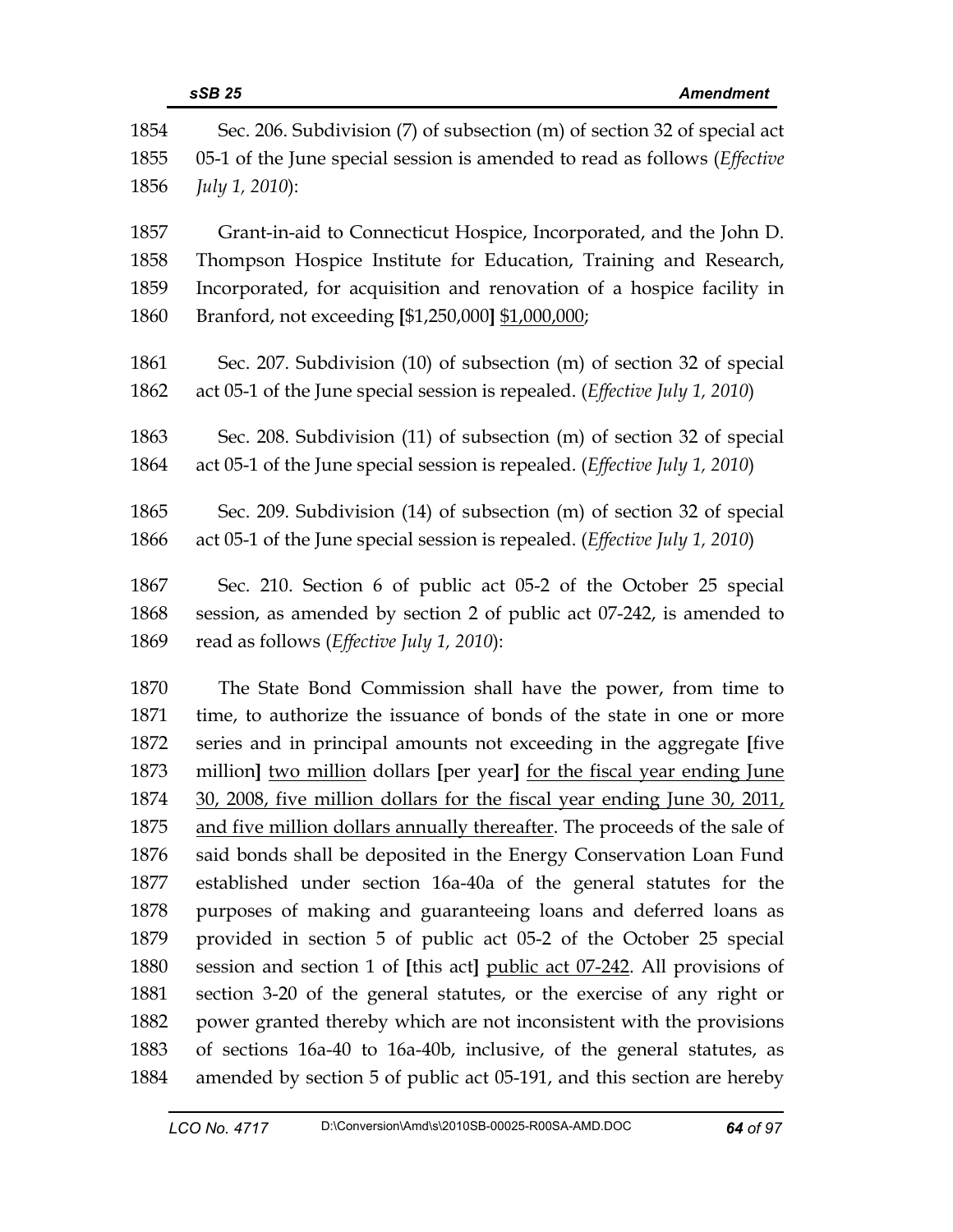1885 adopted and shall apply to all bonds authorized by the State Bond 1886 Commission pursuant to said sections 16a-40 to 16a-40b, inclusive, and 1887 this section, and temporary notes in anticipation of the money to be 1888 derived from the sale of any such bonds so authorized may be issued 1889 in accordance with said section 3-20 and from time to time renewed. 1890 Such bonds shall mature at such time or times not exceeding twenty 1891 years from their respective dates as may be provided in or pursuant to 1892 the resolution or resolutions of the State Bond Commission authorizing 1893 such bonds. Said bonds issued pursuant to said sections 16a-40 to 16a-1894 40b, inclusive, and this section shall be general obligations of the state 1895 and the full faith and credit of the state of Connecticut are pledged for 1896 the payment of the principal of and interest on said bonds as the same 1897 become due, and accordingly and as part of the contract of the state 1898 with the holders of said bonds, appropriation of all amounts necessary 1899 for punctual payment of such principal and interest is hereby made, 1900 and the Treasurer shall pay such principal and interest as the same 1901 become due. 1902 Sec. 211. Section 1 of public act 07-7 of the June special session, is 1903 amended to read as follows (*Effective July 1, 2010*): 1904 The State Bond Commission shall have power, in accordance with 1905 the provisions of sections 1 to 7, inclusive, of **[**this act**]** public act 07-7 of 1906 the June special session, from time to time to authorize the issuance of 1907 bonds of the state in one or more series and in principal amounts in the 1908 aggregate, not exceeding **[**\$372,770,739**]** \$335,828,850. 1909 Sec. 212. Subdivision (1) of subsection (a) of section 2 of public act 1910 07-7 of the June special session is repealed. (*Effective July 1, 2010*) 1911 Sec. 213. Subdivision (2) of subsection (a) of section 2 of public act 1912 07-7 of the June special session is repealed. (*Effective July 1, 2010*) 1913 Sec. 214. Subdivision (3) of subsection (a) of section 2 of public act 1914 07-7 of the June special session is repealed. (*Effective July 1, 2010*)

1915 Sec. 215. Subsection (d) of section 2 of public act 07-7 of the June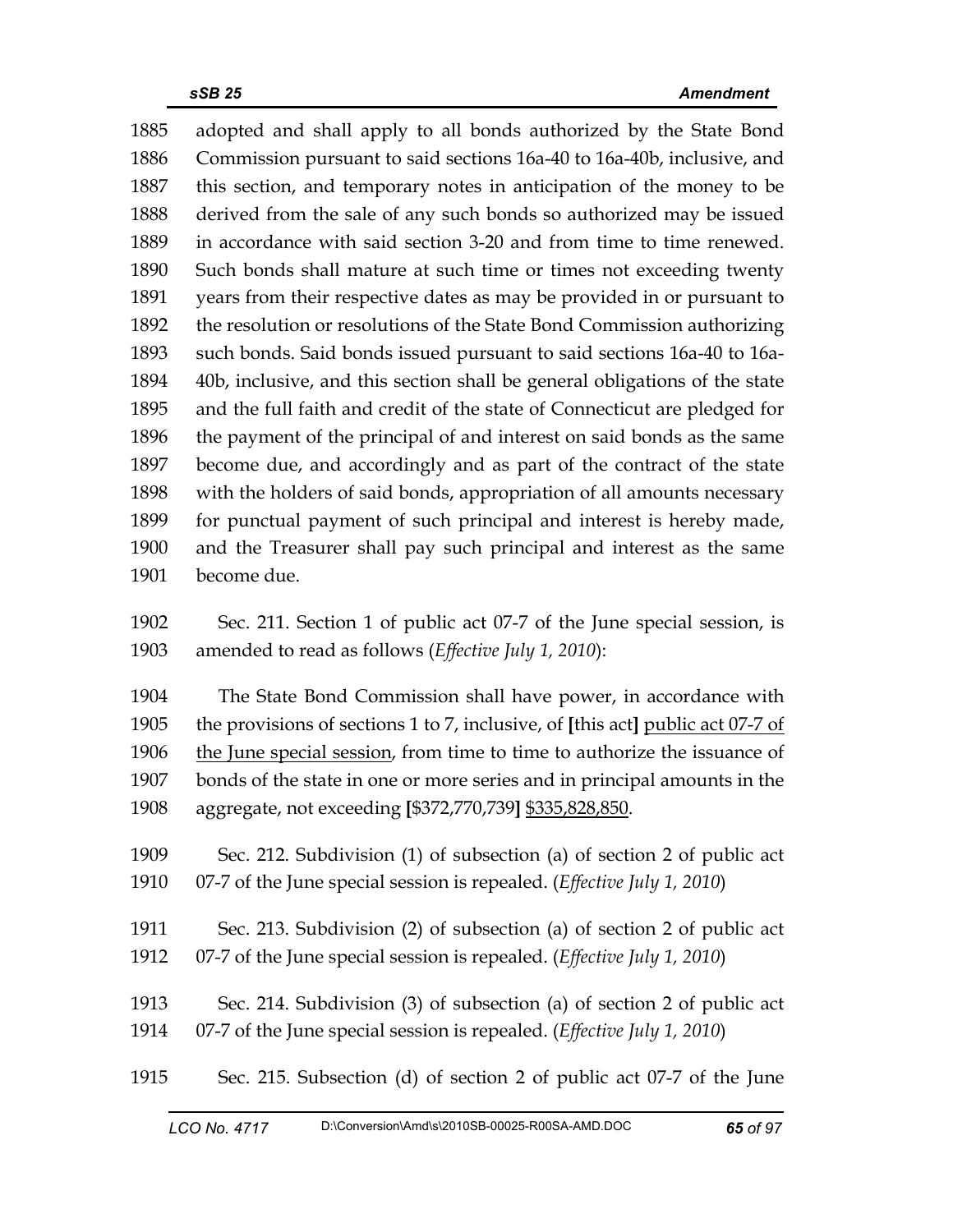| 1916 | special session is amended to read as follows (Effective July 1, 2010):           |
|------|-----------------------------------------------------------------------------------|
| 1917 | For the Division of Special Revenue: Upgrades to the electrical                   |
| 1918 | system, Newington, not exceeding [\$220,000] \$60,000.                            |
| 1919 | Sec. 216. Subdivision (2) of subsection (e) of section 2 of public act            |
| 1920 | 07-7 of the June special session is amended to read as follows (Effective         |
| 1921 | July 1, 2010):                                                                    |
| 1922 | Planning [for development of an alternate] and design of a data                   |
| 1923 | center, not exceeding \$2,500,000;                                                |
| 1924 | Sec. 217. Subdivision (1) of subsection (f) of section 2 of public act            |
| 1925 | 07-7 of the June special session is repealed. (Effective July 1, 2010)            |
| 1926 | Sec. 218. Subdivision (2) of subsection (g) of section 2 of public act            |
| 1927 | 07-7 of the June special session is amended to read as follows ( <i>Effective</i> |
| 1928 | July 1, 2010):                                                                    |
| 1929 | Capital construction, improvements, repairs, renovations and land                 |
| 1930 | acquisition at fire training schools, not exceeding [\$10,000,000]                |
| 1931 | \$8,000,000;                                                                      |
| 1932 | Sec. 219. Subdivision (4) of subsection (g) of section 2 of public act            |
| 1933 | 07-7 of the June special session is repealed. (Effective July 1, 2010)            |
| 1934 | Sec. 220. Subdivision (4) of subsection (h) of section 2 of public act            |
| 1935 | 07-7 of the June special session is repealed. ( <i>Effective July 1, 2010</i> )   |
| 1936 | Sec. 221. Subdivision (5) of subsection (h) of section 2 of public act            |
| 1937 | 07-7 of the June special session is repealed. ( <i>Effective July 1, 2010</i> )   |
| 1938 | Sec. 222. Subsection (k) of section 2 of public act 07-7 of the June              |
| 1939 | special session is repealed. (Effective July 1, 2010)                             |
| 1940 | Sec. 223. Subdivision (1) of subsection (1) of section 2 of public act            |
| 1941 | 07-7 of the June special session is amended to read as follows ( <i>Effective</i> |
| 1942 | <i>July 1, 2010</i> ):                                                            |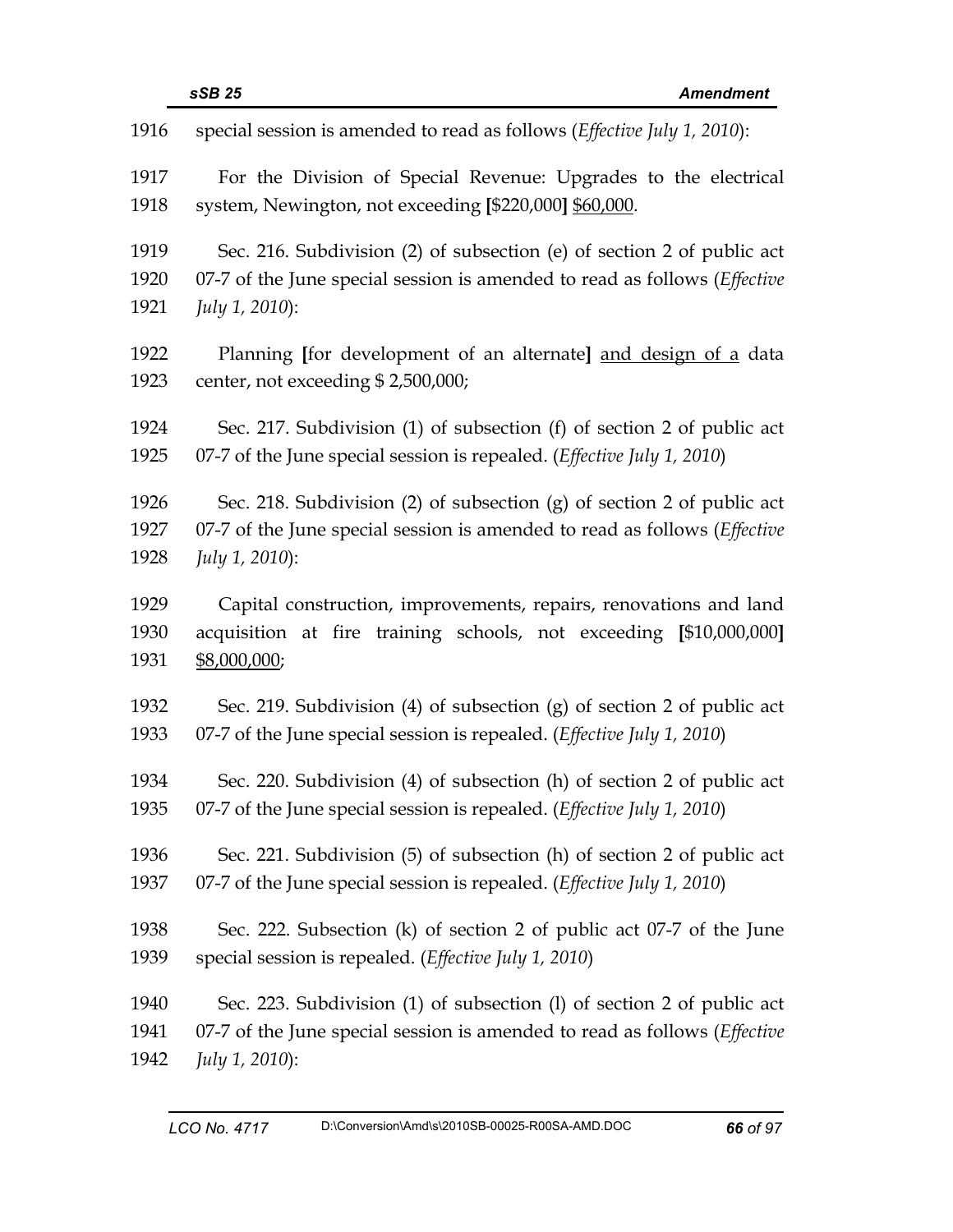| 1943 | Recreation and Natural Heritage Trust Program for recreation, open                |
|------|-----------------------------------------------------------------------------------|
| 1944 | space, resource protection and resource management, not exceeding                 |
| 1945 | $[$7,500,000]$ \$4,500,000;                                                       |
| 1946 | Sec. 224. Subdivision (5) of subsection (1) of section 2 of public act            |
| 1947 | 07-7 of the June special session is repealed. (Effective July 1, 2010)            |
| 1948 | Sec. 225. Subdivision (6) of subsection (1) of section 2 of public act            |
| 1949 | 07-7 of the June special session is repealed. (Effective July 1, 2010)            |
| 1950 | Sec. 226. Subsection (o) of section 2 of public act 07-7 of the June              |
| 1951 | special session is amended to read as follows (Effective July 1, 2010):           |
| 1952 | For the Department of Public Health: Development of a new public                  |
| 1953 | health laboratory and related costs, not exceeding [\$38,285,900]                 |
| 1954 | \$32,785,900.                                                                     |
| 1955 | Sec. 227. Subdivision (1) of subsection (q) of section 2 of public act            |
| 1956 | 07-7 of the June special session is amended to read as follows ( <i>Effective</i> |
| 1957 | July 1, 2010):                                                                    |
| 1958 | Fire, safety and environmental improvements to regional facilities                |
| 1959 | for client and staff needs, including improvements in compliance with             |
| 1960 | current codes, including intermediate care facilities and site                    |
| 1961 | improvements, handicapped access improvements, utilities, repair or               |
| 1962 | replacement of roofs, air conditioning and other interior and exterior            |
| 1963 | building renovations and additions at all state-owned facilities, not             |
| 1964 | exceeding [\$6,000,000] \$2,325,000;                                              |
| 1965 | Sec. 228. Subparagraph (C) of subdivision (1) of subsection (t) of                |
| 1966 | section 2 of public act 07-7 of the June special session is repealed.             |
| 1967 | ( <i>Effective July 1</i> , 2010)                                                 |
| 1968 | Sec. 229. Subdivision (2) of subsection (u) of section 2 of public act            |
| 1969 | 07-7 of the June special session is repealed. ( <i>Effective July 1, 2010</i> )   |
| 1970 | Sec. 230. Subdivision (1) of subsection (v) of section 2 of public act            |
| 1971 | 07-7 of the June special session is amended to read as follows ( <i>Effective</i> |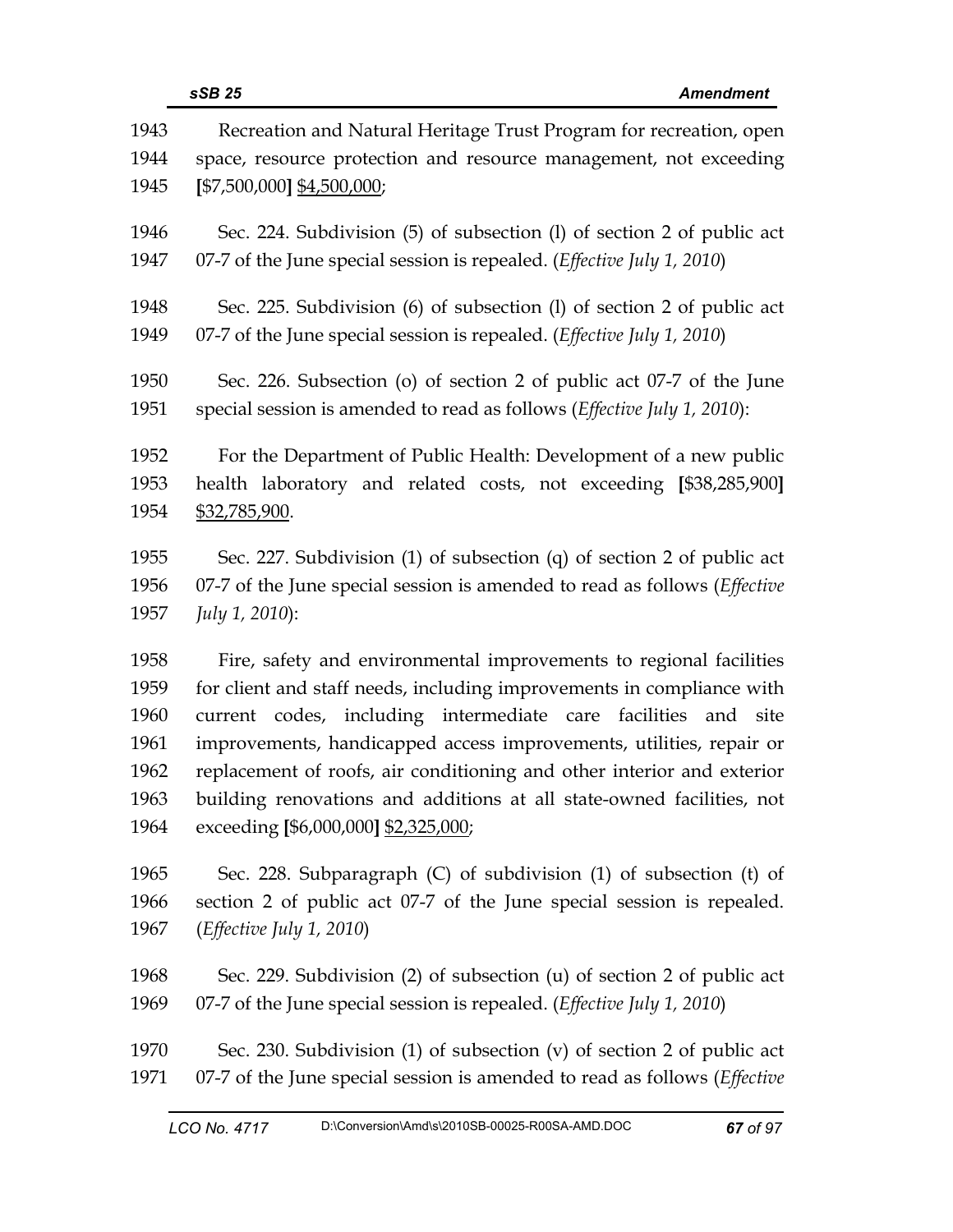| 1972         | July 1, 2010):                                                                                                                         |
|--------------|----------------------------------------------------------------------------------------------------------------------------------------|
| 1973         | Alterations, renovations and improvements to buildings<br>and                                                                          |
| 1974         | grounds, not exceeding [\$1,785,600] \$431,711;                                                                                        |
| 1975         | Sec. 231. Subdivision (4) of subsection (v) of section 2 of public act                                                                 |
| 1976         | 07-7 is repealed. (Effective July 1, 2010)                                                                                             |
| 1977         | Sec. 232. Subdivision $(7)$ of subsection $(w)$ of section 2 of public act                                                             |
| 1978         | 07-7 of the June special session is amended to read as follows ( <i>Effective</i>                                                      |
| 1979         | July 1, 2010):                                                                                                                         |
| 1980         | Development and land acquisition for a courthouse annex and                                                                            |
| 1981         | parking proximate to the Milford judicial district and geographical                                                                    |
| 1982         | area courthouse, not exceeding [\$2,000,000] \$250,000.                                                                                |
| 1983         | Sec. 233. Section 12 of public act 07-7 of the June special session is                                                                 |
| 1984         | amended to read as follows (Effective July 1, 2010):                                                                                   |
| 1985         | The State Bond Commission shall have power, in accordance with                                                                         |
| 1986         | the provisions of sections 12 to 19, inclusive, of [this act] public act 07-7                                                          |
| 1987         | of the June special session, from time to time to authorize the issuance                                                               |
| 1988<br>1989 | of bonds of the state in one or more series and in principal amounts in<br>the aggregate, not exceeding [\$270,450,025] \$194,603,868. |
|              |                                                                                                                                        |
| 1990         | Sec. 234. Subdivision (3) of subsection (a) of section 13 of public act                                                                |
| 1991         | 07-7 of the June special session is repealed. (Effective July 1, 2010)                                                                 |
| 1992         | Sec. 235. Subdivision (3) of subsection (b) of section 13 of public act                                                                |
| 1993         | 07-7 of the June special session is repealed. (Effective July 1, 2010)                                                                 |
| 1994         | Sec. 236. Subdivision (4) of subsection (b) of section 13 of public act                                                                |
| 1995         | 07-7 of the June special session is repealed. (Effective July 1, 2010)                                                                 |
| 1996         | Sec. 237. Subdivision (5) of subsection (b) of section 13 of public act                                                                |
| 1997         | 07-7 of the June special session is repealed. (Effective July 1, 2010)                                                                 |
| 1998         | Sec. 238. Subdivision (2) of subsection (c) of section 13 of public act                                                                |
| 1999         | 07-7 of the June special session is amended to read as follows (Effective                                                              |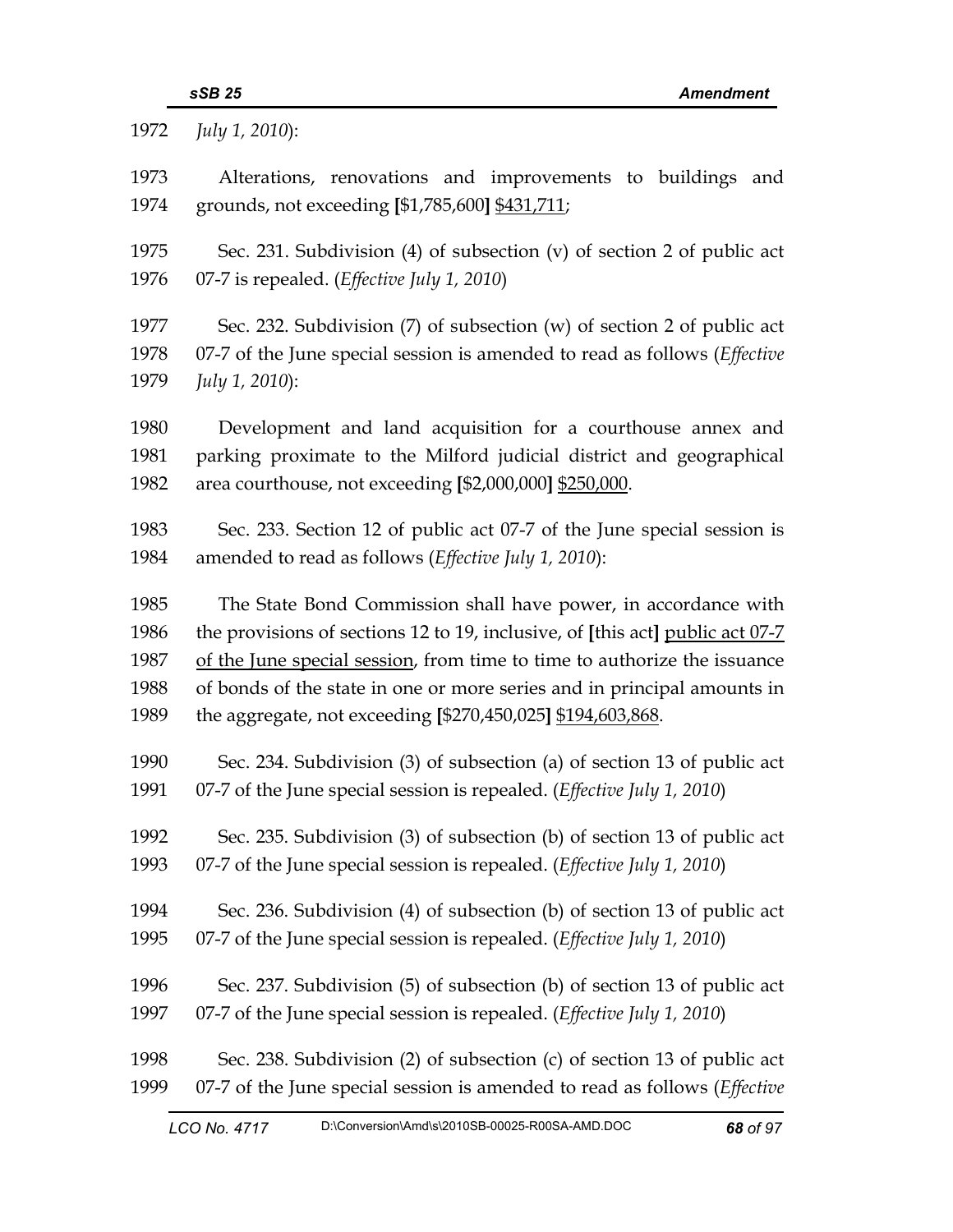2000 *July 1, 2010*):

2001 State matching grants-in-aid to farmers for environmental 2002 compliance, including waste management facilities, compost, soil and 2003 erosion control, pesticide reduction, storage and disposal, not 2004 exceeding **[**\$2,000,000**]** \$1,000,000; 2005 Sec. 239. Subdivision (3) of subsection (c) of section 13 of public act 2006 07-7 of the June special session is repealed. (*Effective July 1, 2010*) 2007 Sec. 240. Subdivision (1) of subsection (d) of section 13 of public act 2008 07-7 of the June special session is amended to read as follows (*Effective*  2009 *July 1, 2010*): 2010 Grants-in-aid to towns for acquisition of open space for 2011 conservation or recreation purposes, not exceeding **[**\$7,500,000**]** 2012 \$1,750,000; 2013 Sec. 241. Subdivision (4) of subsection (d) of section 13 of public act 2014 07-7 of the June special session is amended to read as follows (*Effective*  2015 *July 1, 2010*): 2016 Grant-in-aid to the city of Hartford for improvements to the flood 2017 control system, not exceeding **[**\$12,000,000**]** \$5,000,000; 2018 Sec. 242. Subdivision (6) of subsection (d) of section 13 of public act 2019 07-7 of the June special session is repealed. (*Effective July 1, 2010*) 2020 Sec. 243. Subdivision (8) of subsection (d) of section 13 of public act 2021 07-7 of the June special session is amended to read as follows (*Effective*  2022 *July 1, 2010*): 2023 Grant-in-aid to the city of New Britain for replacement of the 2024 Brooklawn Street Bridge on Willow Brook, not exceeding **[**\$440,000**]** 2025 \$300,000; 2026 Sec. 244. Subdivision (14) of subsection (d) of section 13 of public act 2027 07-7 of the June special session is amended to read as follows (*Effective*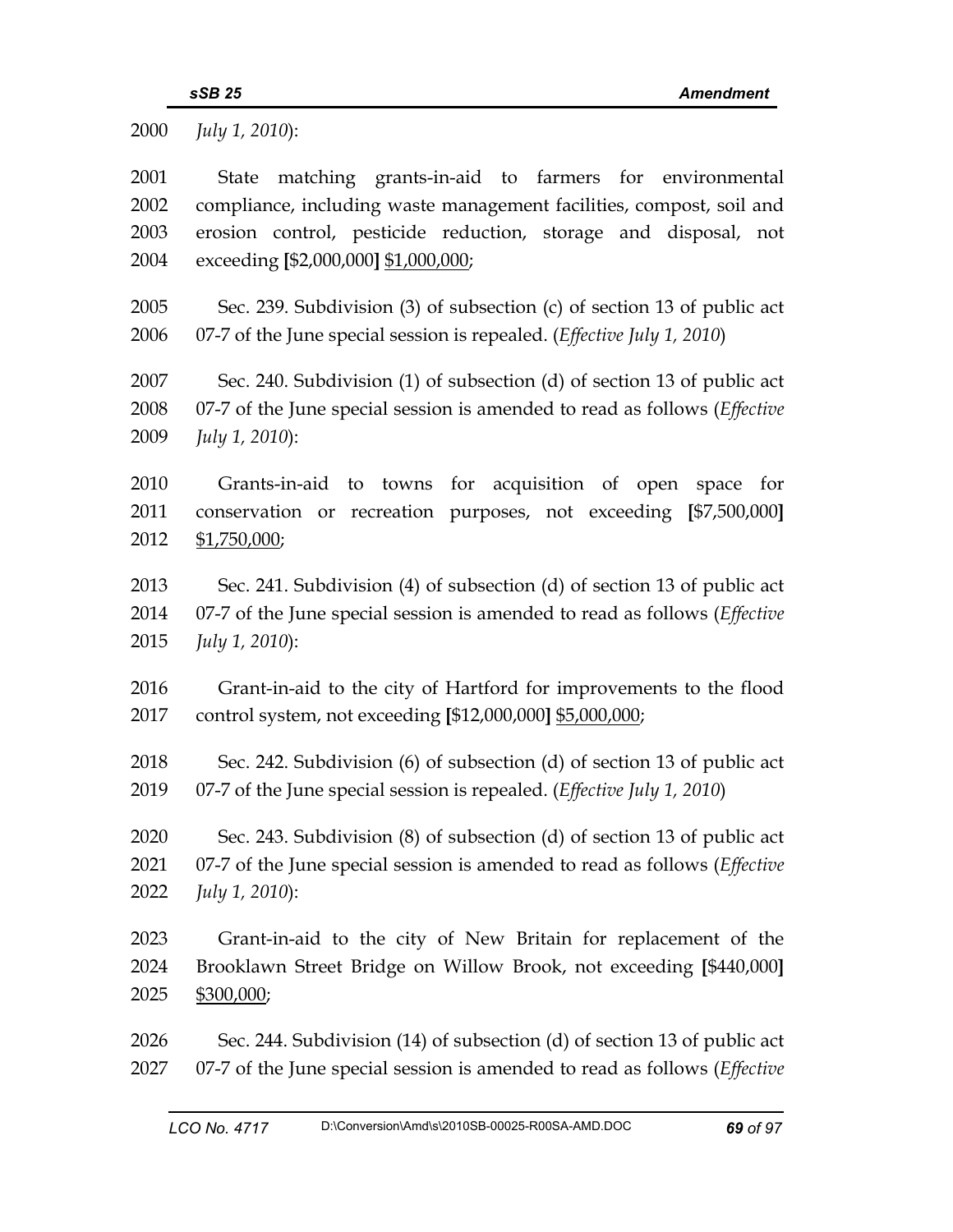| 2028 | July 1, 2010):                                                                    |
|------|-----------------------------------------------------------------------------------|
| 2029 | Grant-in-aid to the city of New London for repairs at Ocean Beach                 |
| 2030 | Park, not exceeding [\$1,350,000] \$675,000.                                      |
| 2031 | Sec. 245. Subdivision (18) of subsection (d) of section 13 of public act          |
| 2032 | 07-7 of the June special session is repealed. ( <i>Effective July 1, 2010</i> )   |
| 2033 | Sec. 246. Subdivision (20) of subsection (d) of section 13 of public act          |
| 2034 | 07-7 of the June special session is repealed. ( <i>Effective July 1, 2010</i> )   |
| 2035 | Sec. 247. Subdivision (22) of subsection (d) of section 13 of public act          |
| 2036 | 07-7 of the June special session is amended to read as follows (Effective         |
| 2037 | July 1, 2010):                                                                    |
| 2038 | Grant-in-aid to the town of Enfield for a soil remediation project at             |
| 2039 | Enrico Fermi High School, not exceeding [\$3,300,000] \$2,800,000.                |
| 2040 | Sec. 248. Subdivision (23) of subsection (d) of section 13 of public act          |
| 2041 | 07-7 of the June special session is amended to read as follows ( <i>Effective</i> |
| 2042 | July 1, 2010):                                                                    |
| 2043 | Grant-in-aid to the town of Stonington for soil remediation in the                |
| 2044 | vicinity of Pawcatuck Dock, not exceeding [\$150,000] \$143,500.                  |
| 2045 | Sec. 249. Subdivision (25) of subsection (d) of section 13 of public act          |
| 2046 | 07-7 of the June special session is amended to read as follows (Effective         |
| 2047 | <i>July 1, 2010</i> ):                                                            |
| 2048 | Grant-in-aid to the city of Manchester for development and                        |
| 2049 | construction of the Manchester to Bolton segment of the East Coast                |
| 2050 | Greenway, not exceeding [\$790,240] \$500,000;                                    |
| 2051 | Sec. 250. Subdivision (26) of subsection (d) of section 13 of public act          |
| 2052 | 07-7 of the June special session is repealed. (Effective July 1, 2010)            |
| 2053 | Sec. 251. Subdivision (27) of subsection (d) of section 13 of public act          |
| 2054 | 07-7 of the June special session is repealed. (Effective July 1, 2010)            |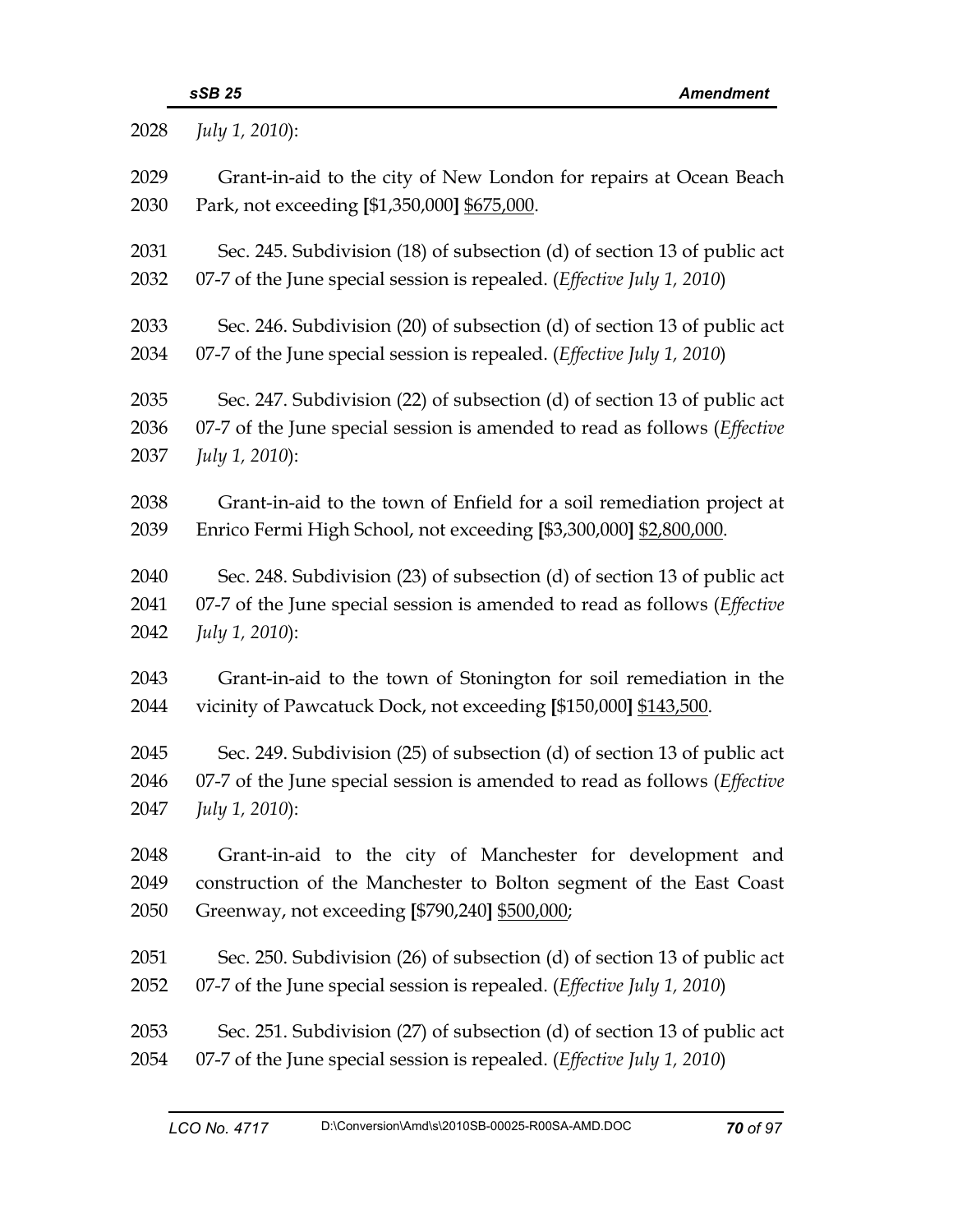| 2055 | Sec. 252. Subdivision (39) of subsection (d) of section 13 of public act        |
|------|---------------------------------------------------------------------------------|
| 2056 | 07-7 of the June special session, as amended by section 58 of public act        |
| 2057 | 09-2 of the September special session, is repealed. (Effective July 1, 2010)    |
| 2058 | Sec. 253. Subdivision (41) of subsection (d) of section 13 of public act        |
| 2059 | 07-7 of the June special session is repealed. ( <i>Effective July 1, 2010</i> ) |
| 2060 | Sec. 254. Subdivision (2) of subsection (e) of section 13 of public act         |
| 2061 | 07-7 of the June special session is amended to read as follows (Effective       |
| 2062 | July 1, 2010):                                                                  |
| 2063 | Grant-in-aid to the town of Greenwich for renovation of existing, or            |
| 2064 | construction of new, exhibition areas, teaching spaces and the science          |
| 2065 | gallery at the Bruce Museum, not exceeding [\$1,500,000] \$1,000,000.           |
| 2066 | Sec. 255. Subdivision (4) of subsection (e) of section 13 of public act         |
| 2067 | 07-7 of the June special session is repealed. (Effective July 1, 2010)          |
| 2068 | Sec. 256. Subdivision (6) of subsection (e) of section 13 of public act         |
| 2069 | 07-7 of the June special session is repealed. (Effective July 1, 2010)          |
| 2070 | Sec. 257. Subdivision (9) of subsection (e) of section 13 of public act         |
| 2071 | 07-7 of the June special session is repealed. (Effective July 1, 2010)          |
| 2072 | Sec. 258. Subdivision (10) of subsection (e) of section 13 of public act        |
| 2073 | 07-7 of the June special session is amended to read as follows (Effective       |
| 2074 | July 1, 2010):                                                                  |
| 2075 | Grant-in-aid to the Discovery Museum in Bridgeport for                          |
| 2076 | infrastructure renewal and expansion projects, not exceeding                    |
| 2077 | [\$800,000] \$500,000;                                                          |
| 2078 | Sec. 259. Subdivision (11) of subsection (e) of section 13 of public act        |
| 2079 | 07-7 of the June special session is amended to read as follows (Effective       |
| 2080 | <i>July 1, 2010</i> ):                                                          |
| 2081 | Grant-in-aid to the Norwalk Seaport Association for infrastructure              |
| 2082 | renewal projects, not exceeding [\$500,000] \$250,000.                          |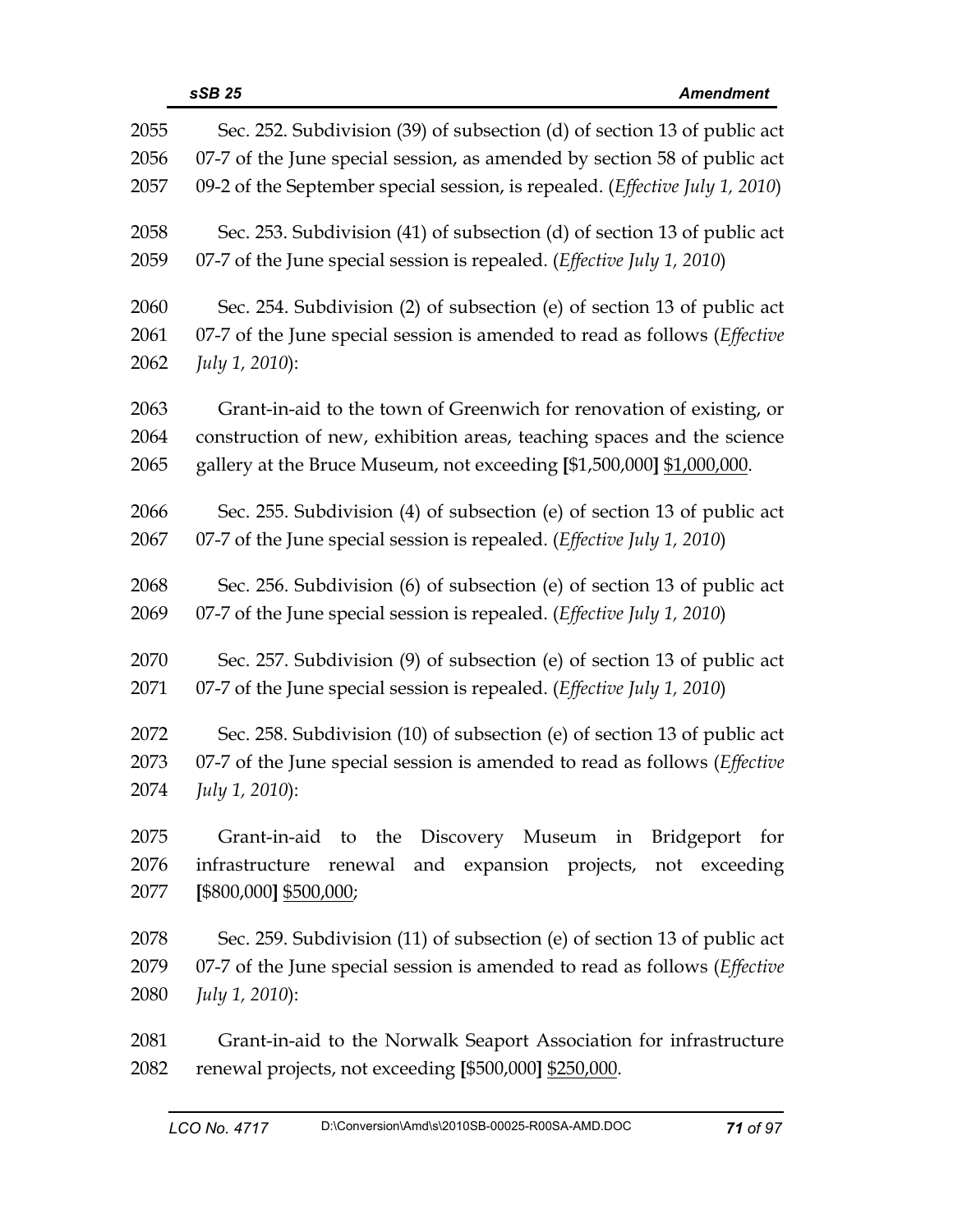| 2083 | Sec. 260. Subdivision (12) of subsection (e) of section 13 of public act          |
|------|-----------------------------------------------------------------------------------|
| 2084 | 07-7 of the June special session is repealed. (Effective July 1, 2010)            |
| 2085 | Sec. 261. Subdivision (14) of subsection (e) of section 13 of public act          |
| 2086 | 07-7 of the June special session is amended to read as follows ( <i>Effective</i> |
| 2087 | July 1, 2010):                                                                    |
| 2088 | Grant-in-aid to Holcomb Farm in Granby for restoration and                        |
| 2089 | renovation of buildings, not exceeding [\$100,000] \$50,000;                      |
| 2090 | Sec. 262. Subdivision (16) of subsection (e) of section 13 of public act          |
| 2091 | 07-7 of the June special session is repealed. (Effective July 1, 2010)            |
| 2092 | Sec. 263. Subdivision (17) of subsection (e) of section 13 of public act          |
| 2093 | 07-7 of the June special session is amended to read as follows ( <i>Effective</i> |
| 2094 | July 1, 2010):                                                                    |
| 2095 | Grant-in-aid to the town of Hamden for restoration of the Eli                     |
| 2096 | Whitney 1816 Barn, not exceeding [\$390,000] \$150,000.                           |
| 2097 | Sec. 264. Subdivision (18) of subsection (e) of section 13 of public act          |
| 2098 | 07-7 of the June special session is repealed. (Effective July 1, 2010)            |
| 2099 | Sec. 265. Subdivision (21) of subsection (e) of section 13 of public act          |
| 2100 | 07-7 of the June special session is amended to read as follows ( <i>Effective</i> |
| 2101 | July 1, 2010):                                                                    |
| 2102 | Museum Foundation, Inc. for<br>Grant-in-aid to the<br>Barnum                      |
| 2103 | renovations at the Barnum Museum in Bridgeport, not exceeding                     |
| 2104 | $[$1,250,000]$ \$1,000,000;                                                       |
| 2105 | Sec. 266. Subdivision (22) of subsection (e) of section 13 of public act          |
| 2106 | 07-7 of the June special session is amended to read as follows ( <i>Effective</i> |
| 2107 | July 1, 2010):                                                                    |
| 2108 | Grant-in-aid to the Artists' Collective, Inc. in Hartford for                     |
| 2109 | infrastructure repairs and improvements to the existing structure, not            |

2110 exceeding **[**\$800,000**]** \$600,000;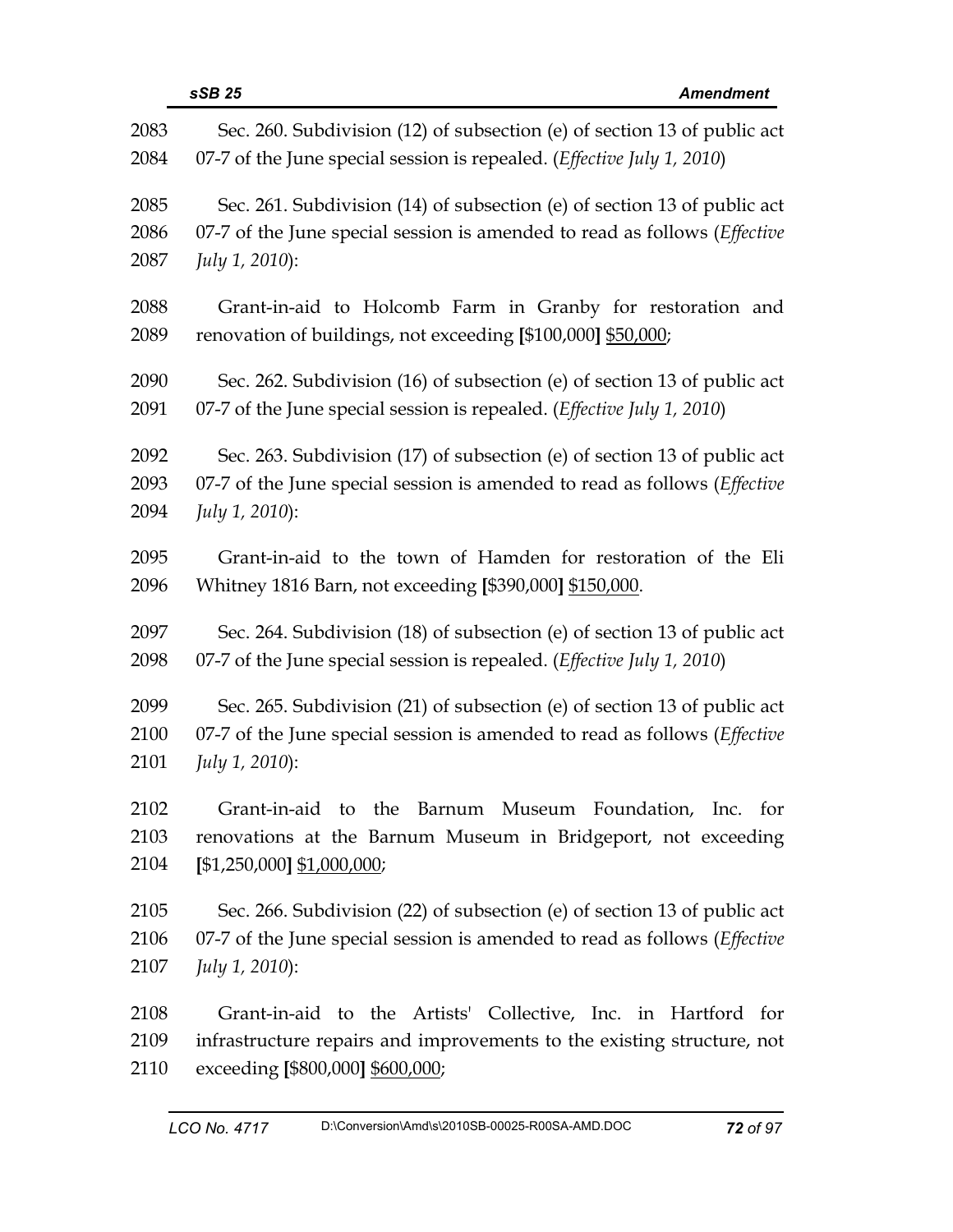|      | sSB 25<br><b>Amendment</b>                                                        |
|------|-----------------------------------------------------------------------------------|
| 2111 | Sec. 267. Subdivision (25) of subsection (e) of section 13 of public act          |
| 2112 | 07-7 of the June special session is amended to read as follows (Effective         |
| 2113 | July 1, 2010):                                                                    |
| 2114 | Grant-in-aid to the New England Air Museum in Windsor Locks for                   |
| 2115 | construction of a swing space storage building and an education                   |
| 2116 | building, not exceeding [\$3,250,000] \$2,000,000;                                |
| 2117 | Sec. 268. Subdivision (27) of subsection (e) of section 13 of public act          |
| 2118 | 07-7 of the June special session is amended to read as follows ( <i>Effective</i> |
| 2119 | July 1, 2010):                                                                    |
| 2120 | Grant-in-aid to the New Haven Museum and Historical Society for                   |
| 2121 | the restoration and reconstruction of the Pardee Morris House, not                |
| 2122 | exceeding [\$500,000] \$350,000;                                                  |
| 2123 | Sec. 269. Subdivision (28) of subsection (e) of section 13 of public act          |
| 2124 | 07-7 of the June special session is amended to read as follows (Effective         |
| 2125 | July 1, 2010):                                                                    |
| 2126 | Grant-in-aid to the Antiquarian & Landmarks Foundation for the                    |
| 2127 | Nathan Hale Museum and Family Homestead Development Plan in                       |
| 2128 | Coventry, not exceeding [\$1,000,000] \$750,000;                                  |
| 2129 | Sec. 270. Subdivision (29) of subsection (e) of section 13 of public act          |
| 2130 | 07-7 of the June special session is amended to read as follows (Effective         |
| 2131 | <i>July 1, 2010</i> ):                                                            |
| 2132 | Grant-in-aid to the Connecticut Zoological Society for the planning               |
| 2133 | and development of the Andes Adventure Exhibit at the Beardsley Zoo               |
| 2134 | in Bridgeport, not exceeding [\$800,000] \$500,000;                               |
| 2135 | Sec. 271. Subdivision (4) of subsection (f) of section 13 of public act           |
| 2136 | 07-7 of the June special session is repealed. ( <i>Effective July 1</i> , 2010)   |
| 2137 | Sec. 272. Subdivision (5) of subsection (f) of section 13 of public act           |
| 2138 | 07-7 of the June special session is amended to read as follows ( <i>Effective</i> |
| 2139 | <i>July 1, 2010</i> ):                                                            |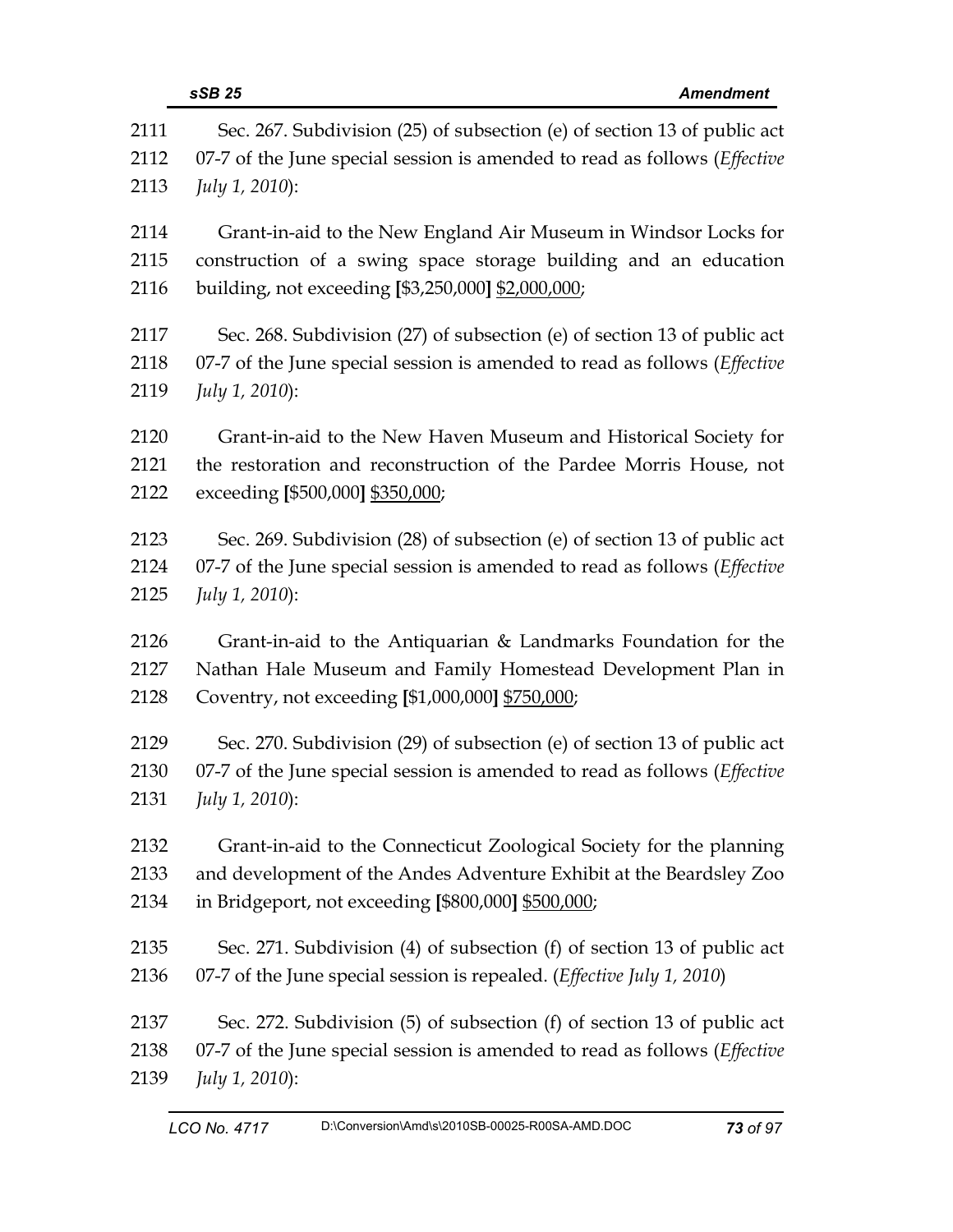| 2140<br>2141 | For the fuel diversification grant program established by section 61<br>of public act 07-4 of the June special session, not exceeding [\$2,500,000] |
|--------------|-----------------------------------------------------------------------------------------------------------------------------------------------------|
| 2142         | \$1,500,000;                                                                                                                                        |
| 2143         | Sec. 273. Subdivision (6) of subsection (f) of section 13 of public act                                                                             |
| 2144         | 07-7 of the June special session is repealed. (Effective July 1, 2010)                                                                              |
| 2145         | Sec. 274. Subdivision (11) of subsection (f) of section 13 of public act                                                                            |
| 2146         | 07-7 of the June special session is repealed. (Effective July 1, 2010)                                                                              |
| 2147         | Sec. 275. Subdivision (12) of subsection (f) of section 13 of public act                                                                            |
| 2148         | 07-7 of the June special session is repealed. (Effective July 1, 2010)                                                                              |
| 2149         | Sec. 276. Subdivision (18) of subsection (f) of section 13 of public act                                                                            |
| 2150         | 07-7 of the June special session is repealed. (Effective July 1, 2010)                                                                              |
| 2151         | Sec. 277. Subdivision (22) of subsection (f) of section 13 of public act                                                                            |
| 2152         | 07-7 of the June special session is amended to read as follows (Effective                                                                           |
| 2153         | July 1, 2010):                                                                                                                                      |
| 2154         | Grant-in-aid to the city of Meriden for the West Main Street                                                                                        |
| 2155         | streetscape project, not exceeding [\$2,500,000] \$2,000,000;                                                                                       |
| 2156         | Sec. 278. Subdivision (23) of subsection (f) of section 13 of public act                                                                            |
| 2157         | 07-7 of the June special session is repealed. (Effective July 1, 2010)                                                                              |
| 2158         | Sec. 279. Subdivision (24) of subsection (f) of section 13 of public act                                                                            |
| 2159         | 07-7 of the June special session is repealed. (Effective July 1, 2010)                                                                              |
| 2160         | Sec. 280. Subdivision (25) of subsection (f) of section 13 of public act                                                                            |
| 2161         | 07-7 of the June special session is repealed. (Effective July 1, 2010)                                                                              |
| 2162         | Sec. 281. Subdivision (26) of subsection (f) of section 13 of public act                                                                            |
| 2163         | 07-7 of the June special session is repealed. ( <i>Effective July 1, 2010</i> )                                                                     |
| 2164         | Sec. 282. Subdivision (27) of subsection (f) of section 13 of public act                                                                            |
| 2165         | 07-7 of the June special session is amended to read as follows (Effective                                                                           |
| 2166         | July 1, 2010):                                                                                                                                      |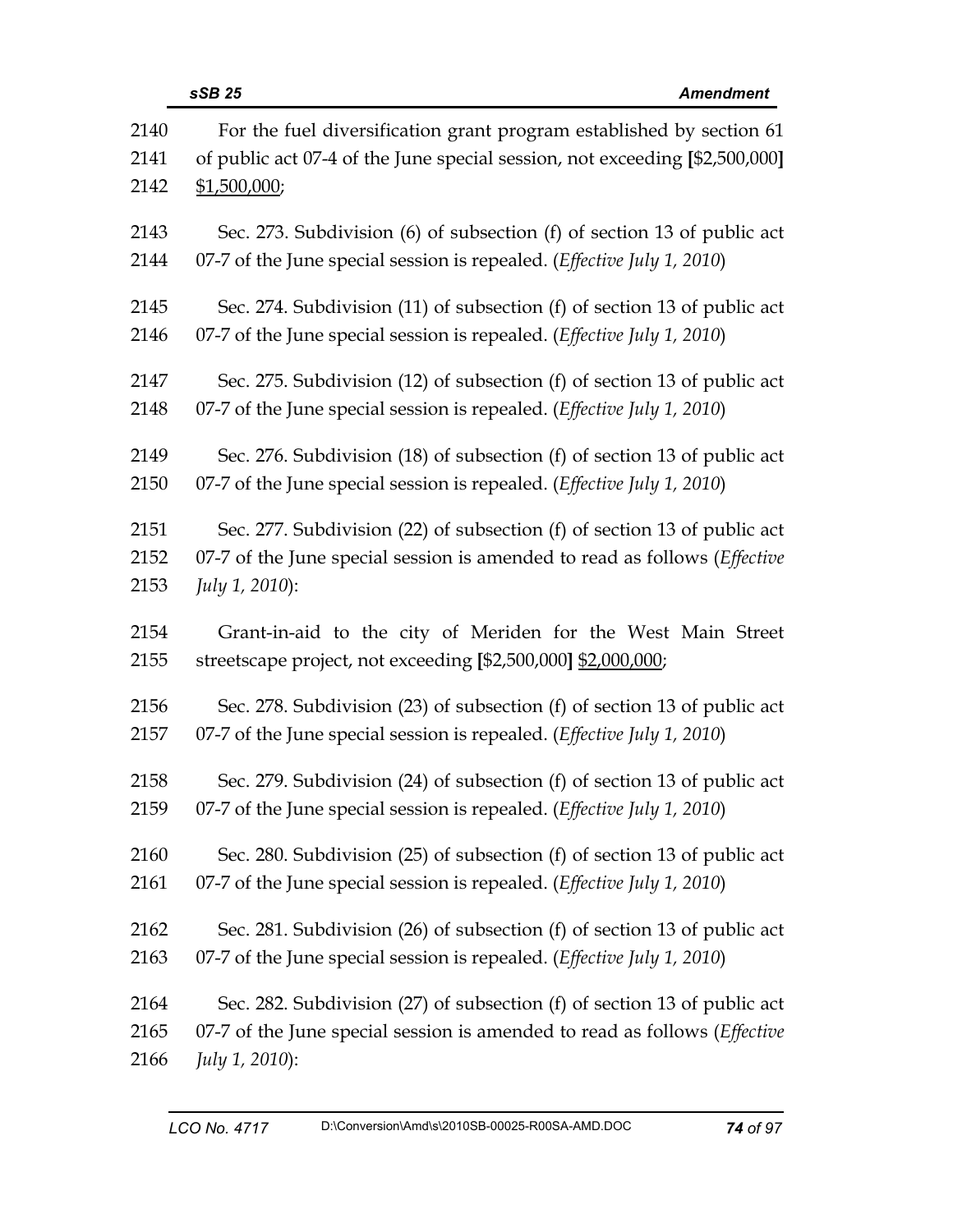| 2167 | Grant-in-aid to the town of Fairfield for repair and improvements                 |
|------|-----------------------------------------------------------------------------------|
| 2168 | on State Road 59 between the North Avenue and Capitol Avenue                      |
| 2169 | intersections, including median and sidewalk renovations, not                     |
| 2170 | exceeding [\$1,000,000] \$150,000.                                                |
| 2171 | Sec. 283. Subdivision (28) of subsection (f) of section 13 of public act          |
| 2172 | 07-7 of the June special session is repealed. ( <i>Effective July 1, 2010</i> )   |
| 2173 | Sec. 284. Subdivision (29) of subsection (f) of section 13 of public act          |
| 2174 | 07-7 of the June special session is repealed. (Effective July 1, 2010)            |
| 2175 | Sec. 285. Subdivision (30) of subsection (f) of section 13 of public act          |
| 2176 | 07-7 of the June special session is repealed. ( <i>Effective July 1, 2010</i> )   |
| 2177 | Sec. 286. Subdivision (31) of subsection (f) of section 13 of public act          |
| 2178 | 07-7 of the June special session is repealed. ( <i>Effective July 1, 2010</i> )   |
| 2179 | Sec. 287. Subdivision (34) of subsection (f) of section 13 of public act          |
| 2180 | 07-7 of the June special session is repealed. ( <i>Effective July 1, 2010</i> )   |
| 2181 | Sec. 288. Subdivision (35) of subsection (f) of section 13 of public act          |
| 2182 | 07-7 of the June special session is repealed. (Effective July 1, 2010)            |
| 2183 | Sec. 289. Subdivision (37) of subsection (f) of section 13 of public act          |
| 2184 | 07-7 of the June special session is repealed. (Effective July 1, 2010)            |
| 2185 | Sec. 290. Subdivision (45) of subsection (f) of section 13 of public act          |
| 2186 | 07-7 of the June special session is repealed. ( <i>Effective July 1, 2010</i> )   |
| 2187 | Sec. 291. Subdivision (46) of subsection (f) of section 13 of public act          |
| 2188 | 07-7 of the June special session is repealed. ( <i>Effective July 1, 2010</i> )   |
| 2189 | Sec. 292. Subdivision (49) of subsection (f) of section 13 of public act          |
| 2190 | 07-7 of the June special session is amended to read as follows ( <i>Effective</i> |
| 2191 | <i>July 1, 2010</i> ):                                                            |
| 2192 | Grant-in-aid to the town of Newington for the community center,                   |
| 2193 | not exceeding [\$1,000,000] \$750,000;                                            |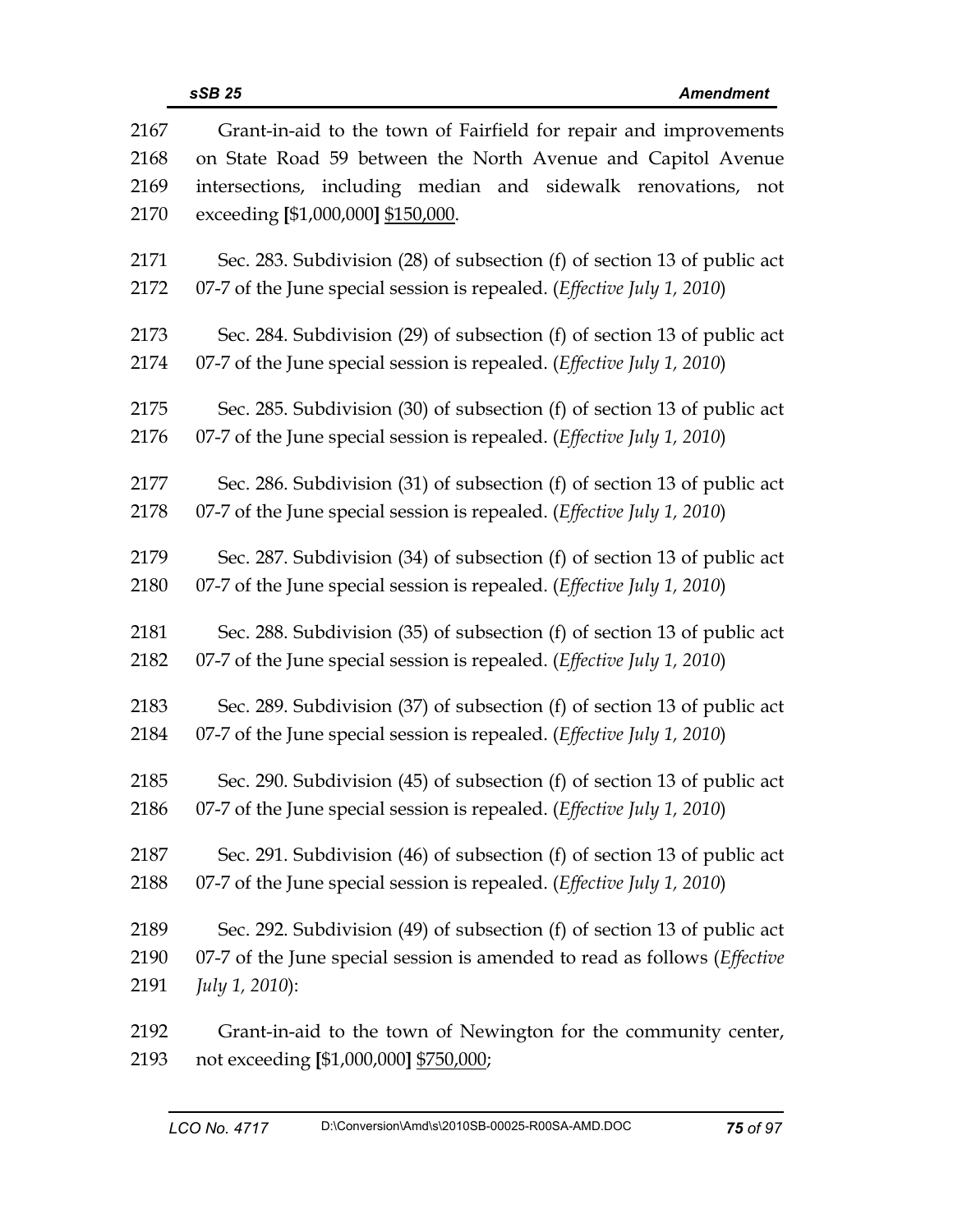|      | sSB 25<br><b>Amendment</b>                                                        |
|------|-----------------------------------------------------------------------------------|
| 2194 | Sec. 293. Subdivision (50) of subsection (f) of section 13 of public act          |
| 2195 | 07-7 of the June special session is amended to read as follows (Effective         |
| 2196 | July 1, 2010):                                                                    |
| 2197 | Grant-in-aid to the town of Stratford for streetscape improvements,               |
| 2198 | not exceeding [\$450,000] \$250,000.                                              |
| 2199 | Sec. 294. Subdivision (2) of subsection (g) of section 13 of public act           |
| 2200 | 07-7 of the June special session is repealed. ( <i>Effective July 1, 2010</i> )   |
| 2201 | Sec. 295. Subdivision $(5)$ of subsection $(g)$ of section 13 of public act       |
| 2202 | 07-7 of the June special session is repealed. (Effective July 1, 2010)            |
| 2203 | Sec. 296. Subdivision (2) of subsection (h) of section 13 of public act           |
| 2204 | 07-7 of the June special session is amended to read as follows ( <i>Effective</i> |
| 2205 | <i>July 1, 2010</i> ):                                                            |
| 2206 | Grant-in-aid to Rushford Behavioral Health Services in Meriden for                |
| 2207 | renovations and roof replacement, not exceeding [\$800,000] \$727,778.            |
| 2208 | Sec. 297. Subdivision (1) of subsection (i) of section 13 of public act           |
| 2209 | 07-7 of the June special session is amended to read as follows (Effective         |
| 2210 | July 1, 2010):                                                                    |
| 2211 | Grant-in-aid to Bristol Community Organization, Inc. to purchase a                |
| 2212 | building for expansion of the Head Start program, not exceeding                   |
| 2213 | [\$373,170] \$290,000.                                                            |
| 2214 | Sec. 298. Subdivision (10) of subsection (i) of section 13 of public act          |
| 2215 | 07-7 of the June special session is amended to read as follows (Effective         |
| 2216 | July 1, 2010):                                                                    |
| 2217 | Grant-in-aid to Action for Bridgeport Community, Inc. for                         |
| 2218 | acquisition and renovation of property for an early learning center, not          |
| 2219 | exceeding [\$1,200,000] \$1,000,000;                                              |
| 2220 | Sec. 299. Subdivision (11) of subsection (i) of section 13 of public act          |
| 2221 | 07-7 of the June special session is repealed. ( <i>Effective July 1, 2010</i> )   |
|      |                                                                                   |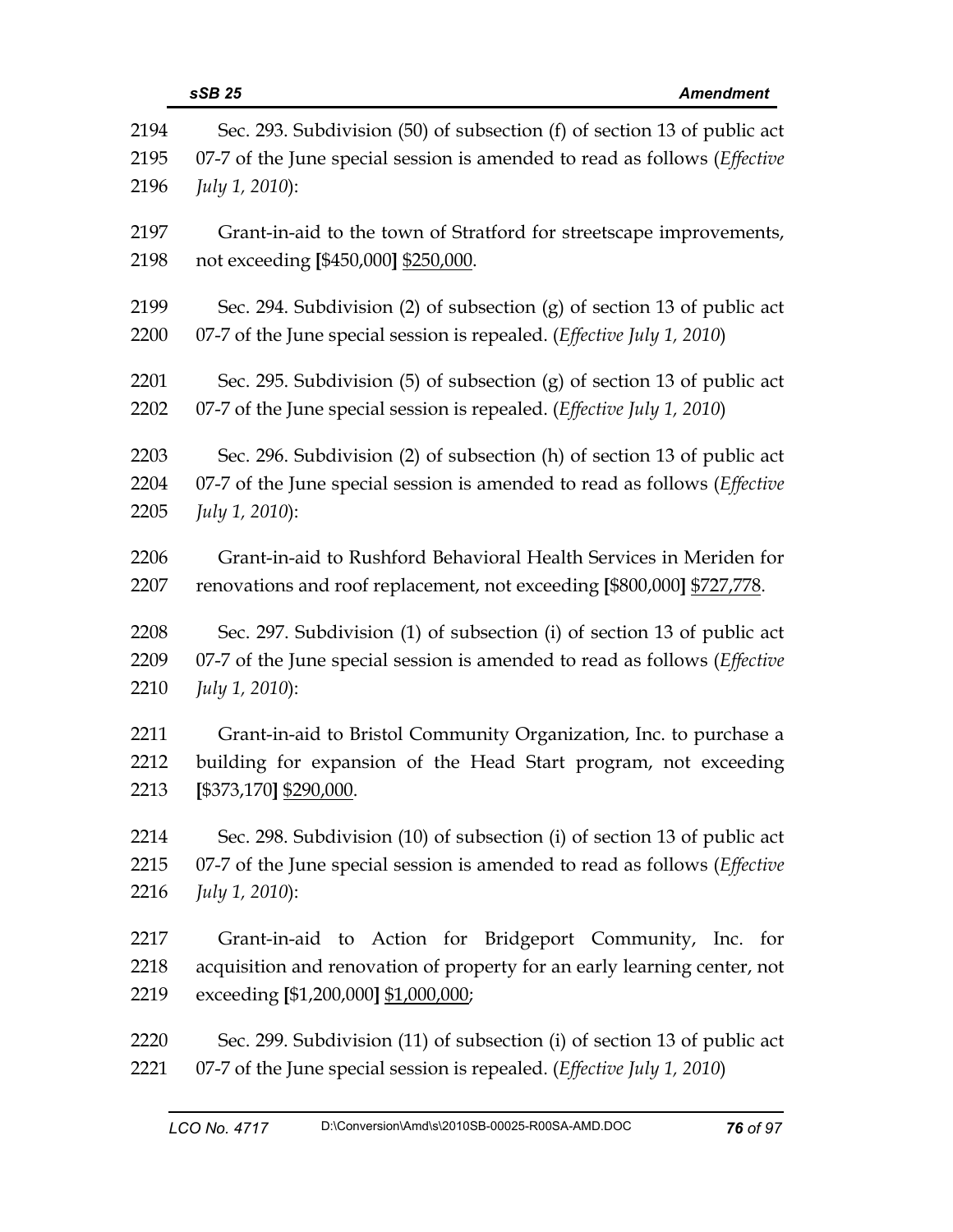|                                                              | sSB 25<br><b>Amendment</b>                                                                                                                                                                                                                                                                                                                                                                                                                                                                                                          |
|--------------------------------------------------------------|-------------------------------------------------------------------------------------------------------------------------------------------------------------------------------------------------------------------------------------------------------------------------------------------------------------------------------------------------------------------------------------------------------------------------------------------------------------------------------------------------------------------------------------|
| 2222                                                         | Sec. 300. Subdivision (12) of subsection (i) of section 13 of public act                                                                                                                                                                                                                                                                                                                                                                                                                                                            |
| 2223                                                         | 07-7 of the June special session is repealed. (Effective July 1, 2010)                                                                                                                                                                                                                                                                                                                                                                                                                                                              |
| 2224                                                         | Sec. 301. Subdivision (14) of subsection (i) of section 13 of public act                                                                                                                                                                                                                                                                                                                                                                                                                                                            |
| 2225                                                         | 07-7 of the June special session is amended to read as follows ( <i>Effective</i>                                                                                                                                                                                                                                                                                                                                                                                                                                                   |
| 2226                                                         | July 1, 2010):                                                                                                                                                                                                                                                                                                                                                                                                                                                                                                                      |
| 2227                                                         | Grant-in-aid to Hospice Southeastern Connecticut for a new                                                                                                                                                                                                                                                                                                                                                                                                                                                                          |
| 2228                                                         | building in Norwich, not exceeding [\$800,000] \$600,000;                                                                                                                                                                                                                                                                                                                                                                                                                                                                           |
| 2229                                                         | Sec. 302. Subdivision (15) of subsection (i) of section 13 of public act                                                                                                                                                                                                                                                                                                                                                                                                                                                            |
| 2230                                                         | 07-7 of the June special session is amended to read as follows ( <i>Effective</i>                                                                                                                                                                                                                                                                                                                                                                                                                                                   |
| 2231                                                         | July 1, 2010):                                                                                                                                                                                                                                                                                                                                                                                                                                                                                                                      |
| 2232                                                         | Grant-in-aid to Mi Casa in Hartford for renovations and acquisition                                                                                                                                                                                                                                                                                                                                                                                                                                                                 |
| 2233                                                         | of equipment for a wellness center, not exceeding [\$350,000] \$300,000;                                                                                                                                                                                                                                                                                                                                                                                                                                                            |
| 2234                                                         | Sec. 303. Subdivision (18) of subsection (i) of section 13 of public act                                                                                                                                                                                                                                                                                                                                                                                                                                                            |
| 2235                                                         | 07-7 of the June special session is amended to read as follows ( <i>Effective</i>                                                                                                                                                                                                                                                                                                                                                                                                                                                   |
| 2236                                                         | July 1, 2010):                                                                                                                                                                                                                                                                                                                                                                                                                                                                                                                      |
| 2237<br>2238<br>2239<br>2240<br>2241<br>2242<br>2243<br>2244 | [Grant-in-aid to Casa Bienvenida for property acquisition] Grants-<br>in-aid to nonprofit organizations in Waterbury, for alterations,<br>improvements to<br>facilities, including new<br>renovations<br>and<br>construction, not exceeding [\$3,000,000] \$2,500,000, provided (A) up to<br>\$2,000,000 shall be made available to the St. Margaret Willow Plaza<br>Neighborhood Revitalization Zone Association Inc., and (B) up to<br>\$500,000 shall be made available to the Hispanic Coalition of Greater<br>Waterbury, Inc.; |
| 2245                                                         | Sec. 304. Subdivision (21) of subsection (i) of section 13 of public act                                                                                                                                                                                                                                                                                                                                                                                                                                                            |
| 2246                                                         | 07-7 of the June special session is amended to read as follows ( <i>Effective</i>                                                                                                                                                                                                                                                                                                                                                                                                                                                   |
| 2247                                                         | <i>July 1, 2010</i> ):                                                                                                                                                                                                                                                                                                                                                                                                                                                                                                              |
| 2248                                                         | Grant-in-aid to the Polish American Foundation for renovations at                                                                                                                                                                                                                                                                                                                                                                                                                                                                   |
| 2249                                                         | the Sloper Wesoly House in New Britain, not exceeding [\$100,000]                                                                                                                                                                                                                                                                                                                                                                                                                                                                   |
| 2250                                                         | \$75,000.                                                                                                                                                                                                                                                                                                                                                                                                                                                                                                                           |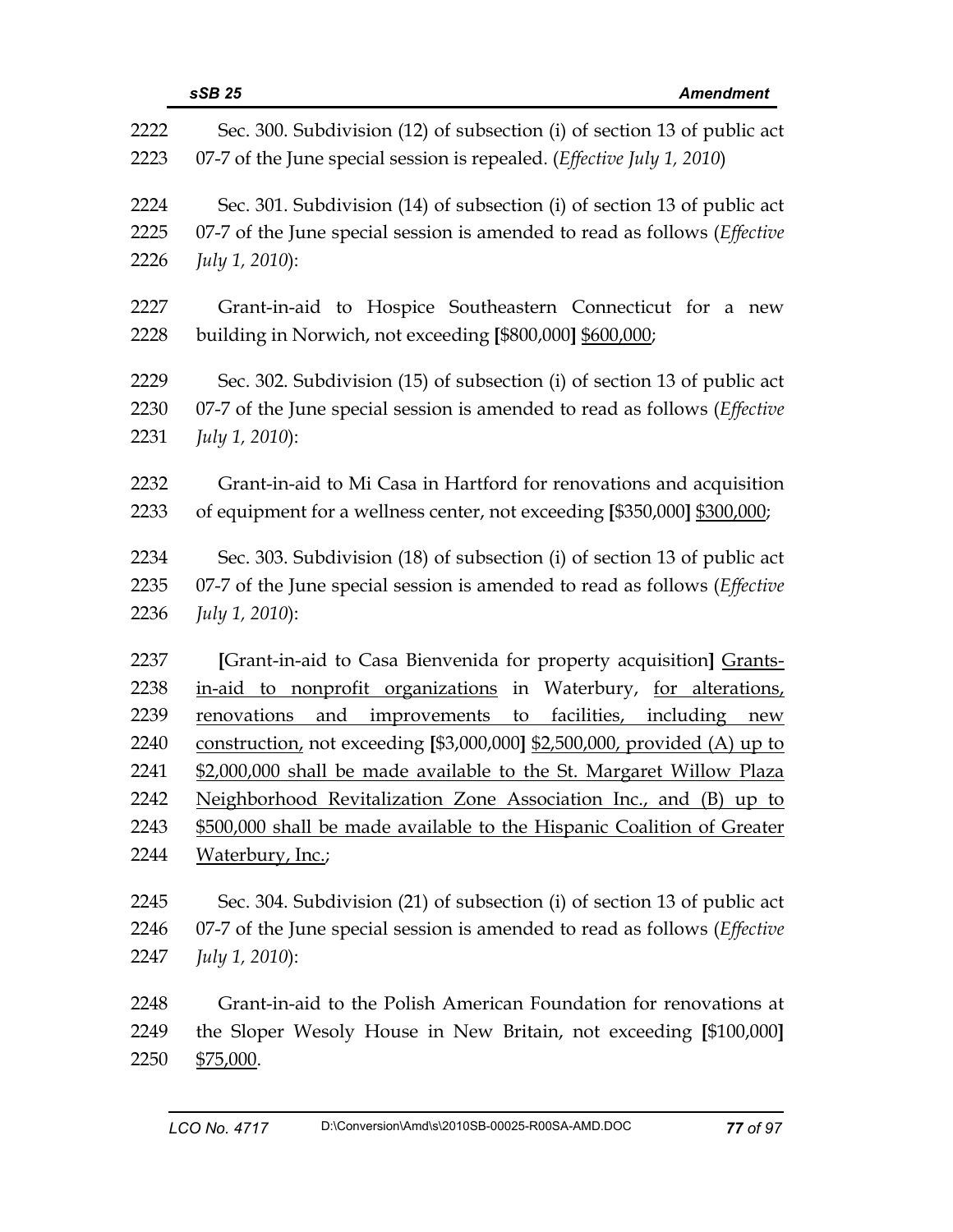| 2251 | Sec. 305. Subdivision (1) of subsection (j) of section 13 of public act           |
|------|-----------------------------------------------------------------------------------|
| 2252 | 07-7 of the June special session is repealed. ( <i>Effective July 1, 2010</i> )   |
| 2253 | Sec. 306. Subdivision (2) of subsection (j) of section 13 of public act           |
| 2254 | 07-7 of the June special session is repealed. ( <i>Effective July 1, 2010</i> )   |
| 2255 | Sec. 307. Subdivision (3) of subsection (j) of section 13 of public act           |
| 2256 | 07-7 of the June special session is repealed. ( <i>Effective July 1, 2010</i> )   |
| 2257 | Sec. 308. Subdivision (5) of subsection (j) of section 13 of public act           |
| 2258 | 07-7 of the June special session is repealed. (Effective July 1, 2010)            |
| 2259 | Sec. 309. Subdivision (6) of subsection (j) of section 13 of public act           |
| 2260 | 07-7 of the June special session is amended to read as follows (Effective         |
| 2261 | July 1, 2010):                                                                    |
| 2262 | Grants-in-aid to municipalities, regional school districts and                    |
| 2263 | regional education service centers for the purchase and installation of           |
| 2264 | security infrastructure, including surveillance cameras, entry door               |
| 2265 | buzzer systems, scan cards and panic alarms, not exceeding                        |
| 2266 | $[$5,000,000]$ \$3,000,000.                                                       |
| 2267 | Sec. 310. Subdivision (2) of subsection (1) of section 13 of public act           |
| 2268 | 07-7 of the June special session is amended to read as follows ( <i>Effective</i> |
| 2269 | July 1, 2010):                                                                    |
| 2270 | Grant-in-aid to Pathways-Senderos Teen Pregnancy Prevention                       |
| 2271 | Center in New Britain for acquisition of a new facility, not exceeding            |
| 2272 | [\$1,200,000] \$825,000.                                                          |
| 2273 | Sec. 311. Subdivision (4) of subsection (1) of section 13 of public act           |
| 2274 | 07-7 of the June special session is amended to read as follows ( <i>Effective</i> |
| 2275 | <i>July 1, 2010</i> ):                                                            |
| 2276 | Grant-in-aid to Youth Continuum in New Haven for renovations                      |
| 2277 | and code improvements, not exceeding [\$500,000] \$350,000;                       |
| 2278 | Sec. 312. Subsection (m) of section 13 of public act 07-7 of the June             |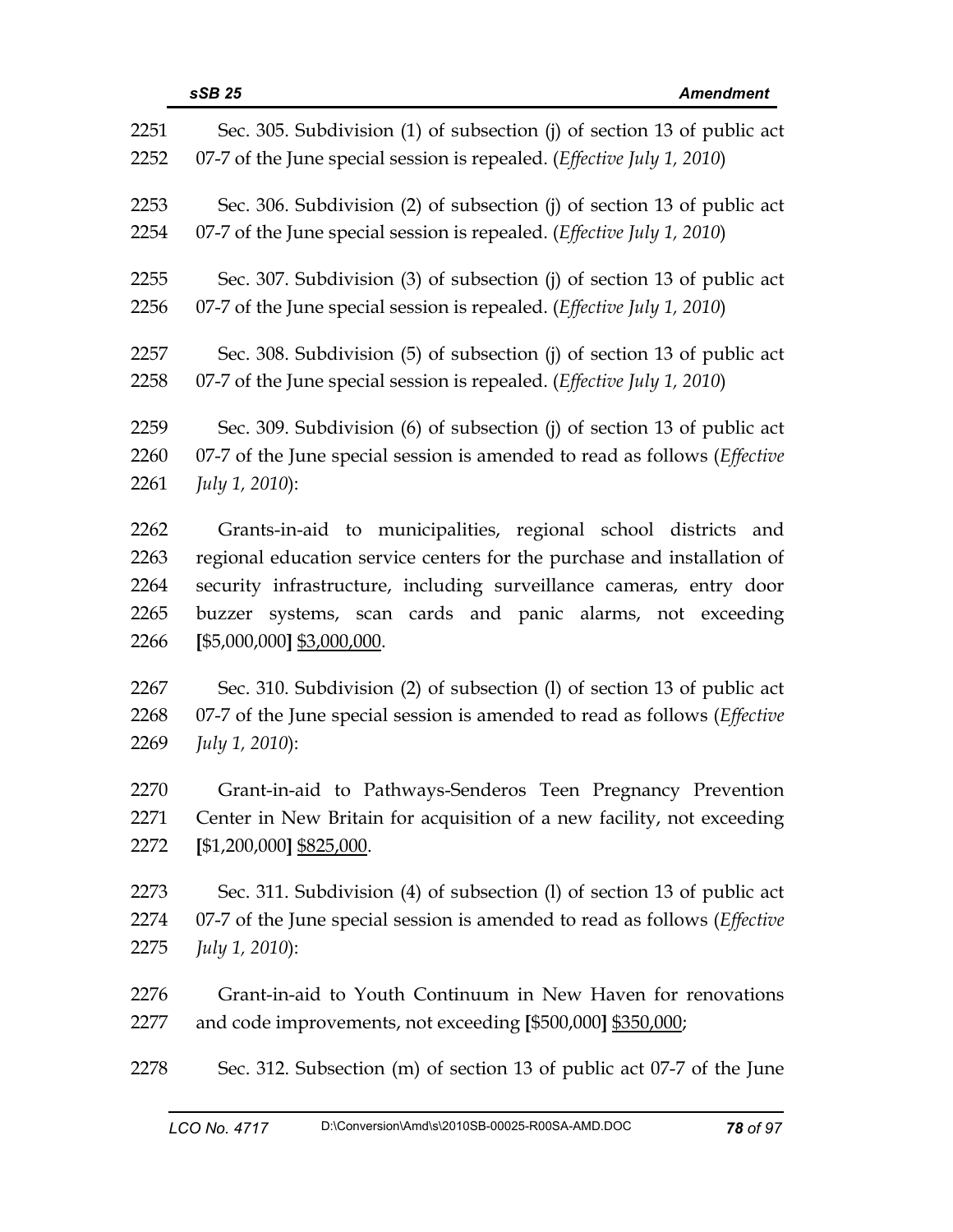| 2279 | special session is amended to read as follows (Effective July 1, 2010):           |
|------|-----------------------------------------------------------------------------------|
| 2280 | For Connecticut Public Broadcasting, Inc.: Purchase and upgrade of                |
| 2281 | transmission, broadcast, production and information technology                    |
| 2282 | equipment, not exceeding [\$2,500,000] \$2,000,000.                               |
| 2283 | Sec. 313. Subsection (n) of section 13 of public act 07-7 of the June             |
| 2284 | special session is amended to read as follows (Effective July 1, 2010):           |
| 2285 | For Connecticut Innovations, Incorporated: To recapitalize the                    |
| 2286 | programs of Connecticut Innovations, Incorporated, described in                   |
| 2287 | chapter 581 of the general statutes, not exceeding [\$12,000,000]                 |
| 2288 | \$8,500,000, provided up to \$1,500,000 shall be made available for               |
| 2289 | capital expenses associated with the BioBus.                                      |
| 2290 | Sec. 314. Section 20 of public act 07-7 of the June special session is            |
| 2291 | amended to read as follows (Effective July 1, 2010):                              |
| 2292 | The State Bond Commission shall have power, in accordance with                    |
| 2293 | the provisions of sections 20 to 26, inclusive, of [this act] public act 07-7     |
| 2294 | of the June special session, from time to time to authorize the issuance          |
| 2295 | of bonds of the state in one or more series and in principal amounts in           |
| 2296 | the aggregate, not exceeding [\$244,530,361] \$242,495,361.                       |
| 2297 | Sec. 315. Subsection (b) of section 21 of public act 07-7 of the June             |
| 2298 | special session is amended to read as follows (Effective July 1, 2010):           |
| 2299 | For the State Comptroller: Development and implementation of a                    |
| 2300 | CORE financial systems project, not exceeding [\$1,115,000] \$980,000.            |
| 2301 | Sec. 316. Subdivision (2) of subsection (e) of section 21 of public act           |
| 2302 | 07-7 of the June special session is amended to read as follows ( <i>Effective</i> |
| 2303 | July 1, 2010):                                                                    |
| 2304 | Infrastructure repairs and improvements, including fire, safety and               |
| 2305 | compliance with the Americans with Disabilities Act improvements,                 |
| 2306 | improvements to state-owned buildings and grounds, including                      |
| 2307 | energy conservation and off-site improvements, and preservation of                |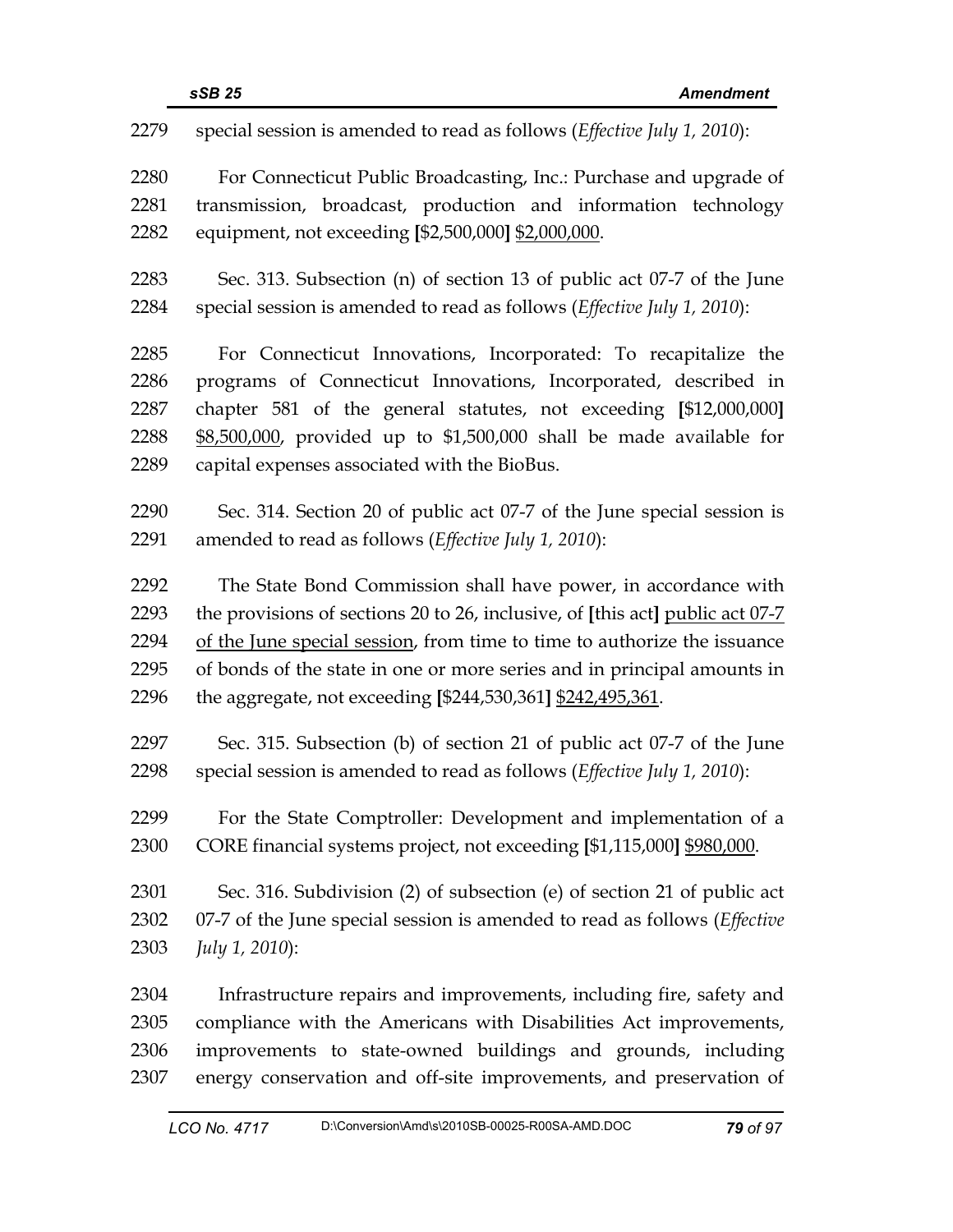| 2308 | unoccupied buildings and grounds, including office development,                   |
|------|-----------------------------------------------------------------------------------|
| 2309 | renovations for additional parking<br>and<br>acquisition,<br>security             |
| 2310 | improvements, not exceeding [\$6,000,000] \$5,000,000;                            |
| 2311 | Sec. 317. Subdivision (4) of subsection (h) of section 21 of public act           |
| 2312 | 07-7 of the June special session is repealed. (Effective July 1, 2010)            |
| 2313 | Sec. 318. Section 31 of public act 07-7 of the June special session is            |
| 2314 | amended to read as follows (Effective July 1, 2010):                              |
| 2315 | The State Bond Commission shall have power, in accordance with                    |
| 2316 | the provisions of sections 31 to 38, inclusive, of [this act] public act 07-7     |
| 2317 | of the June special session, from time to time to authorize the issuance          |
| 2318 | of bonds of the state in one or more series and in principal amounts in           |
| 2319 | the aggregate, not exceeding [\$129,017,075] \$90,267,075.                        |
| 2320 | Sec. 319. Subdivision (1) of subsection (a) of section 32 of public act           |
| 2321 | 07-7 of the June special session is amended to read as follows ( <i>Effective</i> |
| 2322 | July 1, 2010):                                                                    |
| 2323 | Grants-in-aid to municipalities for preparation and revision of                   |
| 2324 | municipal plans of conservation and development, not exceeding                    |
| 2325 | [\$500,000] \$300,000;                                                            |
| 2326 | Sec. 320. Subdivision (2) of subsection (a) of section 32 of public act           |
| 2327 | 07-7 of the June special session is repealed. (Effective July 1, 2010)            |
| 2328 | Sec. 321. Subdivision (3) of subsection (c) of section 32 of public act           |
| 2329 | 07-7 of the June special session is amended to read as follows ( <i>Effective</i> |
| 2330 | July 1, 2010):                                                                    |
| 2331 | For the Biofuel Crops Program for grants-in-aid to farmers,                       |
| 2332 | agricultural nonprofit organizations and agricultural cooperatives for            |
| 2333 | the cultivation and production of crops used to generate biofuels, not            |
| 2334 | exceeding [\$2,500,000] \$1,000,000.                                              |
| 2335 | Sec. 322. Subdivision (3) of subsection (d) of section 32 of public act           |

2336 07-7 of the June special session is amended to read as follows (*Effective*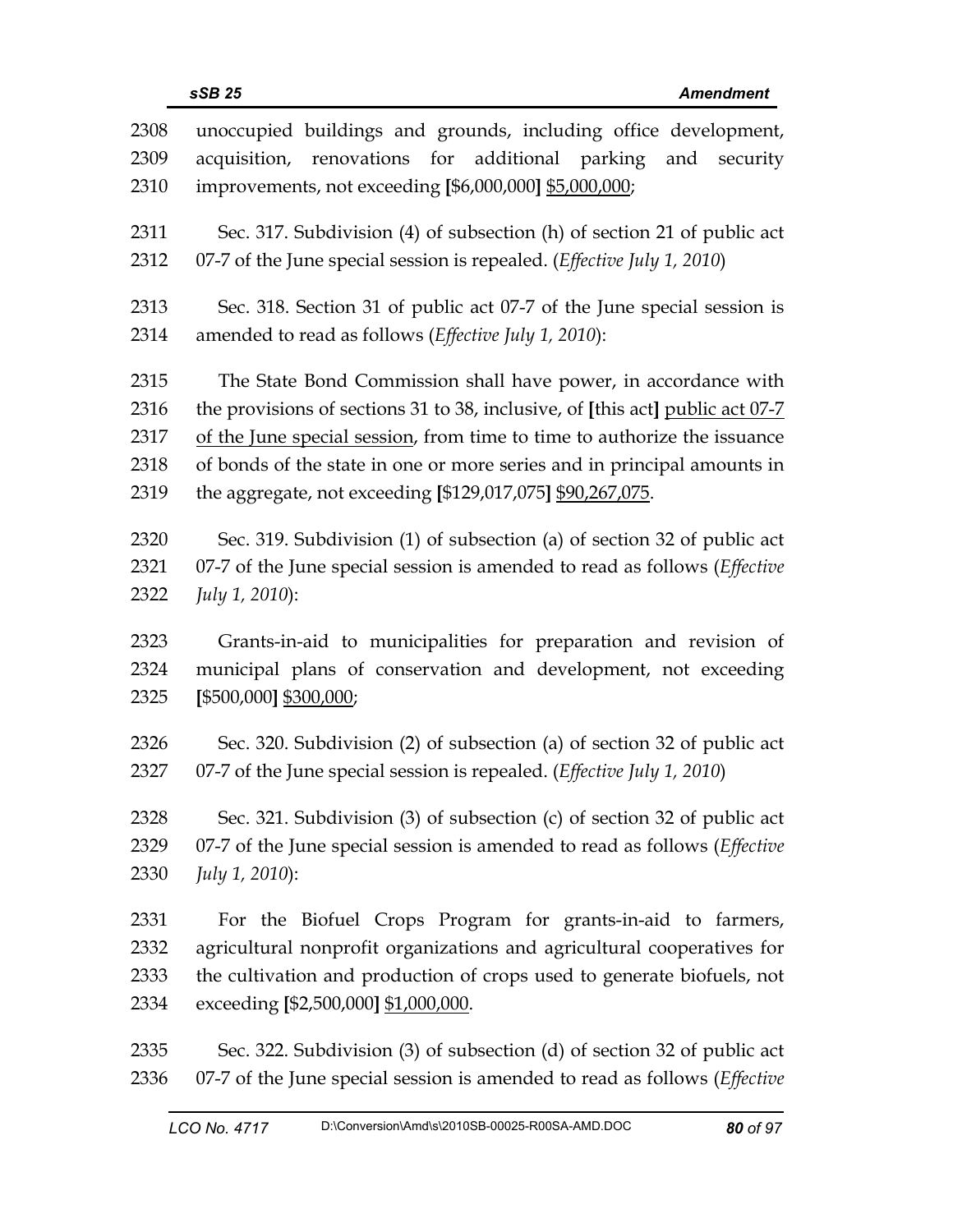|      | sSB 25<br><b>Amendment</b>                                                |
|------|---------------------------------------------------------------------------|
| 2337 | July 1, 2010):                                                            |
| 2338 | Grant-in-aid to the Connecticut Resources Recovery Authority for          |
| 2339 | costs associated with closure of the Hartford landfill, not exceeding     |
| 2340 | [\$10,000,000] \$5,000,000;                                               |
| 2341 | Sec. 323. Subdivision (7) of subsection (d) of section 32 of public act   |
| 2342 | 07-7 of the June special session is repealed. (Effective July 1, 2010)    |
| 2343 | Sec. 324. Subdivision (8) of subsection (d) of section 32 of public act   |
| 2344 | 07-7 of the June special session is repealed. (Effective July 1, 2010)    |
| 2345 | Sec. 325. Subdivision (2) of subsection (e) of section 32 of public act   |
| 2346 | 07-7 of the June special session is amended to read as follows (Effective |
| 2347 | July 1, 2010):                                                            |
| 2348 | Grant-in-aid to the town of Mystic to improve transportation access       |
| 2349 | at the north gate at the Museum of America and the Sea at Mystic          |
| 2350 | Seaport, not exceeding [\$1,000,000] \$750,000;                           |
| 2351 | Sec. 326. Subdivision (3) of subsection (e) of section 32 of public act   |
| 2352 | 07-7 of the June special session is repealed. (Effective July 1, 2010)    |
| 2353 | Sec. 327. Subdivision (5) of subsection (e) of section 32 of public act   |
| 2354 | 07-7 of the June special session is amended to read as follows (Effective |
| 2355 | July 1, 2010):                                                            |
| 2356 | Grant-in-aid to the city of Torrington for development and                |
| 2357 | construction of the Warner Theater Stage House, not exceeding             |
| 2358 | [\$1,000,000] \$750,000;                                                  |
| 2359 | Sec. 328. Subdivision (6) of subsection (e) of section 32 of public act   |
| 2360 | 07-7 of the June special session is repealed. (Effective July 1, 2010)    |

- 2361 Sec. 329. Subdivision (7) of subsection (e) of section 32 of public act 2362 07-7 of the June special session is repealed. (*Effective July 1, 2010*)
- 2363 Sec. 330. Subdivision (3) of subsection (f) of section 32 of public act 2364 07-7 of the June special session is amended to read as follows (*Effective*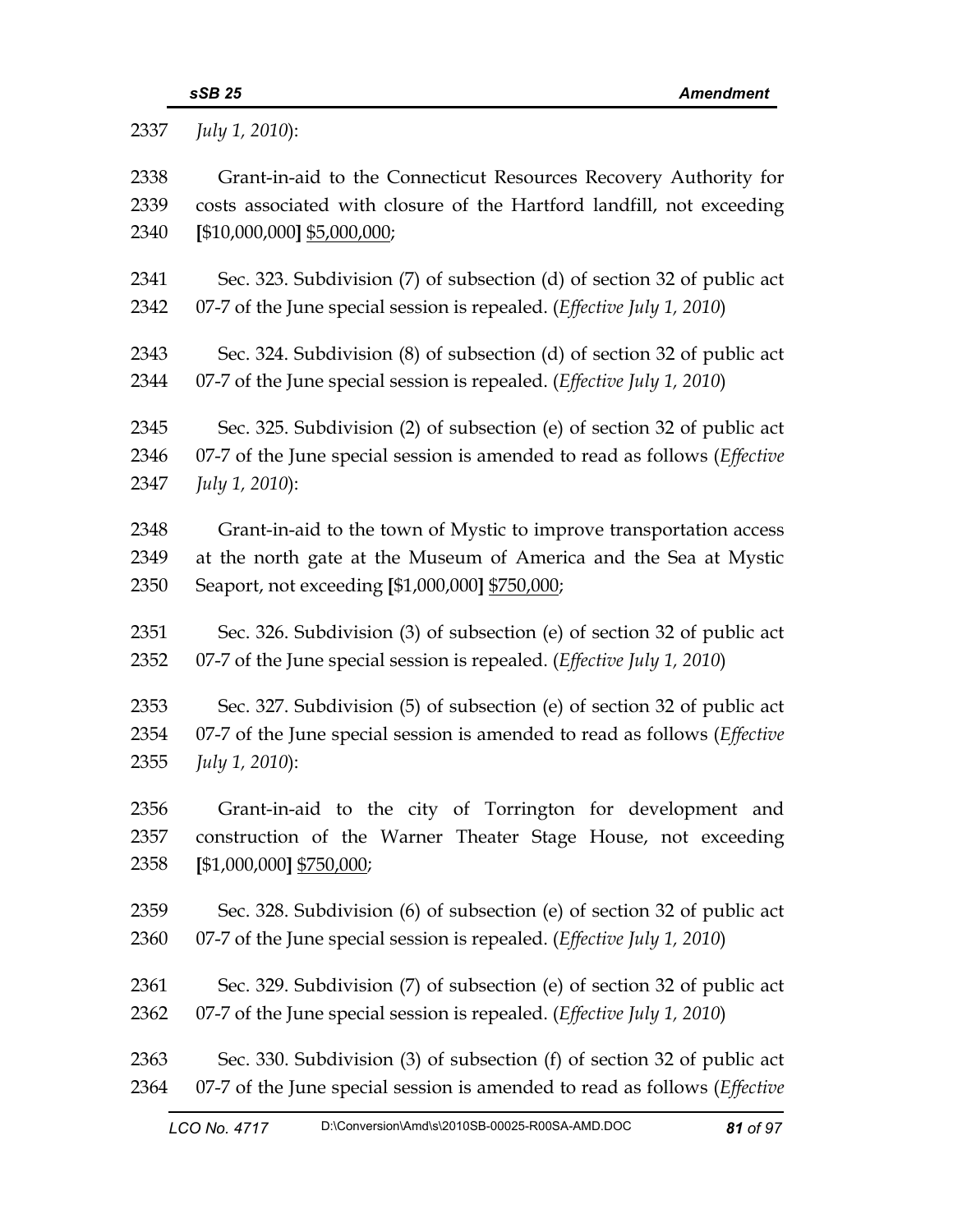| 2365         | July 1, 2010):                                                                                        |
|--------------|-------------------------------------------------------------------------------------------------------|
| 2366         | Grants-in-aid to municipalities for the brownfield pilot program,                                     |
| 2367         | established in section 32-9cc of the general statutes, not exceeding                                  |
| 2368         | $[$4,500,000]$ \$3,000,000;                                                                           |
| 2369         | Sec. 331. Subdivision (4) of subsection (f) of section 32 of public act                               |
| 2370         | 07-7 of the June special session is amended to read as follows ( <i>Effective</i>                     |
| 2371         | July 1, 2010):                                                                                        |
| 2372<br>2373 | For the Biofuel Production Facility Incentive Program,<br>not<br>exceeding [\$4,000,000] \$3,500,000; |
| 2374         | Sec. 332. Subdivision (5) of subsection (f) of section 32 of public act                               |
| 2375         | 07-7 of the June special session is repealed. (Effective July 1, 2010)                                |
| 2376         | Sec. 333. Subdivision (7) of subsection (f) of section 32 of public act                               |
| 2377         | 07-7 of the June special session is amended to read as follows (Effective                             |
| 2378         | July 1, 2010):                                                                                        |
| 2379         | Grant-in-aid to the city of New Haven for the River Street                                            |
| 2380         | development project, not exceeding [\$2,500,000] \$2,250,000;                                         |
| 2381         | Sec. 334. Subdivision (8) of subsection (f) of section 32 of public act                               |
| 2382         | 07-7 of the June special session is repealed. ( <i>Effective July 1, 2010</i> )                       |
| 2383         | Sec. 335. Subdivision (9) of subsection (f) of section 32 of public act                               |
| 2384         | 07-7 of the June special session is repealed. ( <i>Effective July 1, 2010</i> )                       |
| 2385         | Sec. 336. Subdivision (12) of subsection (f) of section 32 of public act                              |
| 2386         | 07-7 of the June special session is repealed. ( <i>Effective July 1, 2010</i> )                       |
| 2387         | Sec. 337. Subdivision (13) of subsection (f) of section 32 of public act                              |
| 2388         | 07-7 of the June special session is repealed. (Effective July 1, 2010)                                |
| 2389         | Sec. 338. Subdivision (15) of subsection (f) of section 32 of public act                              |
| 2390         | 07-7 of the June special session is repealed. ( <i>Effective July 1, 2010</i> )                       |
| 2391         | Sec. 339. Subsection (g) of section 32 of public act 07-7 of the June                                 |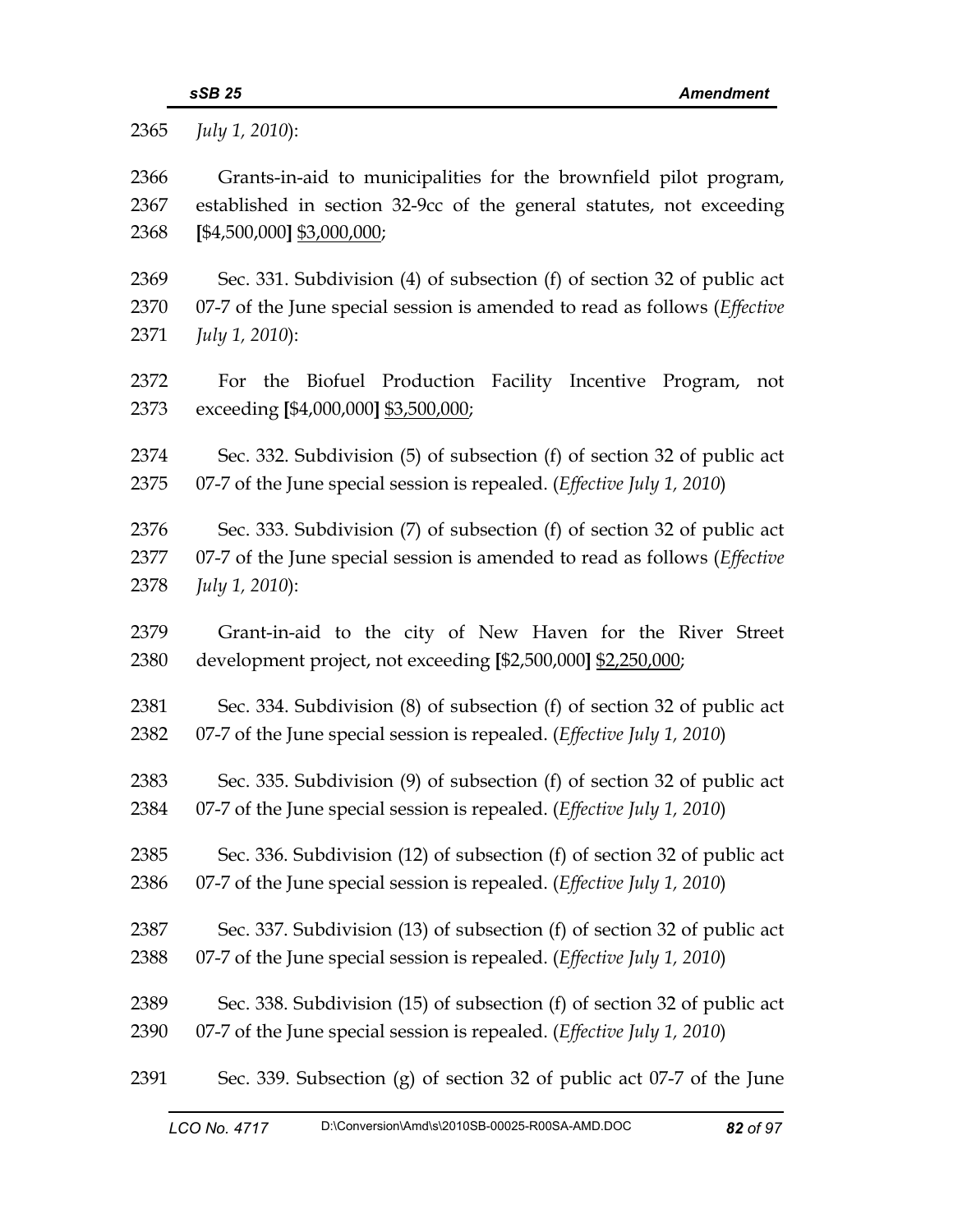| 2392<br>special session is amended to read as follows ( <i>Effective July 1</i> , 2010): |  |
|------------------------------------------------------------------------------------------|--|
| 2393<br>For the Department of Social Services: Grant-in-aid to Martin House              |  |
| in Norwich for construction of efficiency apartment units, not<br>2394                   |  |
| 2395<br>exceeding [\$1,000,000] \$750,000.                                               |  |
|                                                                                          |  |
| 2396<br>Sec. 340. Subsection (j) of section 32 of public act 07-7 of the June            |  |
| 2397<br>special session is amended to read as follows ( <i>Effective July 1</i> , 2010): |  |
| 2398<br>For Connecticut Innovations, Incorporated: To recapitalize the                   |  |
| 2399<br>programs of Connecticut Innovations, Incorporated, described in                  |  |
| chapter 581 of the general statutes, not exceeding [\$12,000,000]<br>2400                |  |
| 2401<br>\$10,000,000.                                                                    |  |
|                                                                                          |  |
| 2402<br>Sec. 341. Section 92 of public act 07-7 of the June special session is           |  |
| repealed. (Effective July 1, 2010)<br>2403                                               |  |
| 2404<br>Sec. 342. Subsection (a) of section 29 of public act 08-169, as                  |  |
| amended by section 63 of public act 09-2 of the September special<br>2405                |  |
| session, is amended to read as follows (Effective July 1, 2010):<br>2406                 |  |
| 2407<br>For the purposes described in subsection (b) of this section, the State          |  |
| 2408<br>Bond Commission shall have the power, from time to time, to                      |  |
| authorize the issuance of bonds of the state in one or more series and<br>2409           |  |
| in principal amounts not exceeding in the aggregate [seven million] six<br>2410          |  |
| million nine hundred seventy thousand eight hundred dollars.<br>2411                     |  |
|                                                                                          |  |
| Sec. 343. Section 33 of public act 09-2 of the September special<br>2412                 |  |
| 2413<br>session is amended to read as follows (Effective July 1, 2010):                  |  |
| 2414<br>The State Bond Commission shall have power, in accordance with                   |  |
| the provisions of sections 33 to 40, inclusive, of [this act] public act 09-2<br>2415    |  |
| 2416<br>of the September special session, from time to time to authorize the             |  |
| issuance of bonds of the state in one or more series and in principal<br>2417            |  |
| 2418<br>amounts in the aggregate, not exceeding $[$65,000,000]$ $$62,000,000$ .          |  |
| 2419<br>Sec. 344. Subdivision (2) of subsection (b) of section 34 of public act          |  |
| 09-2 of the September special session is repealed. (Effective July 1, 2010)<br>2420      |  |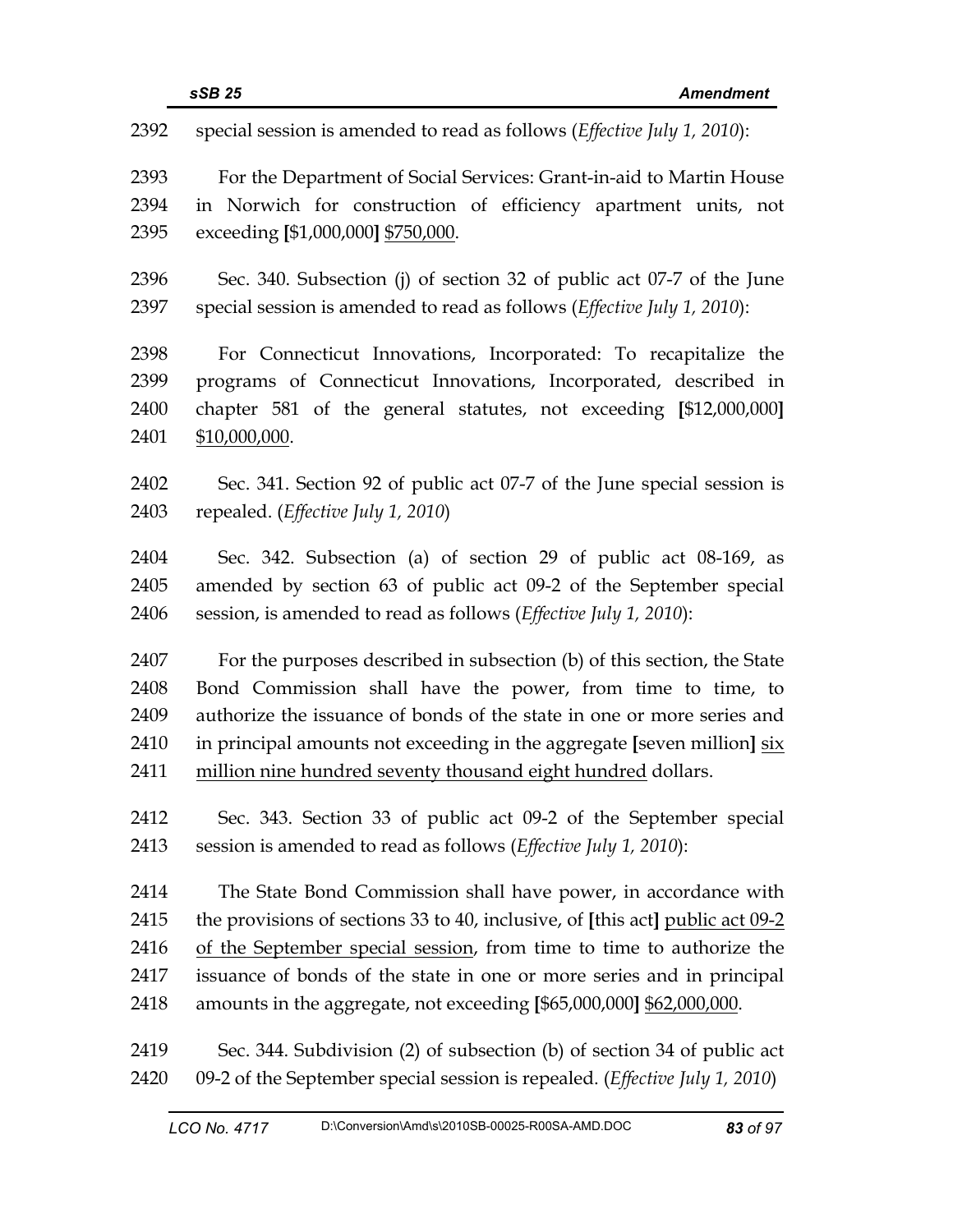| 2421 | Sec. 345. Subsection (d) of section 34 of public act 09-2 of the                     |
|------|--------------------------------------------------------------------------------------|
|      | 2422 September special session is amended to read as follows ( <i>Effective July</i> |
|      | $2423$ 1, 2010):                                                                     |

2424 For the Department of Public Health: Grants-in-aid, not exceeding 2425 **[**\$7,000,000**]** \$6,000,000, (1) for hospital-based emergency service 2426 facilities, (2) to community health centers and primary care 2427 organizations for the purchase of equipment, renovations, 2428 improvements and expansion of facilities, including acquisition of land 2429 or buildings, (3) to Community Health Center, Inc. for renovations and 2430 improvements at the New London facility, not exceeding \$1,000,000.

2431 Sec. 346. Section 9 of special act 05-1 of the June special session is 2432 amended to read as follows (*Effective July 1, 2010*):

2433 The proceeds of the sale of said bonds shall be used by the 2434 Department of Economic and Community Development for the 2435 purposes hereinafter stated: Housing development and rehabilitation, 2436 including moderate cost housing, moderate rental, congregate and 2437 elderly housing, urban homesteading, community housing 2438 development corporations, housing purchase and rehabilitation, 2439 housing for the homeless, housing for low income persons, limited 2440 equity cooperatives and mutual housing projects, abatement of 2441 hazardous material including asbestos and lead-based paint in 2442 residential structures, emergency repair assistance for senior citizens, 2443 housing land bank and land trust, housing and community 2444 development, predevelopment grants and loans, reimbursement for 2445 state and federal surplus property, private rental investment mortgage 2446 and equity program, housing infrastructure, demolition, renovation or 2447 redevelopment of vacant buildings or related infrastructure, septic 2448 system repair loan program, acquisition and related rehabilitation 2449 including loan guarantees for private developers of rental housing for 2450 the elderly, projects under the program established in section 21 of 2451 public act 01-7 of the June special session, and participation in federal 2452 programs, including administrative expenses associated with those 2453 programs eligible under the general statutes, not exceeding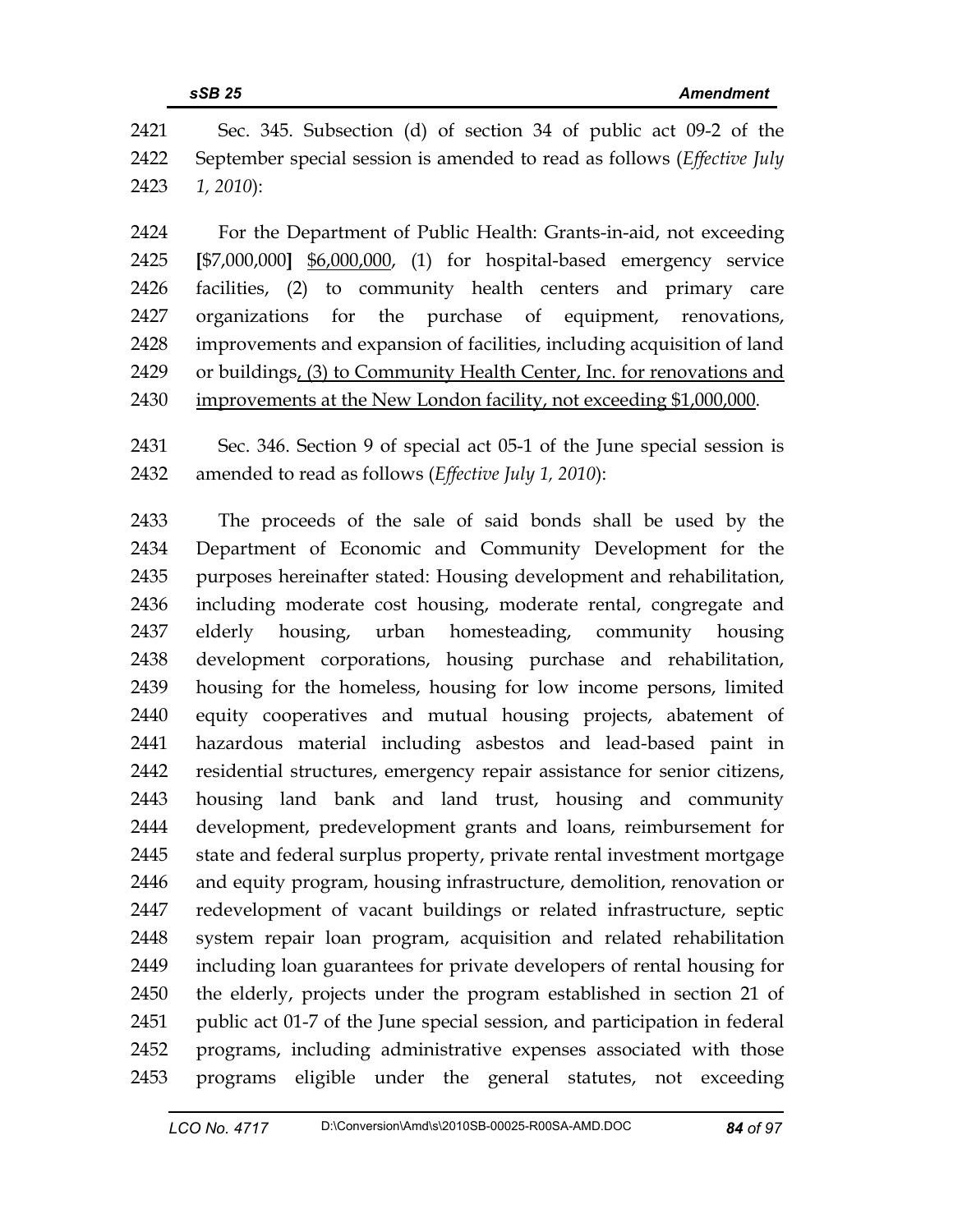2454 \$21,000,000, provided: (1) \$12,000,000 **[**shall**]** may be made available to 2455 finance renovations, with priority given to health and safety, 2456 modernization and restructuring of state moderate rental family and 2457 elderly housing developments and comparable projects, provided (A) 2458 \$8,000,000 of said \$12,000,000 **[**shall**]** may be used for said purposes in 2459 the five municipalities with the highest number of state moderate 2460 rental housing units on the Connecticut Housing Finance Authority's 2461 State Housing Portfolio as of January 1, 2005, (B) the planning 2462 requirements of sections 35 and 36 of public act 03-6 of the June special 2463 session have been met, (C) \$2,000,000 **[**shall**]** may be used for said 2464 purposes in other municipalities, and (D) \$2,000,000 **[**shall**]** may be 2465 used for said purposes at state-owned elderly housing units located in 2466 any municipality; **[**and**]** (2) \$800,000 shall be made available for 2467 renovations to a facility for the Friendship Service Center and 2468 Homeless Shelter in New Britain; and (3) \$15,000,000 may be made 2469 available for the Pinnacle Heights and Corbin Heights Extension 2470 housing development projects in New Britain.

2471 Sec. 347. Subdivision (30) of subsection (d) of section 13 of public act 2472 07-7 of the June special session is amended to read as follows (*Effective*  2473 *July 1, 2010*):

2474 Grant-in-aid to the town of Danbury for acquisition of the Terre 2475 Haute property in **[**Bethel**]** Danbury for open space, not exceeding \$ 2476 2,000,000;"

| This act shall take effect as follows and shall amend the following |              |             |
|---------------------------------------------------------------------|--------------|-------------|
| sections:                                                           |              |             |
|                                                                     |              |             |
| Section 1                                                           | July 1, 2010 | New section |
| Sec. 2                                                              | July 1, 2010 | New section |
| Sec. 3                                                              | July 1, 2010 | New section |
| Sec. 4                                                              | July 1, 2010 | New section |
| Sec. 5                                                              | July 1, 2010 | New section |
| Sec. 6                                                              | July 1, 2010 | New section |
| Sec. 7                                                              | July 1, 2010 | New section |
| Sec. 8                                                              | July 1, 2010 | New section |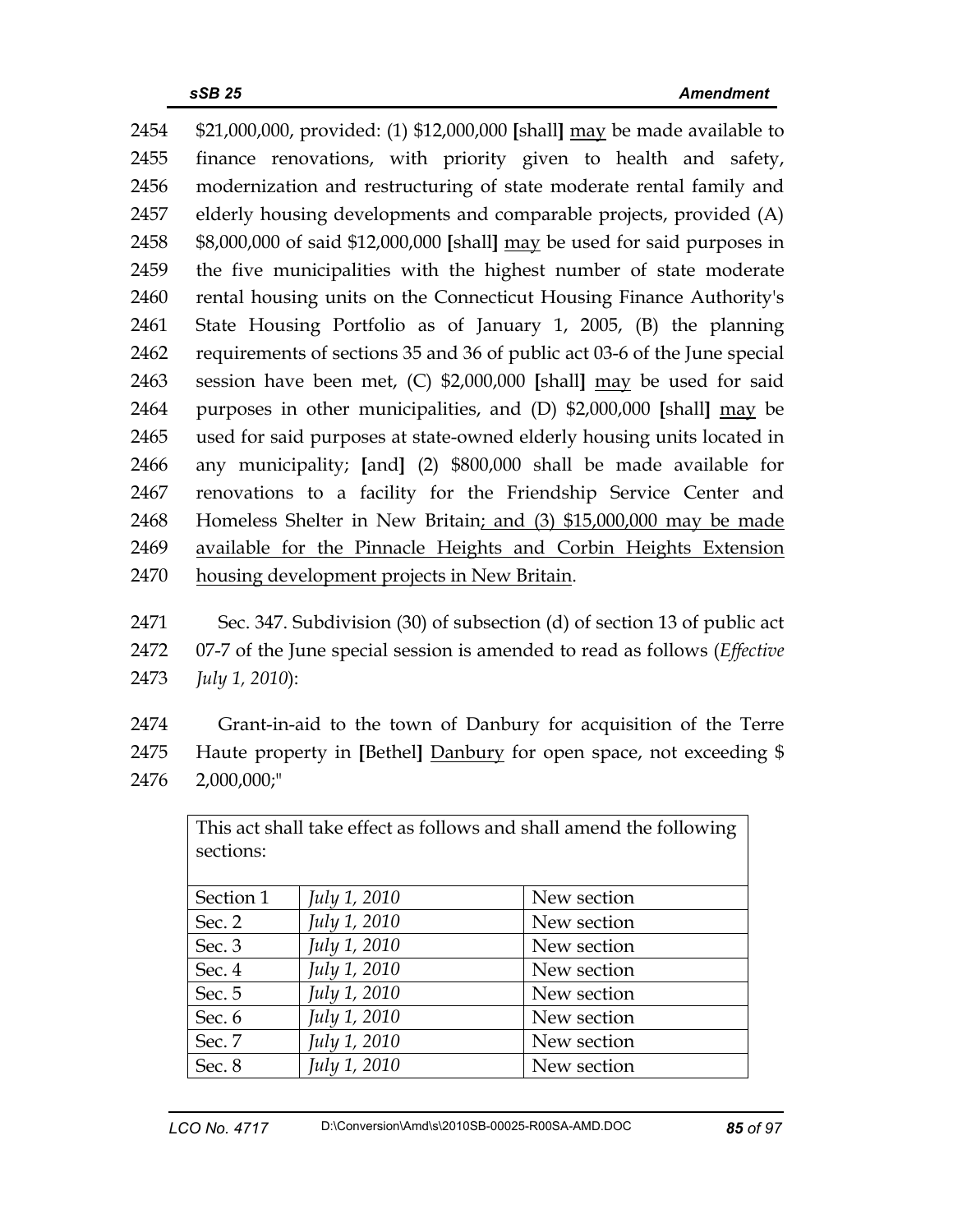| Sec. 9  | <i>July 1, 2010</i> | New section              |
|---------|---------------------|--------------------------|
| Sec. 10 | July 1, 2010        | New section              |
| Sec. 11 | July 1, 2010        | New section              |
| Sec. 12 | July 1, 2010        | New section              |
| Sec. 13 | July 1, 2010        | New section              |
| Sec. 14 | July 1, 2010        | New section              |
| Sec. 15 | July 1, 2010        | New section              |
| Sec. 16 | July 1, 2010        | New section              |
| Sec. 17 | July 1, 2010        | New section              |
| Sec. 18 | July 1, 2010        | New section              |
| Sec. 19 | July 1, 2010        | New section              |
| Sec. 20 | July 1, 2010        | New section              |
| Sec. 21 | July 1, 2010        | New section              |
| Sec. 22 | July 1, 2010        | New section              |
| Sec. 23 | July 1, 2010        | New section              |
| Sec. 24 | July 1, 2010        | New section              |
| Sec. 25 | July 1, 2010        | $22a-483(d)$             |
| Sec. 26 | July 1, 2010        | $4-66c(a)$ and (b)       |
| Sec. 27 | July 1, 2010        | $4a-10(a)$               |
| Sec. 28 | July 1, 2010        | $10a-91d(a)$             |
| Sec. 29 | <i>July 1, 2010</i> | $13b-236(a)$             |
| Sec. 30 | July 1, 2010        | $16 - 245bb(a)$          |
| Sec. 31 | July 1, 2010        | $16a-38m(a)$             |
| Sec. 32 | July 1, 2010        | $16a-38o(a)$             |
| Sec. 33 | July 1, 2010        | $16a-38p(a)$             |
| Sec. 34 | July 1, 2010        | $17b - 803(c)$           |
| Sec. 35 | July 1, 2010        | $22a-483(a)$             |
| Sec. 36 | July 1, 2010        | $23-103(a)$              |
| Sec. 37 | July 1, 2010        | $32-616(b)(2)$           |
| Sec. 38 | July 1, 2010        | $32-616(b)(5)$           |
| Sec. 39 | July 1, 2010        | $32 - 235(b)$            |
| Sec. 40 | July 1, 2010        | New section              |
| Sec. 41 | July 1, 2010        | New section              |
| Sec. 42 | July 1, 2010        | SA 89-52, Sec. 22        |
| Sec. 43 | July 1, 2010        | SA 89-52, Sec. 23(a)(8)  |
| Sec. 44 | July 1, 2010        | SA 90-34, Sec. 22        |
| Sec. 45 | July 1, 2010        | SA 90-34, Sec. 23(d)(33) |
| Sec. 46 | July 1, 2010        | SA 91-7 of the June Sp.  |
|         |                     | Sess., Sec. 1            |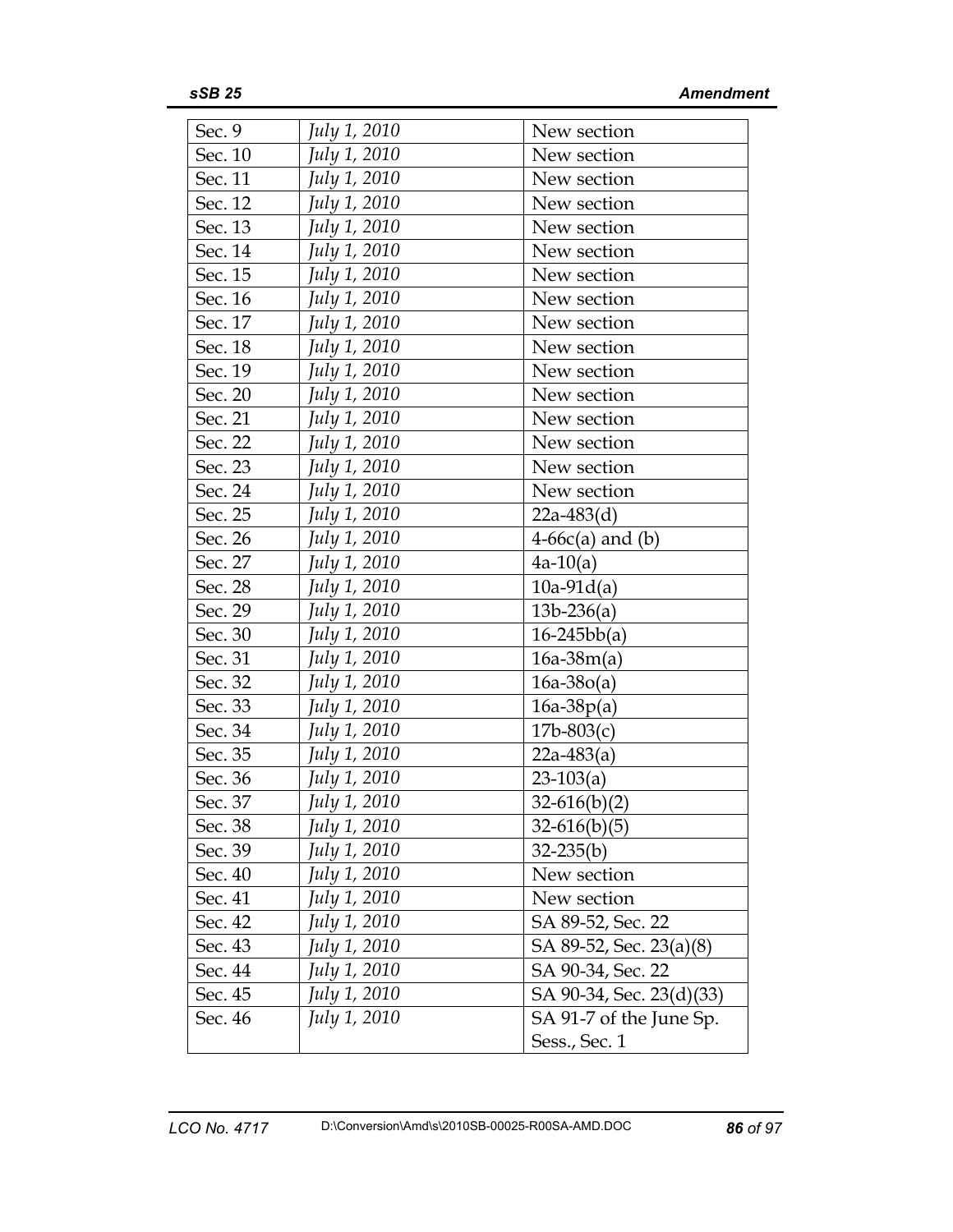| Sec. 47 | <i>July 1, 2010</i> | SA 91-7 of the June Sp.   |
|---------|---------------------|---------------------------|
|         |                     | Sess., Sec. $2(d)$        |
| Sec. 48 | July 1, 2010        | SA 93-2 of the June Sp.   |
|         |                     | Sess., Sec. 49            |
| Sec. 49 | <i>July 1, 2010</i> | SA 93-2 of the June Sp.   |
|         |                     | Sess., Sec. 50(b)         |
| Sec. 50 | July 1, 2010        | SA 95-20, Sec. 1          |
| Sec. 51 | July 1, 2010        | SA 95-20, Sec. 2(d)(2)    |
| Sec. 52 | July 1, 2010        | SA 95-20, Sec. 2(p)(2)    |
| Sec. 53 | July 1, 2010        | SA 95-20, Sec. 21         |
| Sec. 54 | July 1, 2010        | SA 95-20, Sec. 22(e)      |
| Sec. 55 | July 1, 2010        | SA 95-20, Sec. 32         |
| Sec. 56 | July 1, 2010        | SA 95-20, Sec. 33(a)(1)   |
| Sec. 57 | July 1, 2010        | PA 96-181, Sec. 1         |
| Sec. 58 | July 1, 2010        | PA 96-181, Sec. 2(b)(3)   |
| Sec. 59 | July 1, 2010        | PA 96-250, Sec. 3(a)      |
| Sec. 60 | July 1, 2010        | SA 97-1 of the June 5 Sp. |
|         |                     | Sess., Sec. 1             |
| Sec. 61 | <i>July 1, 2010</i> | SA 97-1 of the June 5 Sp. |
|         |                     | Sess., Sec. $2(f)$        |
| Sec. 62 | July 1, 2010        | SA 97-1 of the June 5 Sp. |
|         |                     | Sess., Sec. 12            |
| Sec. 63 | July 1, 2010        | Repealer section          |
| Sec. 64 | July 1, 2010        | SA 97-1 of the June 5 Sp. |
|         |                     | Sess., Sec. 31            |
| Sec. 65 | July 1, 2010        | SA 97-1 of the June 5 Sp. |
|         |                     | Sess., Sec. 32(b)         |
| Sec. 66 | July 1, 2010        | Repealer section          |
| Sec. 67 | July 1, 2010        | PA 99-242, Sec. 1         |
| Sec. 68 | July 1, 2010        | PA 99-242, Sec. 2(h)(3)   |
| Sec. 69 | July 1, 2010        | PA 99-242, Sec. 12        |
| Sec. 70 | July 1, 2010        | PA 99-242, Sec. 13(b)(3)  |
| Sec. 71 | July 1, 2010        | PA 99-242, Sec. 13(b)(4)  |
| Sec. 72 | July 1, 2010        | PA 99-242, Sec. 13(b)(5)  |
| Sec. 73 | July 1, 2010        | Repealer section          |
| Sec. 74 | July 1, 2010        | PA 99-242, Sec. 13(e)     |
| Sec. 75 | July 1, 2010        | PA 99-242, Sec. 20        |
| Sec. 76 | July 1, 2010        | Repealer section          |
| Sec. 77 | July 1, 2010        | PA 99-242, Sec. 21(l)     |
| Sec. 78 | July 1, 2010        | PA 99-242, Sec. 31        |
| Sec. 79 | July 1, 2010        | Repealer section          |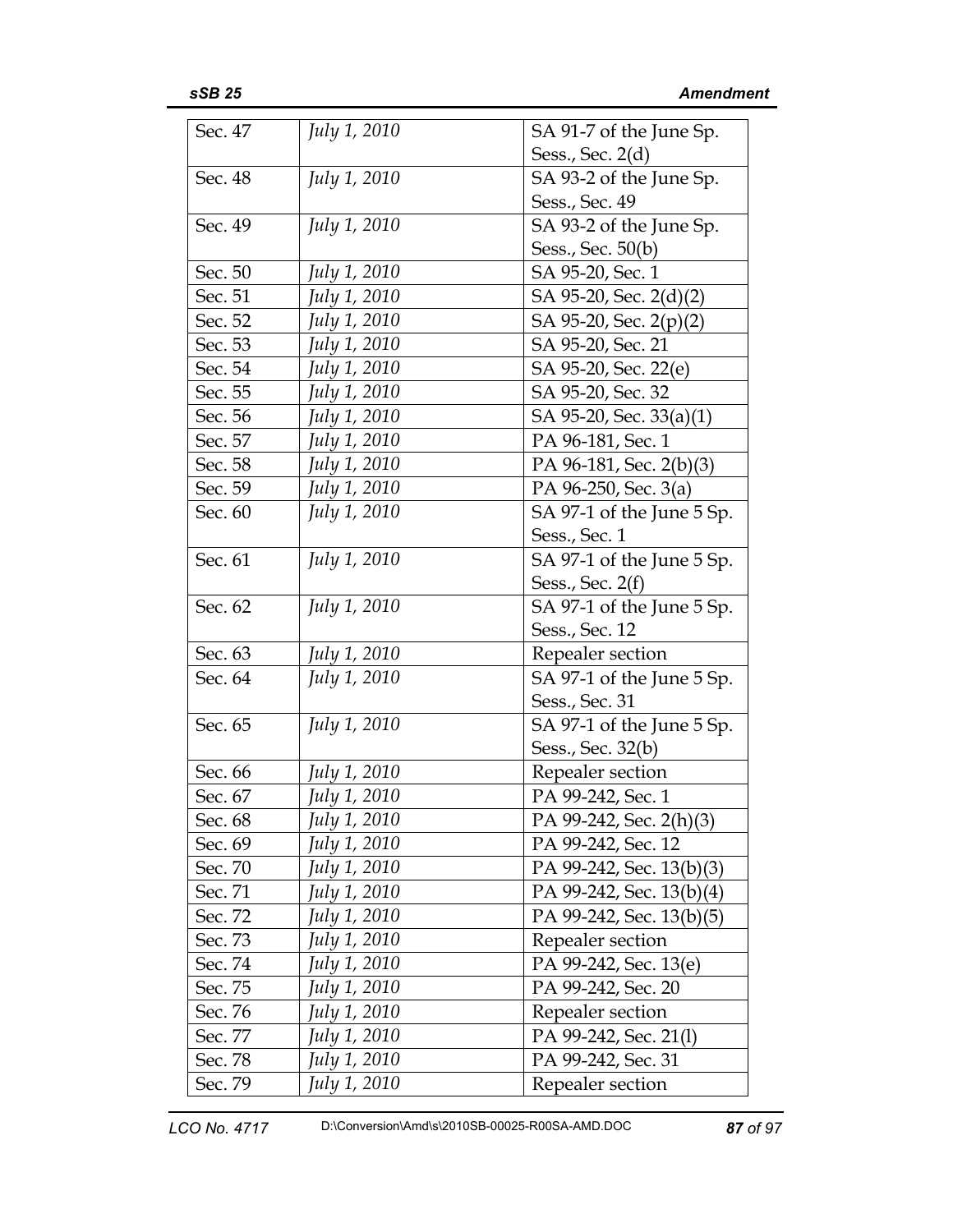| Sec. 80  | July 1, 2010        | PA 99-242, Sec. 32(b)(6) |
|----------|---------------------|--------------------------|
| Sec. 81  | July 1, 2010        | PA 00-167, Sec. 1        |
| Sec. 82  | July 1, 2010        | PA 00-167, Sec. 2(e)     |
| Sec. 83  | July 1, 2010        | SA 01-2 of the June Sp.  |
|          |                     | Sess., Sec. 1            |
| Sec. 84  | <i>July 1, 2010</i> | SA 01-2 of the June Sp.  |
|          |                     | Sess., Sec. 2(b)         |
| Sec. 85  | <i>July 1, 2010</i> | SA 01-2 of the June Sp.  |
|          |                     | Sess., Sec. 2(k)         |
| Sec. 86  | July 1, 2010        | SA 01-2 of the June Sp.  |
|          |                     | Sess., Sec. 8            |
| Sec. 87  | <i>July 1, 2010</i> | SA 01-2 of the June Sp.  |
|          |                     | Sess., Sec. 9(b)         |
| Sec. 88  | July 1, 2010        | Repealer section         |
| Sec. 89  | <i>July 1, 2010</i> | SA 01-2 of the June Sp.  |
|          |                     | Sess., Sec. 9(d)         |
| Sec. 90  | July 1, 2010        | Repealer section         |
| Sec. 91  | July 1, 2010        | SA 01-2 of the June Sp.  |
|          |                     | Sess., Sec. 9(f)         |
| Sec. 92  | <i>July 1, 2010</i> | SA 01-2 of the June Sp.  |
|          |                     | Sess., Sec. 16           |
| Sec. 93  | <i>July 1, 2010</i> | SA 01-2 of the June Sp.  |
|          |                     | Sess., Sec. 17(a)        |
| Sec. 94  | <i>July 1, 2010</i> | SA 01-2 of the June Sp.  |
|          |                     | Sess., Sec. 17(d)        |
| Sec. 95  | July 1, 2010        | SA 01-2 of the June Sp.  |
|          |                     | Sess., Sec. 27           |
| Sec. 96  | July 1, 2010        | SA 01-2 of the June Sp.  |
|          |                     | Sess., Sec. 28(b)        |
| Sec. 97  | July 1, 2010        | Repealer section         |
| Sec. 98  | July 1, 2010        | SA 01-2 of the June Sp.  |
|          |                     | Sess., Sec. 28(e)        |
| Sec. 99  | July 1, 2010        | Repealer section         |
| Sec. 100 | July 1, 2010        | SA 02-1 of the May 9 Sp. |
|          |                     | Sess., Sec. 8            |
| Sec. 101 | July 1, 2010        | Repealer section         |
| Sec. 102 | <i>July 1, 2010</i> | SA 02-1 of the May 9 Sp. |
|          |                     | Sess., Sec. 16           |
| Sec. 103 | July 1, 2010        | SA 02-1 of the May 9 Sp. |
|          |                     | Sess., Sec. 17(c)        |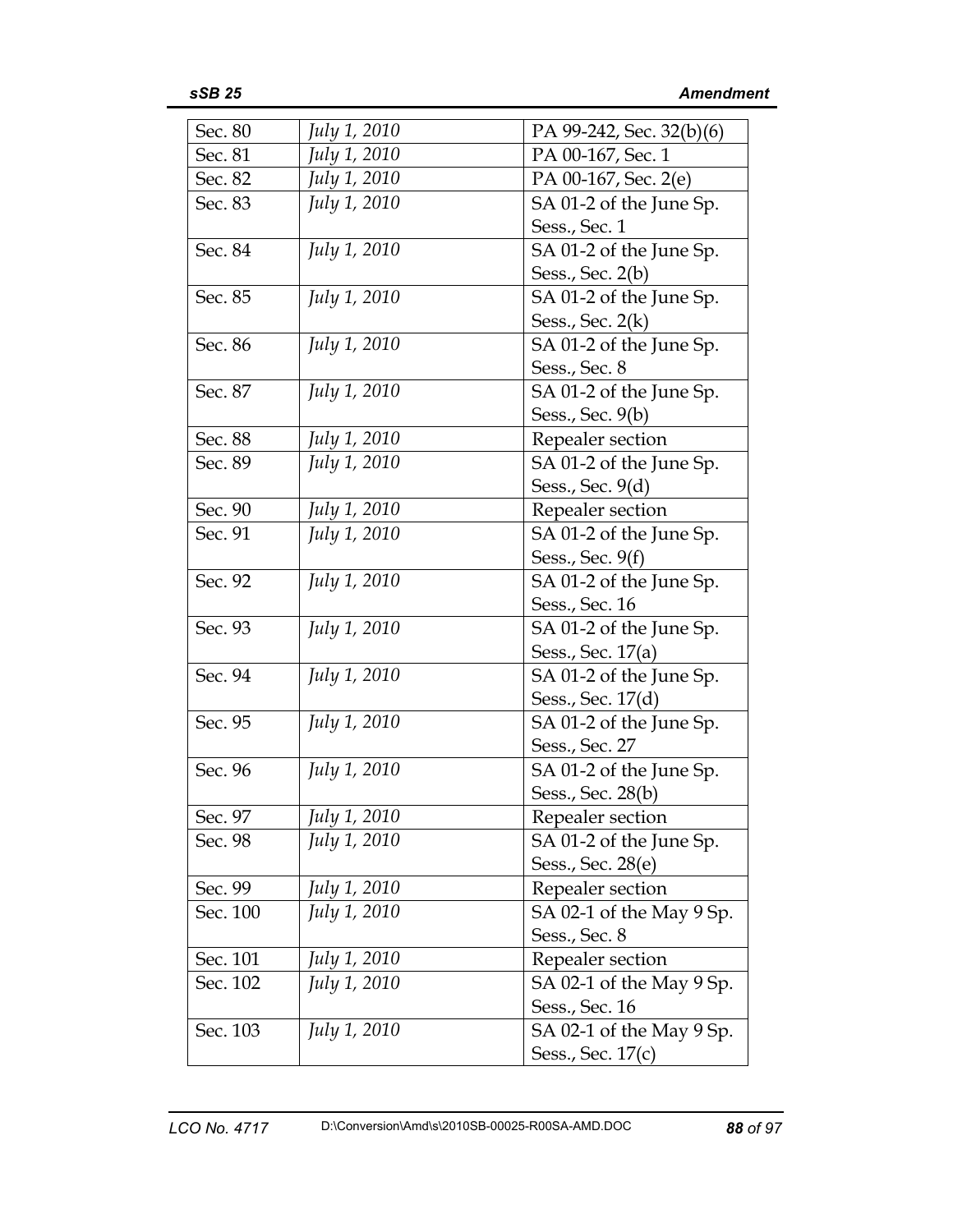| Sec. 104 | <i>July 1, 2010</i> | SA 02-1 of the May 9 Sp. |
|----------|---------------------|--------------------------|
|          |                     | Sess., Sec. 23           |
| Sec. 105 | July 1, 2010        | Repealer section         |
| Sec. 106 | <i>July 1, 2010</i> | SA 04-2 of the May Sp.   |
|          |                     | Sess., Sec. 1            |
| Sec. 107 | July 1, 2010        | SA 04-2 of the May Sp.   |
|          |                     | Sess., Sec. $2(b)$       |
| Sec. 108 | July 1, 2010        | SA 04-2 of the May Sp.   |
|          |                     | Sess., Sec. 2(d)         |
| Sec. 109 | July 1, 2010        | SA 04-2 of the May Sp.   |
|          |                     | Sess., Sec. $2(e)$       |
| Sec. 110 | <i>July 1, 2010</i> | SA 04-2 of the May Sp.   |
|          |                     | Sess., Sec. $2(e)$       |
| Sec. 111 | July 1, 2010        | SA 04-2 of the May Sp.   |
|          |                     | Sess., Sec. $2(h)$       |
| Sec. 112 | July 1, 2010        | SA 04-2 of the May Sp.   |
|          |                     | Sess., Sec. 2(0)         |
| Sec. 113 | July 1, 2010        | SA 04-2 of the May Sp.   |
|          |                     | Sess., Sec. 8            |
| Sec. 114 | July 1, 2010        | Repealer section         |
| Sec. 115 | July 1, 2010        | Repealer section         |
| Sec. 116 | July 1, 2010        | SA 04-2 of the May Sp.   |
|          |                     | Sess., Sec. 12           |
| Sec. 117 | July 1, 2010        | Repealer section         |
| Sec. 118 | July 1, 2010        | SA 04-2 of the May Sp.   |
|          |                     | Sess., Sec. 13(a)        |
| Sec. 119 | <i>July 1, 2010</i> | SA 04-2 of the May Sp.   |
|          |                     | Sess., Sec. 13(h)        |
| Sec. 120 | <i>July 1, 2010</i> | SA 04-2 of the May Sp.   |
|          |                     | Sess., Sec. 13(i)        |
| Sec. 121 | July 1, 2010        | SA 05-1 of the June Sp.  |
|          |                     | Sess., Sec. 1            |
| Sec. 122 | <i>July 1, 2010</i> | SA 05-1 of the June Sp.  |
|          |                     | Sess., Sec. 2(d)         |
| Sec. 123 | July 1, 2010        | SA 05-1 of the June Sp.  |
|          |                     | Sess., Sec. 2(i)         |
| Sec. 124 | July 1, 2010        | SA 05-1 of the June Sp.  |
|          |                     | Sess., Sec. $2(j)$       |
| Sec. 125 | July 1, 2010        | Repealer section         |
| Sec. 126 | July 1, 2010        | SA 05-1 of the June Sp.  |
|          |                     | Sess., Sec. $2(m)$       |
|          |                     |                          |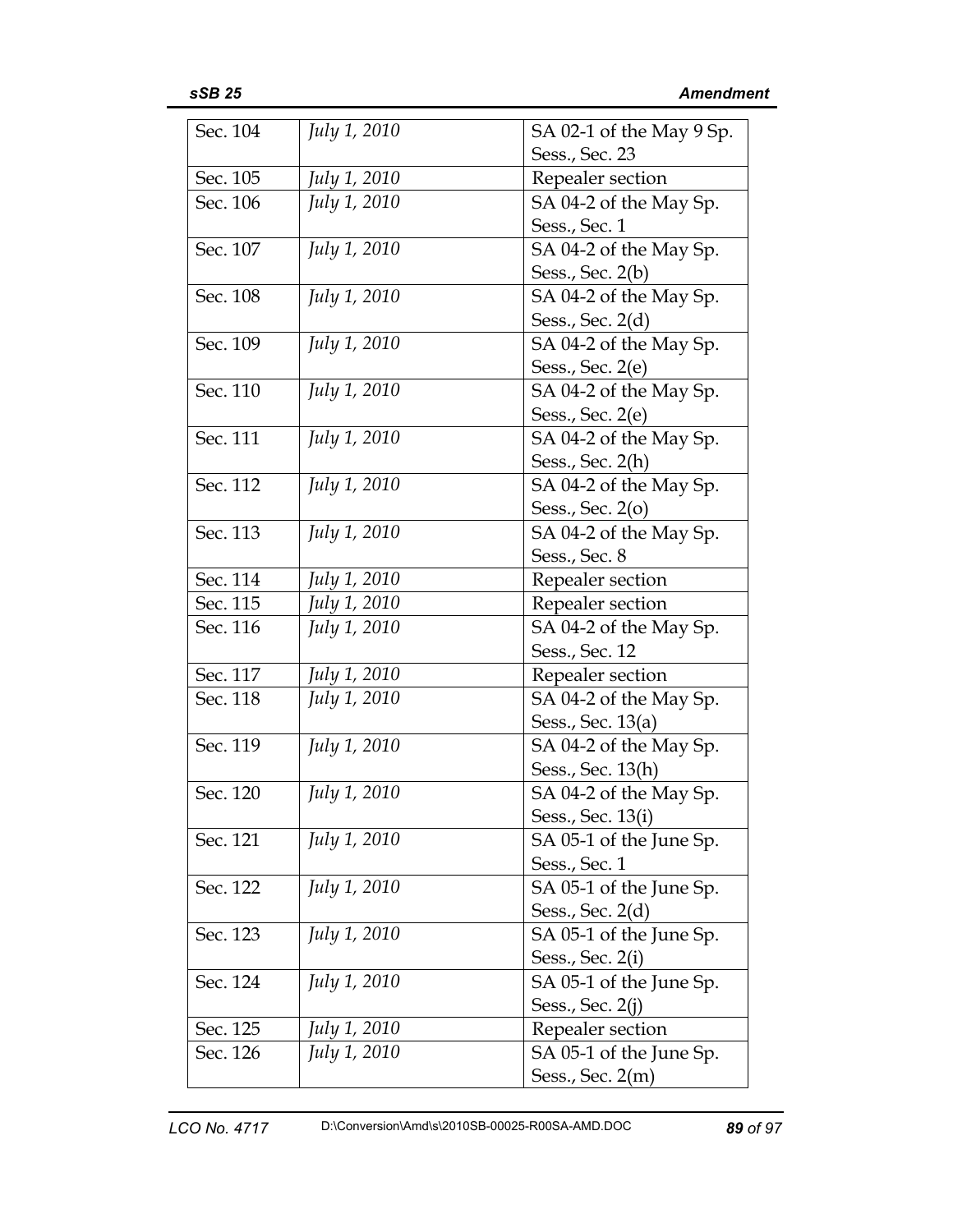| Sec. 127 | July 1, 2010        | Repealer section        |
|----------|---------------------|-------------------------|
| Sec. 128 | July 1, 2010        | SA 05-1 of the June Sp. |
|          |                     | Sess., Sec. $2(r)$      |
| Sec. 129 | July 1, 2010        | SA 05-1 of the June Sp. |
|          |                     | Sess., Sec. $2(s)$      |
| Sec. 130 | July 1, 2010        | Repealer section        |
| Sec. 131 | July 1, 2010        | SA 05-1 of the June Sp. |
|          |                     | Sess., Sec. 12          |
| Sec. 132 | July 1, 2010        | Repealer section        |
| Sec. 133 | July 1, 2010        | Repealer section        |
| Sec. 134 | July 1, 2010        | Repealer section        |
| Sec. 135 | July 1, 2010        | SA 05-1 of the June Sp. |
|          |                     | Sess., Sec. 13(d)       |
| Sec. 136 | July 1, 2010        | Repealer section        |
| Sec. 137 | July 1, 2010        | Repealer section        |
| Sec. 138 | July 1, 2010        | Repealer section        |
| Sec. 139 | July 1, 2010        | SA 05-1 of the June Sp. |
|          |                     | Sess., Sec. 13(e)       |
| Sec. 140 | July 1, 2010        | Repealer section        |
| Sec. 141 | July 1, 2010        | Repealer section        |
| Sec. 142 | July 1, 2010        | SA 05-1 of the June Sp. |
|          |                     | Sess., Sec. 13(f)       |
| Sec. 143 | <i>July 1, 2010</i> | SA 05-1 of the June Sp. |
|          |                     | Sess., Sec. 13(f)       |
| Sec. 144 | July 1, 2010        | SA 05-1 of the June Sp. |
|          |                     | Sess., Sec. 13(i)       |
| Sec. 145 | July 1, 2010        | Repealer section        |
| Sec. 146 | July 1, 2010        | SA 05-1 of the June Sp. |
|          |                     | Sess., Sec. 13(j)       |
| Sec. 147 | July 1, 2010        | SA 05-1 of the June Sp. |
|          |                     | Sess., Sec. 13(j)       |
| Sec. 148 | July 1, 2010        | Repealer section        |
| Sec. 149 | July 1, 2010        | SA 05-1 of the June Sp. |
|          |                     | Sess., Sec. 13(j)       |
| Sec. 150 | July 1, 2010        | Repealer section        |
| Sec. 151 | July 1, 2010        | Repealer section        |
| Sec. 152 | July 1, 2010        | SA 05-1 of the June Sp. |
|          |                     | Sess., Sec. 13(j)       |
| Sec. 153 | July 1, 2010        | Repealer section        |
| Sec. 154 | July 1, 2010        | Repealer section        |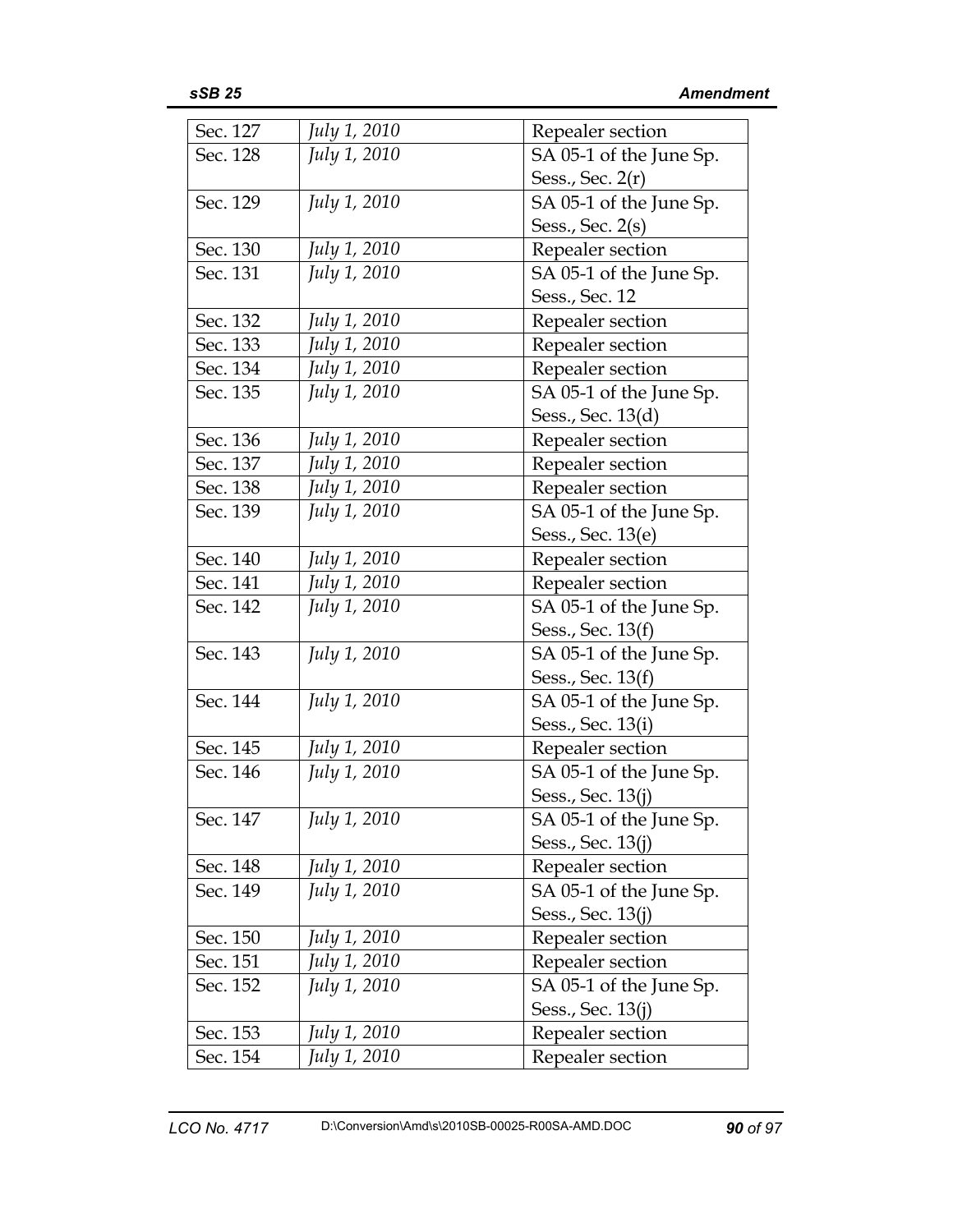| Sec. 155 | <i>July 1, 2010</i> | SA 05-1 of the June Sp. |
|----------|---------------------|-------------------------|
|          |                     | Sess., Sec. 13(m)       |
| Sec. 156 | July 1, 2010        | Repealer section        |
| Sec. 157 | July 1, 2010        | SA 05-1 of the June Sp. |
|          |                     | Sess., Sec. 13(m)       |
| Sec. 158 | July 1, 2010        | SA 05-1 of the June Sp. |
|          |                     | Sess., Sec. 13(m)       |
| Sec. 159 | <i>July 1, 2010</i> | SA 05-1 of the June Sp. |
|          |                     | Sess., Sec. 13(m)       |
| Sec. 160 | July 1, 2010        | Repealer section        |
| Sec. 161 | July 1, 2010        | Repealer section        |
| Sec. 162 | July 1, 2010        | SA 05-1 of the June Sp. |
|          |                     | Sess., Sec. 13(n)       |
| Sec. 163 | <i>July 1, 2010</i> | SA 05-1 of the June Sp. |
|          |                     | Sess., Sec. 20          |
| Sec. 164 | <i>July 1, 2010</i> | SA 05-1 of the June Sp. |
|          |                     | Sess., Sec. 21(d)       |
| Sec. 165 | July 1, 2010        | Repealer section        |
| Sec. 166 | July 1, 2010        | Repealer section        |
| Sec. 167 | <i>July 1, 2010</i> | SA 05-1 of the June Sp. |
|          |                     | Sess., Sec. 21(h)       |
| Sec. 168 | July 1, 2010        | SA 05-1 of the June Sp. |
|          |                     | Sess., Sec. 31          |
| Sec. 169 | July 1, 2010        | Repealer section        |
| Sec. 170 | July 1, 2010        | Repealer section        |
| Sec. 171 | July 1, 2010        | Repealer section        |
| Sec. 172 | July 1, 2010        | Repealer section        |
| Sec. 173 | July 1, 2010        | Repealer section        |
| Sec. 174 | July 1, 2010        | Repealer section        |
| Sec. 175 | July 1, 2010        | Repealer section        |
| Sec. 176 | July 1, 2010        | Repealer section        |
| Sec. 177 | July 1, 2010        | Repealer section        |
| Sec. 178 | July 1, 2010        | Repealer section        |
| Sec. 179 | July 1, 2010        | SA 05-1 of the June Sp. |
|          |                     | Sess., Sec. 32(d)       |
| Sec. 180 | <i>July 1, 2010</i> | Repealer section        |
| Sec. 181 | July 1, 2010        | Repealer section        |
| Sec. 182 | July 1, 2010        | Repealer section        |
| Sec. 183 | July 1, 2010        | Repealer section        |
| Sec. 184 | July 1, 2010        | Repealer section        |
| Sec. 185 | July 1, 2010        | Repealer section        |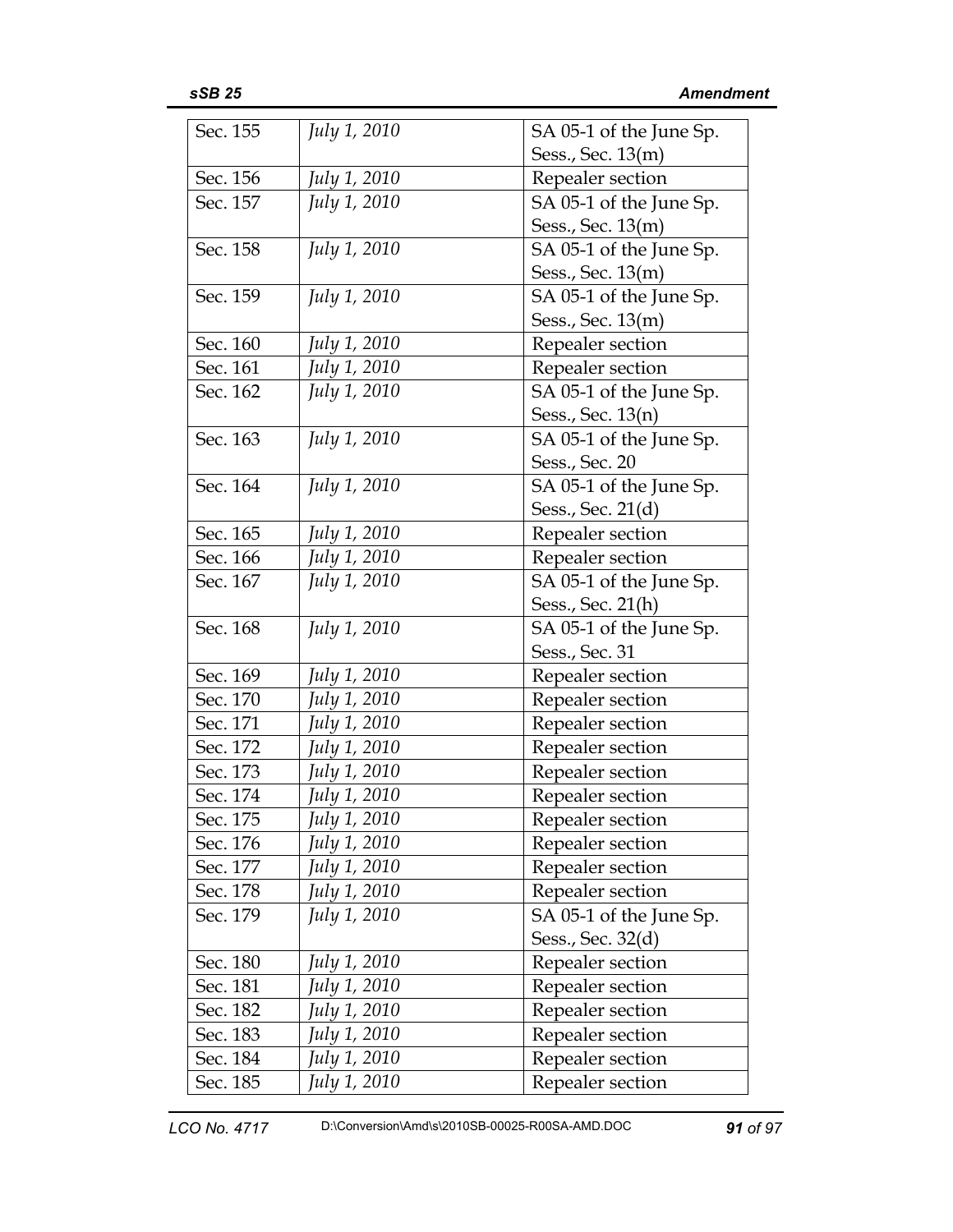| Sec. 186 | July 1, 2010        | Repealer section        |
|----------|---------------------|-------------------------|
| Sec. 187 | July 1, 2010        | Repealer section        |
| Sec. 188 | <i>July 1, 2010</i> | SA 05-1 of the June Sp. |
|          |                     | Sess., Sec. 32(d)       |
| Sec. 189 | July 1, 2010        | Repealer section        |
| Sec. 190 | July 1, 2010        | Repealer section        |
| Sec. 191 | July 1, 2010        | Repealer section        |
| Sec. 192 | July 1, 2010        | SA 05-1 of the June Sp. |
|          |                     | Sess., Sec. 32(i)       |
| Sec. 193 | July 1, 2010        | SA 05-1 of the June Sp. |
|          |                     | Sess., Sec. 32(i)       |
| Sec. 194 | July 1, 2010        | Repealer section        |
| Sec. 195 | July 1, 2010        | Repealer section        |
| Sec. 196 | <i>July 1, 2010</i> | SA 05-1 of the June Sp. |
|          |                     | Sess., Sec. 32(j)       |
| Sec. 197 | <i>July 1, 2010</i> | SA 05-1 of the June Sp. |
|          |                     | Sess., Sec. 32(j)       |
| Sec. 198 | July 1, 2010        | Repealer section        |
| Sec. 199 | July 1, 2010        | Repealer section        |
| Sec. 200 | July 1, 2010        | Repealer section        |
| Sec. 201 | July 1, 2010        | Repealer section        |
| Sec. 202 | July 1, 2010        | Repealer section        |
| Sec. 203 | July 1, 2010        | SA 05-1 of the June Sp. |
|          |                     | Sess., Sec. 32(m)       |
| Sec. 204 | <i>July 1, 2010</i> | SA 05-1 of the June Sp. |
|          |                     | Sess., Sec. 32(m)       |
| Sec. 205 | July 1, 2010        | Repealer section        |
| Sec. 206 | July 1, 2010        | SA 05-1 of the June Sp. |
|          |                     | Sess., Sec. 32(m)       |
| Sec. 207 | July 1, 2010        | Repealer section        |
| Sec. 208 | July 1, 2010        | Repealer section        |
| Sec. 209 | July 1, 2010        | Repealer section        |
| Sec. 210 | July 1, 2010        | PA 05-2 of the October  |
|          |                     | 25 Sp. Sess., Sec. 6    |
| Sec. 211 | July 1, 2010        | PA 07-7 of the June Sp. |
|          |                     | Sess., Sec. 1           |
| Sec. 212 | July 1, 2010        | Repealer section        |
| Sec. 213 | July 1, 2010        | Repealer section        |
| Sec. 214 | July 1, 2010        | Repealer section        |
| Sec. 215 | July 1, 2010        | PA 07-7 of the June Sp. |
|          |                     | Sess., Sec. 2(d)        |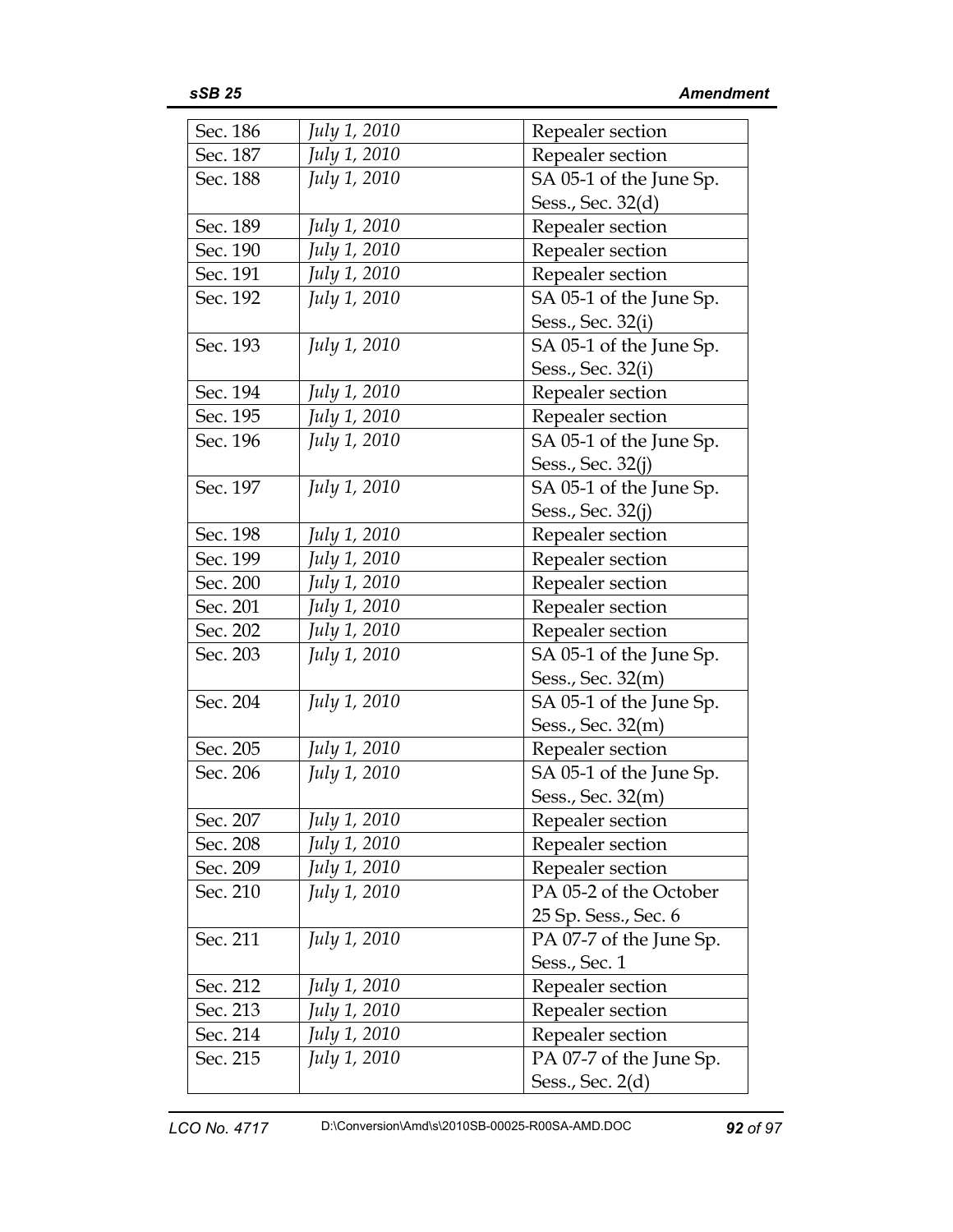| Sec. 216 | <i>July 1, 2010</i> | PA 07-7 of the June Sp. |
|----------|---------------------|-------------------------|
|          |                     | Sess., Sec. 2(e)        |
| Sec. 217 | July 1, 2010        | Repealer section        |
| Sec. 218 | July 1, 2010        | PA 07-7 of the June Sp. |
|          |                     | Sess., Sec. $2(g)$      |
| Sec. 219 | July 1, 2010        | Repealer section        |
| Sec. 220 | July 1, 2010        | Repealer section        |
| Sec. 221 | July 1, 2010        | Repealer section        |
| Sec. 222 | July 1, 2010        | Repealer section        |
| Sec. 223 | July 1, 2010        | PA 07-7 of the June Sp. |
|          |                     | Sess., Sec. 2(1)        |
| Sec. 224 | July 1, 2010        | Repealer section        |
| Sec. 225 | July 1, 2010        | Repealer section        |
| Sec. 226 | July 1, 2010        | PA 07-7 of the June Sp. |
|          |                     | Sess., Sec. 2(0)        |
| Sec. 227 | <i>July 1, 2010</i> | PA 07-7 of the June Sp. |
|          |                     | Sess., Sec. $2(q)$      |
| Sec. 228 | July 1, 2010        | Repealer section        |
| Sec. 229 | July 1, 2010        | Repealer section        |
| Sec. 230 | July 1, 2010        | PA 07-7 of the June Sp. |
|          |                     | Sess., Sec. $2(v)$      |
| Sec. 231 | July 1, 2010        | Repealer section        |
| Sec. 232 | July 1, 2010        | PA 07-7 of the June Sp. |
|          |                     | Sess., Sec. $2(w)$      |
| Sec. 233 | <i>July 1, 2010</i> | PA 07-7 of the June Sp. |
|          |                     | Sess., Sec. 12          |
| Sec. 234 | <i>July 1, 2010</i> | Repealer section        |
| Sec. 235 | July 1, 2010        | Repealer section        |
| Sec. 236 | July 1, 2010        | Repealer section        |
| Sec. 237 | July 1, 2010        | Repealer section        |
| Sec. 238 | July 1, 2010        | PA 07-7 of the June Sp. |
|          |                     | Sess., Sec. 13(c)       |
| Sec. 239 | July 1, 2010        | Repealer section        |
| Sec. 240 | July 1, 2010        | PA 07-7 of the June Sp. |
|          |                     | Sess., Sec. 13(d)       |
| Sec. 241 | <i>July 1, 2010</i> | PA 07-7 of the June Sp. |
|          |                     | Sess., Sec. 13(d)       |
| Sec. 242 | July 1, 2010        | Repealer section        |
| Sec. 243 | July 1, 2010        | PA 07-7 of the June Sp. |
|          |                     | Sess., Sec. 13(d)       |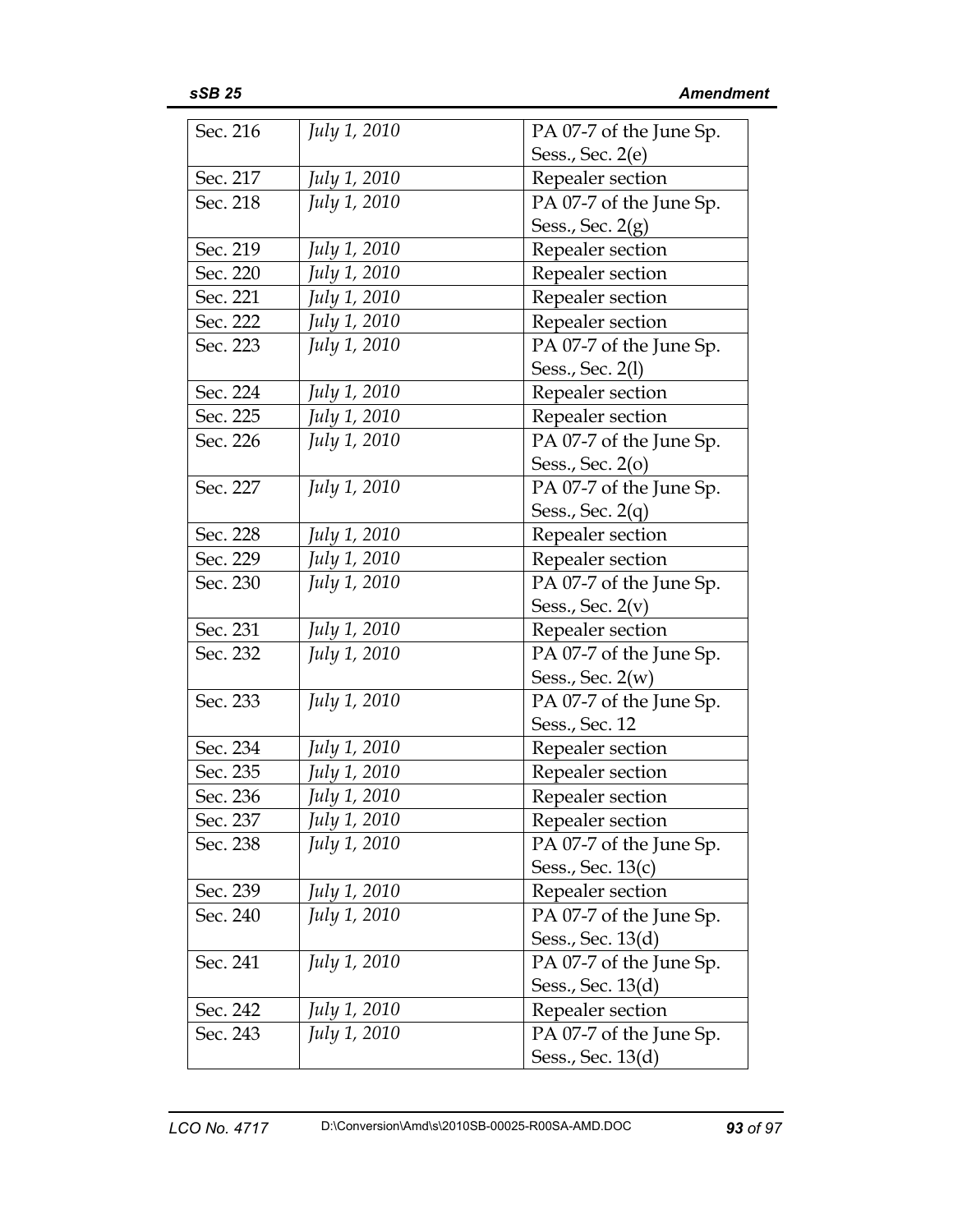| Sec. 244 | <i>July 1, 2010</i> | PA 07-7 of the June Sp. |
|----------|---------------------|-------------------------|
|          |                     | Sess., Sec. 13(d)       |
| Sec. 245 | July 1, 2010        | Repealer section        |
| Sec. 246 | July 1, 2010        | Repealer section        |
| Sec. 247 | July 1, 2010        | PA 07-7 of the June Sp. |
|          |                     | Sess., Sec. 13(d)       |
| Sec. 248 | <i>July 1, 2010</i> | PA 07-7 of the June Sp. |
|          |                     | Sess., Sec. 13(d)       |
| Sec. 249 | <i>July 1, 2010</i> | PA 07-7 of the June Sp. |
|          |                     | Sess., Sec. 13(d)       |
| Sec. 250 | July 1, 2010        | Repealer section        |
| Sec. 251 | July 1, 2010        | Repealer section        |
| Sec. 252 | July 1, 2010        | Repealer section        |
| Sec. 253 | July 1, 2010        | Repealer section        |
| Sec. 254 | <i>July 1, 2010</i> | PA 07-7 of the June Sp. |
|          |                     | Sess., Sec. 13(e)       |
| Sec. 255 | July 1, 2010        | Repealer section        |
| Sec. 256 | July 1, 2010        | Repealer section        |
| Sec. 257 | July 1, 2010        | Repealer section        |
| Sec. 258 | July 1, 2010        | PA 07-7 of the June Sp. |
|          |                     | Sess., Sec. 13(e)       |
| Sec. 259 | July 1, 2010        | PA 07-7 of the June Sp. |
|          |                     | Sess., Sec. 13(e)       |
| Sec. 260 | July 1, 2010        | Repealer section        |
| Sec. 261 | <i>July 1, 2010</i> | PA 07-7 of the June Sp. |
|          |                     | Sess., Sec. 13(e)       |
| Sec. 262 | July 1, 2010        | Repealer section        |
| Sec. 263 | July 1, 2010        | PA 07-7 of the June Sp. |
|          |                     | Sess., Sec. 13(e)       |
| Sec. 264 | July 1, 2010        | Repealer section        |
| Sec. 265 | July 1, 2010        | PA 07-7 of the June Sp. |
|          |                     | Sess., Sec. 13(e)       |
| Sec. 266 | July 1, 2010        | PA 07-7 of the June Sp. |
|          |                     | Sess., Sec. 13(e)       |
| Sec. 267 | <i>July 1, 2010</i> | PA 07-7 of the June Sp. |
|          |                     | Sess., Sec. 13(e)       |
| Sec. 268 | July 1, 2010        | PA 07-7 of the June Sp. |
|          |                     | Sess., Sec. 13(e)       |
| Sec. 269 | <i>July 1, 2010</i> | PA 07-7 of the June Sp. |
|          |                     | Sess., Sec. 13(e)       |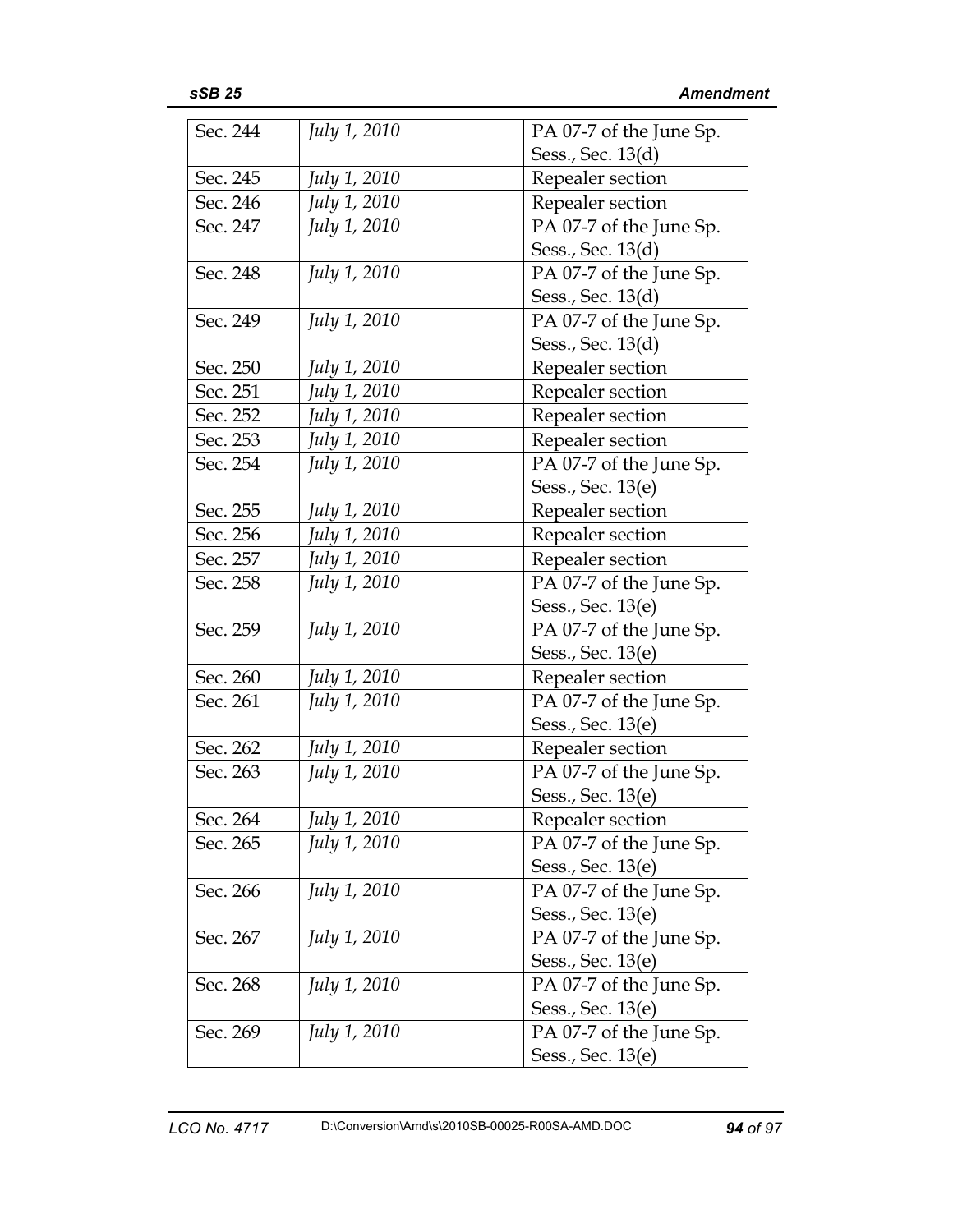| Sec. 270 | July 1, 2010 | PA 07-7 of the June Sp. |
|----------|--------------|-------------------------|
|          |              | Sess., Sec. 13(e)       |
| Sec. 271 | July 1, 2010 | Repealer section        |
| Sec. 272 | July 1, 2010 | PA 07-7 of the June Sp. |
|          |              | Sess., Sec. 13(f)       |
| Sec. 273 | July 1, 2010 | Repealer section        |
| Sec. 274 | July 1, 2010 | Repealer section        |
| Sec. 275 | July 1, 2010 | Repealer section        |
| Sec. 276 | July 1, 2010 | Repealer section        |
| Sec. 277 | July 1, 2010 | PA 07-7 of the June Sp. |
|          |              | Sess., Sec. 13(f)       |
| Sec. 278 | July 1, 2010 | Repealer section        |
| Sec. 279 | July 1, 2010 | Repealer section        |
| Sec. 280 | July 1, 2010 | Repealer section        |
| Sec. 281 | July 1, 2010 | Repealer section        |
| Sec. 282 | July 1, 2010 | PA 07-7 of the June Sp. |
|          |              | Sess., Sec. 13(f)       |
| Sec. 283 | July 1, 2010 | Repealer section        |
| Sec. 284 | July 1, 2010 | Repealer section        |
| Sec. 285 | July 1, 2010 | Repealer section        |
| Sec. 286 | July 1, 2010 | Repealer section        |
| Sec. 287 | July 1, 2010 | Repealer section        |
| Sec. 288 | July 1, 2010 | Repealer section        |
| Sec. 289 | July 1, 2010 | Repealer section        |
| Sec. 290 | July 1, 2010 | Repealer section        |
| Sec. 291 | July 1, 2010 | Repealer section        |
| Sec. 292 | July 1, 2010 | PA 07-7 of the June Sp. |
|          |              | Sess., Sec. 13(f)       |
| Sec. 293 | July 1, 2010 | PA 07-7 of the June Sp. |
|          |              | Sess., Sec. 13(f)       |
| Sec. 294 | July 1, 2010 | Repealer section        |
| Sec. 295 | July 1, 2010 | Repealer section        |
| Sec. 296 | July 1, 2010 | PA 07-7 of the June Sp. |
|          |              | Sess., Sec. 13(h)       |
| Sec. 297 | July 1, 2010 | PA 07-7 of the June Sp. |
|          |              | Sess., Sec. 13(i)       |
| Sec. 298 | July 1, 2010 | PA 07-7 of the June Sp. |
|          |              | Sess., Sec. 13(i)       |
| Sec. 299 | July 1, 2010 | Repealer section        |
| Sec. 300 | July 1, 2010 | Repealer section        |
|          |              |                         |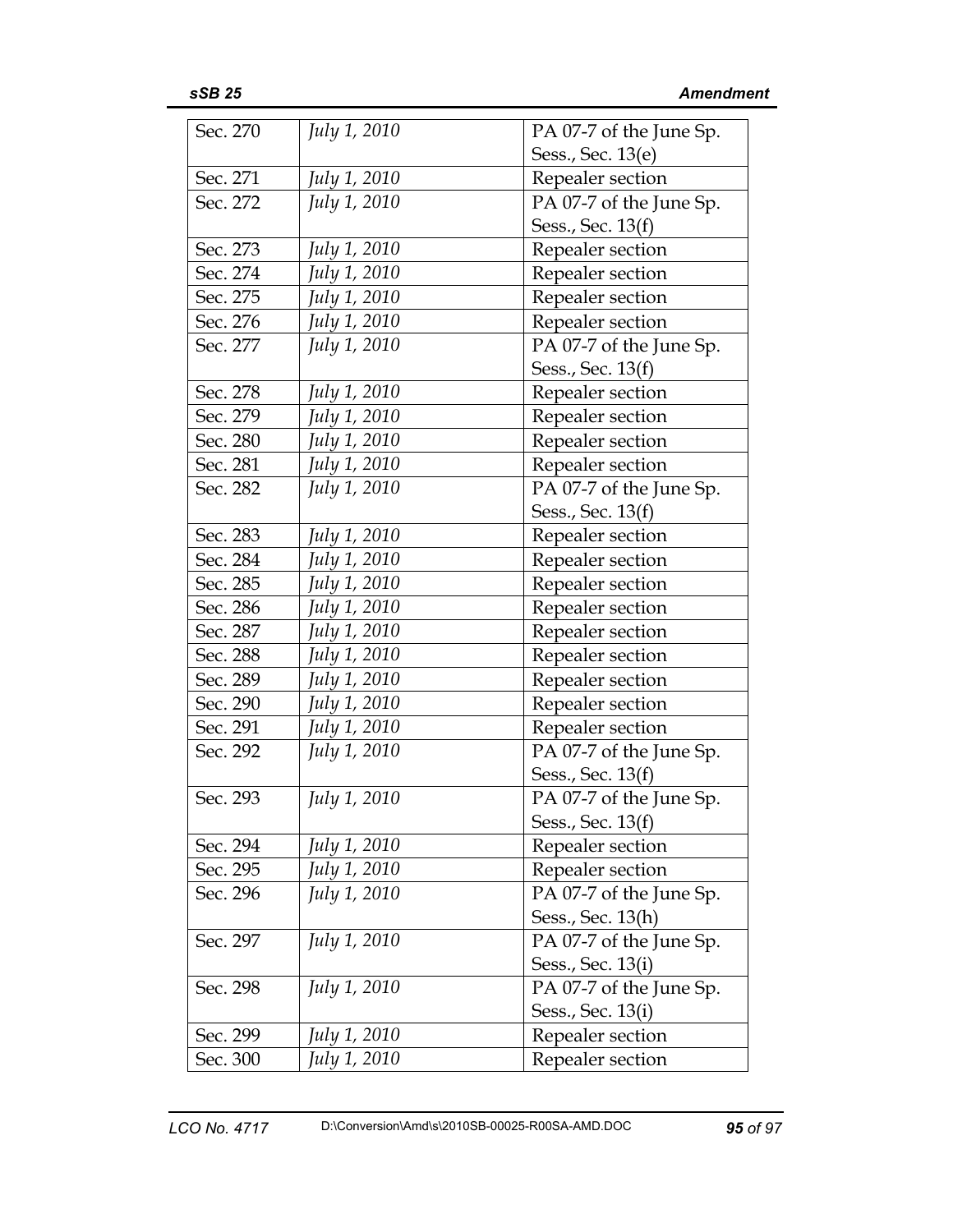| Sec. 301 | July 1, 2010        | PA 07-7 of the June Sp. |
|----------|---------------------|-------------------------|
|          |                     | Sess., Sec. 13(i)       |
| Sec. 302 | <i>July 1, 2010</i> | PA 07-7 of the June Sp. |
|          |                     | Sess., Sec. 13(i)       |
| Sec. 303 | July 1, 2010        | PA 07-7 of the June Sp. |
|          |                     | Sess., Sec. 13(i)       |
| Sec. 304 | <i>July 1, 2010</i> | PA 07-7 of the June Sp. |
|          |                     | Sess., Sec. 13(i)       |
| Sec. 305 | July 1, 2010        | Repealer section        |
| Sec. 306 | July 1, 2010        | Repealer section        |
| Sec. 307 | July 1, 2010        | Repealer section        |
| Sec. 308 | July 1, 2010        | Repealer section        |
| Sec. 309 | July 1, 2010        | PA 07-7 of the June Sp. |
|          |                     | Sess., Sec. 13(j)       |
| Sec. 310 | July 1, 2010        | PA 07-7 of the June Sp. |
|          |                     | Sess., Sec. 13(1)       |
| Sec. 311 | July 1, 2010        | PA 07-7 of the June Sp. |
|          |                     | Sess., Sec. 13(1)       |
| Sec. 312 | July 1, 2010        | PA 07-7 of the June Sp. |
|          |                     | Sess., Sec. 13(m)       |
| Sec. 313 | July 1, 2010        | PA 07-7 of the June Sp. |
|          |                     | Sess., Sec. 13(n)       |
| Sec. 314 | July 1, 2010        | PA 07-7 of the June Sp. |
|          |                     | Sess., Sec. 20          |
| Sec. 315 | July 1, 2010        | PA 07-7 of the June Sp. |
|          |                     | Sess., Sec. 21(b)       |
| Sec. 316 | <i>July 1, 2010</i> | PA 07-7 of the June Sp. |
|          |                     | Sess., Sec. 21(e)       |
| Sec. 317 | July 1, 2010        | Repealer section        |
| Sec. 318 | July 1, 2010        | PA 07-7 of the June Sp. |
|          |                     | Sess., Sec. 31          |
| Sec. 319 | July 1, 2010        | PA 07-7 of the June Sp. |
|          |                     | Sess., Sec. 32(a)       |
| Sec. 320 | July 1, 2010        | Repealer section        |
| Sec. 321 | July 1, 2010        | PA 07-7 of the June Sp. |
|          |                     | Sess., Sec. 32(c)       |
| Sec. 322 | July 1, 2010        | PA 07-7 of the June Sp. |
|          |                     | Sess., Sec. 32(d)       |
| Sec. 323 | July 1, 2010        | Repealer section        |
| Sec. 324 | July 1, 2010        | Repealer section        |